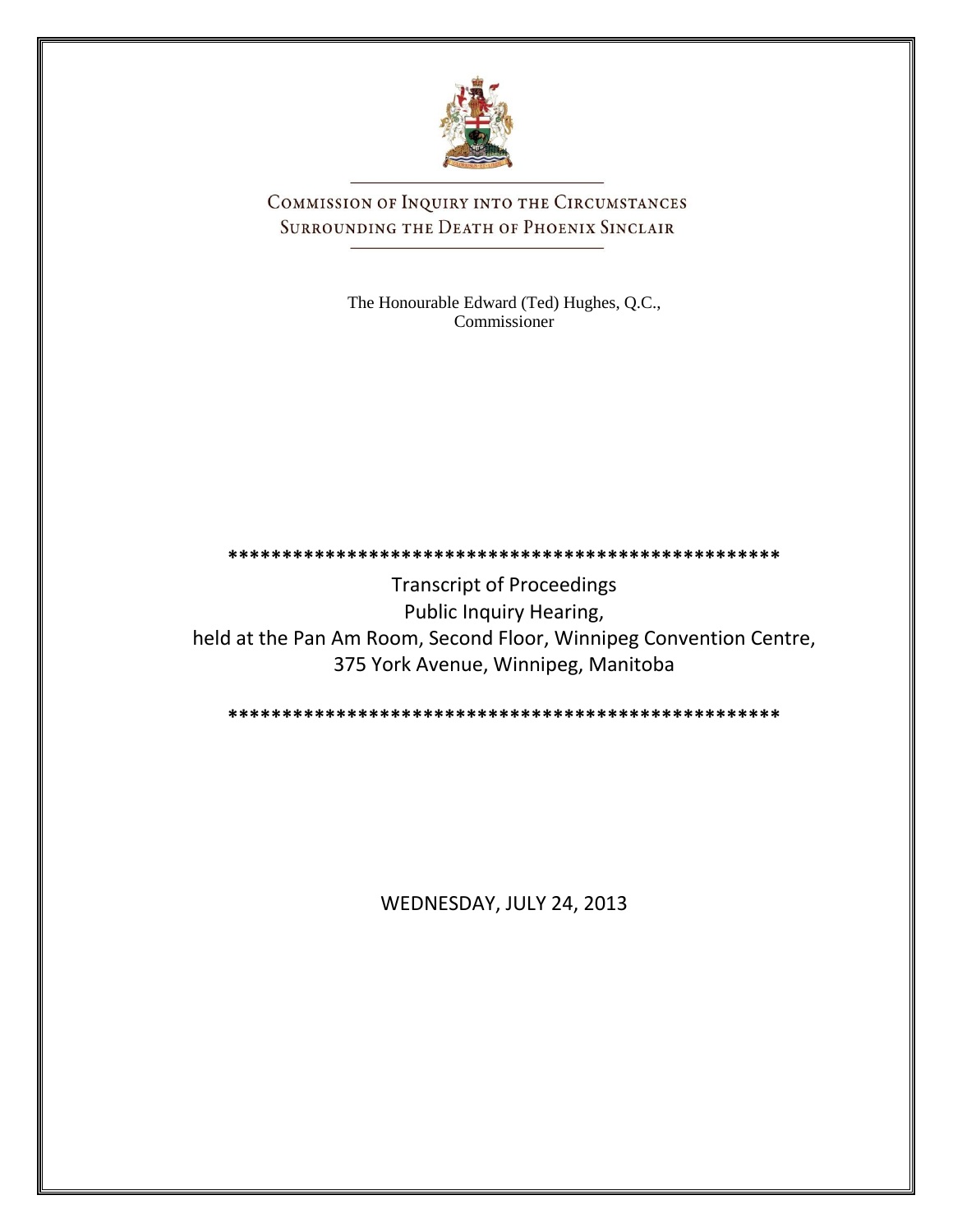### **APPEARANCES**

**MS. S. WALSH,** Commission Counsel

**MR. G. MCKINNON ,** for Department of Family Services and Labour

**MR. T. RAY,** for Manitoba Government and General Employees Union

**MS. L. HARRIS,** for General Child and Family Services Authority

**MR. H. COCHRANE and MR. K. SAXBERG,** for First Nations of Northern Manitoba Child and Family Services Authority, First Nations of Southern Manitoba Child and Family Services Authority, and Child and Family All Nation Coordinated Response Network

**MR. H. KHAN,** for Intertribal Child and Family Services

**MR. J. GINDIN, MR. G. DERWIN,** and **MR. D. IRELAND,** for Mr. Nelson Draper Steve Sinclair and Ms. Kimberly-Ann Edwards

**MR. J. FUNKE,** for Assembly of Manitoba Chiefs and Southern Chiefs Organization Inc.

**MS. M. VERSACE**, for University of Manitoba, Faculty of Social Work

**MR. W. HAIGHT**, for Manitoba Métis Federation and Métis Child and Family Services Authority Inc.

**MS. C. DUNN**, for Ka Ni Kanichihk Inc.

**MR. G. TRAMLEY**, for Aboriginal Council of Winnipeg Inc.

**MS. B. BOWLEY**, for Witness, Ms. Diva Faria

**MR. R. ROLSTON**, for Witnesses, Ms. Dianna Verrier and Mr. Dan Berg

**MR. R. ZAPARNIAK**, for Roberta Dick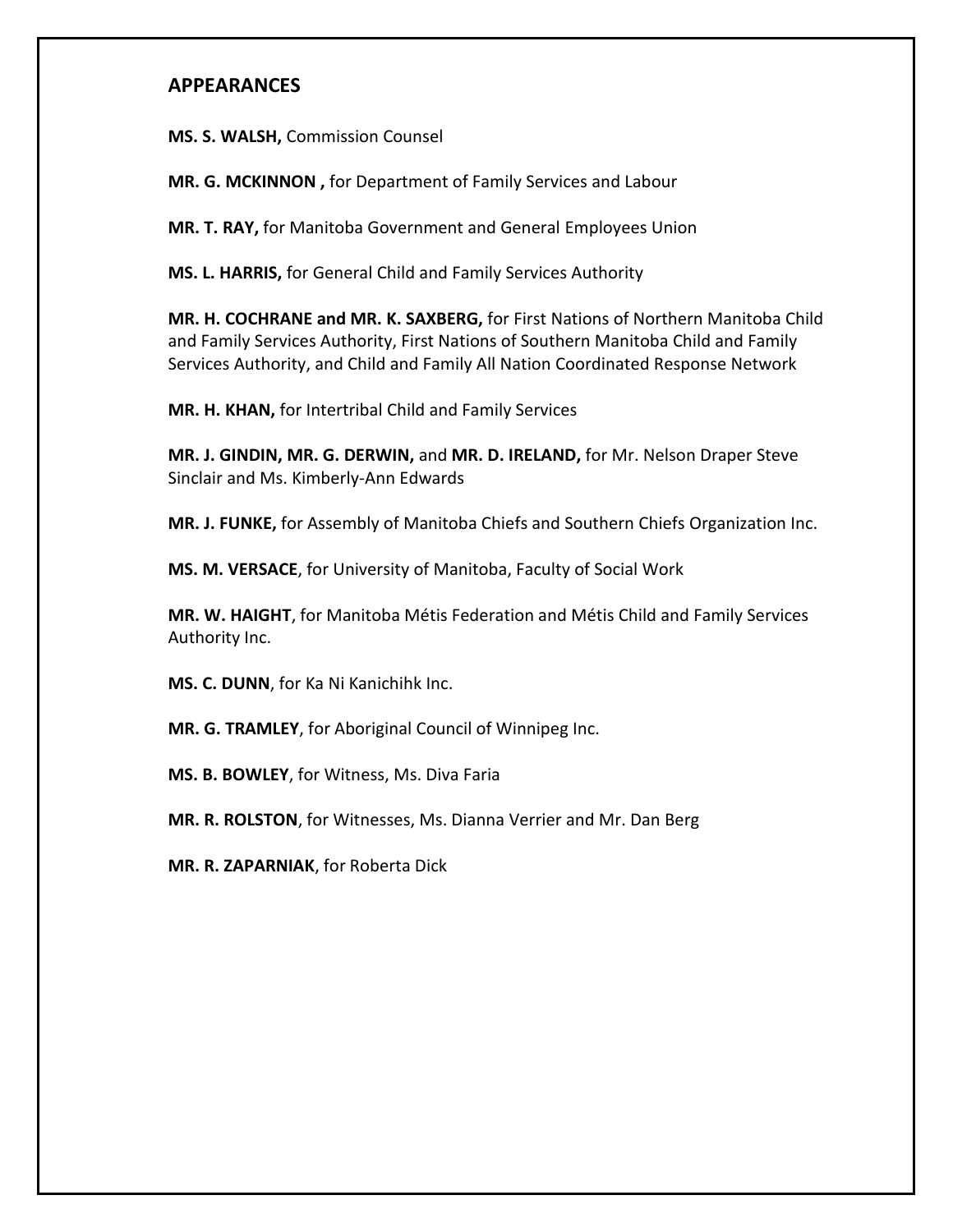# **INDEX**

## **Page**

| SUBMISSION BY MR. FUNKE  |  |     |
|--------------------------|--|-----|
| SUBMISSION BY MR. KHAN   |  | 100 |
| SUBMISSION BY MS. HARRIS |  | 111 |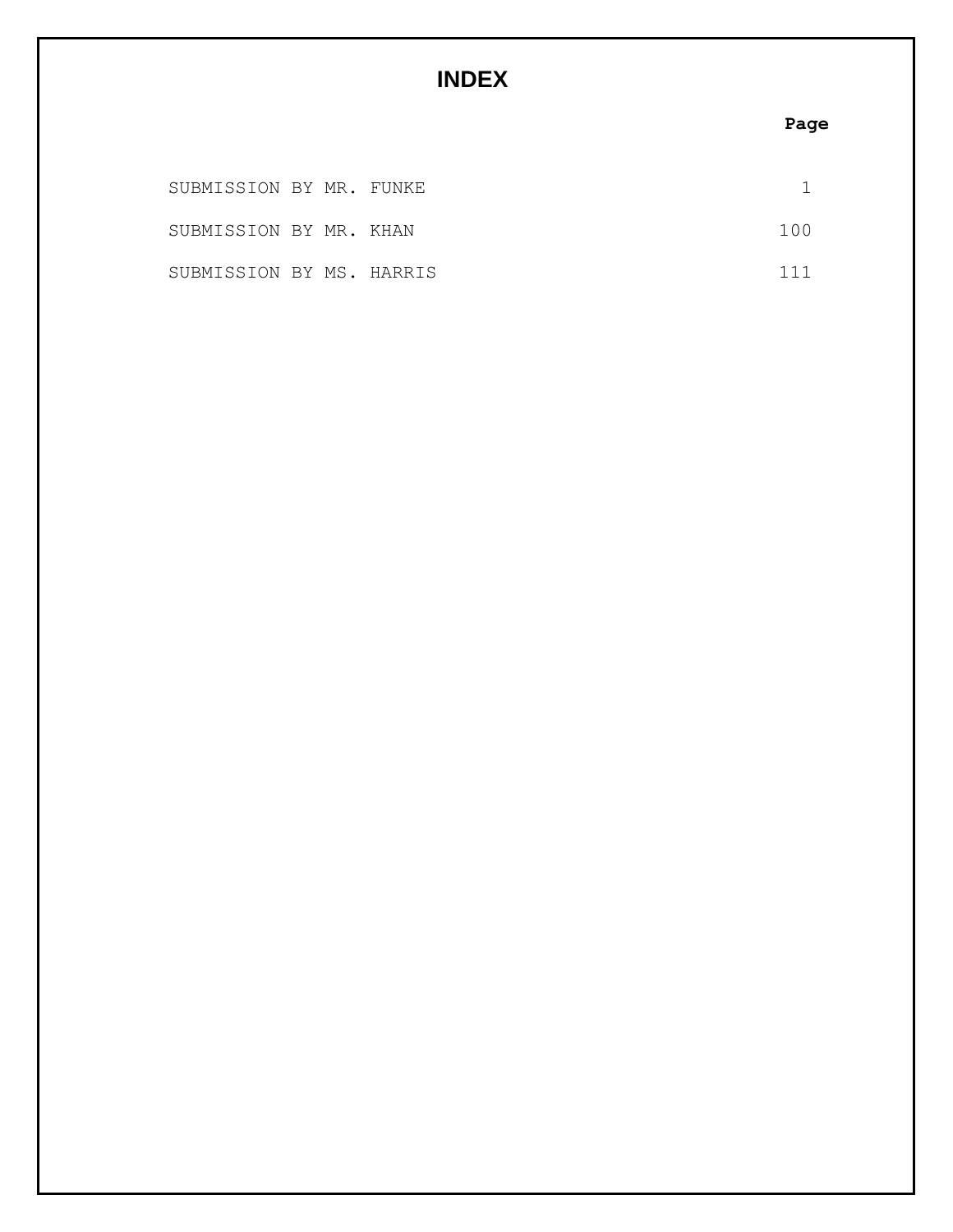JULY 24, 2013

PROCEEDINGS CONTINUED FROM JULY 23, 2013

 THE COMMISSIONER: Good morning. Now, let me find your, I have your brief. All right. Mr. Funke, you're on this morning?

 MR. FUNKE: Indeed. Good morning, Mr. Commissioner. I'd like to start by thanking the Commissioner for allowing me the opportunity to, to recover yesterday. I apologize for not being available yesterday, I, yesterday afternoon, but unfortunately ill health prevented me from attending.

13 THE COMMISSIONER: Well, I'm sure -- as long as you're your best today, that's okay.

15 MR. FUNKE: Thank you. I, I hesitate to say I'm 16 at my best, but certainly well enough to proceed, so thank you very much for the opportunity.

18 As you know, Mr. Commissioner, I'm here on behalf of the Assembly of Manitoba Chiefs Secretariat Inc. and the Southern Chiefs Organization and presenting oral submissions on their behalf, with respect to the inquiry and recommendations that you may make with respect to the evidence that you've heard flowing from the hearings.

24 As we are well aware, the commission of inquiry into the circumstances surrounding the death and

 $- 1 -$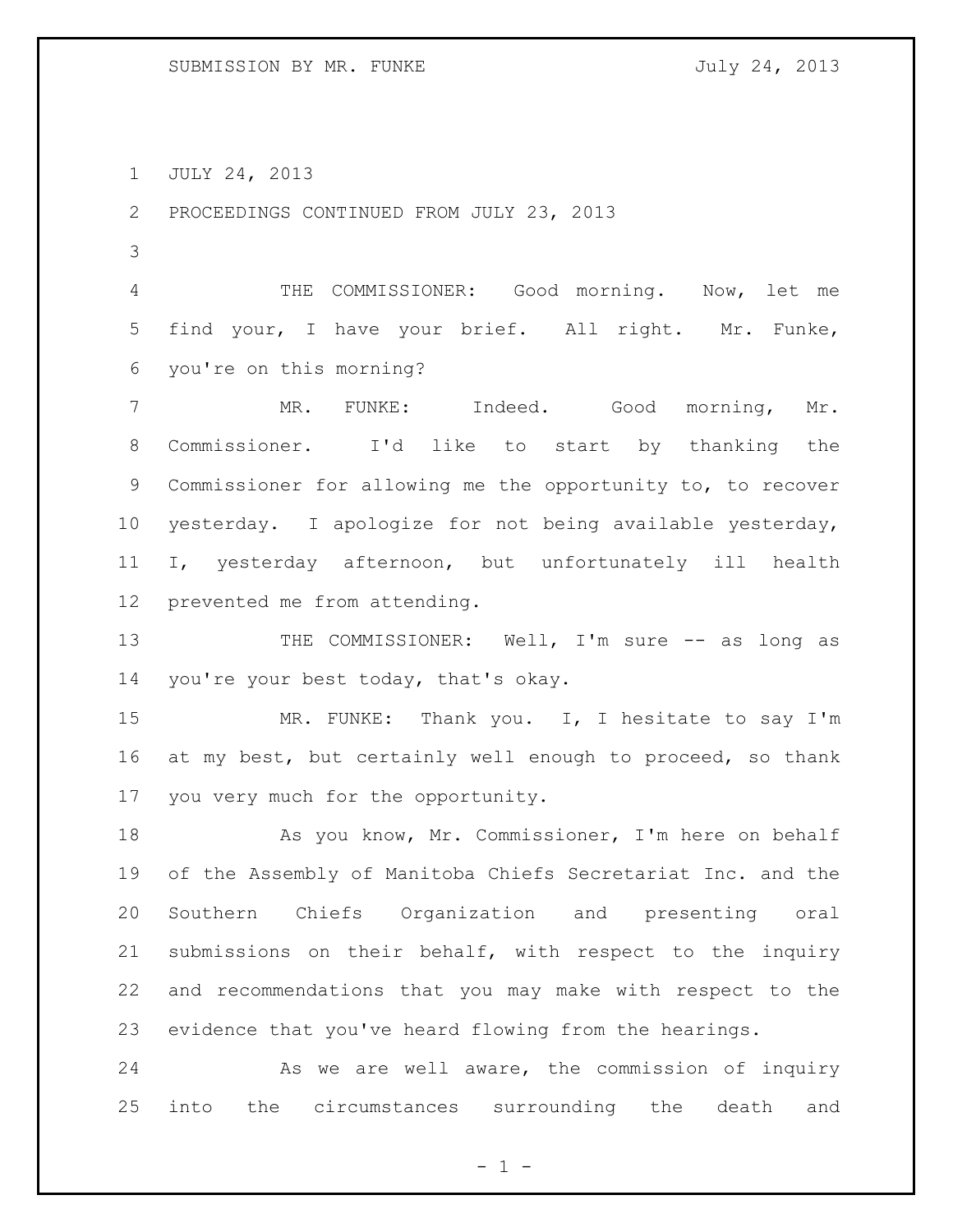disappearance of Phoenix Sinclair was announced by Manitoba's minister of Justice on March 25th, 2011, in response to the overwhelming public concern regarding the events surrounding Phoenix's death and disappearance, questions regarding the extent to which she and her family were involved in child welfare services prior to her death and disappearance and in light of that involvement, how her death and disappearance could have passed undetected for so long. As a result, this Commission was tasked with a number of objectives.

 In addition to making specific inquiries into the three areas identified in your mandate, which were the services -- well, sorry, the child welfare services provided or not provided to Phoenix Sinclair and her family, under the CFS Act, any other circumstances, apart from the delivery of child welfare services, directly related to the death of Phoenix Sinclair and why her death remained undiscovered for several months.

 The Commission was also directed to make recommendations, as you consider appropriate, to better protect Manitoba children, that are relevant to the current state of child welfare services in Manitoba.

23 As we have heard, throughout this inquiry, the current state of child welfare in this province is grave indeed. We've been told that there are currently nearly

 $- 2 -$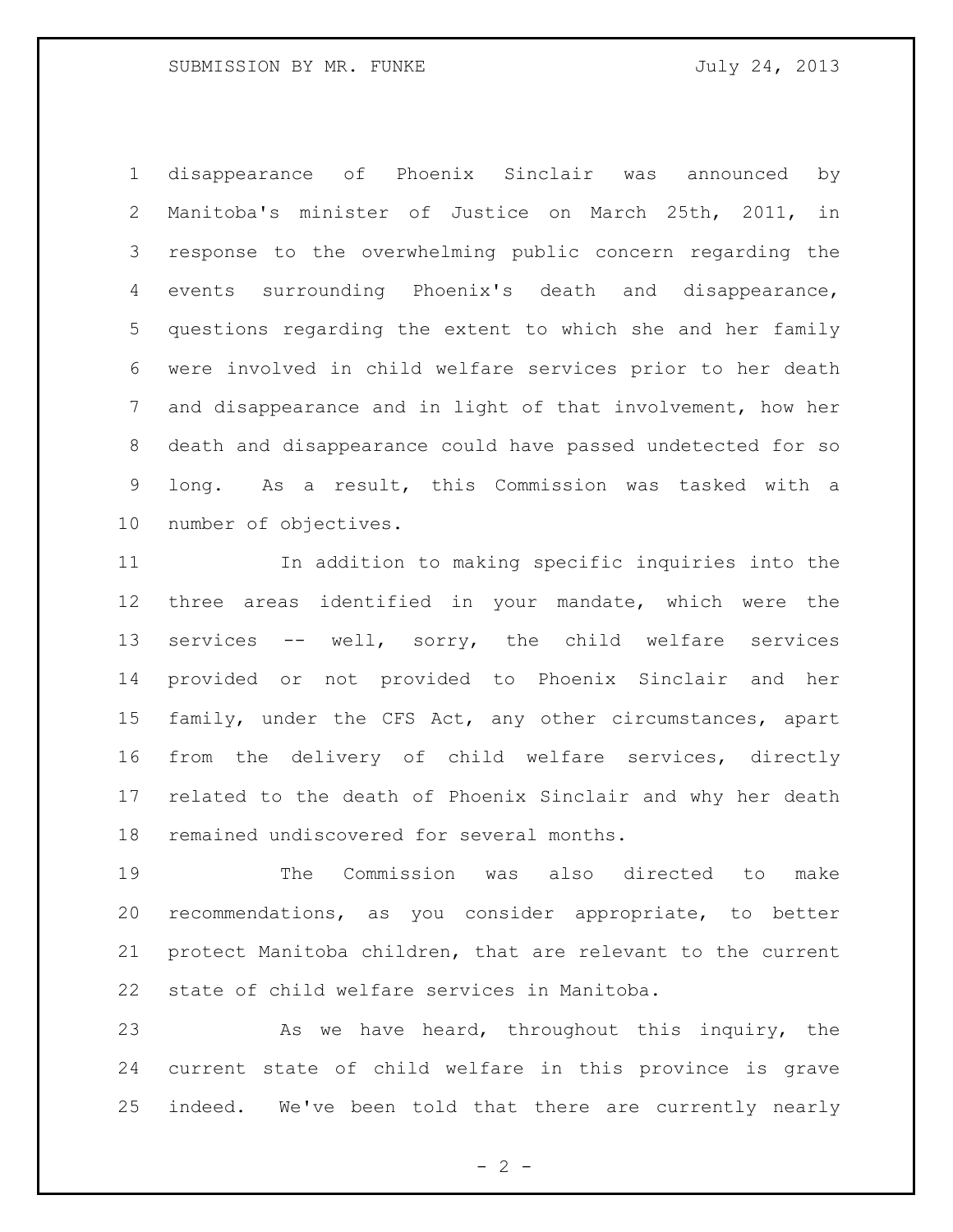10,000 children in care in Manitoba and although the aboriginal population of Manitoba is only slightly more than 150,000 people, which corresponds to less than 15 percent of our provincial population, aboriginal children account for nearly 85 percent of children in care. Although there are nearly 10,000 children in care in this province, there are many more children that are in contact with the child welfare system, who are not in the care of a child welfare agency, but who are receiving services from an agency and are at risk of coming into care if their situations deteriorate. We've also heard that the vast majority of these children are also First Nations children. We've also heard that the First Nations population of Manitoba is the fastest growing segment of our population.

 It is clear, from these statistics, that the child welfare system in Manitoba is indeed in crisis, which is of particular concern to the members of the 63 First Nations in Manitoba, their families and their leadership.

 However, the overrepresentation of First Nations children within the child welfare system is not a new phenomenon. Rather, it is reflective of a trend that has been developing for some time. This was certainly the case at the time that Phoenix was born and while she and her family were receiving child welfare services during her short and tragic life.

 $- 3 -$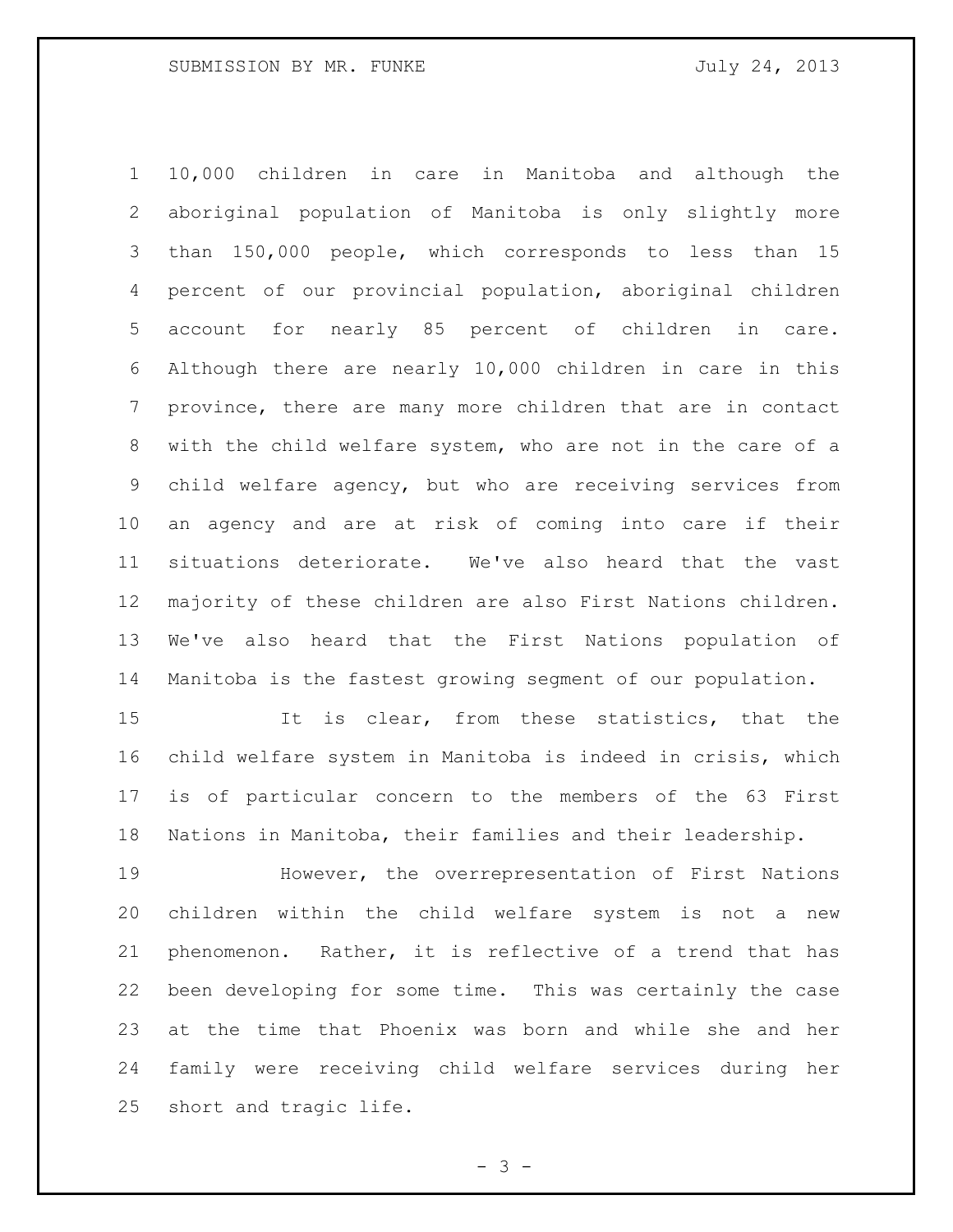We have heard evidence during the inquiry that Phoenix and her family faced the same circumstances, which contribute to the disproportionate number of First Nations families coming into contact with the child welfare system and their overrepresentation among children in care and which likely contributed to Phoenix and her family coming into contact with the child welfare system and which ultimately resulted in her being in need of its protection.

 As a result, we submit that there are a number of lessons to be learned from the evidence that has been presented during this inquiry. And although it is important that we understand what improvements to the system are required, in order to better serve children who are in need of its protection, so that agencies entrusted with providing those services are better able to prevent tragedies, such as the one that befell Phoenix, it is perhaps even more important to examine the structural and systemic factors that cause these families to require the, the intervention of the services that those agencies provide and what we can do, as a society, to address those factors. And hopefully, prevent children, such as Phoenix, from falling into circumstances where they require our protection.

 We submit that that analysis must begin by reviewing the evidence that we have heard, to identify the

 $- 4 -$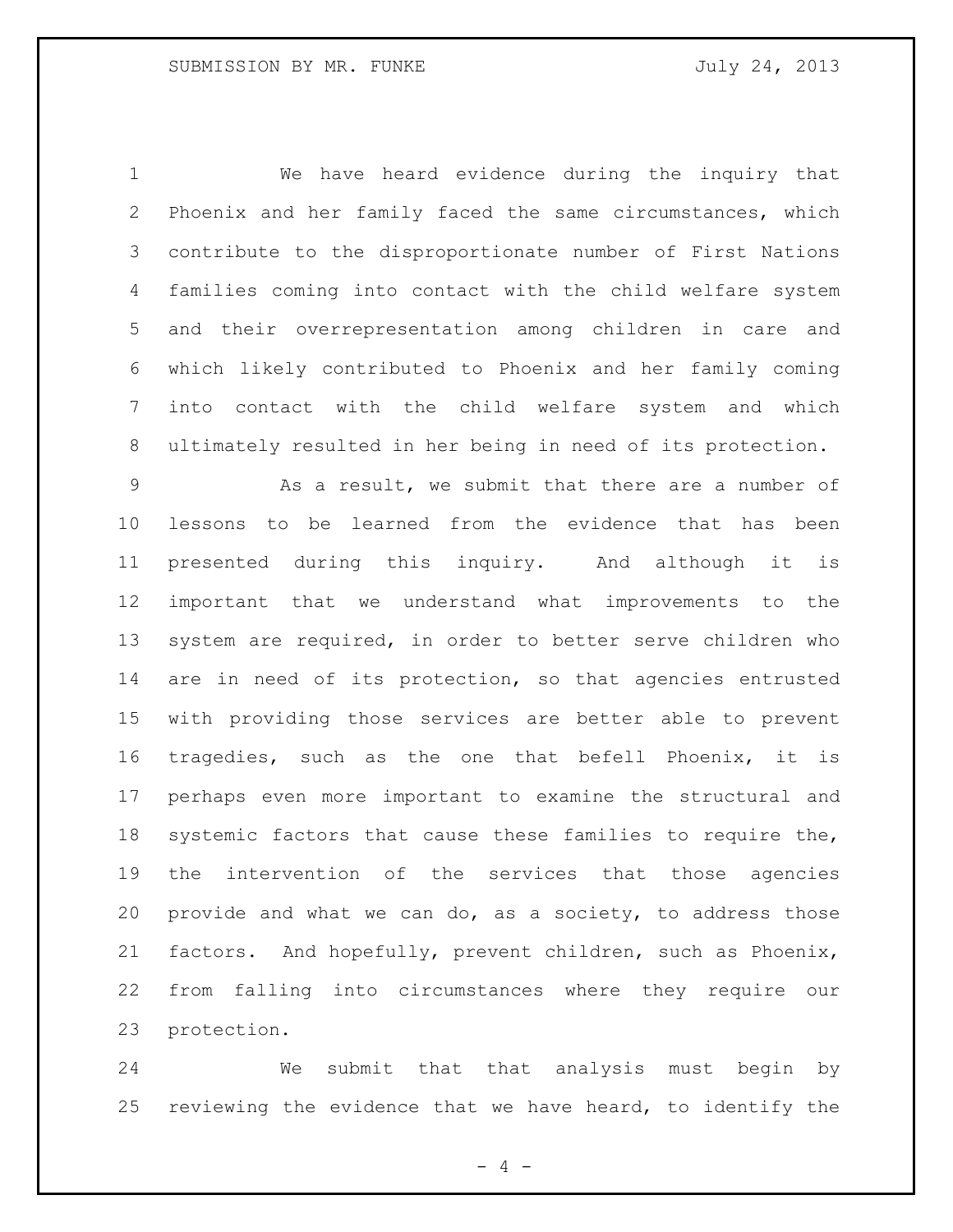systemic and structural factors, which the research has demonstrated as contributing to the increased number of families and children in the system. Once those factors have been identified, we can then analyze potential strategies designed to address them. The evidence adduced at the inquiry has demonstrated that an increased emphasis on services designed to prevent the occurrence of maltreatment, by addressing social determinants of health, such as poverty, poor housing and the impact of colonialism on First Nations people not only reduces the incidents of families coming into contact with the child welfare system, but assists I further reducing the number of children who require protective services, and by extrapolation, the number of children ultimately at, at risk of suffering from extreme abuse.

 In addition, we must also be prepared to examine whether the manner in which protective services are being delivered actually results in improved outcomes for the children and families that they are intended to assist. As we have heard, during these hearings, there is considerable debate whether the practice of apprehension and placement in out-of-home care results in improved outcomes for children and whether a system that sees those children remain in the home instead, with supports in place, may actually result in better outcomes for those children and

 $- 5 -$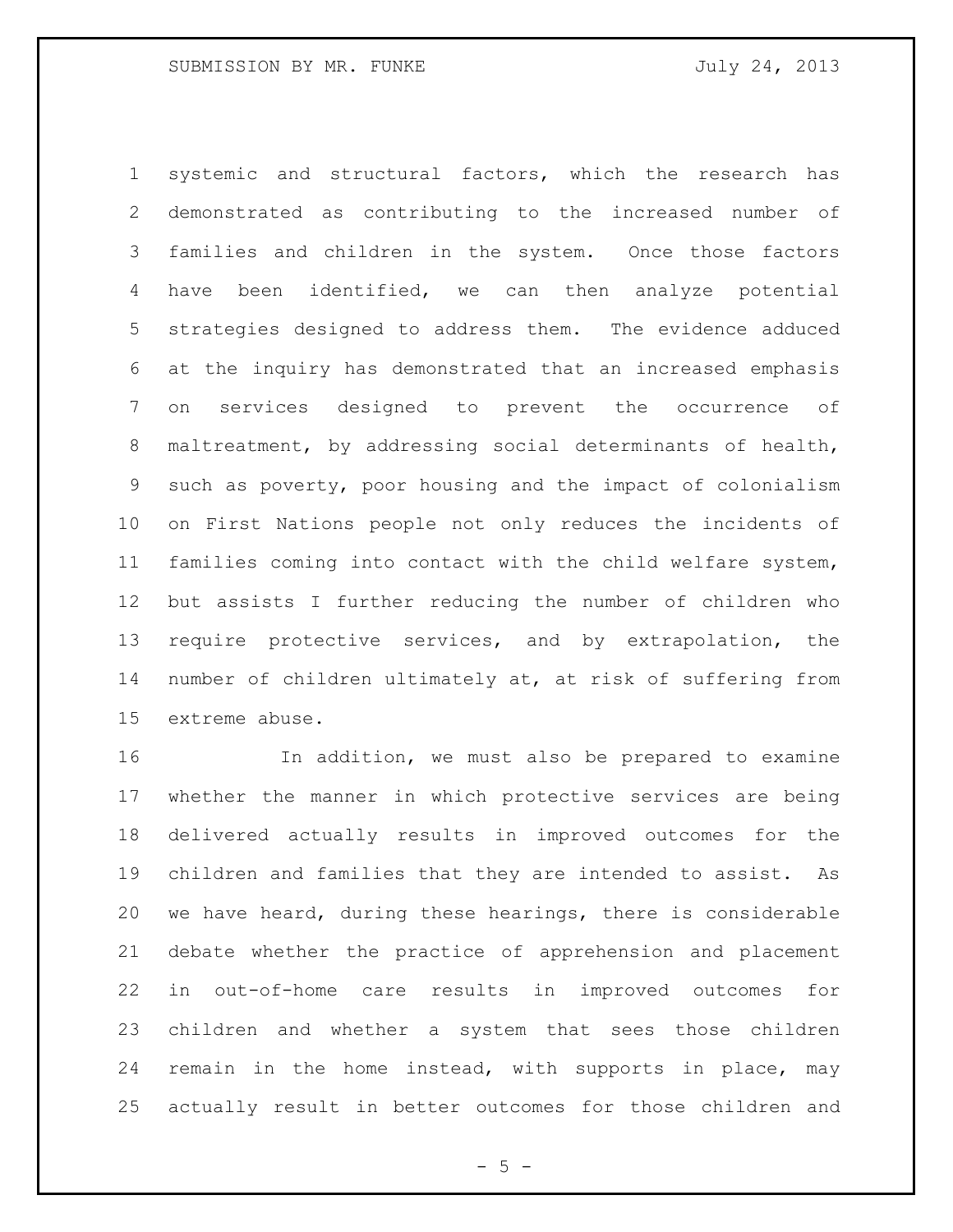families.

 We must also consider the extent to which racial bias influences the application of screening criteria, the assessment of risk and the apportionment of responsibility for systemic and structural factors and the extent to which these and other factors play in the overrepresentation of First Nations children in care and families who come into contact with the child welfare system.

 We must also consider to the extent to which funding and the manner in which it is calculated contributes to the establishment of a system that has resulted in epidemic numbers of children in care and whether that funding is sufficient to enable the agencies to ask -- providing these services to families to do so in an effective and equitable manner.

 Finally, we must also examine the role of First Nations leadership and community-based organizations within the child welfare system and the evidence that demonstrates the relationship between positive social outcomes for First Nations families and children and the extent to which First Nations exercise control over the child welfare system and the solutions and services developed to address the factors that cause those families to come into contact with that system.

Turning to my submissions with respect to phase

- 6 -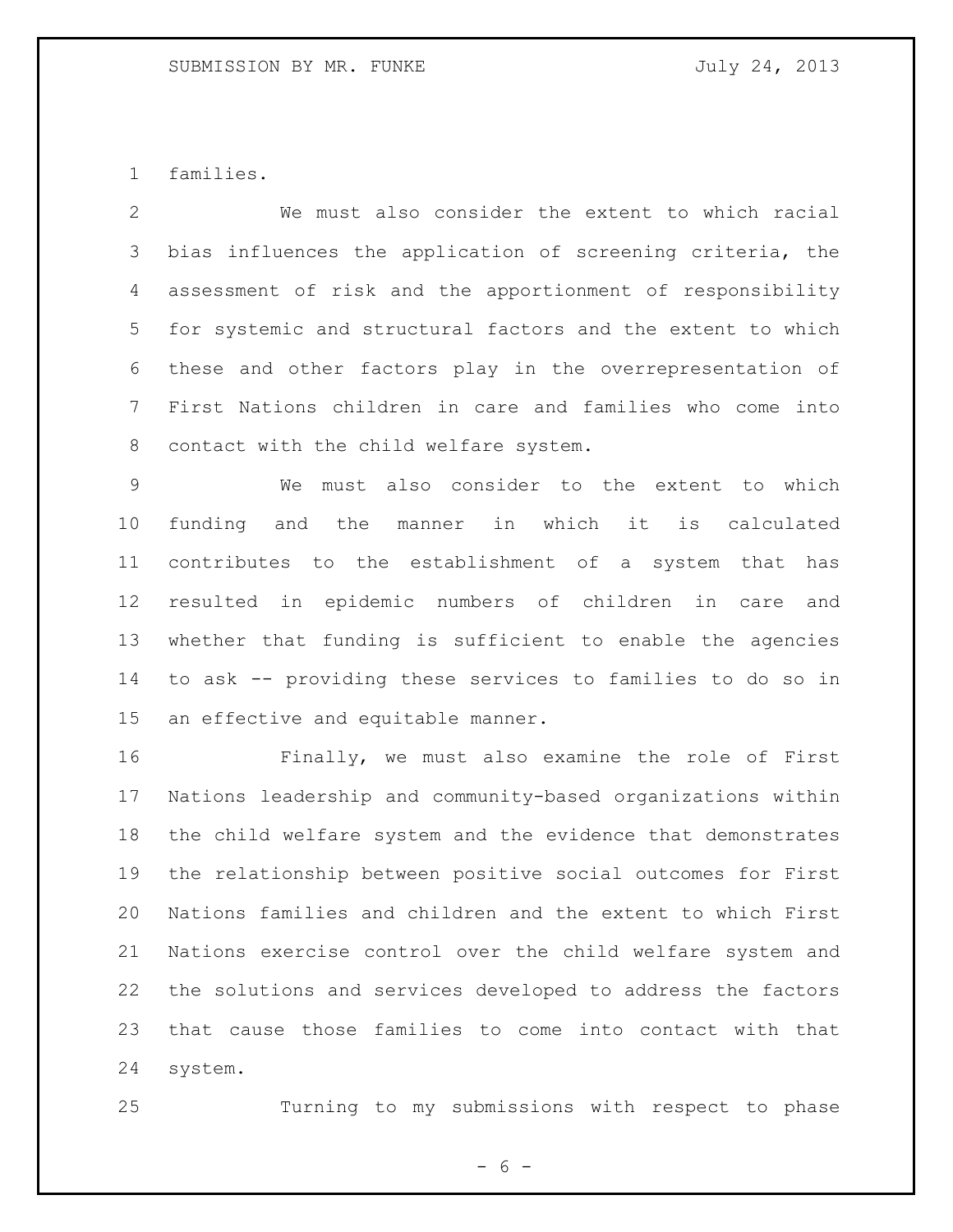1, as we know, phase 1 of this inquiry dealt with the particular circumstances of Phoenix's death and disappearance and the services provided or not provided to her and her family, by Winnipeg CFS, prior to the transition of files to First Nations agencies during the AJI-CWI process. That process, which has become commonly known as devolution.

 It is important to note that First Nations leaders reject any use of the term devolution, as that term fails to reflect the right of First Nations to exercise meaningful control over the development and delivery of child welfare services to the children and families of their communities. The term devolution suggests that this power has been conferred upon them, by the Province, or some other external authority, which First Nations leader reject outright. The inherent right to exercise meaningful control over the development and delivery of these services is not one merely asserted by the First Nations, but rather, has been formally recognized by the Province of Manitoba and was explicitly acknowledged in a memorandum of agreement which Manitoba signed with First Nations leaders and which ultimately gave rise to the CFS Authorities Act. Rather, First Nations leaders prefer to refer

 this process of one of, as one of transition, towards the restoration of First Nations jurisdiction over child

- 7 -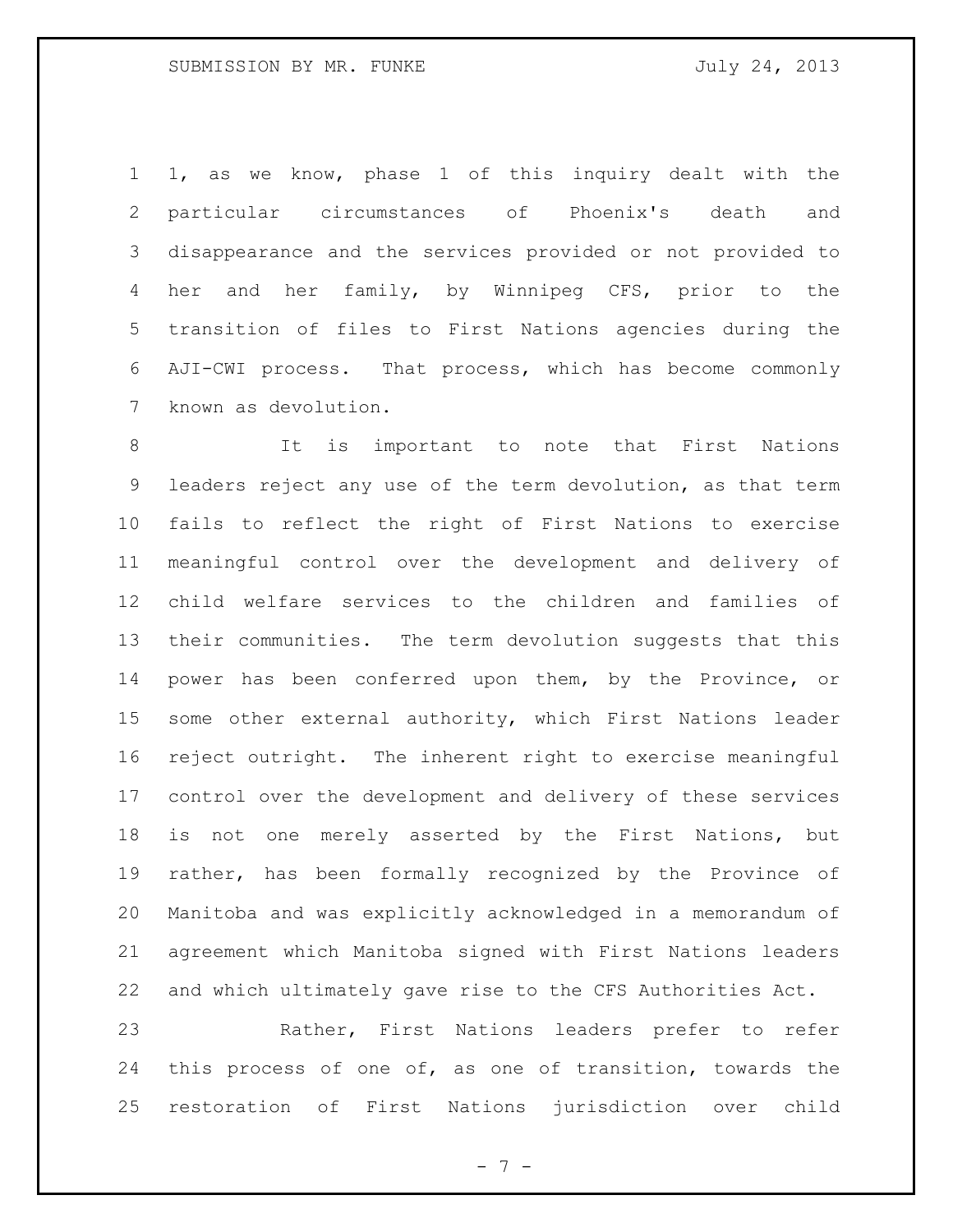welfare services for the children and families of their communities.

 THE COMMISSIONER: Is that agreement you referred to between your client and the Government an exhibit?

 MR. FUNKE: I would have to double check, Mr. Commissioner. I certainly know that it was provided in our disclosure material. Whether or not it was introduced in evidence during Mr. Bone's testimony, I would have to double check on that.

10 THE COMMISSIONER: Well --

11 MR. FUNKE: If not, it's certainly in our disclosure documents and can be entered as an exhibit.

13 THE COMMISSIONER: All right. I'll have Commission counsel look at that.

 MR. FUNKE: Certainly. I can also advise that, certainly, that that document, the memorandum of understanding, was referred to in evidence by a number of different witnesses that you heard from. Norman Bone referred to it, Billie Schibler also referred to the memorandum of understanding, as did Elsie Flette, during her testimony. So there were a number of witnesses who referred to the memorandum and the passage that I just referred to, which is the recognition of the right to have, to exercise meaningful control over the development and delivery of those services.

 $- 8 -$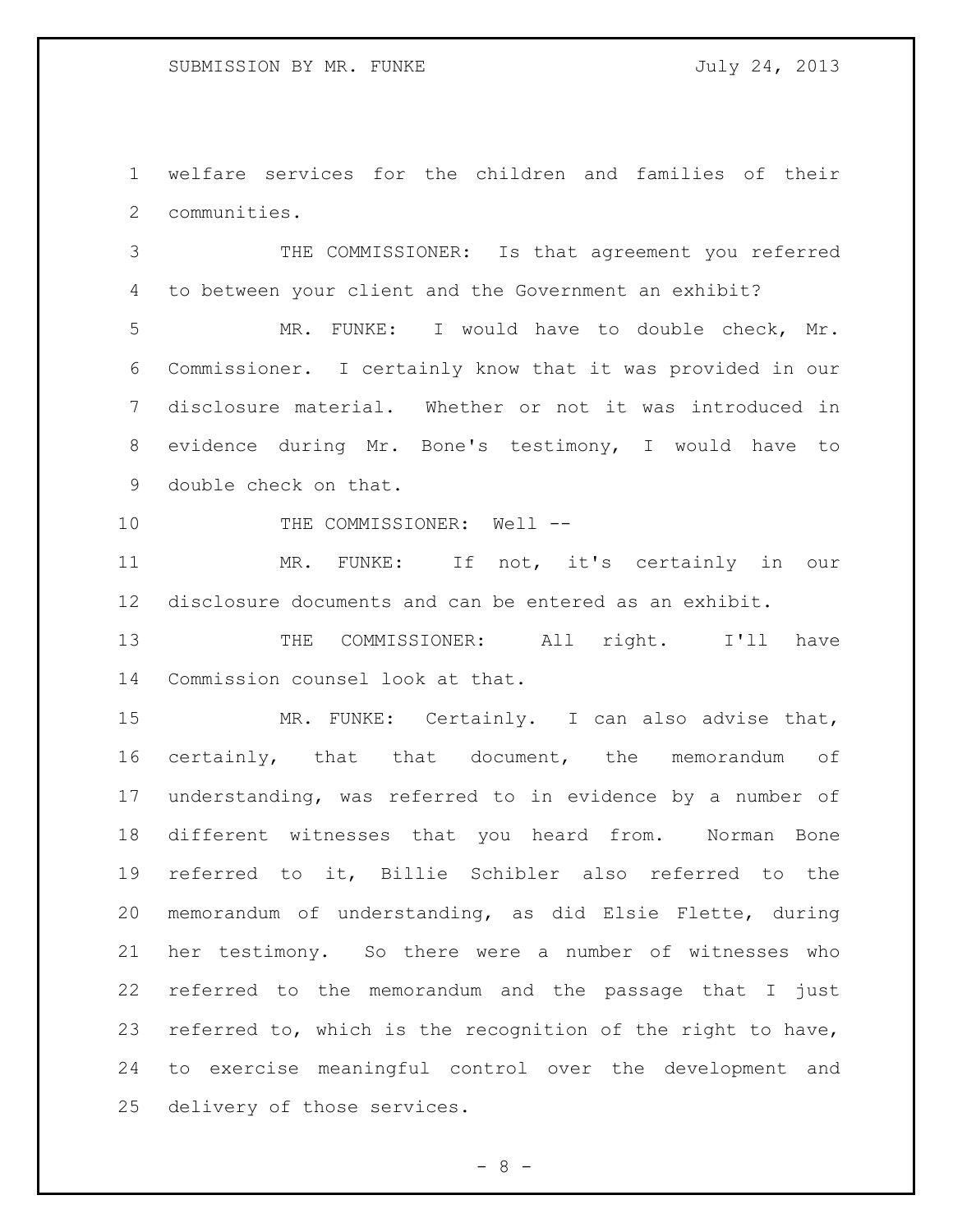THE COMMISSIONER: Well, we'll trace that down. I'll, I'll --

MR. FUNKE: Certainly.

THE COMMISSIONER: -- I want to see it.

 MR. FUNKE: Yeah. To the extent that the failure provide services to Phoenix and her family has been attributed either directly or indirectly to the process that has become known as devolution, it must also be noted that at no time was Phoenix's file ever transferred to a First Nations agency under that or any other process, nor did she ever receive service from a First Nations agency. Moreover, there was nothing in the design of the AJI-CWI process that contributed to the tragedy of her death and responsibility for the failure to provide services to Phoenix and her family, during the time that she was engaged with the child welfare services, has been acknowledged, by both Winnipeg CFS and the Department, who were solely responsible, at the time that Phoenix was involved in the system, to ensure that adequate services were provided to her and her family. To the extent that preparations for the transition of child welfare files to, to First Nations agencies contributed to any failure to provide adequate services to Phoenix and her family, it must be noted that control over those processes were also entirely within the control and responsibility of Winnipeg

- 9 -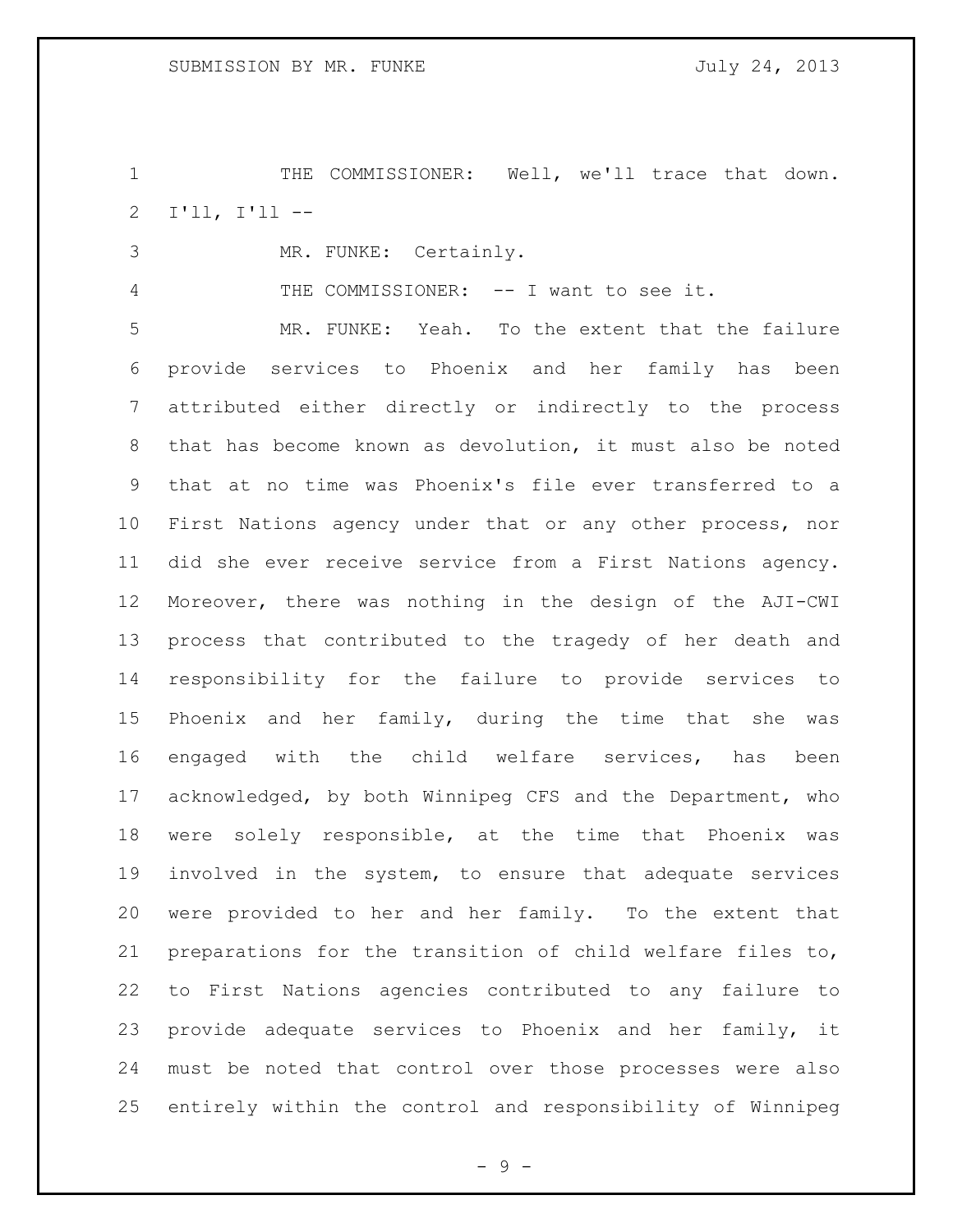CFS and the Department. This has been public acknowledged by the Department and through their counsel, in these proceedings and the Province should be commended for their, for their candour and their accountability in this regard.

 What is important to note is that any failure to provide those services did not result from any defect inherent in the AJI-CWI policy or design, but rather, due to the manner in which CFS and the Department managed the implementation of that policy.

 To the extent that Winnipeg CFS no longer provides child welfare services to First Nations families, except in rare circumstances and now operates under the oversight and responsibility of the General Authority, First Nations and their leadership are not involved and do not have an interest in any changes that may have been, or are yet to be implemented by those entities. As a result, I will not be making any submissions on recommendations that may arise from any evidence heard during phase 1 of the inquiry, except to say that, to the extent that those recommendations may impact on First Nations child welfare, those -- sorry, it is, it is submitted that no such changes should be considered or implemented, except in partnership with First Nations leaders.

24 THE COMMISSIONER: Mr. Funke, let me just ask you this question. I, I notice you're reading from a

 $- 10 -$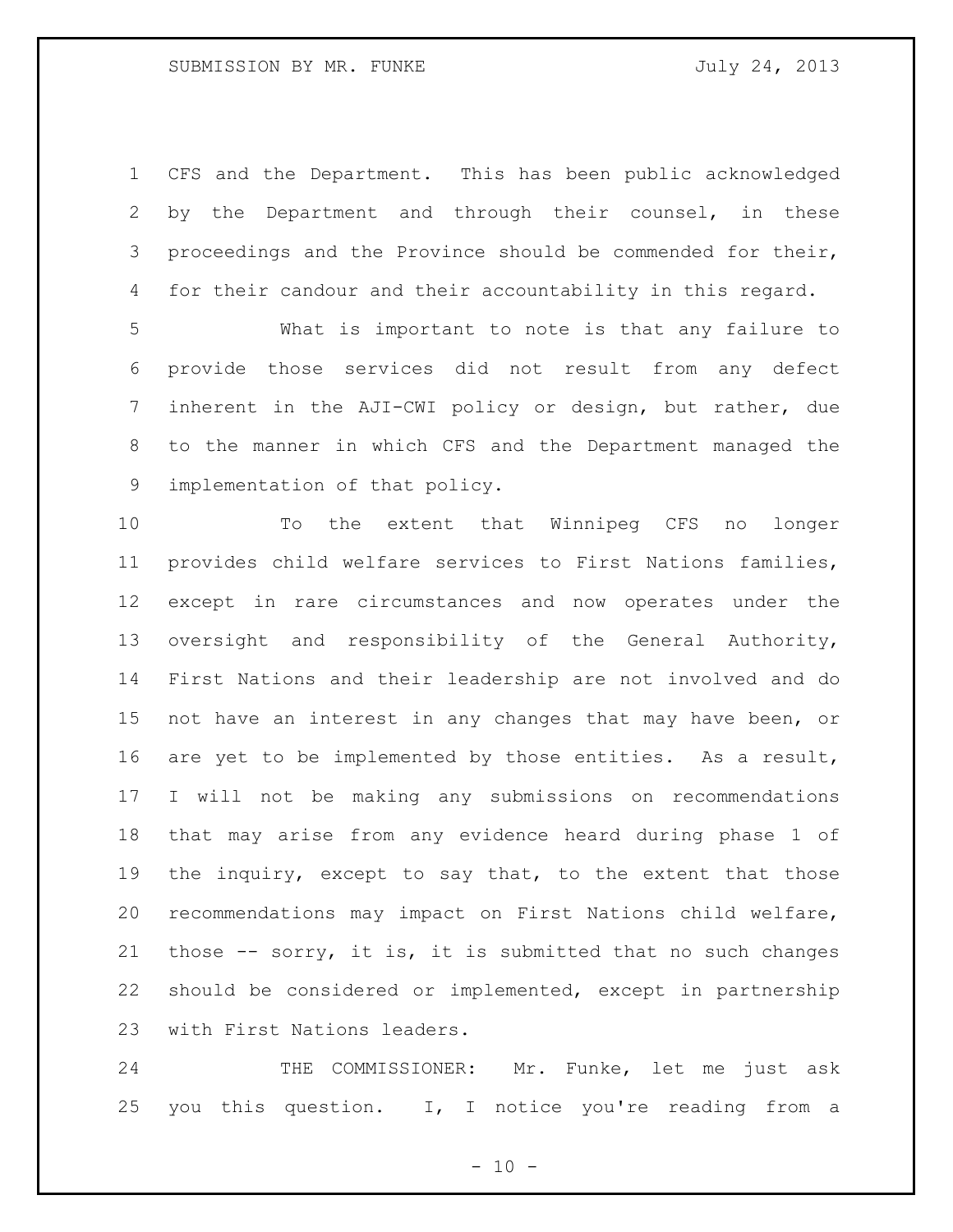document --

 MR. FUNKE: Yes. THE COMMISSIONER: -- it's not the brief you filed? MR. FUNKE: It is not. THE COMMISSIONER: Carry on. MR. FUNKE: Negations (sic) regarding the processes which define the partnership between the Province and First Nations, continue outside the confines of these proceedings. However, it is submitted that those processes must, at a minimum, reflect the acknowledged right of First Nations to exercise meaning, meaningful control over the development and -- excuse me. It is submitted that those processes must, at a minimum, reflect the acknowledged right of First Nations to exercise meaningful control over the development and delivery of these services to the families and children of their communities.

 I pause for just a moment, Mr. Commissioner, in light of your question. If the Commission would like to have a copy of my oral submission, I certainly can provide that to Commission counsel, so that if you wish to refer to it later, it's of some benefit.

 THE COMMISSIONER: You can confer with counsel on that. I think we are getting transcripts ultimately, but it might be better to get it in that form. But I'll let

 $-11 -$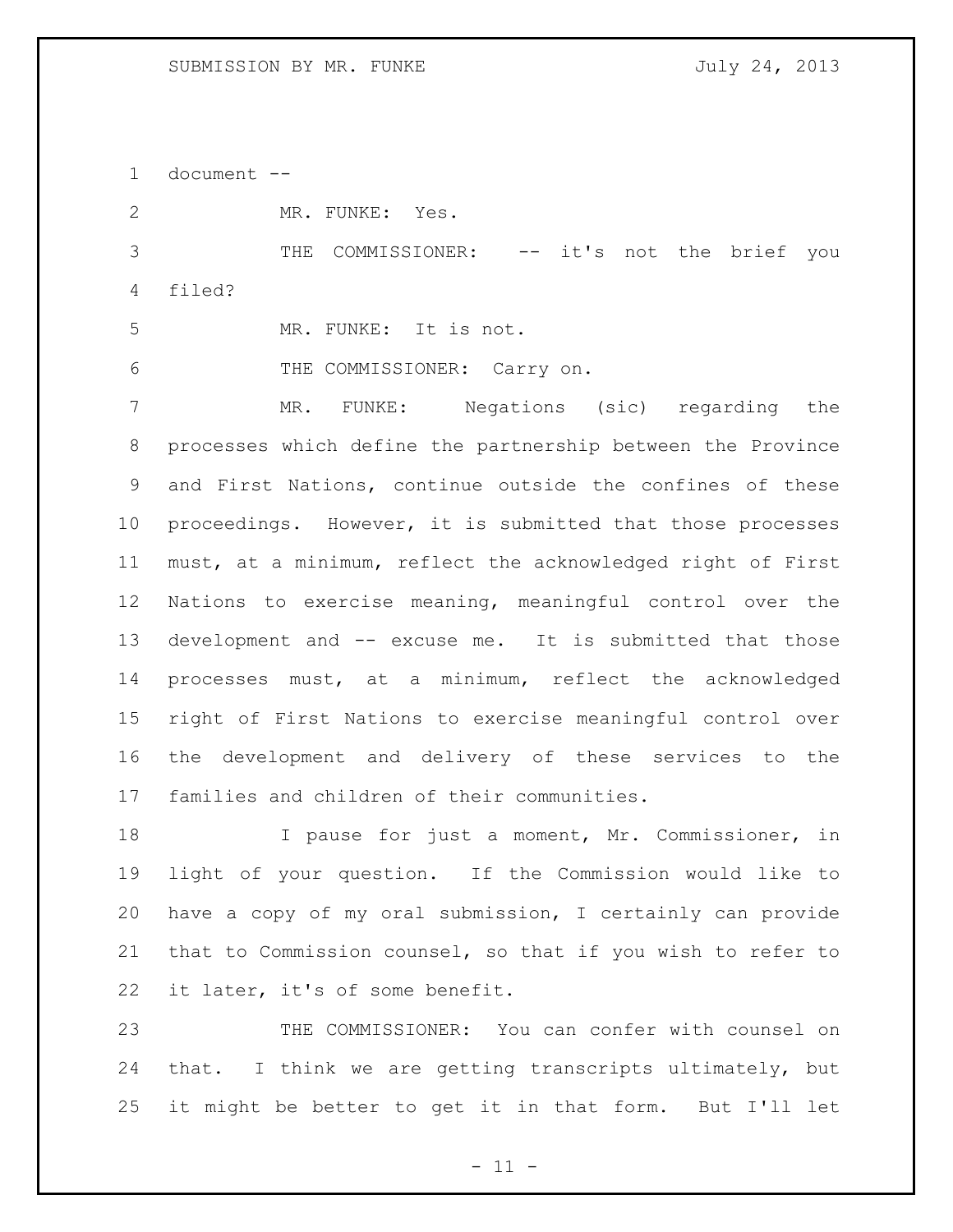## SUBMISSION BY MR. FUNKE July 24, 2013

Commission counsel speak to that.

| $\overline{2}$  | MS. WALSH: Certainly, we can do that and if you             |
|-----------------|-------------------------------------------------------------|
| 3               | provide it, we'll circulate it. And if --                   |
| $\overline{4}$  | MR. FUNKE: Certainly.                                       |
| 5               | MS. WALSH: -- anyone else wants to do that,                 |
| 6               | we'll circulate it. But you're right, the transcripts are   |
| $7\phantom{.0}$ | being prepared.                                             |
| 8               | THE COMMISSIONER: Yes. But I mean, you're                   |
| 9               | saying some significant things that I want to study and so  |
| 10              | I wanted to be sure I, I got it in --                       |
| 11              | MR. FUNKE: Certainly.                                       |
| 12              | THE COMMISSIONER: -- some permanent form.                   |
| 13              | MR. FUNKE: Absolutely. Turning now to phases 2              |
| 14              | and 3 of the inquiry, before I deal directly with the       |
| 15              | evidence heard during phase 2, it is important to note the  |
| 16              | political context within which the six reviews, mentioned   |
| 17              | in the terms of reference occurred, the changes to the      |
| 18              | legislation that were introduced by the Province subsequent |
| 19              | to Phoenix's death and the process by which those changes   |
| 20              | occurred.                                                   |
| 21              | As we have heard, Phoenix's death and the                   |
| 22              | subsequent discovery that she had been missing since her    |
| 23              | murder in June 2005 occurred against the backdrop of the    |
| 24              | AJI-CWI process and the major changes that were occurring   |
| 25              | at that time within the child welfare services in Manitoba. |

- 12 -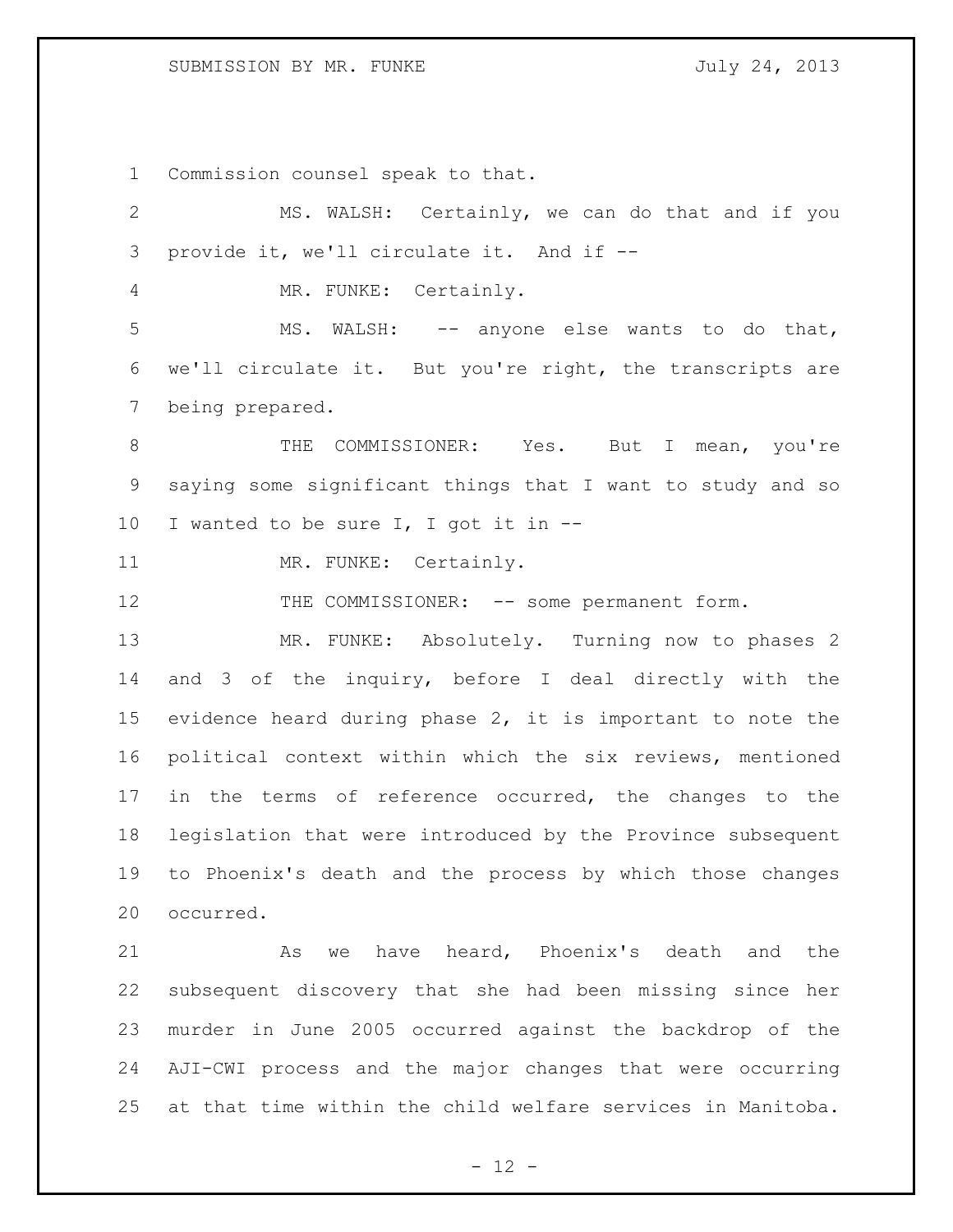The CFS Authorities Act had been proclaimed in 2003, previously mandated First Nations CFS agencies were now operational province-wide, many newly created First Nations agencies had received their mandates, seconded employees had been transferred to First Nations CFS agencies and the case file transfers from non-aboriginal agencies to the First Nations and Métis agencies had just been concluded.

8 As a result, the First Nations leadership took a less prominent role in the AJI-CWI process at that time, as the First Nations CFS authorities and agencies were now implementing operational changes and adjusting to delivering child welfare service on a province-wide basis. Furthermore, the First Nations leaders were prepared to respect the integrity of the criminal investigation into Phoenix's murder and allow those proceedings to be concluded before considering further changes to the child welfare system.

 However, the Province passed an amendment to the CFS Act, known as Bill C-33, early in 2008, even before the trial of Samantha Kematch and Karl Wesley McKay had concluded, which introduced significant changes to the Act, including the prioritization of the safety and security of a child whenever assessing their best interests.

 Leaving aside, for a moment, whether this amendment achieved the results intended, it is important to

 $- 13 -$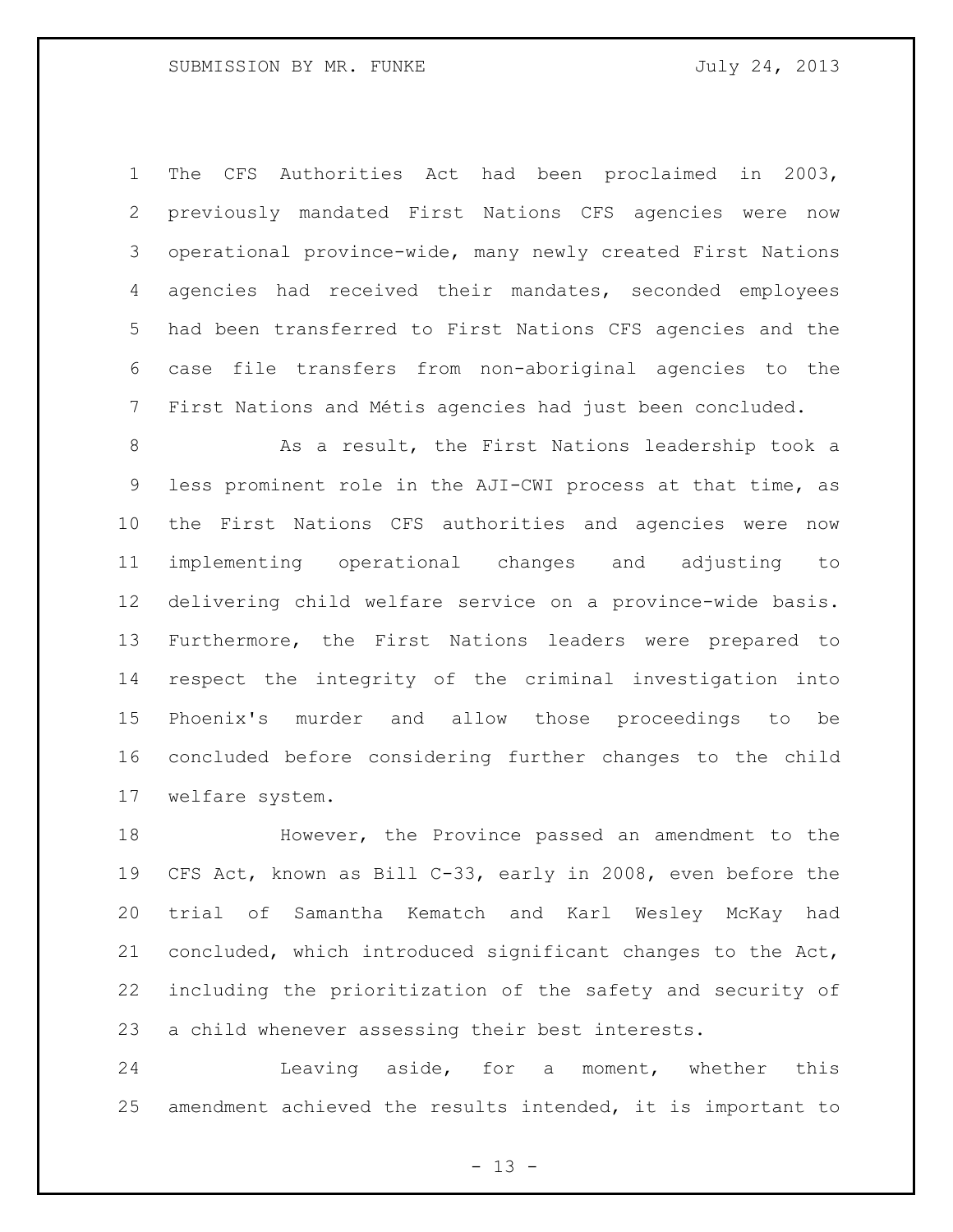note that, in passing this amendment, First Nations leaders were not consulted in any manner, prior to this legislative amendment being introduced. From the perspective of First Nations leaders, this signaled a marked departure from the Province's previous commitment to a partnership with First Nations leaders, respecting the functioning and control of the child welfare system in Manitoba. First Nations leaders further submit that this amendment signaled a significant change in CFS policy towards ever greater vigilance, on the part of the CFS system and its workers, with a particular focus on the safety of children in the system, the result of which was an increased tendency towards apprehensions. You have heard evidence, at this inquiry, of similar reactions in other jurisdictions in response to high profile child deaths. Indeed, this very point was highlighted by Dr. Mownie (phonetic) (sic) Brownell, who cautioned against such a response during her testimony on June 5th, 2013. Dr. Brownell testified as follows. The question was put to her by Ms. Walsh:

 "Now, you start off by making a comment about the type of response that is often seen to a tragedy 24 such as the one that this Commission has looked at. Tell us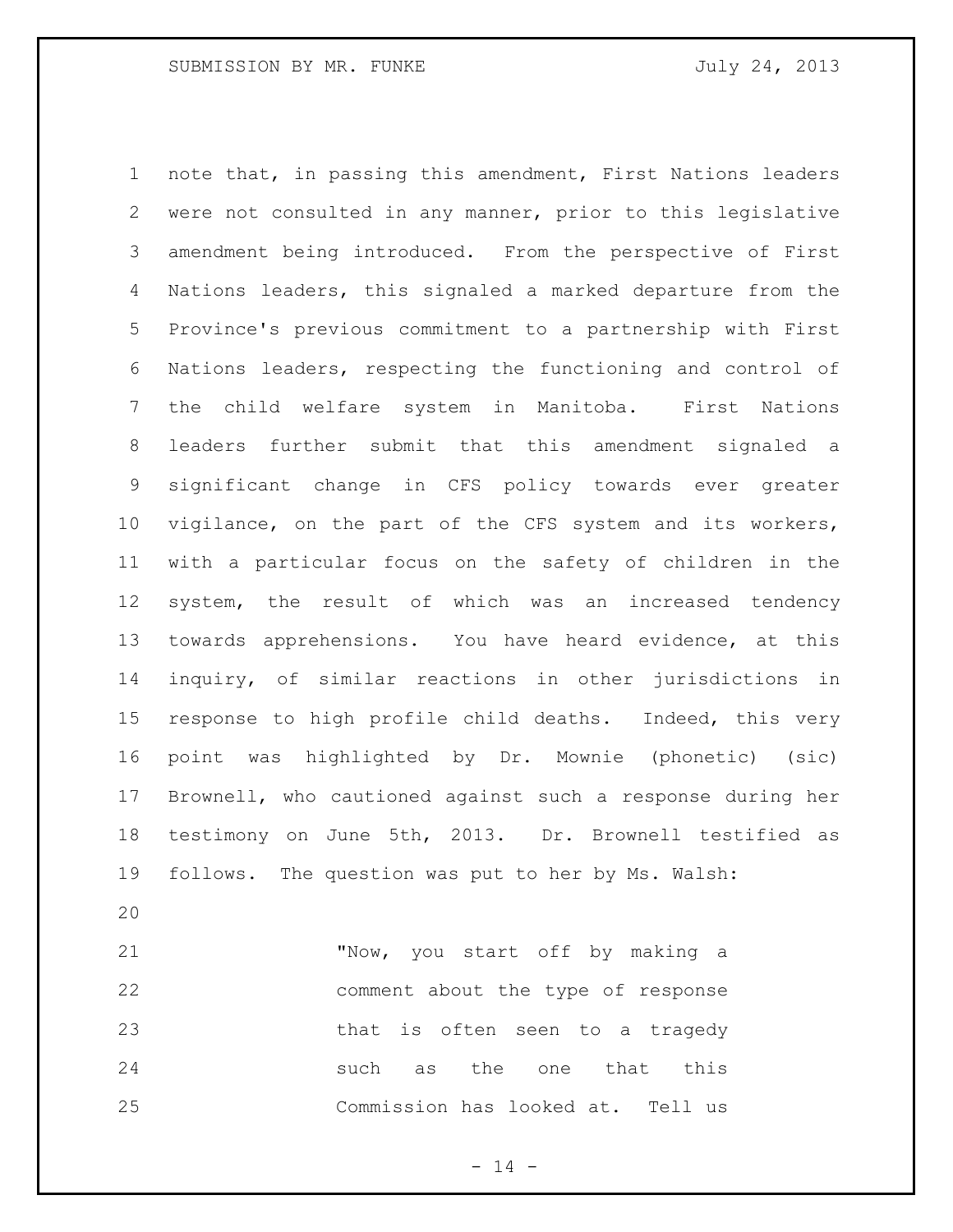```
1 about --"
2
3 Her answer: "Yes."
4 The question continues:
5
6 "-- your comments there."
7
8 Ms. Brownell:
9
10 "Yeah. I've said that it's a knee-
11 jerk response and I'm certainly 
12 not the first person to say that.
13 In fact ... very often there's a
14 knee-jerk response to high profile 
15 and very tragic deaths like, like
16 the one of Phoenix, but it's
17 important for us not to lose sight 
18 of ... the whole prevention and
19 universal focus that I've been 
20 talking about, and not to form 
21 policy based on that very tragic -
22 -that one very tragic case. And
23 we know it's not, it's not the 
24 only case, but if we form policy 
25 based on those cases, then
```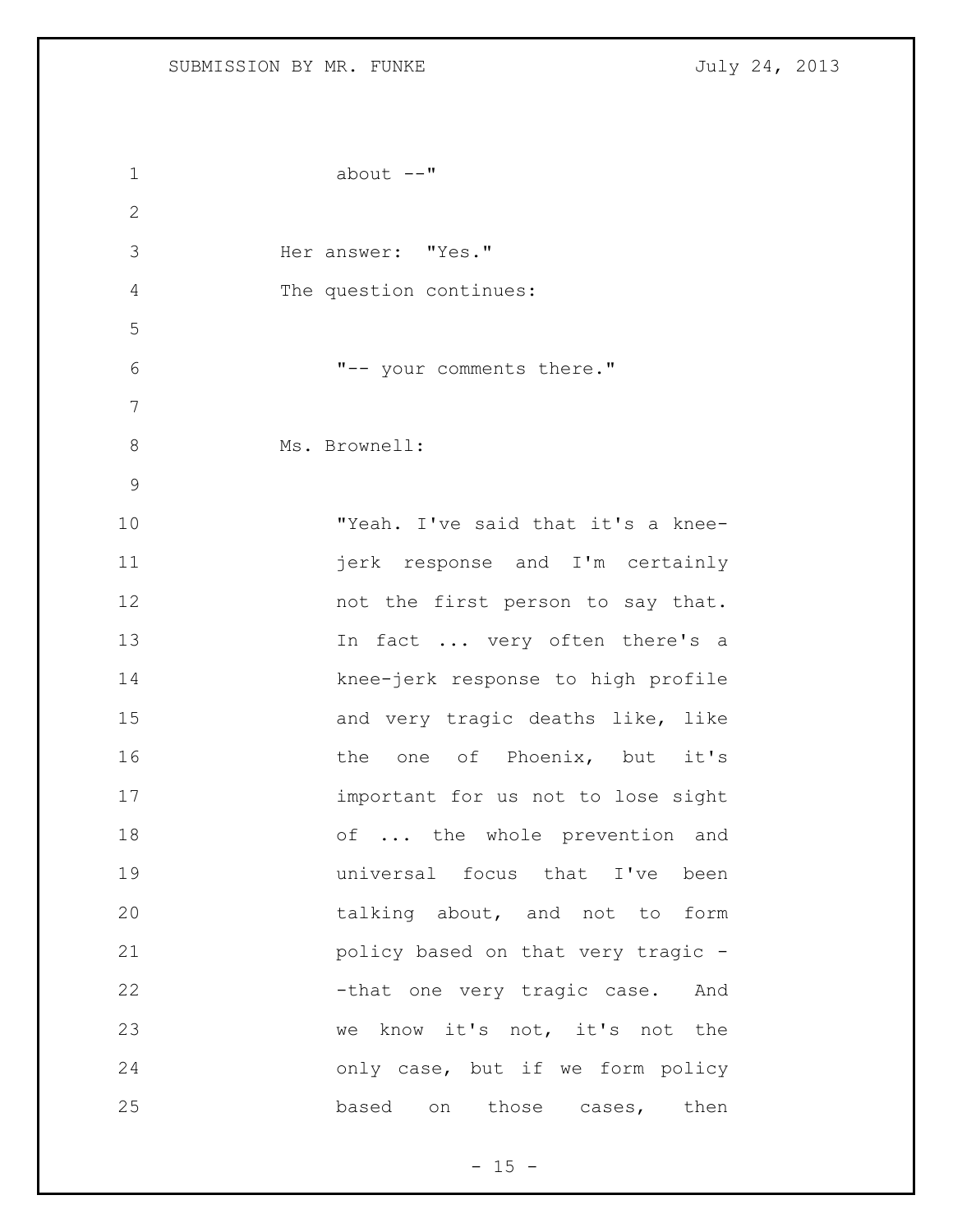basically we'll end up taking more 2 and more kids into care and as ... we talked about through the morning, that sort of takes away funds from prevention services and I think that it's the prevention services that are going to make 8 the big difference in, in child maltreatment."

 Again, that was her evidence from June the 5th, 2013.

 And we can see that it's difficult to ascertain the precise impact that this shift in policy may have had on the numbers of children in care in Manitoba, but what is clear is that the numbers have continued to increase, rather than decrease, since this amendment was 18 introduced. In addition, this focus on safety and security, with a commensurate emphasis on the protection of children, also risks drawing scarce resources away from, from prevention programs and services that are designed to address the circumstances that contribute to neglect, rather than abuse. This is significant, because of the long term consequences of neglect on children. As 25 Dr. Nico Trocmé stated, when he testified on May

 $- 16 -$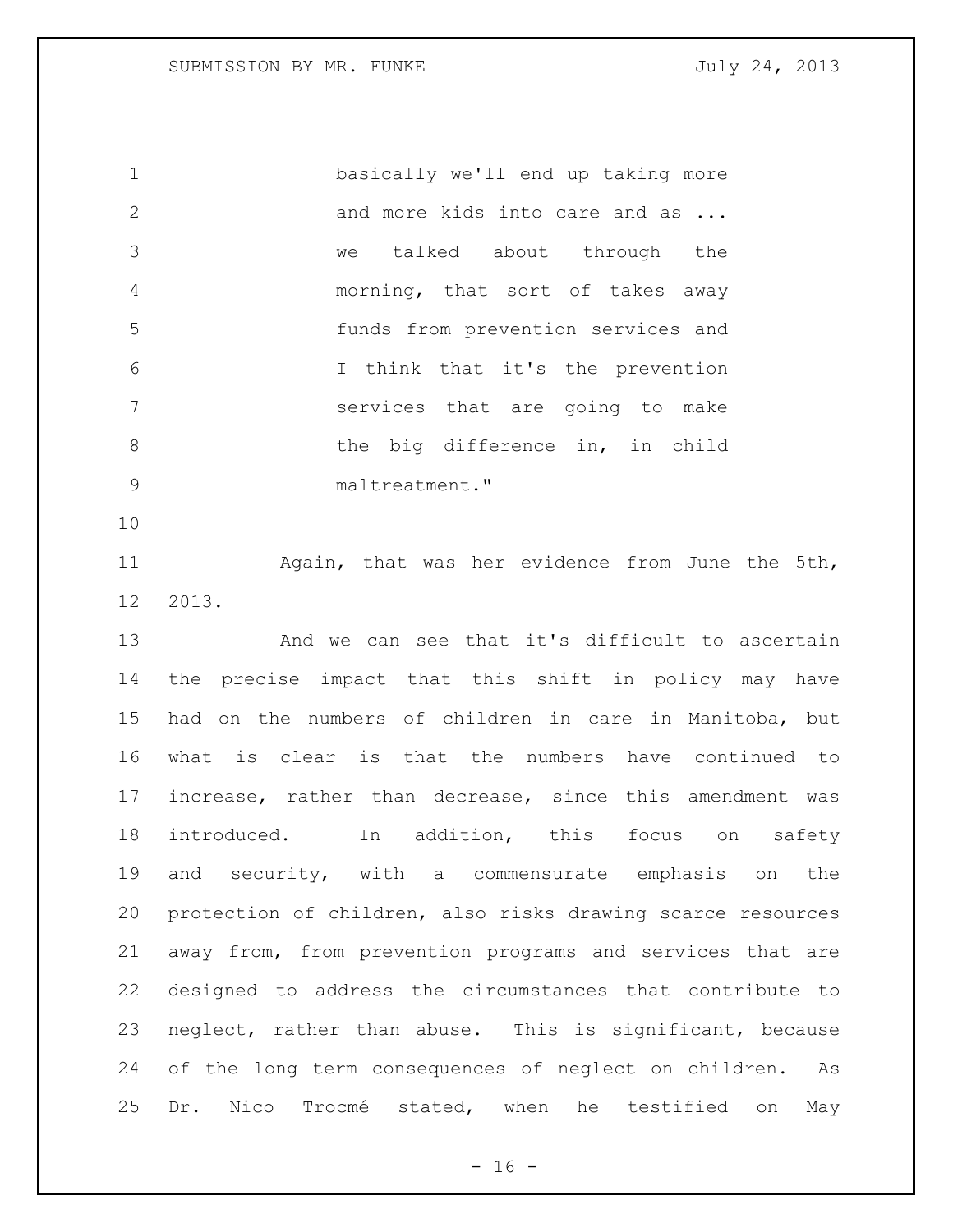28th:

 When compared to any other form of maltreatment, including physical, sexual and emotional abuse, neglected children stand out.

 While children exposed to abusive environments frequently require more urgent response, children exposed to periods of persistent neglect experience significantly more severe outcomes than any other form of maltreatment. Furthermore, the reactive nature of protection service is inadequate to address the devastating of effects (sic) of neglect, which requires early, preventative interactions 15 that focus not only on prevention of recurrence, but prevention of occurrence as well.

 It is therefore our submission that this increased emphasis on the safety of children and the ongoing practice of apprehension and placement in out of home care has further contributed to the overrepresentation of First Nations children in care in Manitoba, due, in large part, to the systemic bias that exists within the system and the structural factors that act disproportionately against First Nations families.

Finally, it must also be noted that due to the

- 17 -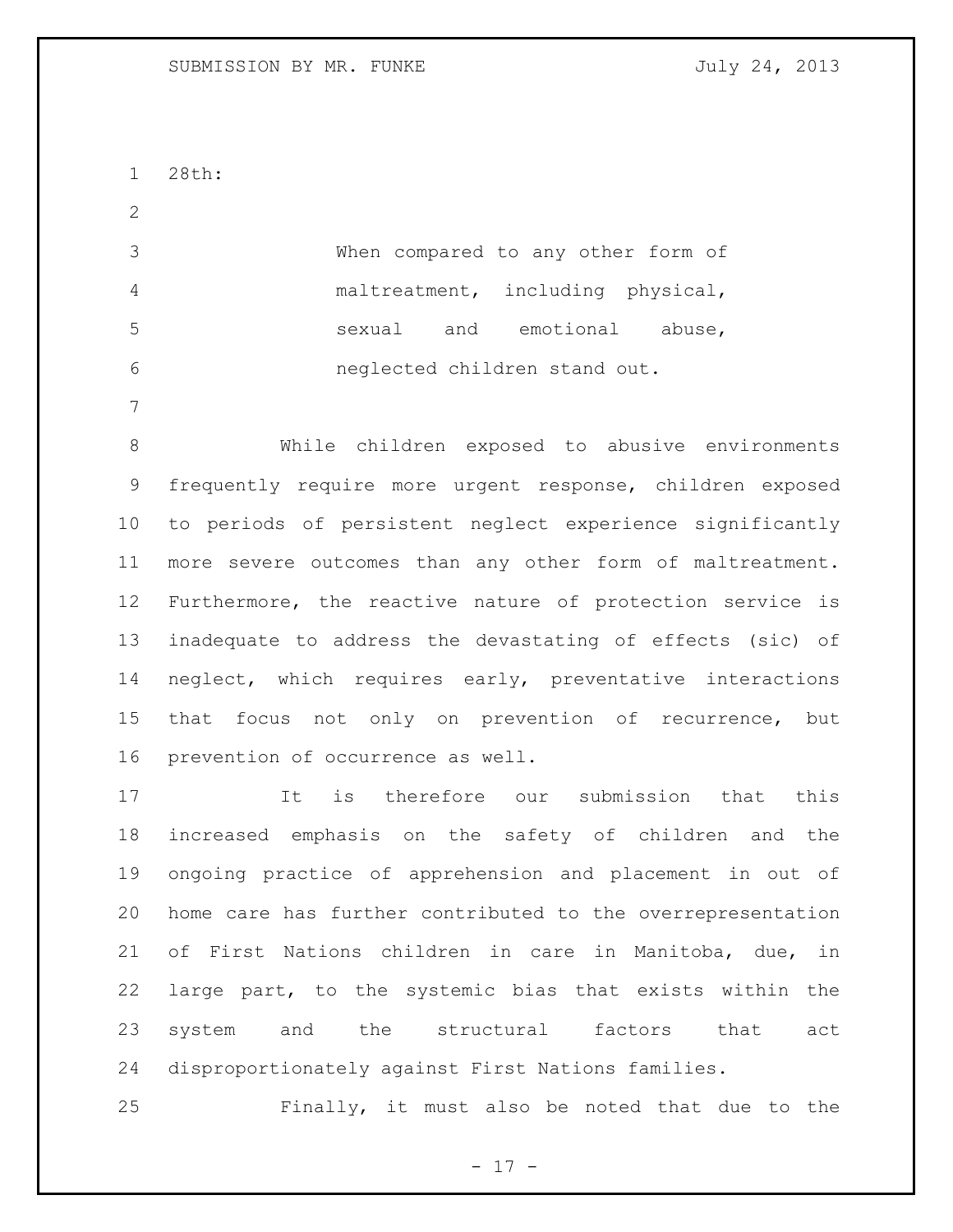legislative framework within which the six reviews were conducted, there was no opportunity for First Nations input or consultations during the reviews, or in the preparation 4 of the reports that were produced.

 The Commission heard a significant amount of evidence dealing with factors that contributed to the overrepresentation of First Nations families and I turn to that evidence now.

 There's been a significant amount of research conducted which has examined the factors that contribute to the maltreatment of children and specifically with respect to the factors that contribute to the overrepresentation of First Nations children in the child welfare system. Dr. Trocmé, who serves as the director of the Centre for Research on Children and Families at McGill University, testified on May 28th. He testified that First Nations children and families are investigated for alleged instances of maltreatment at a rate four times higher than non-aboriginal families, while substantiated investigations occur at a rate five times higher than non-aboriginal families.

 Dr. Trocmé testified that maltreatment was defined as including physical abuse, physical neglect, emotional maltreatment and sexual abuse. Dr. Trocmé also noted that although First Nations families were

 $- 18 -$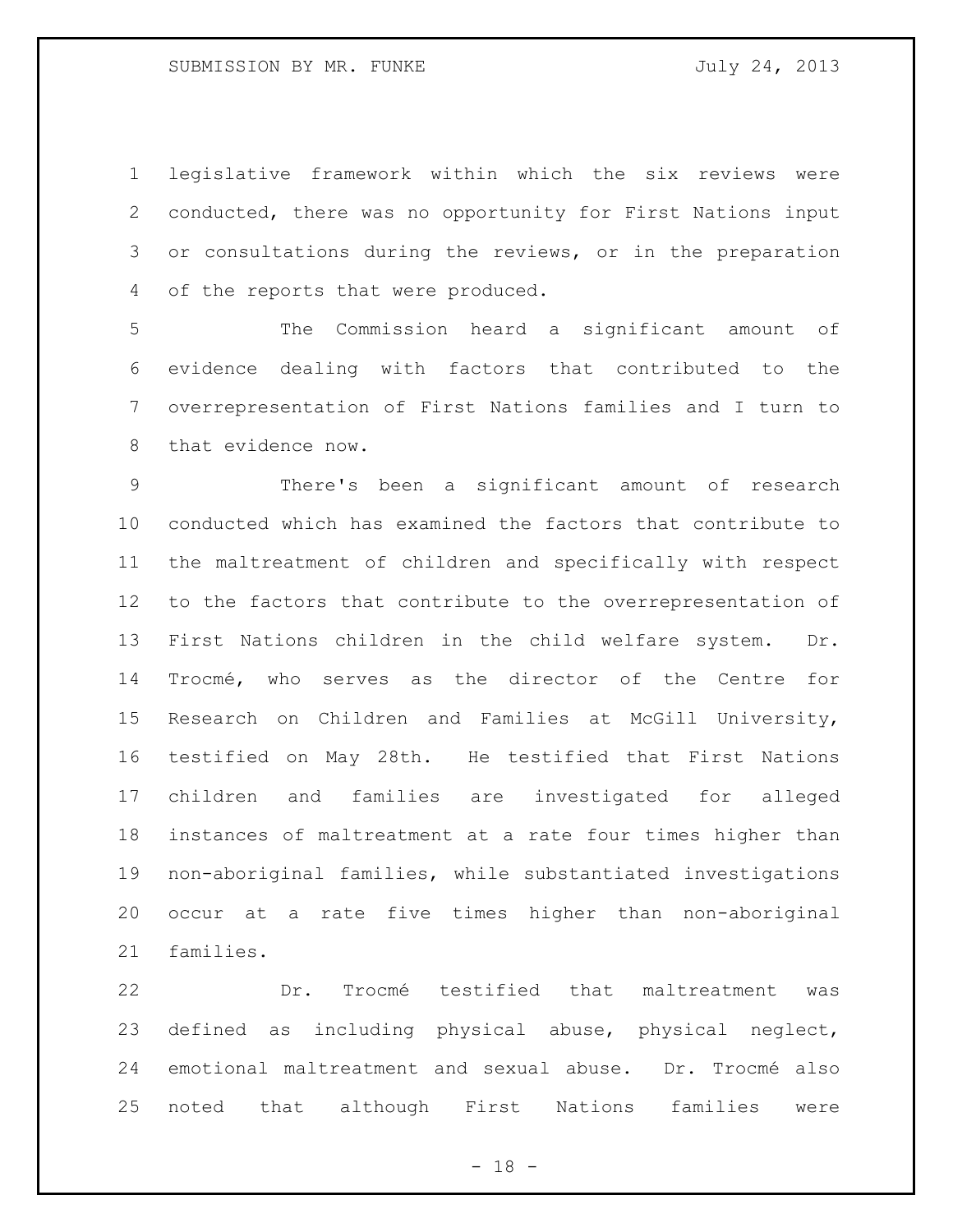overrepresentation across all forms of maltreatment, the rate of overrepresentation was not consistent. He noted that while there is only a slight degree of overrepresentation, for example, with respect to sexual abuse, there is dramatic overrepresentation in cases involving neglect, where the incidence is eight times higher amongst First Nations families. Dr. Trocmé further testified that First Nations children are 12 times more likely to be apprehended and placed in out of home care than their non-aboriginal counterparts.

 According to Dr. Trocmé, there is nothing about First Nations families per se, that would explain this overrepresentation. Rather, it reflects the reality that First Nations children and their families are simply living in far worse conditions than non-First Nations families.

 Dr. Cindy Blackstock, the executive director of the First Nations Child and Family Caring Society, testified that the primary contributing factors that lead First Nations families into contact with the child welfare system are poverty, poor housing and substance abuse, which in the case to First Nations people is closely related to the Indian residential schools experience.

 This is similarly reflected in the testimony of Dr. Brad McKenzie, Dr. Alexandra Wright and Dr. Marni Brownell.

- 19 -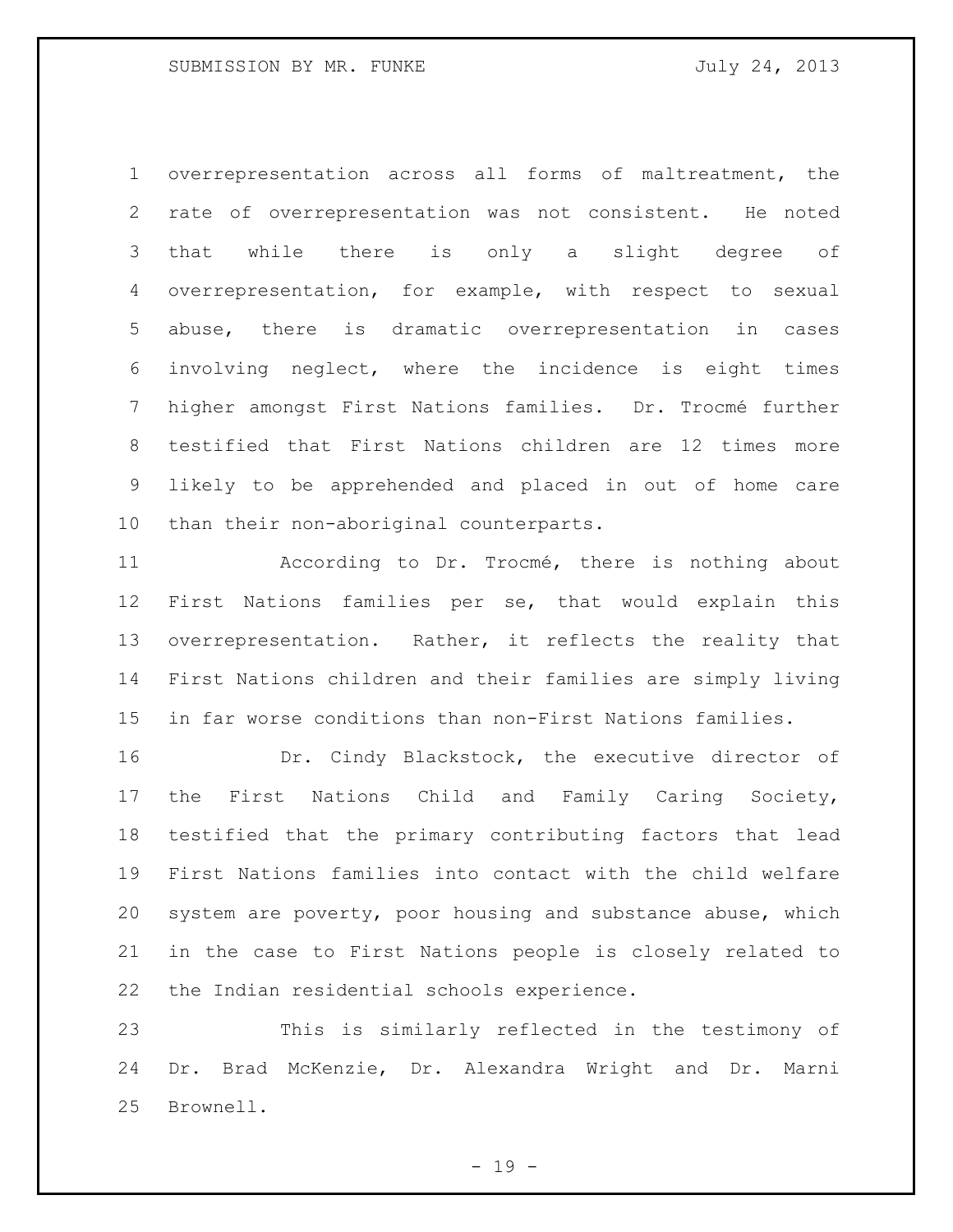Moreover, Dr. Blackstock also testified that there is a trend in child welfare to codify risks that are outside of parents' control, such as poverty and poor housing, as indicators of parental deficits. Her evidence was that this trend results in poor parents, particular First Nations parents, who suffer disproportionately from poverty, being classified and substantiated for neglect in ways that are unfair. Dr. Blackstock testified that neglect is the primary form of maltreatment that causes families to come into contact with the child welfare system, but there is no clear definition, that is applied uniformly, within the system. This results in significant disparity in the criteria being applied by workers when identifying instances of maltreatment, which may similarly contribute to the overrepresentation of First Nations families.

 Although the Commission heard evidence regarding the introduction of the structured decision making tools, which were introduced in an attempt to eliminate these discrepancies, Jay Rodgers, the executive director of the General Authority, acknowledged that the current CFS Act and the SDM training materials failed to provide such a definition of neglect. Moreover, Mr. Rodgers acknowledged that the use of SDM tools has been adopted, notwithstanding that a study to validate those tools is not possible until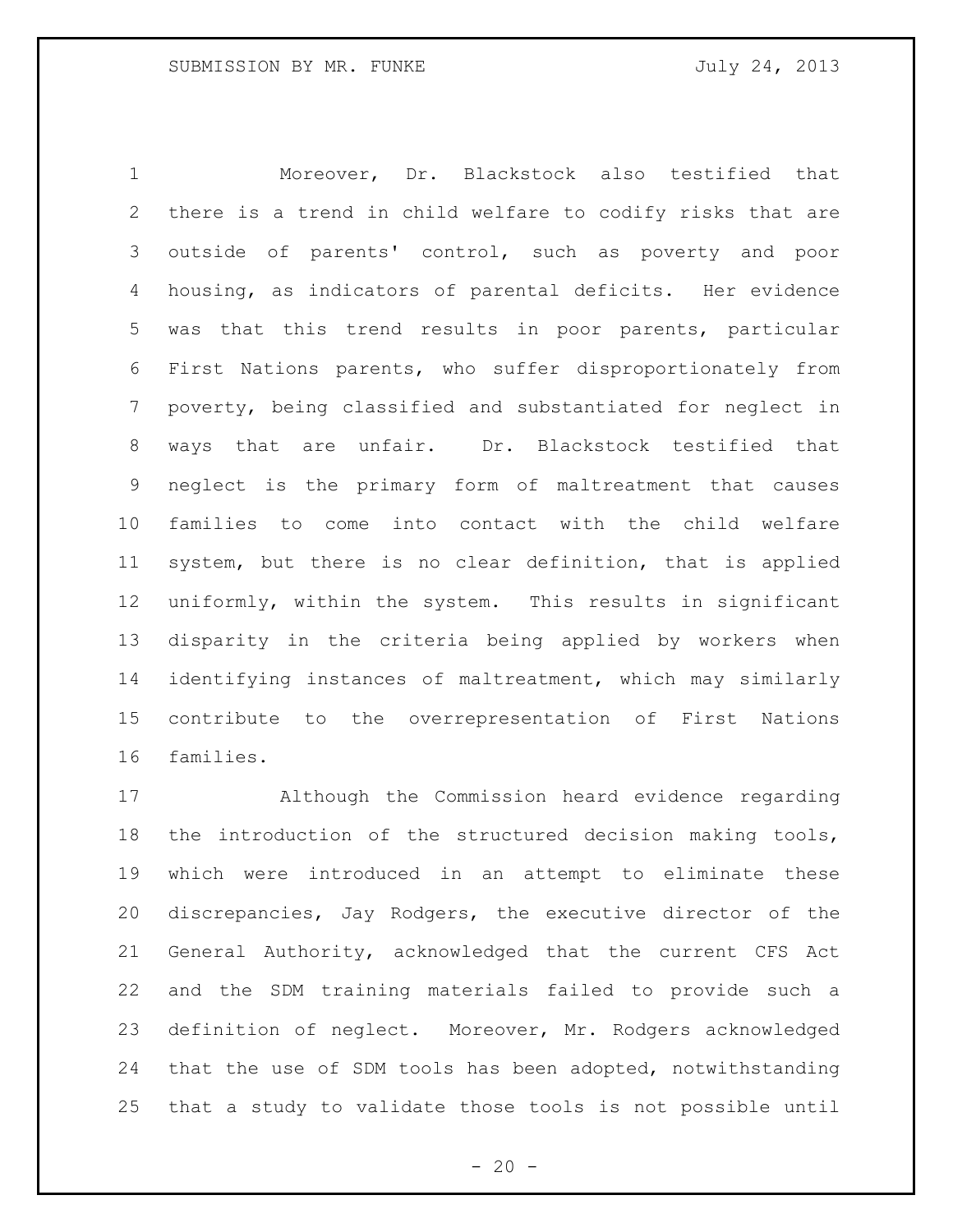they have multiple years of data available to analyze, notwithstanding the Children Research Centre, who developed the SDM, SDM tools currently being implemented, that they caution against transporting the tool from one jurisdiction to another, without performing validation testing. We submit that this caution is particularly concerning, in light of Mr. Rodger's evidence regarding the validation study undertaken in Minnesota, which demonstrated an anomaly in the use of the SDM tools when applied to the Native American population in that jurisdiction. Nevertheless, Mr. Rodgers testified that he was not concerned about a cultural or racial bias in the tool. Suffice to say that First Nations leaders do not share his confidence.

 Other factors have also been identified as contributing disproportionately to the overrepresentation of First Nations families in Manitoba. Dr. Marni Brownell, an associate professor in Community Health Science, with the Faculty of Medicine, at the University of Manitoba, testified then, in addition to the correlation that has been identified between socio-economic status and health education and social outcomes, there is a further correlation between poor outcomes for children and factors such as deep poverty, whether the child's mother was in teenage years when she had her first child and whether the

 $- 21 -$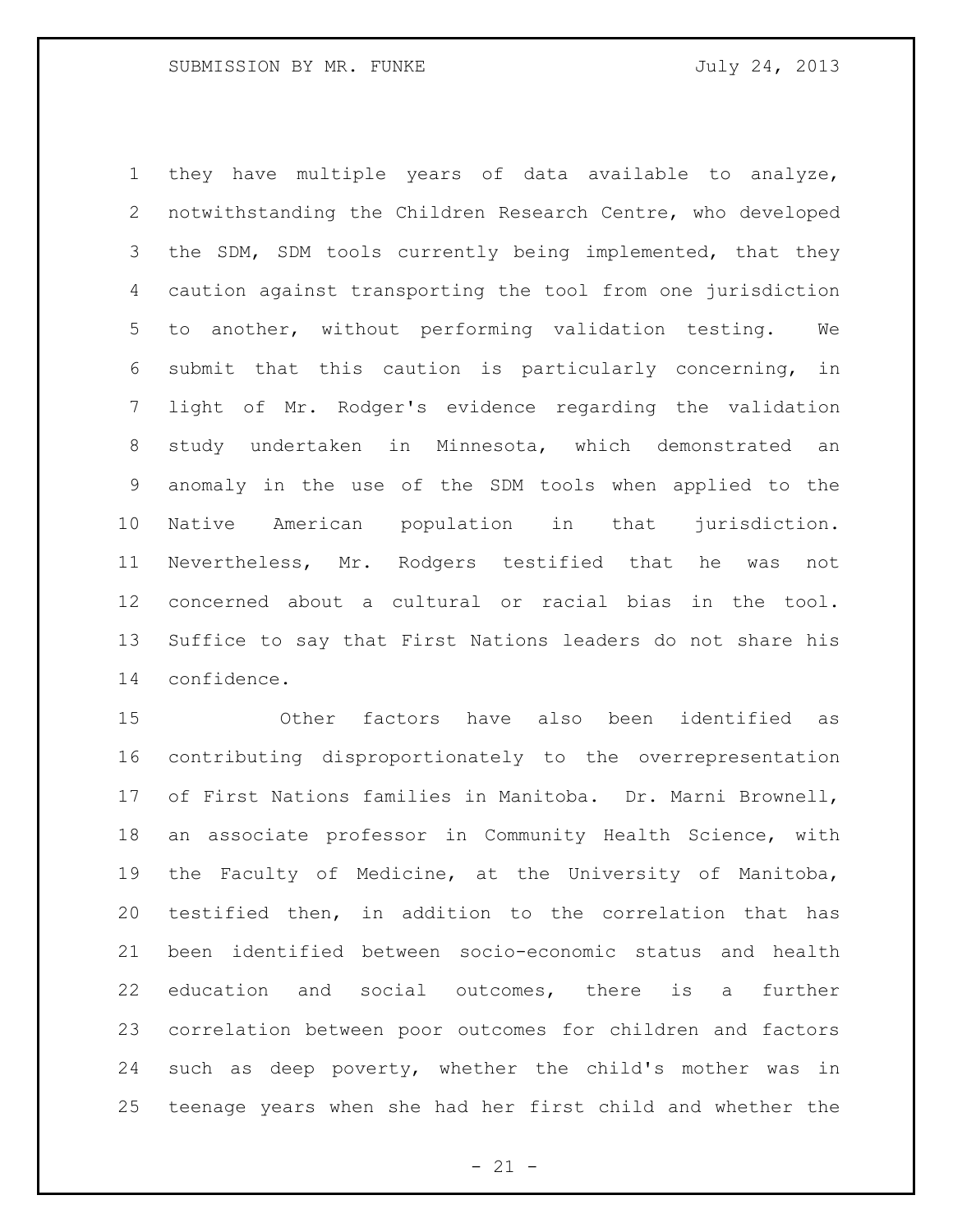child had received child welfare system. Dr. Brownell discovered that if a child possessed even one of these factors, their outcomes were much poorer than those with none. If a child possessed two factors, their outcomes were worse than those with a single factor and those who possessed three factors suffered worse outcomes than those with two.

 Dr. Brownell also described an intractable cycle of perpetuating risk that she discovered in her research, such that if you grew up with any of these identified factors and experienced poor outcomes, your children will also be exposed to those factors.

 We also heard from Dr. Shauna MacKinnon, the director of the Manitoba office of Canadian Centre for Policy Alternatives, who testified that poverty affects First Nations families disproportionately and that the depth of poverty and length of time that people suffer in poverty are significant factors. She described how poverty and social exclusion are interrelated and how deep and protracted poverty often results in people feeling that they're not really a part of society. The less you have access to, she described, the further disengaged you become and a sense of hopelessness and helplessness sets in. Her evidence was that these issues cannot be quickly or easily resolved.

 $- 22 -$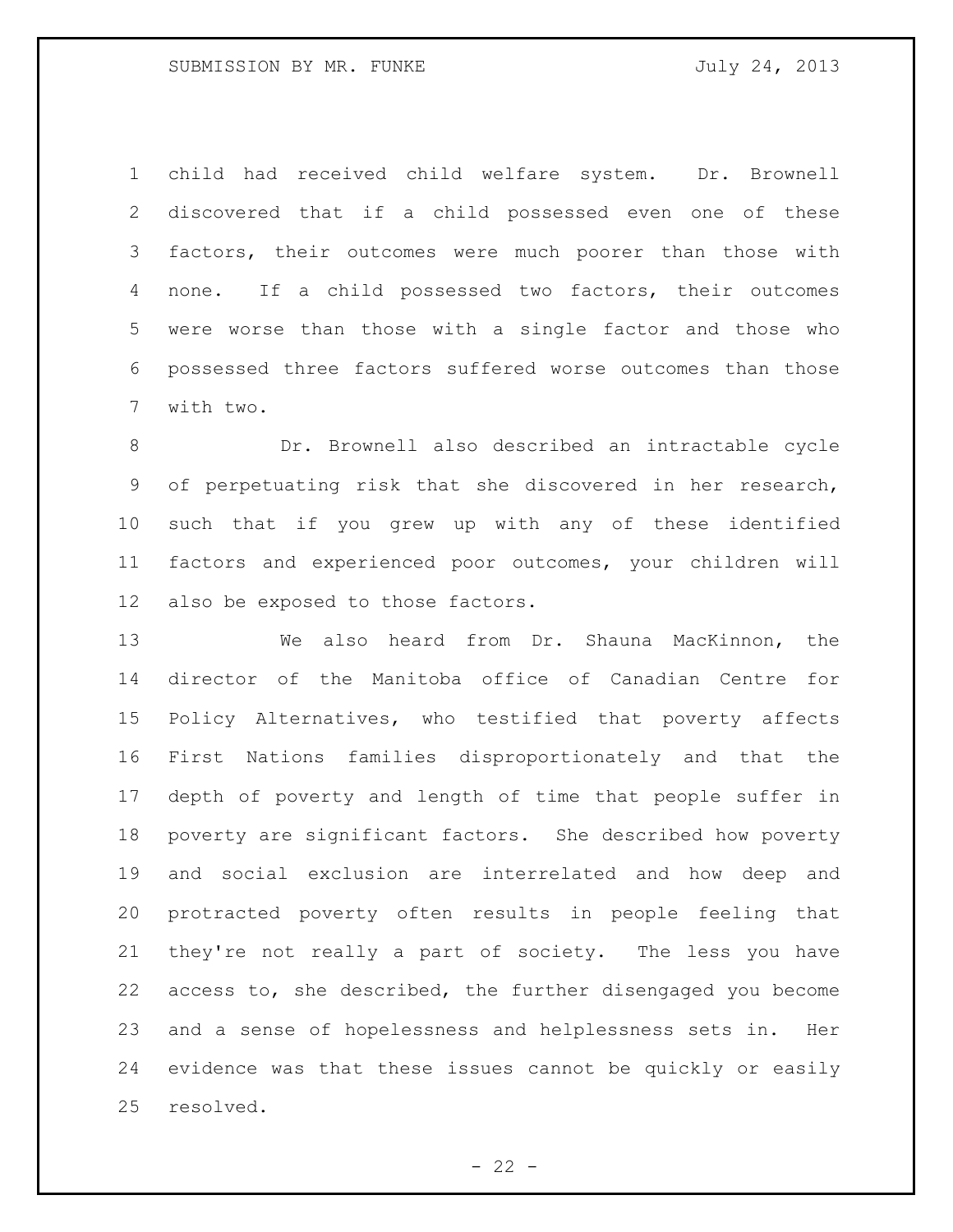Dr. MacKinnon testified that suitable and affordable housing is a critical issue in reducing poverty and increasing social inclusion. Social assistance rates for housing are far too low and haven't been substantial increased since 1992, whereas rents have increased significantly in that same timeframe. She testified that solutions to the chronic housing shortage would include developing more subsidized housing resources and encouraging more private housing development. The regulation of rent increases also needed to be improved to prevent abuses. Social assistance rates also needed to be increased for people renting privately.

 The Commission also heard from Dr. Jino Distasio, the associate vice president of Research and Innovation, at the University of Winnipeg, who described the First Nations mobility study, a collaboration with the Assembly of Manitoba Chiefs and the Manitoba Métis Federation, which was intended to examine the mobility of First Nations Métis and Inuit persons moving into Winnipeg and their service utilization patterns. It quickly became about the lack of core services, not just the lack of housing, but also transitional supports. Dr. Distasio gave further evidence suggesting that this demonstrates a complex pattern of mobility among First Nations persons and policies need to catch up with that. He testified that the Eagle Urban

 $- 23 -$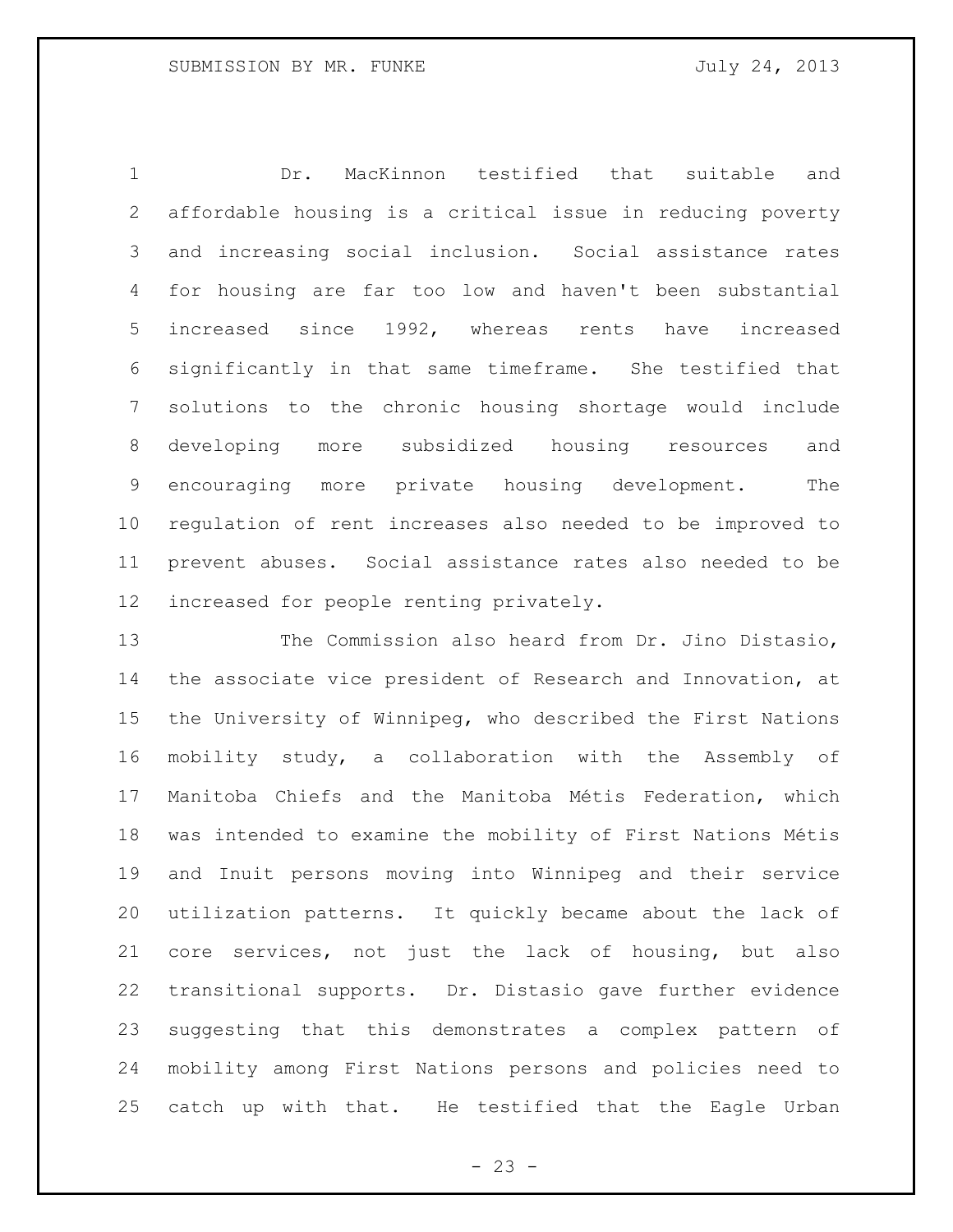Transition Centre was created in an attempt to make that mobility pattern more seamless. He advised that people end up taking money from other limited resources, like their food budget, in order to pay for housing and they then end up at the food bank. He described it as an industry of poverty and feels that we need to increase the housing rates, particularly for families, which are well below what they should be. He suggested that there has been no meaningful change in the housing situation in over 40 years. He identified the two most important issues in finding -- sorry, in terms of housing, was first in finding adequate shelter -- I apologize. The two most important issues in finding adequate shelter he identified were the lack of financial resources and the availability of shelter in general. Not surprisingly, he also found that racism still played a role in shutting people out of the housing market.

 In addition to poverty and poor housing, Dr. Blackstock and other witnesses described the effects of colonization, particularly the incidence of substance abuse related to that experience as one of the key social determinants of health among First Nations people and one of the primary structural factors that contribute to 24 contact with the child welfare system. Moreover, they described a system that was ill-equipped to respond to the

 $- 24 -$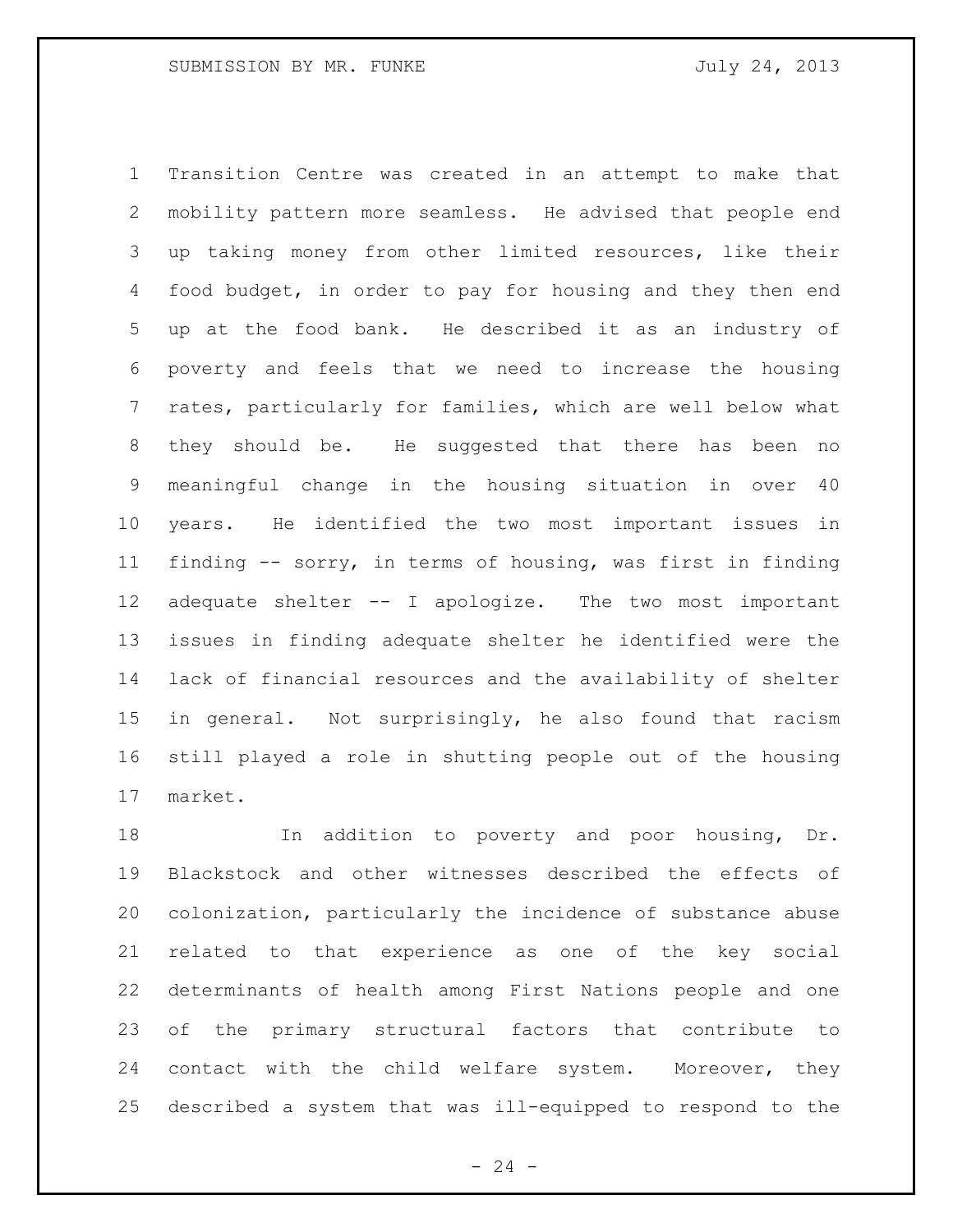legacy of those policies.

 Dr. Blackstock further testified that a cultural bias persists, within the child welfare system, that operates to the disadvantage of First Nations children and families, which results from the failure to provide social workers with training on the inter-generational historical trauma that results from the residential schools experience.

 Dr. Robert Santos, associate secretary to the Healthy Child Committee of Cabinet, testified before you regarding the significance of early childhood development. But during his evidence, he also described the research of Amy Bombay (phonetic), a psychologist who had completed her PhD in neuroscience at Carlton University, who has published two papers, illustrating a growing bridge between the emerging research in the field of epigenetics and the history of trauma experienced by indigenous people in Canada, particularly as it relates to the Indian residential schools experience. She has written a review paper about inter-generational trauma and identifies epigenetics as a likely mechanism to explain how the negative effects of trauma, even those which occurred several generations ago, can still persist.

24 As was pointed out to me recently, First Nations people did not need this research to confirm that the

 $- 25 -$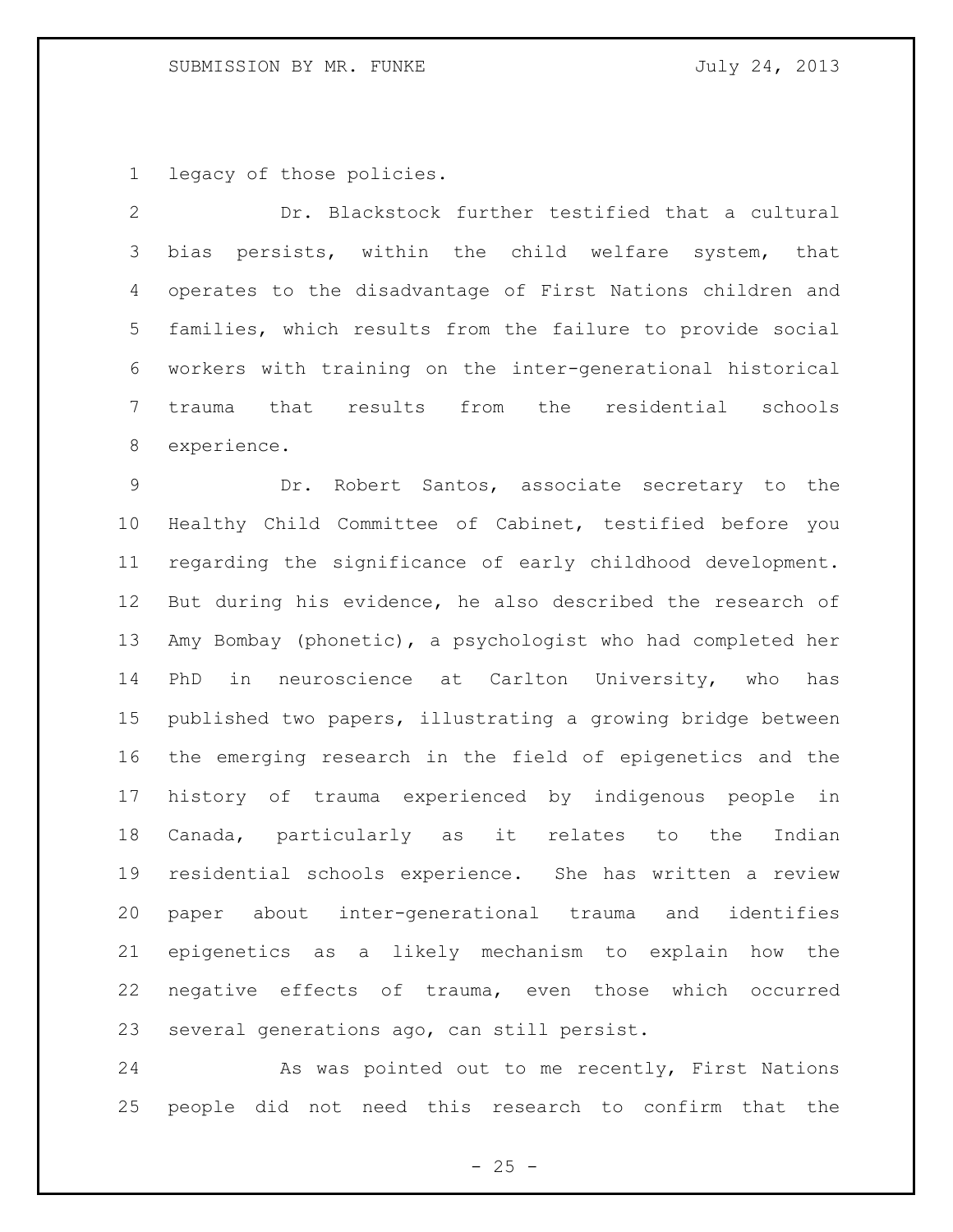inter-generational impacts of colonial policies, such as the residential school system and the Sixties Scoop, were still acutely felt in First Nations communities.

 To help put that observation into context, Dr. Blackstock reminds us that there are currently three times more First Nations children in out-of-home care in Canada than were ever involved in the residential schools at its height.

 Dr. Bradley McKenzie, a professor at the University of Manitoba, in the Faculty of Social Work, testified that the overrepresentation of First Nations children in care can be traced to factors such as poverty and housing, as well as the impact of colonialism on aboriginal people, including the legacy -- excuse me, including the legacy of residential schools and historical marginalization.

 Dr. McKenzie testified that, in his opinion, in order to reverse the effects of colonization, First Nations communities must be able to develop their strengths and institutions to work collaboratively with child welfare orgs and institutions responsible for the education and development of young people, which in turn, requires economic development sufficient to generate employment opportunities.

He further testified that self-determination is

 $- 26 -$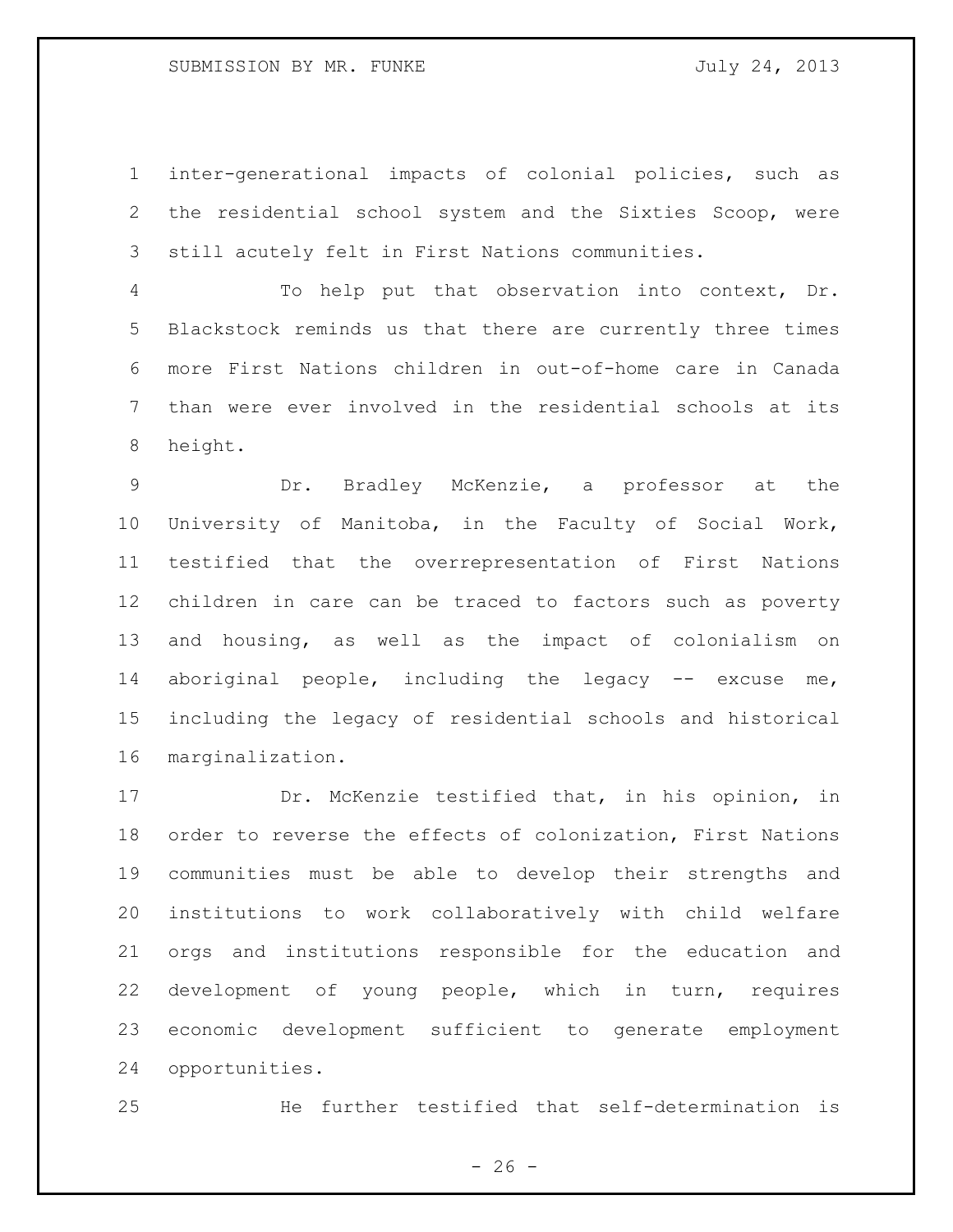an important component of that recovery, which includes not only the ability to establish local priorities, but also the capacity to manage each community services and industries. It includes the ability to make governance related decisions, to direct the development and delivery of important services in the local communities, such as health, education and child welfare and to negotiate with governments around other developments that ought to exist. This applies to First Nations communities both on and off reserve, he said, although he acknowledged that the process would be more complicated off reserve.

 We also heard evidence with respect to the impact of the delivery of child welfare system to aboriginal families by non-aboriginal agencies and by workers who are provided with insufficient training to educate them on the impact of colonial policies and practices.

 Elsie Flette, the executive director of the Southern First Nations Network of Care, also known as the Southern Authority, identified the delivery of child welfare system to aboriginal families by non-aboriginal agencies as a contributing factor to the overrepresentation of First Nations children in the child welfare system.

 Despite their efforts to redress this deficiency, Sandie Stoker, the executive director of the All-Nations Coordinated Response Network, otherwise known as ANCR,

 $- 27 -$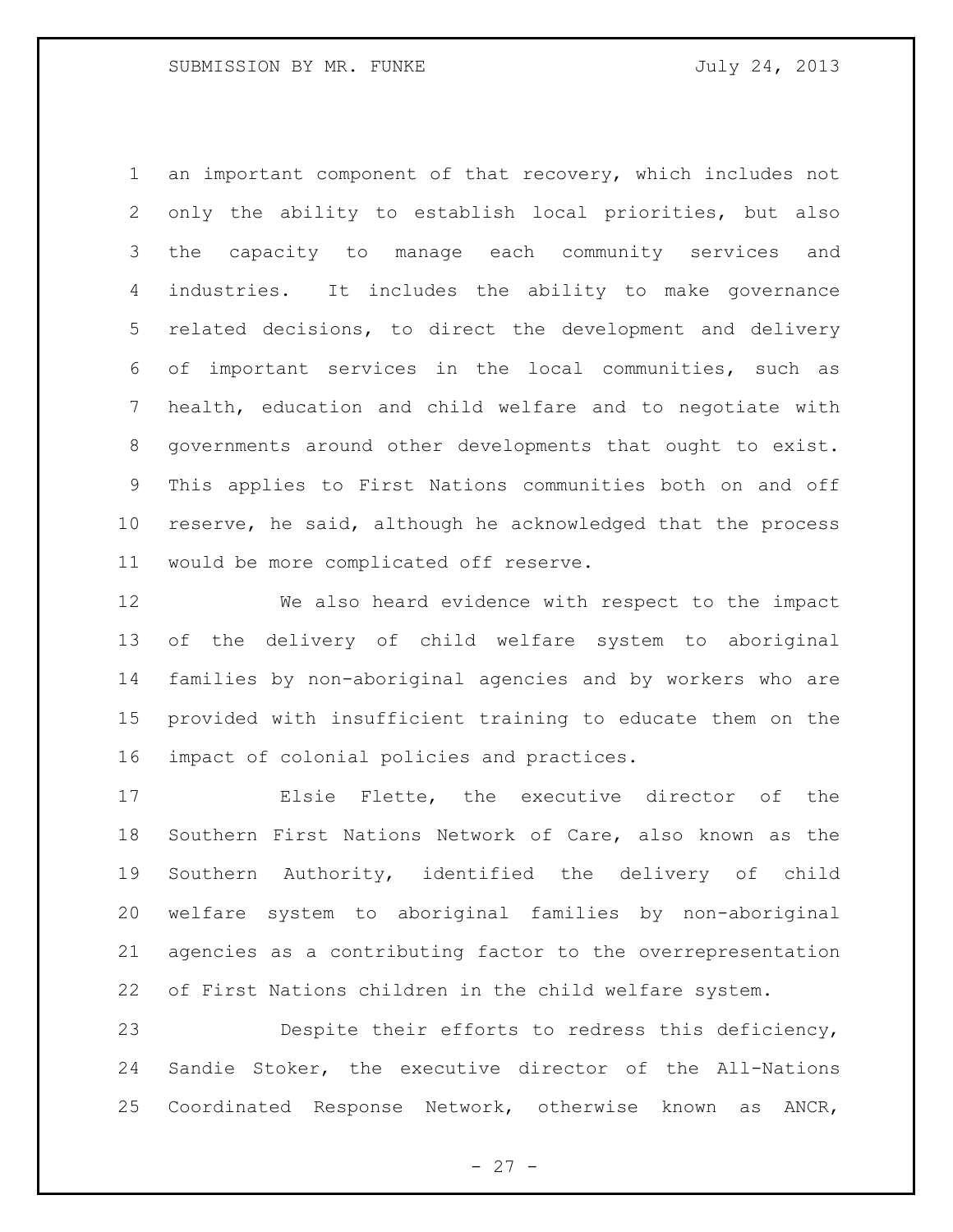testified that ANCR does not employee, employ a representative number of First Nations employees in their intake department. This is all the more concerning as ANCR is the first point of contact for most First Nations families who become involved in the child welfare system in Winnipeg. We heard evidence that often these families receive services from ANCR for as long as 90 days before being transferred to a First Nations child welfare agency that is better equipped to provide culturally appropriate services.

 This inquiry has also heard from many witnesses who testified that the staff employed not only at intake, 13 but in the field of child protection generally, are often the least experienced social workers on an agency's staff and that a high rate of turnover is not uncommon, due to burnout and other factors. In addition, Dr. Wright and Dr. Frankel both testified regarding the relative lack of child welfare specific training that is provided as part of the social work degree program, offered through the University of Manitoba, particularly with respect to the training on the effects of the historical marginalization of First Nations people, although there are initiatives underway 23 which apparently are designed to attempt -- or are -- excuse me, are designed in an attempt to address those deficiencies.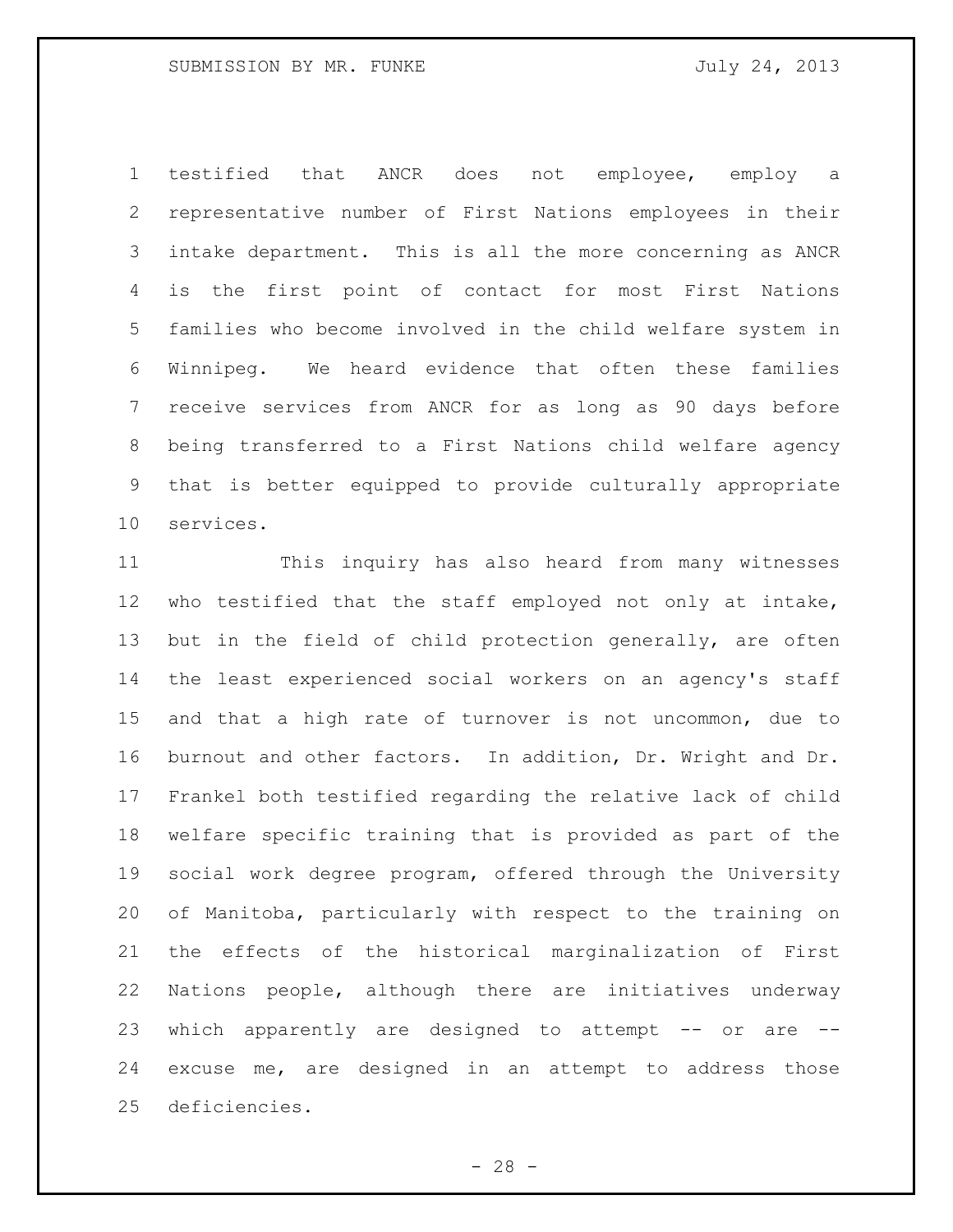I turn now to the topic of prevention versus protective services.

 The Commission has heard a great deal of evidence regarding the value of efficacy of prevention programs, including statistics that indicate, for every dollar spent on prevention services, the system will realize between five and 17 dollars saved in protection and other related services. More important than the economic argument, however, is the fact that prevention services reduce the incidents of families coming into contact with the child welfare system and the reduced demand for protection services mean that fewer children are at risk of the type of serious abuse that Phoenix Sinclair suffered.

 Although the Province has incorporated the differential response model and its new EPFA funding model, Assistant Deputy Minister, Carolyn Leoppky, acknowledged, in her testimony, that differential response is not, by itself, an adequate response to the need for prevention services.

 Further, Dr. Trocmé testified, regarding the distinction between prevention services, designed to prevent the occurrence of maltreatment, versus prevention services designed to prevent the recurrence of maltreatment. He testified that while child welfare system would focus on prevention of recurrence and prevention of

 $- 29 -$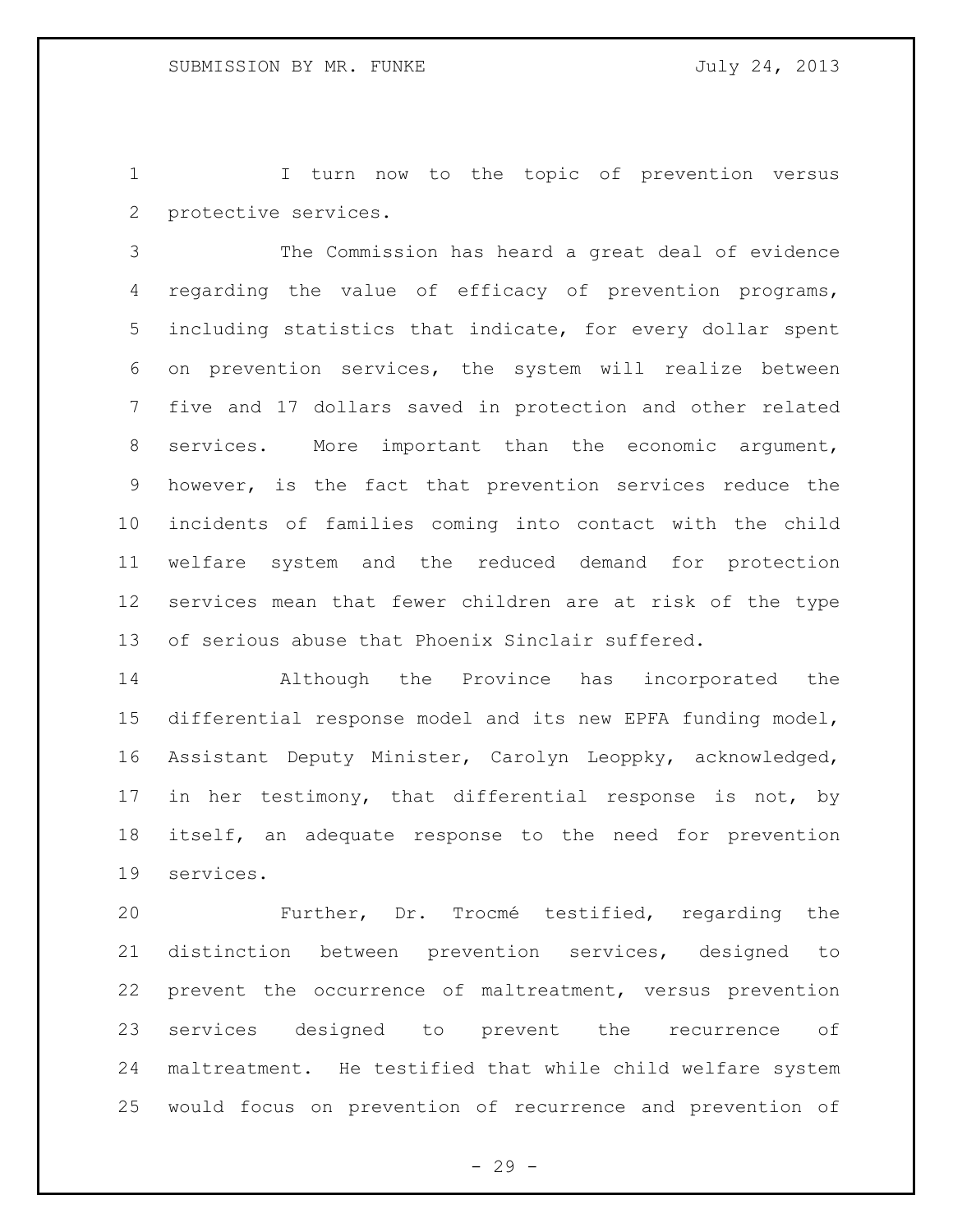impairment services, public health services can focus on prevention before occurrence.

 Services targeting the chronic needs of children and families would be considered prevention of recurrence, or prevention of impairment services. Those are the types of services that child welfare agencies provide. Prevention before occurrence services would be the programs aimed at supporting children and families before they come to the attention of the child welfare system. Those services, he identified, are the most successful with respect to their efficacy.

 One example of prevention services that Dr. Trocmé described was the nurse-family partnership, that targets high risk, first-time mothers. This program is very similar to the Manitoba Strengthening Families Maternal Child Health Program, described by Wanda Phillips- Beck in her testimony. This program has been identified in the Health Council of Canada report: Understanding and Improving Aboriginal Maternal and Child Health in Canada, as an example of best practices in service delivery that is making measurable outcomes.

 Dr. Santos, associate secretary to the Healthy Child Cabinet, also testified that early childhood development is another fundamental component in effective intervention and prevention strategies. Dr. Santos

 $- 30 -$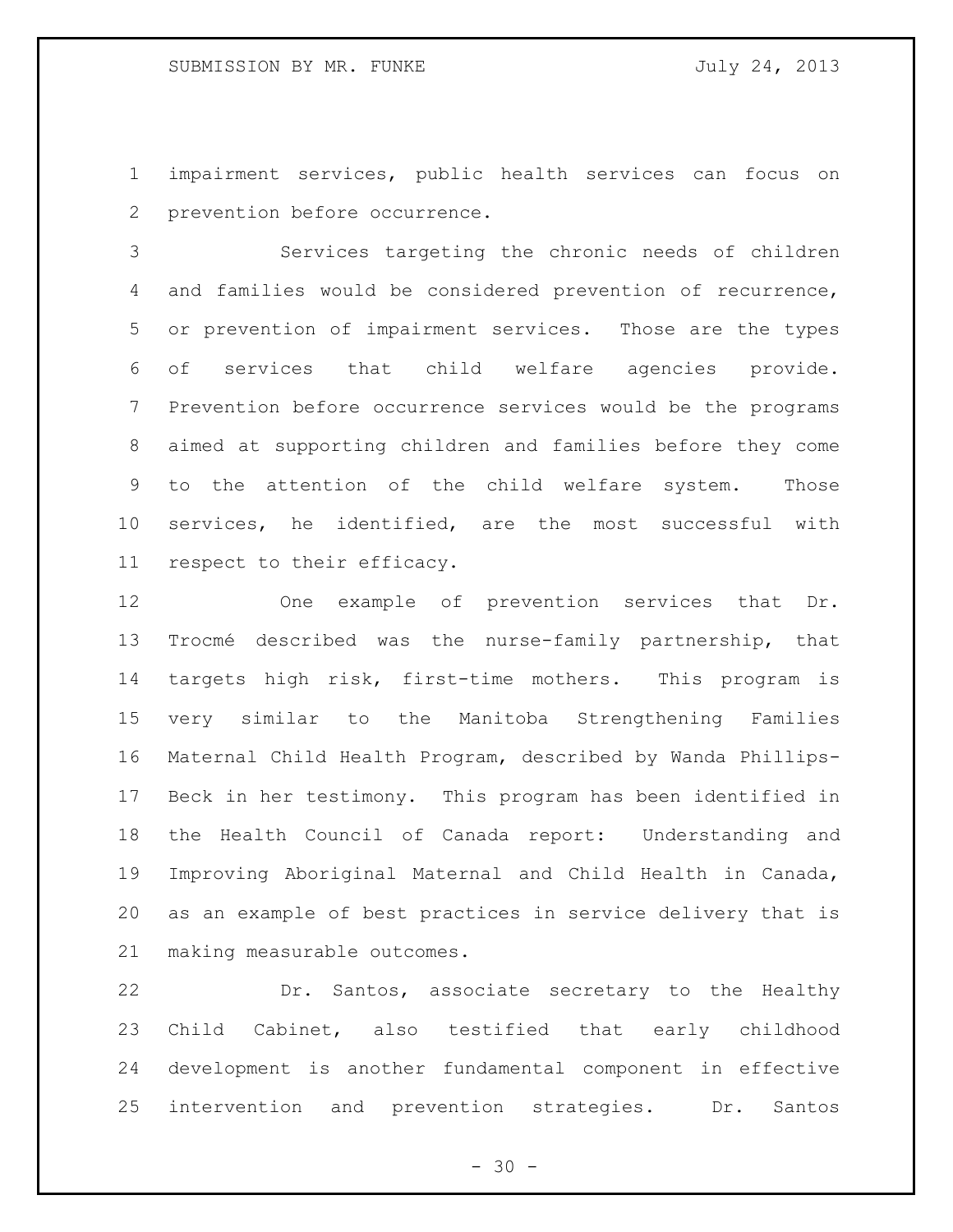testified that while the early years of a child's life do not necessarily set their destiny, they do set the foundation for what comes later. The most significant opportunities occur between the child's time in the womb and before they start kindergarten. He described 40 years of evidence demonstrating the lifelong benefits of early childhood development. It is the most effective approach in crime prevention and the foundations of economic productivity and prosperity, because the economic condition depends on the knowledge and skills of people.

11 Kerry McCuaig, excuse me, an Atkinson Fellow at Early Childhood Policy at the Atkinson Centre at the University of Toronto, testified that a universal approach it required to provide all children with early child services, particularly those services supporting the development of a child and supporting parents. Her evidence was that if we attempt to target those 18 interventions only to vulnerable people -- sorry, vulnerable children, we miss out on helping other children who would similarly benefit from those programs. Her evidence was that in order to reduce vulnerability generally, a universal approach is required.

 She also commented on the Healthy Child Committee of Cabinet, and the fact that it involves eight different ministries which come together to discuss issues of

 $- 31 -$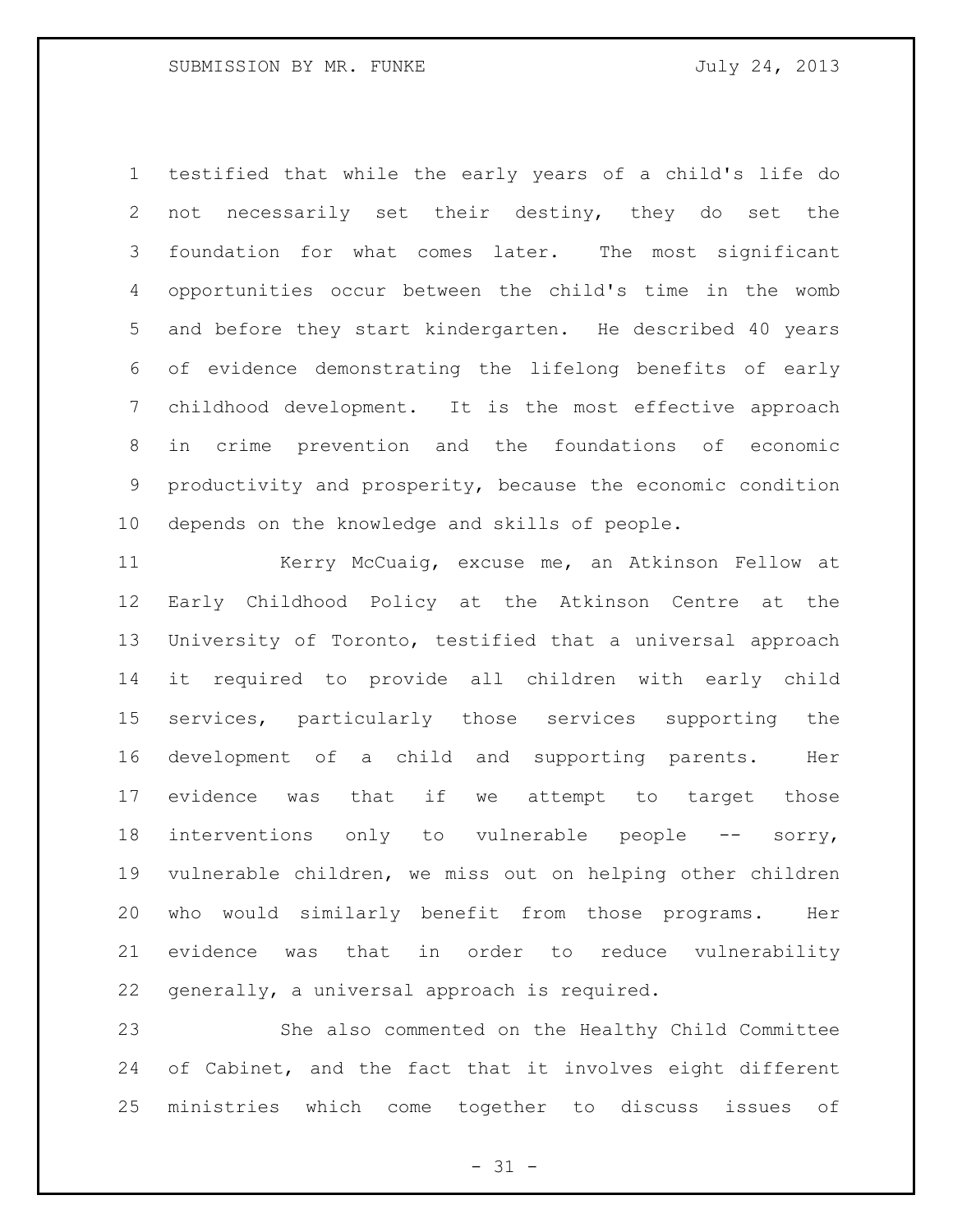interest to children and youth, which is supported, as well, by the Healthy Child Coalitions at the local level, 3 with support from the Province. In this regard, she testified that this approach is similar to other jurisdictions where there are multiple ministries involved, but none with a specific mandate. She recommends that the Province must gain control of this chaos and utilize the assets that already exist in public education, rationalize the services that are currently being provided and deliver them with a greater degree of coherence. She also recommended that Province needs to develop an early education curriculum which would merge the dominant culture with knowledge and understanding of the aboriginal culture and practice.

 Commission also received a great deal of evidence regarding the significance, excuse me, of incorporating community-based solutions in prevention services, which are key to ensuring positive social outcomes for children and families.

 Dr. Wright testified and gave evidence confirming that communities have the right to determine what is best for their children and families and that child welfare was a collective concern.

 Dr. Blackstock echoed those comments and observed that community-based solutions are the most successful, in

 $- 32 -$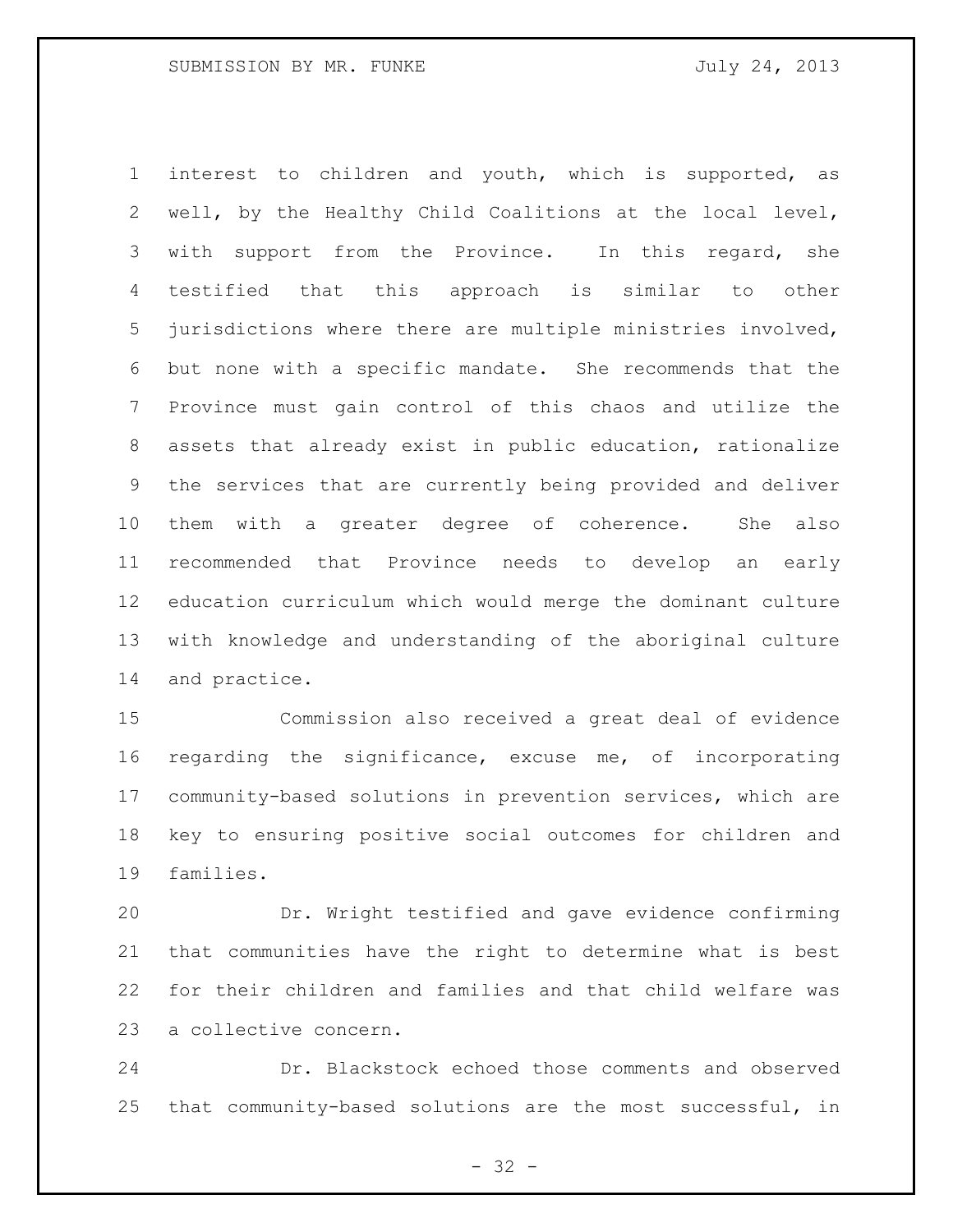terms of intervention and preventing First Nations families from coming into contact with CFS agencies.

 Dr. Santos, in his evidence, described a multi- layered system of early childhood intervention, starting with universal supports, all the way to target interventions for children with identified needs. His, his evidence was that as you get closer to those targeted services, it becomes harder and harder to do that on a universal or provincial level, because the mix of toxic stressors and protective factors vary from community to community. In Dr. Santos' opinion, we need to understand the local context, capacities, strengths and challenges and then tailor the mix for what children need in each community, as opposed to trying to apply a one-size-fits-all provincial system.

 Dr. McCuaig similarly testified that in term of early intervention programs, above all else, First Nations families need to be reconnected to their communities. Community supports are essential to prevent recidivism. These programs must have a prominent presence and become a feature of the community.

 Dr. McKenzie testified regarding his evaluation of the West Region CFS Block Funding Pilot Project in 1994 and found that Winnipeg Regional CFS was able to save money 25 and reduce the rate of children in care over time. By

 $- 33 -$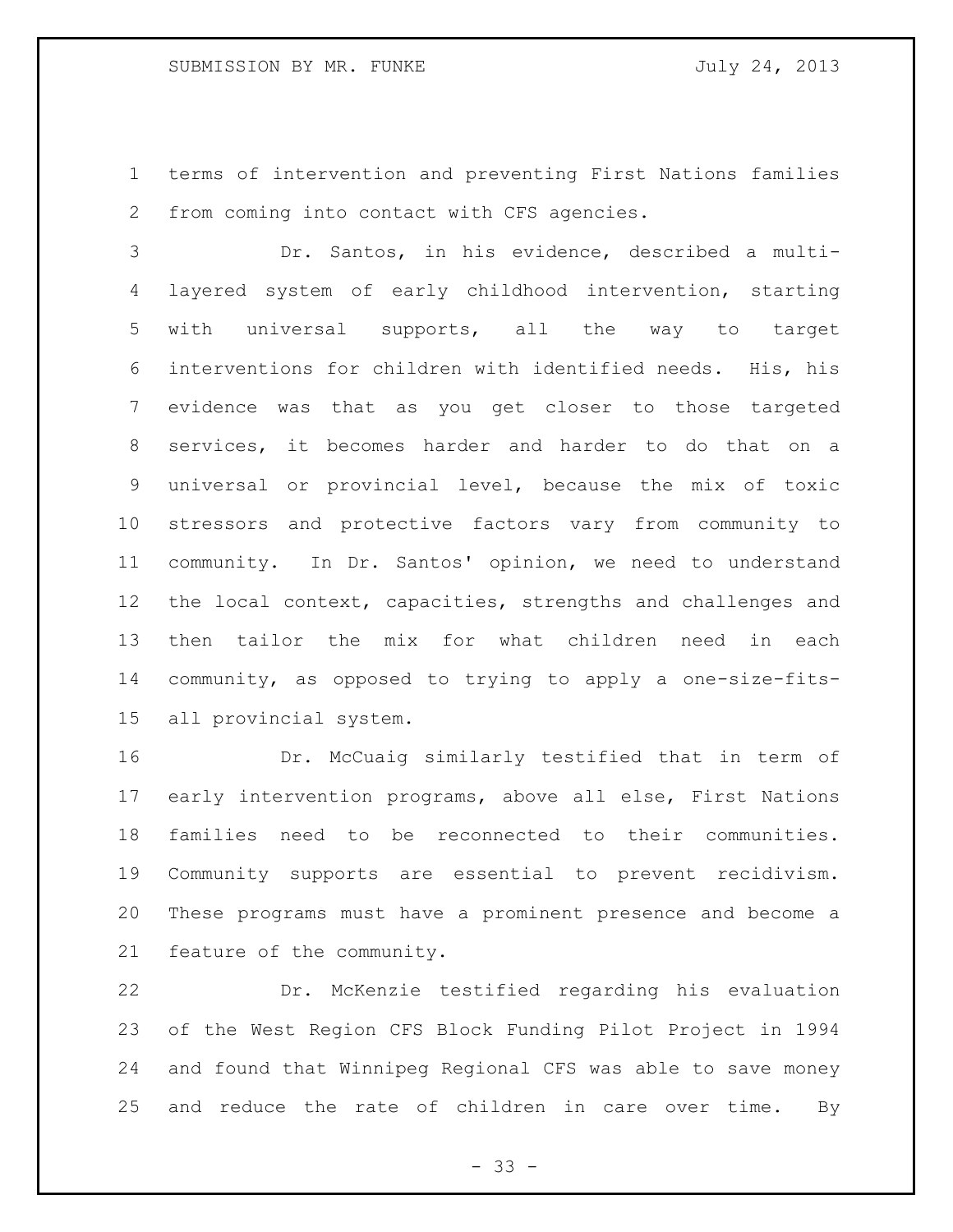2004/2005, he testified that approximately 40 percent of the block funding budget was spent on alternative programming that helped the community build capacity. So just one example of a community-based solution that is successful in reducing child protection concerns by applying those funds to prevention.

7 Dr. McKenzie found that Winnipeg -- sorry, West Region CFS approach has been both successful and cost- effective. Quality assurance odds, audits were positive in demonstrating that cost-effectiveness was not achieved at the expense of child safety.

 Similarly, Dr. McKenzie testified that the description of the Nisichawayasihk Cree Nation Family and Community Wellness Centre and its related programs, fit the community caring model that he described.

 He also testified that strong leadership in the community and a strong economic base are essential to the caring community model, although other elements are needed as well.

 However, Dr. McKenzie cautioned against diverting funds previously allocated to differential response, or family enhancement, away to community-based organizations and advised that doing so would be a very serious mistake. This is not to say that NGOs don't have a larger role to play, but CFS agencies and NGOs need to be strengthened to

- 34 -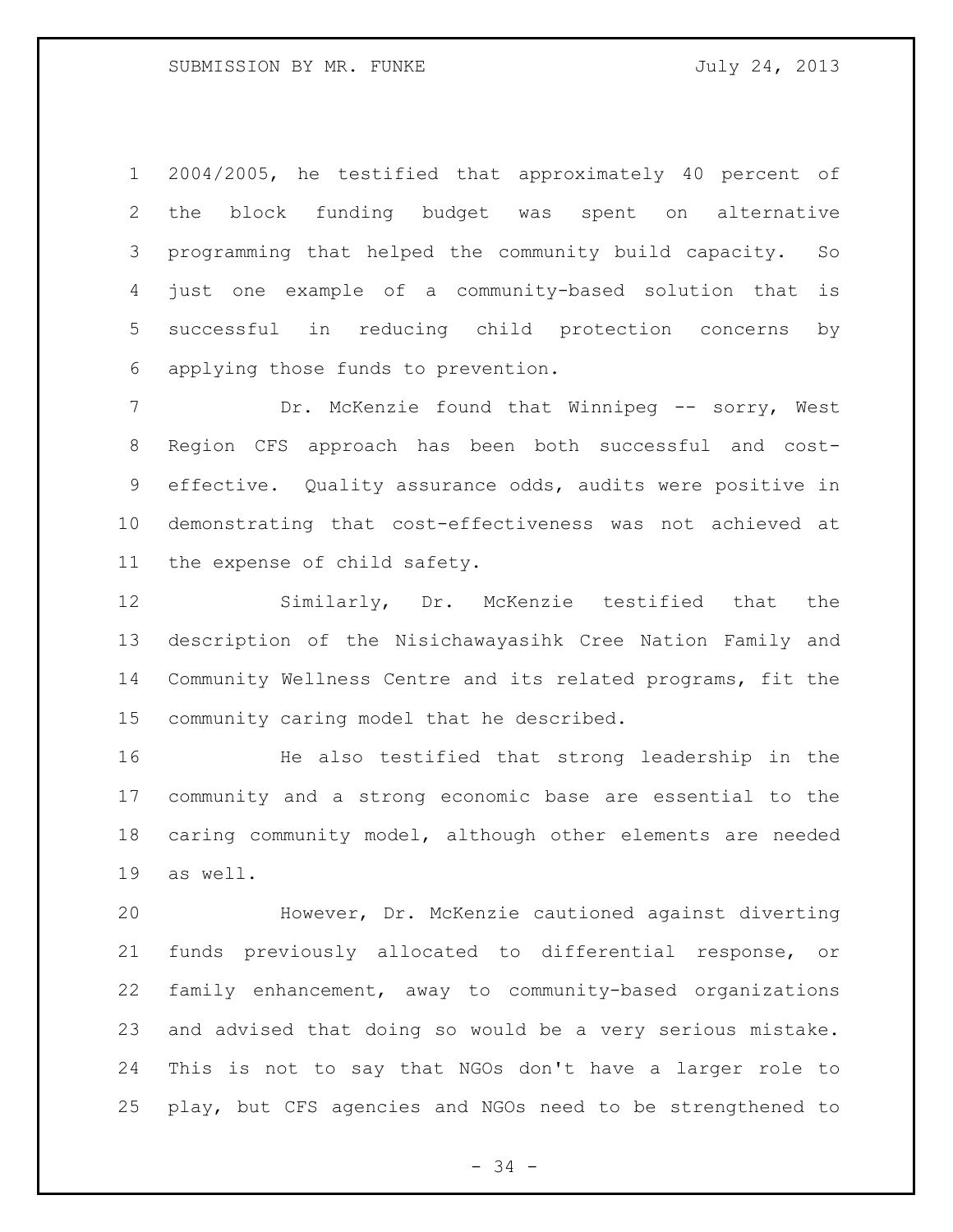coordinator those services. Both the SCO and AMC support strengthening the roles of non-mandated agencies such as Ma Mawi Wi Chi Itata and Ka Ni Kanichihk and the Urban -- sorry, the Eagle Urban Transition Centre, to name but a few, to assist in providing these vital and essential services to the First Nations communities.

 Although the SCO and the AMC are jointly recommending that there be an increased emphasis on prevention services, both with respect to prevention of occurrence and recurrence, we acknowledge that protection services will always be a fundamental component to the child welfare system. Nevertheless, there is concern that the current model of apprehending children, when protection concerns arise and placing them at out-of-home care does not necessarily result in better outcomes for children.

 In discussing her research, Dr. Brownell testified that due to the risk that children in care will experience poor outcomes, there is a concern regarding the high rates at which children continue to be taken into care, despite the lack of evidence that this form of intervention is effective or will result in improved outcomes for these children. Similarly, there is little evidence to suggest that removing children from their homes, due to either neglect or abuse and placing them in out-of-home care results in better outcomes than would be

 $- 35 -$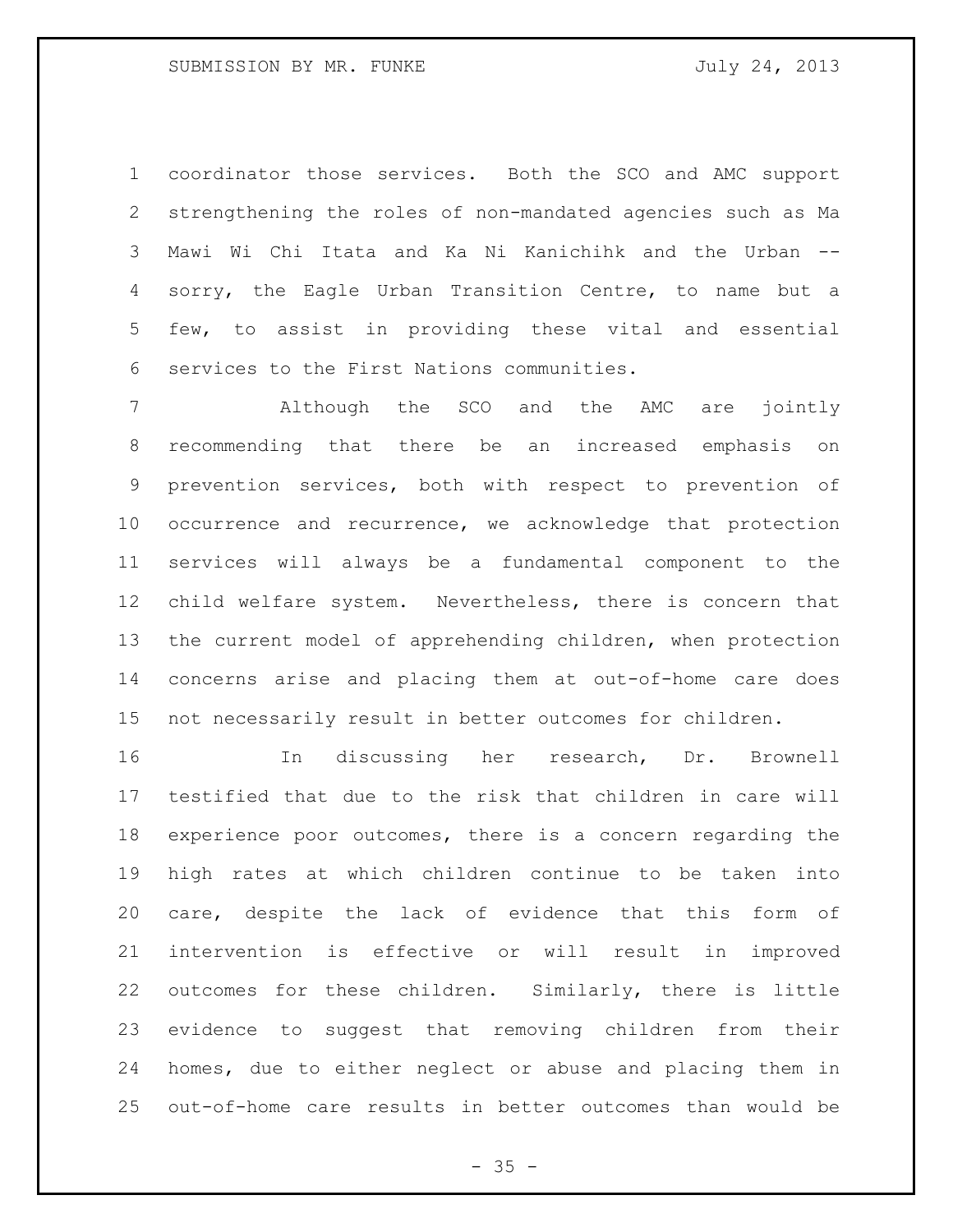achieved by allowing children to remain in the home with intensive supports in place.

 This them was echoed both in Dr. Blackstock and 4 Dr. Trocmé's evidence as well, the concern being that child welfare interventions may, in fact, cause more harm than they prevent. Unfortunately, there is little research currently available on this critical issue.

 Dr. Brownell further testified that the reliance on out-of-home placements may, instead reflect inadequate funding for preventative and supportive interventions. Interventions that could allow children to remain safely in the home. If so, maintaining the current funding model could simply serve to perpetuate a vicious cycle. Taking funding out of prevention and putting it into out-of-home care reduces the ability to alleviate those factors that contribute to maltreatment, resulting in more children being apprehended and placed in out-of-home care. The ever increasing number of children in care raises obvious questions about the sustainability of that system.

 The Commission also heard a great deal of testimony about the new funding model that was introduced in 2010, known as the enhanced prevention funding approach. Assistant Deputy Minister, Carolyn Loeppky, testified regarding the key principles upon which the new EPA funding model was based. They were identified as the need to

 $- 36 -$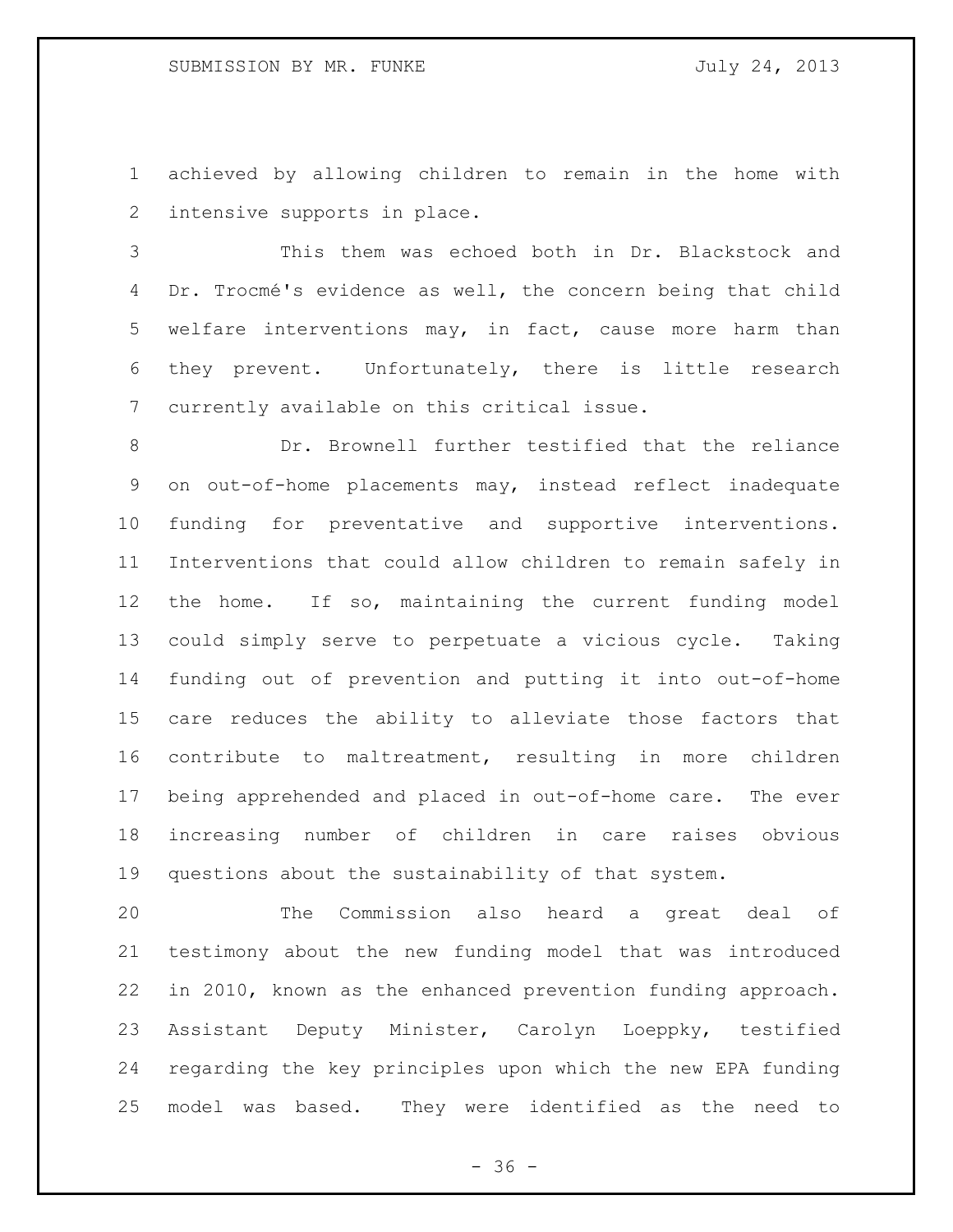ensure that funding allocated would be equitable, regardless of location, whether on or off reserve, whether federal or provincially funded. The need to identify adequate funding for authorities and by extension, the agencies that they oversee, to meet their respective mandates. And finally, the need to develop the new stream of prevention services referred to as family enhancement.

 Assistant Deputy Minister Loeppky also testified that provincial foundational standards apply both on and off reserve and that the funding model and resources are intended to ensure consistent service delivery both on and off reserve. Nevertheless, funding disparity between the federal EPA formula and the provincial formula does lead to inequities in services to First Nations children.

 Cheryl Freeman, management consultant for the Nisichawayasihk Cree Nation Family and Community Wellness Centre, identified a number of deficiencies in the current EPFA funding model, including those related to both core service and non-core service delivery funding. She conducted a side-by-side comparison of the federal and provincial funding models, based on the same number of service files and discovered that there was a very significant difference in the levels of funding that resulted. Based on a sample of 440 cases, the federal government funding model would fund 44 positions, whereas

 $- 37 -$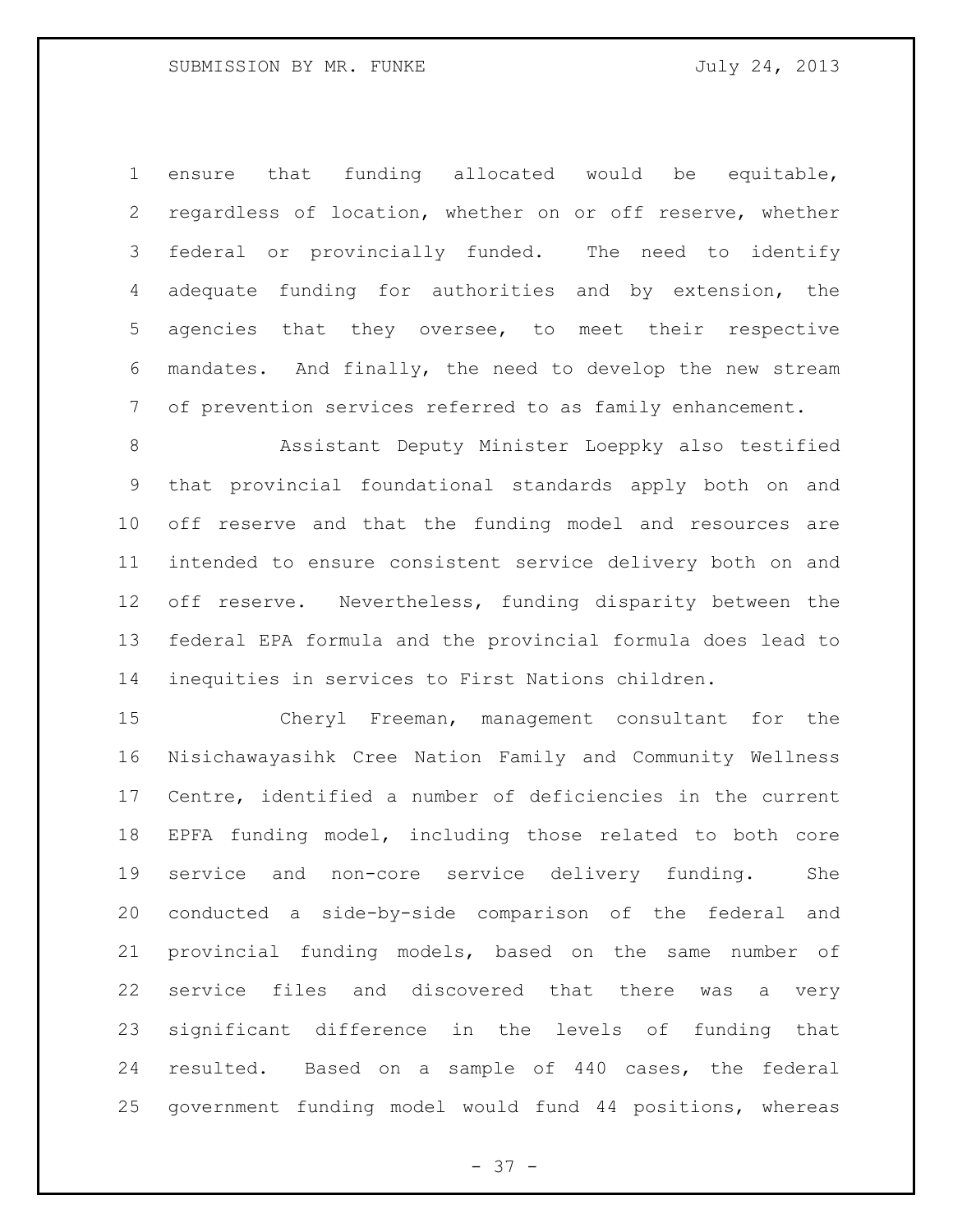under the provincial model, only 24 positions are funded. The difference in funding, calculated between the two models, based on the same number of 444 cases, after adjustments were made to make the models comparable, indicated that an agency would still receive over two million dollars in additional funding, based on the federal funding model, compared to the provincial funding model.

 Dr. Blackstock gave further evidence with respect to the concept of substantial equity, in terms of child welfare funding. As Dr. Blackstock explained, the overriding issue, in terms of funding, is not one of equality, but rather one of equity. For example, if you were to compare the circumstances of a non-First Nations child, who typically has less significant needs and the circumstances of a First Nations child, who, as a result of colonization, typically presents with more complex and varied needs, it stands to reason that it may take more money and resources to bring the circumstances of the First Nations child up to the standards set out in the statute and regulations, particularly where the safety and wellbeing of the child is paramount. Where one group of children requires more resources to remedy the greater extent of disadvantage from which they suffer, that is substantive equity.

Not surprisingly, Dr. Trocmé testified that a

- 38 -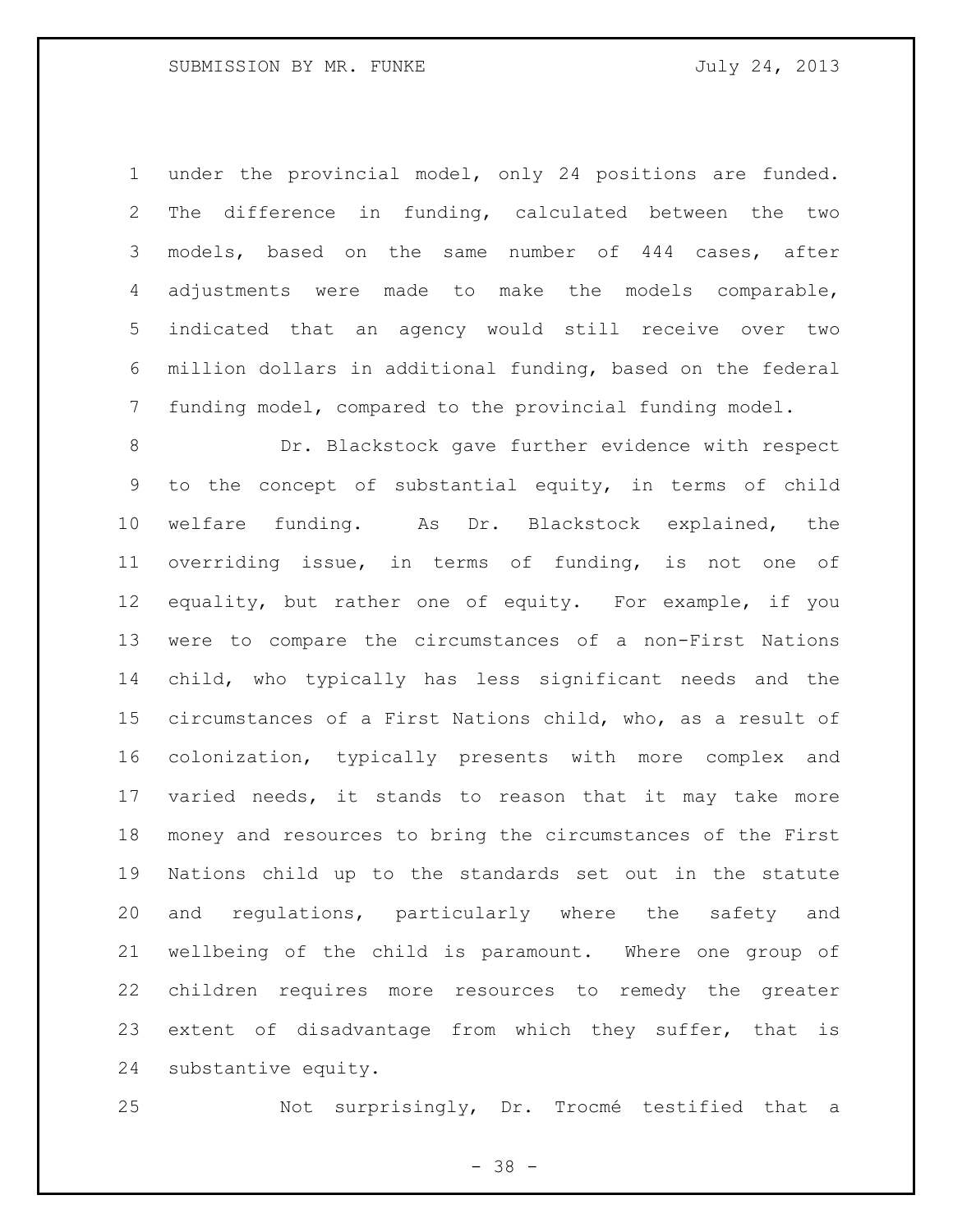child welfare case involving a First Nations child is more complex than one that does not. All other things being equal, his evidence was that a case involving a First Nations child will therefore require more resources to manage.

 Notwithstanding the principles upon which the EPFA funding model was said to have been based, Assistant Deputy Minister Loeppky, acknowledged in her testimony, that the current funding model does not provide for needs based funding appropriate for each community, but rather the funding model is calculated based on the number of children receiving services from each agency on an equal, but not equitable basis. Moreover, Assistant Deputy Minister Loeppky, acknowledged that the Province did not rely upon an evidence-based model in formulating the new provincial EPFA funding. Instead of basing funding on calculation of the cost to provide equitable levels of service in each community, funding was instead based on a consideration of the allocation the Province felt it was able to contribute to the new funding model. And I've tried, as carefully as I possibly could, to make sure I used exactly the language that ADM Loeppky used in her evidence.

24 To paraphrase, the Province determined what they thought they could afford and split the pie up afterwards.

- 39 -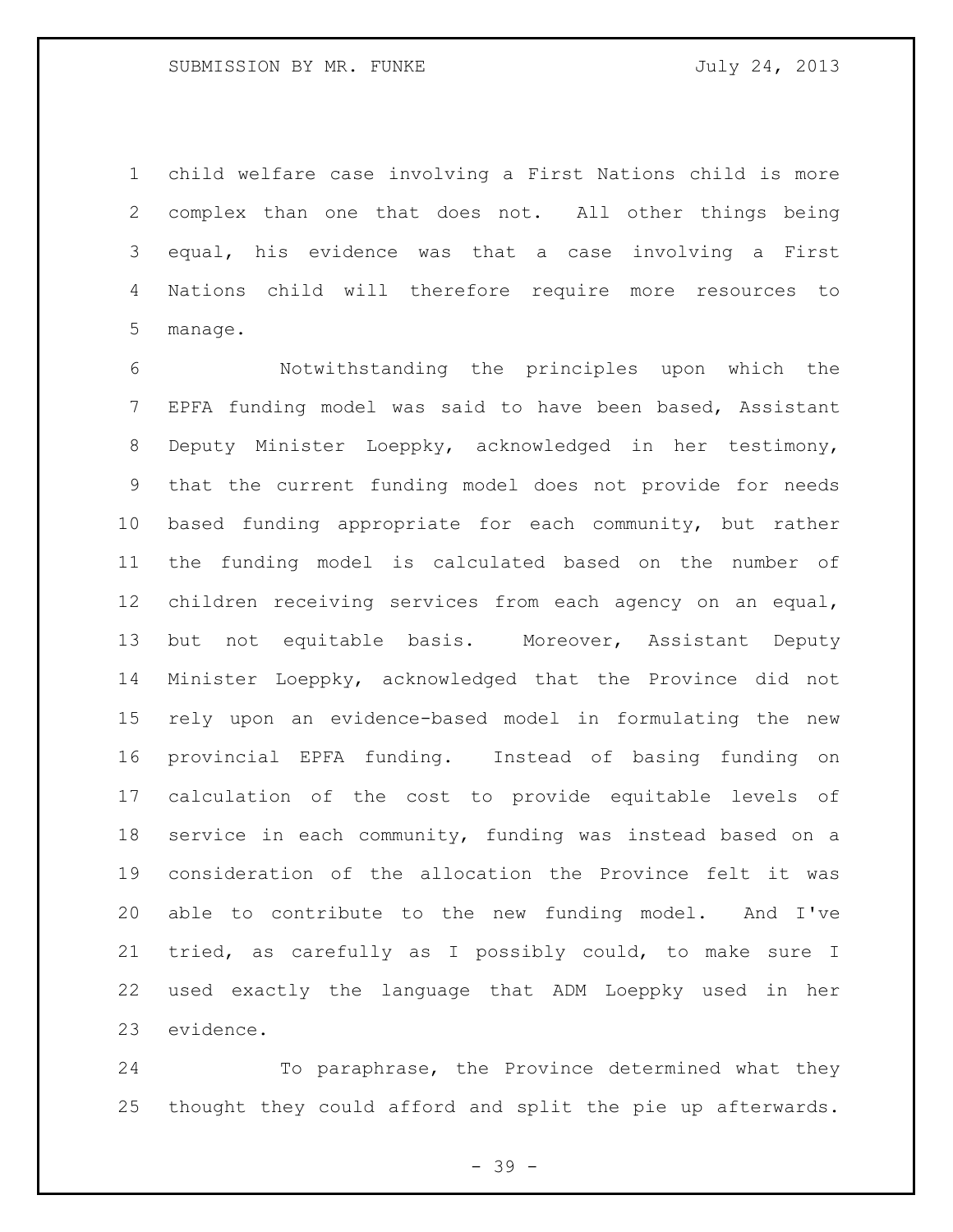It was not based on a calculation or an assessment of what the needs of each community was.

 This resulted in operational costs for agencies being fixed at 15 percent of salaries, with little consideration to the increased operational costs that agencies may experience because of the additional cost of providing services either in remote communities, or across multiple sites. In addition, this also impacted on the ratios that were used to calculate caseloads under the new model. The federal ratio for caseloads per worker was set at 20 to one, whereas the provincial ratio was set at 25 to one, again, because the Province determined it simply couldn't afford to match the federal ratio.

 It is further submitted that the Province has imposed minimum requirements for eligibility to receive the new EPFA funding, that impose additional limitations on First Nations agencies. Agencies are required to meet three criteria. First, they must be CFSIS compliant, they must run balanced budgets and they must agree to repay the children's special allowance monies that they receive from the Federal Government. I say repay, because the request is actually to remit those monies received from the federal department to the provincial department.

 I'll deal with each of those criteria in turn. CFSIS compliance creates a number of issues for

 $- 40 -$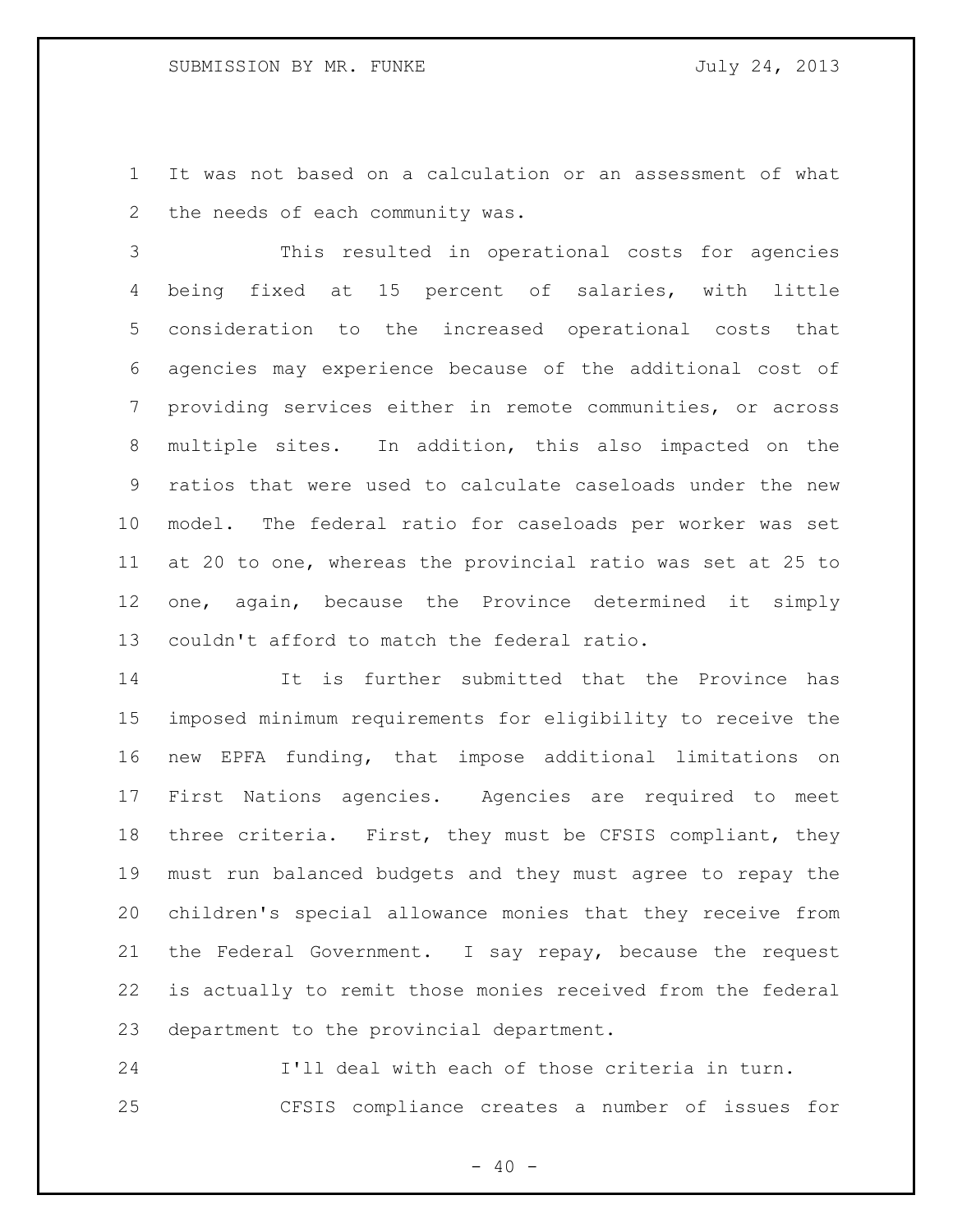First Nations leaders, not the least of which concerns ownership of the data that is collected by the system. The Province takes the position that once this data is captured 4 by CFSIS, it becomes the property of the Department and can be used by them accordingly. First Nations leaders take quite a different position, which is that information pertaining to their membership continues to belong to the First Nations and they, the leaders, are responsible for making decisions regarding security of data and confidentiality, storage, data sharing agreements, in terms of use. In addition, standards for ethical, effective research have been incorporated by First Nations leaders which require that first the free and prior informed consent on collective, collective and individual levels be obtained, that the OCAP principles be respected, which stipulate that First Nations have ownership, control, access and possession of their data and that First Nations ethical standards must be respected.

 In addition, the requirement that agencies operate balanced budgets creates potential inequities between First Nations agencies and Winnipeg CFS. Although we are advised that the Province will be clarifying evidence that was presented at the inquiry in this regard, such that the Province no longer absorbs the deficits incurred by Winnipeg CFS since the new funding model came

 $- 41 -$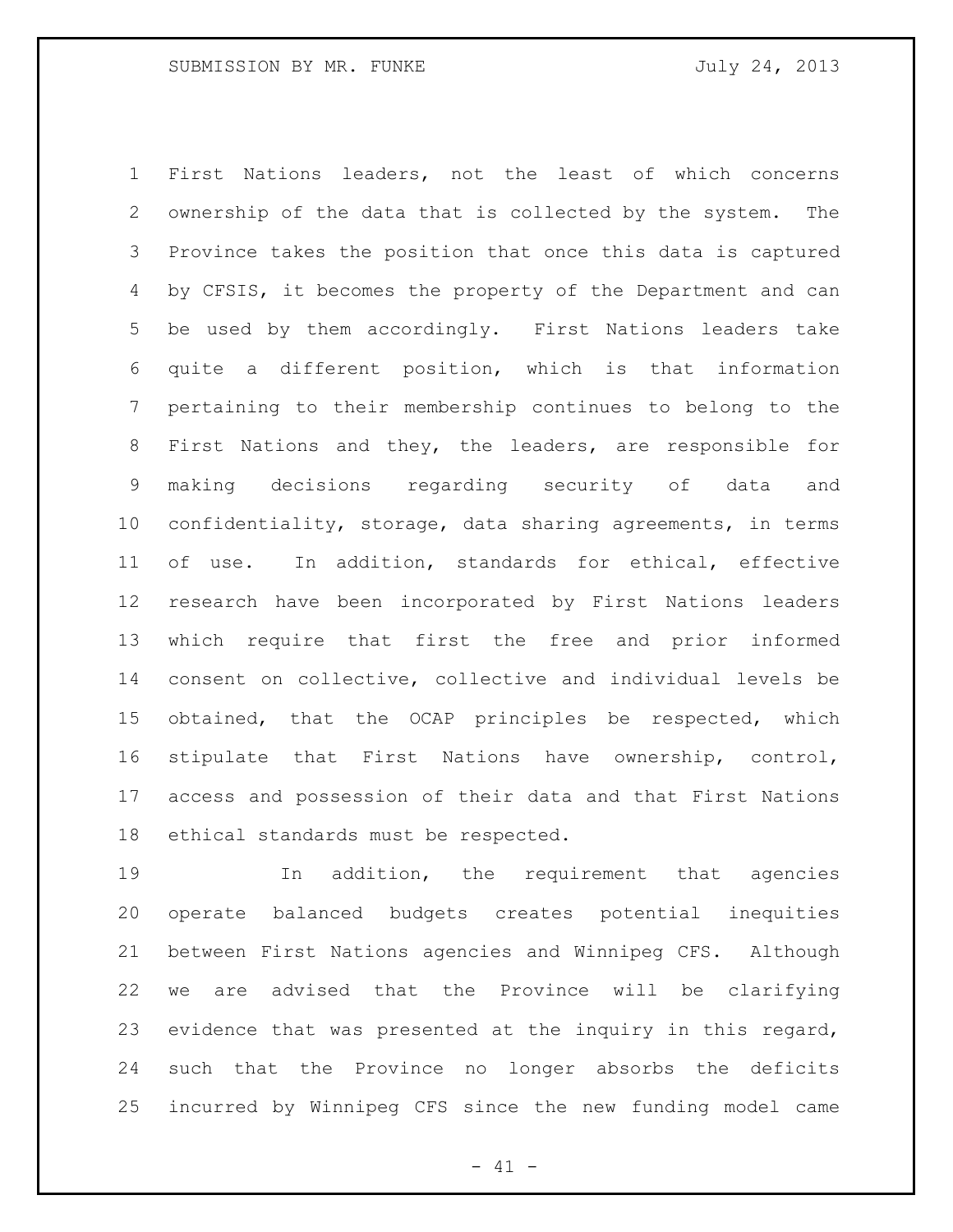into effect and that they are now similarly expected to operate on balanced budgets, as are First Nations agencies, we submit that the impact of the inadequate history of funding has left many First Nations with significant deficits that must be recovered out of the new funding that they are receiving. What I mean by that is Winnipeg CFS was allowed to run deficits up until 2010. Those deficits were merely absorbed by the Province and were not carried on, year by year, by Winnipeg CFS. First Nations agencies, on the other hand, who ran deficits were required to carry those deficits from year to year and continue, in many cases, to carry those deficits to today. New funding that has been made available to those agencies under the new EPFA funding model, which is designed to provide services to families and children, must first be used to pay off those accumulated deficits, before those services can be provided to First Nations families and children. In our submission, that creates a systemic factor that reduces the availability of services to First Nations families in a disproportionate way.

 Finally, with respect to the CSA issue, which is the children's special allowance, ADM Loeppky confirmed, for the Commission, that the Federal Government hasn't yet made a final decision with respect to the assignment of CSA monies and whether compliance with the demand from the

 $- 42 -$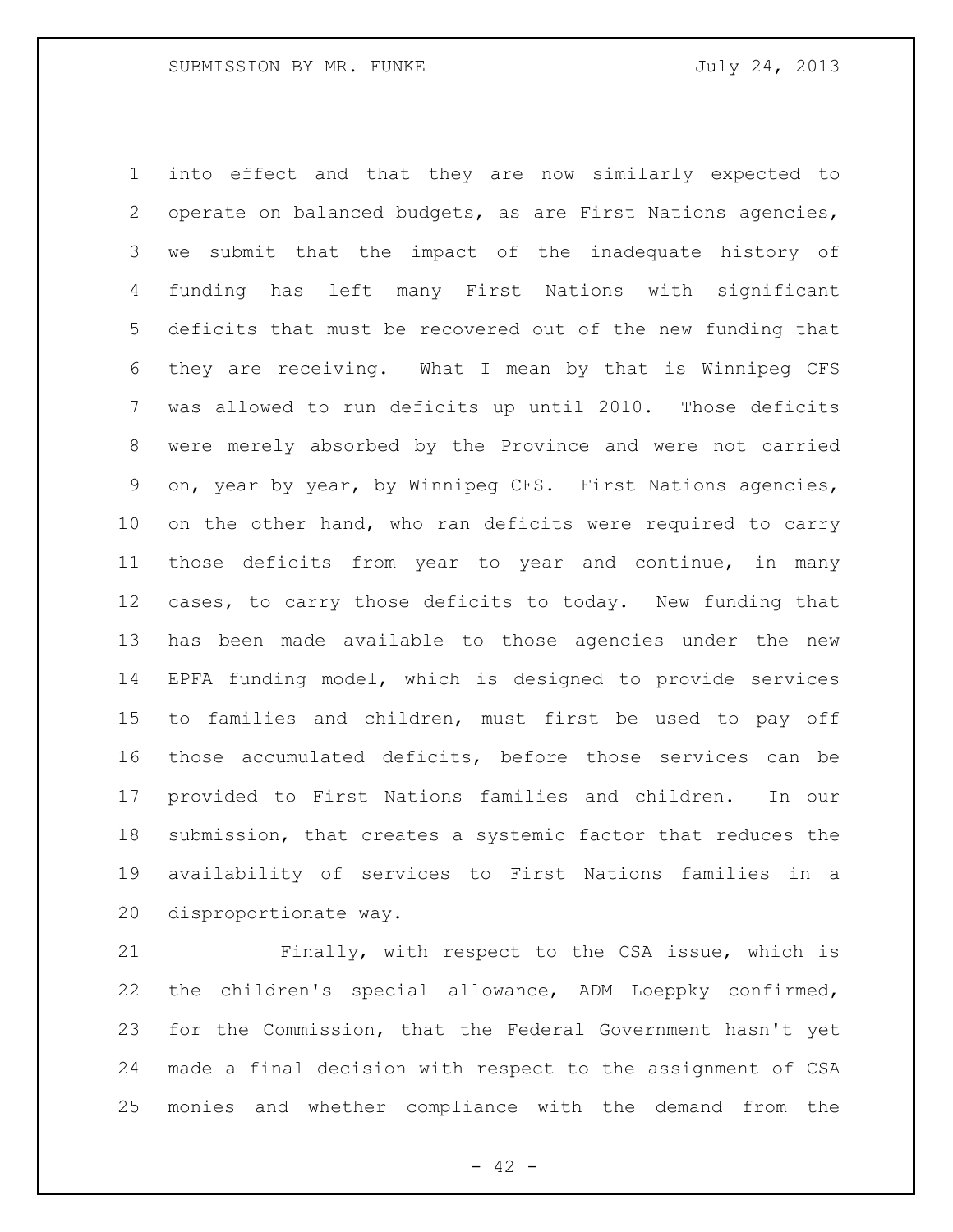Province that those funds that have been received by the 2 agencies be remitted to the Province, (inaudible) -- sorry, amounts to a violation under the federal CF, CSA Act. As a result, agencies that have received a demand from the Province to remit CSA funds are therefore caught in a catch-22. If they remit the funds, as demanded by the Province and the Federal Government determines that that is a breach of the CSA Act, the agency is potentially subject to sanctions and prosecutions by the Federal Government. However, if the agency does not remit those funds to the Province, 20 percent of their funding under the new model will be withheld. ADM Loeppky acknowledged that that is a very difficult position for the, the agencies to be in. They're caught between a demand from the Province and the prospect of potential prosecutions by the Federal Government. Not surprisingly, many of these agencies have simply not complied with that demand.

 ADM Loeppky further acknowledged that although prevention is recognized to reduce long term expenses, significantly more resources continue to be expended on protection services, due to the high cost of out-of-home care.

 With respect to the goal of providing funds for the enhanced prevention services described by Assistant Deputy Minister Loeppky, Cheryl Freeman testified that the

- 43 -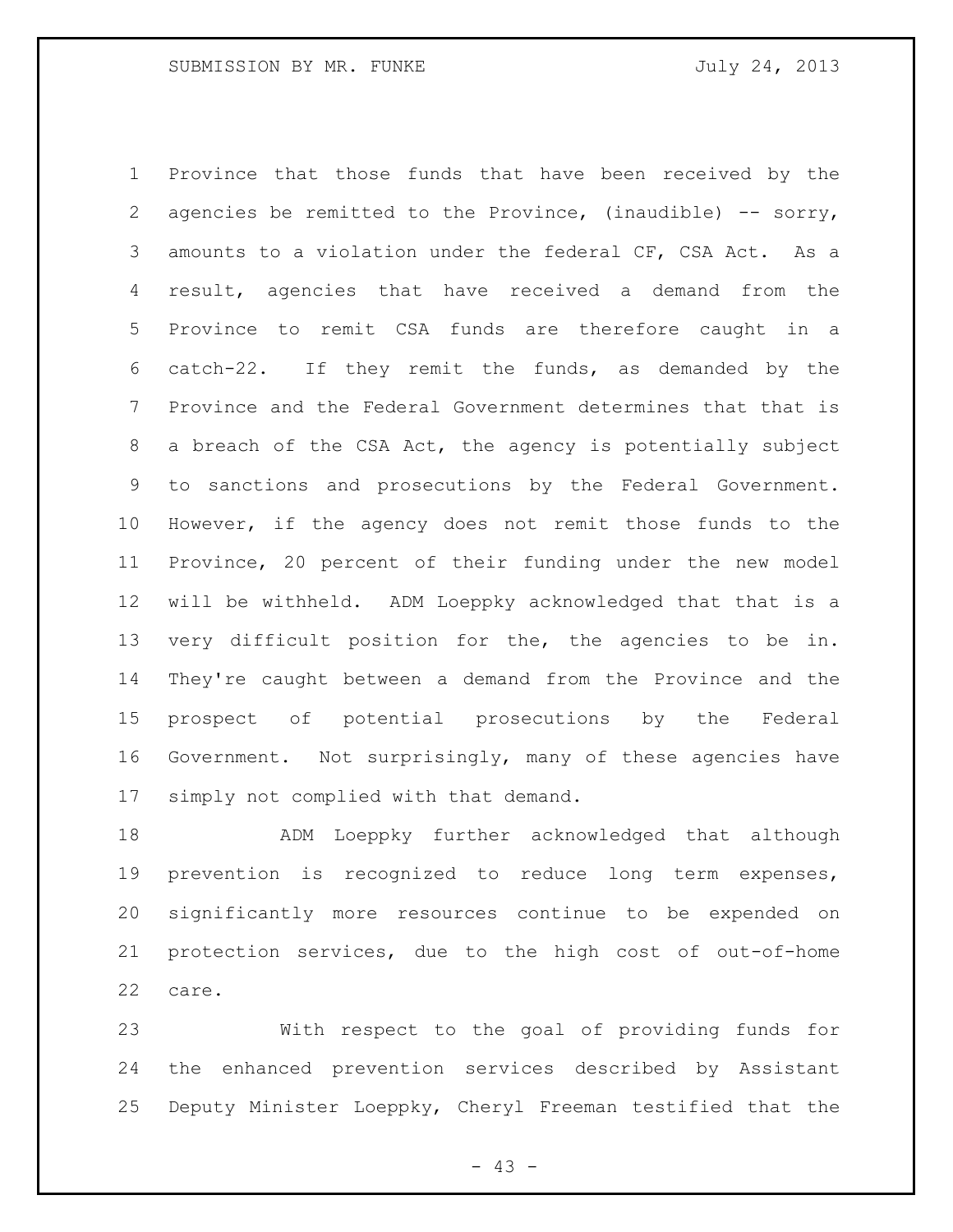only funds available to the agencies to spend on such services are referred to as service purchase dollars, which is calculated at a rate of \$1300 per family, per year. Now, that may sound like a lot of money, but when you do the math, it works out to only 27 dollars per week, per family, no matter how many children may be in that family. This was described as being massively inadequate by Ms. Freeman.

 Turning now to the roles of First Nations leadership within the governance of the child welfare system, I make the following comments: As was discussed briefly in my introductory comments, the Province of Manitoba entered into a memorandum of understanding and a protocol agreement with the AMC, as well as the MKO and Manitoba Métis Federation in the spring of 2000, to implement significant changes to the child welfare system, in response to recommendations made in the Aboriginal Justice Inquiry. The signing of this MOU began a process that would result in a significant reorganization of Child and Family Services in Manitoba, which saw First Nations receive province-wide statutory authority for the delivery of mandated Child and family services. The protocol agreement established a partnership, with the four parties agreeing to a joint common table process, using a consensus model of decision making, thus the Aboriginal Justice

 $-44 -$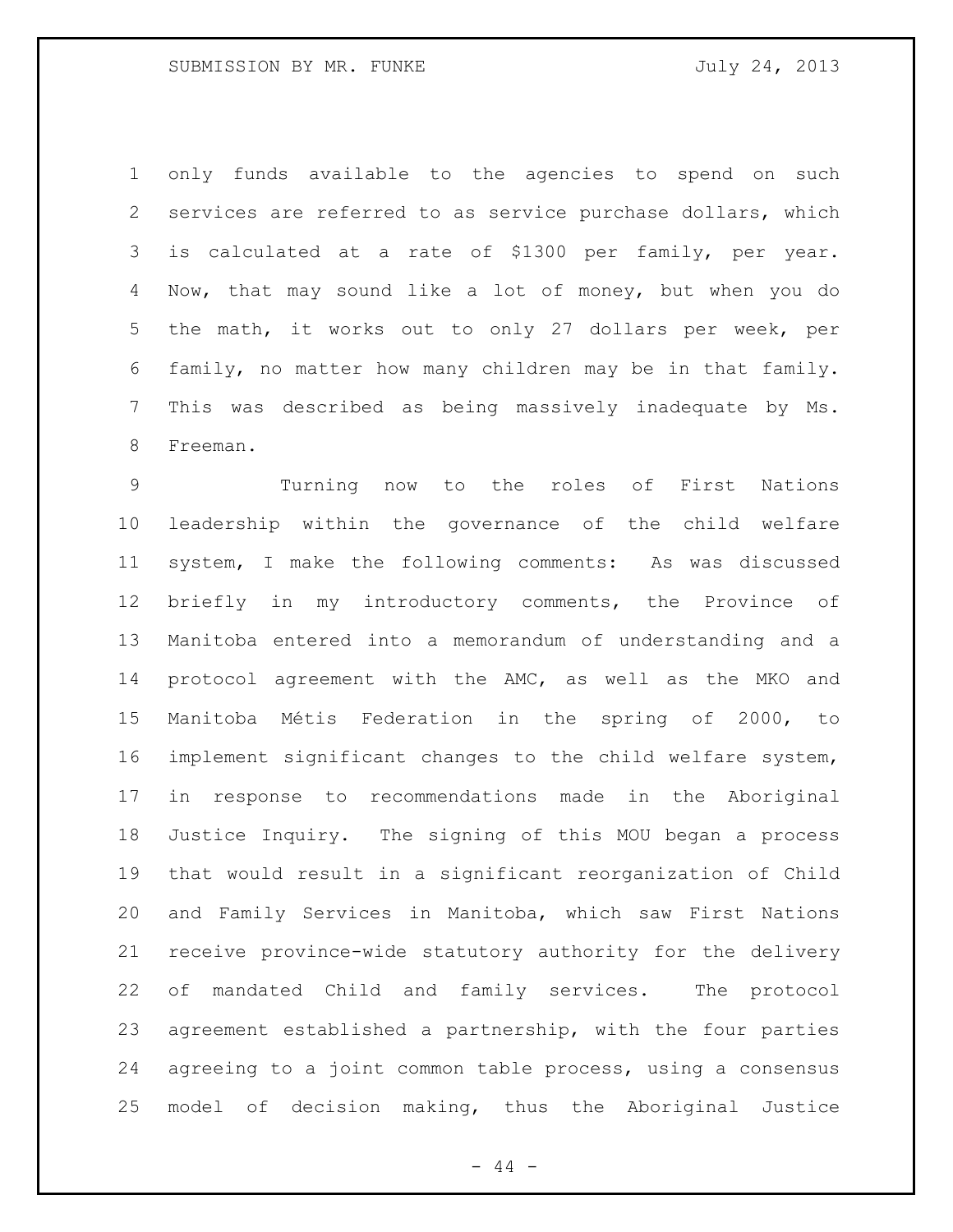Inquiry - Child Welfare Initiative began.

 The First Nations leaders agreed to this initiative, in order that significant changes to the well, child welfare system would be implemented. Changes which would see First Nations take care of their own children and families, not just on reserve, but province-wide, and to ensure the service of, services would be provided in a culturally appropriate manner.

 The First Nations leaders were and continue to concerned and disheartened by the alarming numbers of children who are separated from their families because of their involvement in the child welfare system. This practice of separating children from their families is seen as a continuation of policies and practices which find their roots in a deep history of colonial based institutions, which were similarly responsible for policies that led to the residential schools era and the Sixties Scoop, which have permanently and irrevocably damaged the continuity of First Nations families and communities and have contributed to negative and often tragic social outcomes for First Nations people. Understandably, First Nations leaders are concerned about the fragmentation of traditional family units and the loss of community practices that traditionally saw First Nations flourish and live a good and healthy life.

 $- 45 -$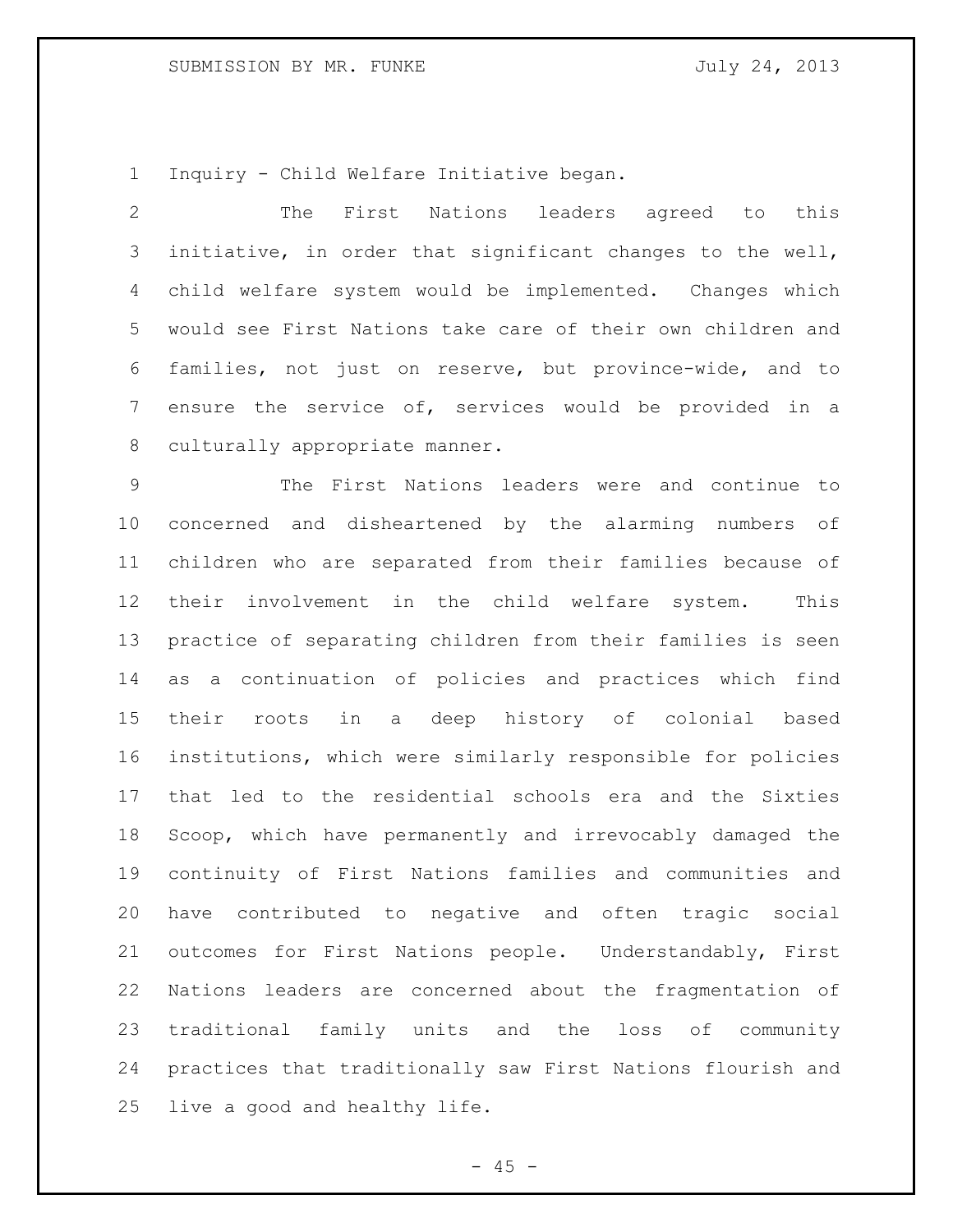First Nations leaders maintain that these separation practices have also contributed to the grim socio-economic reality confronting many First Nations families and children throughout Manitoba. As we have heard, this reality includes deep and protracted poverty, disproportionate rates of incarceration and criminal lifestyles, substance abuse, mental health challenges, infant and early mortality and all too frequent tragic deaths.

 First Nations leaders believe that the tragedy suffered by Phoenix was, in large part, the result of centuries of colonial-based policies and practices, which have been forced upon the First Nations people of Canada. The history of this province, like the history of this country, is one of colonialism, complete with all of its traditions, practices and failings and although recounting that history is frequently unpleasant, we cannot deny that the consequential effects and impacts of that history continue to be felt disproportionately by First Nations people and that the dominant culture continues to bear a collective obligation to redress these historical inequities.

 In signing the memorandum of understanding in 2000, First Nations leaders recognize that the AJI-CWI would result in transferring responsibility for delivering

 $- 46 -$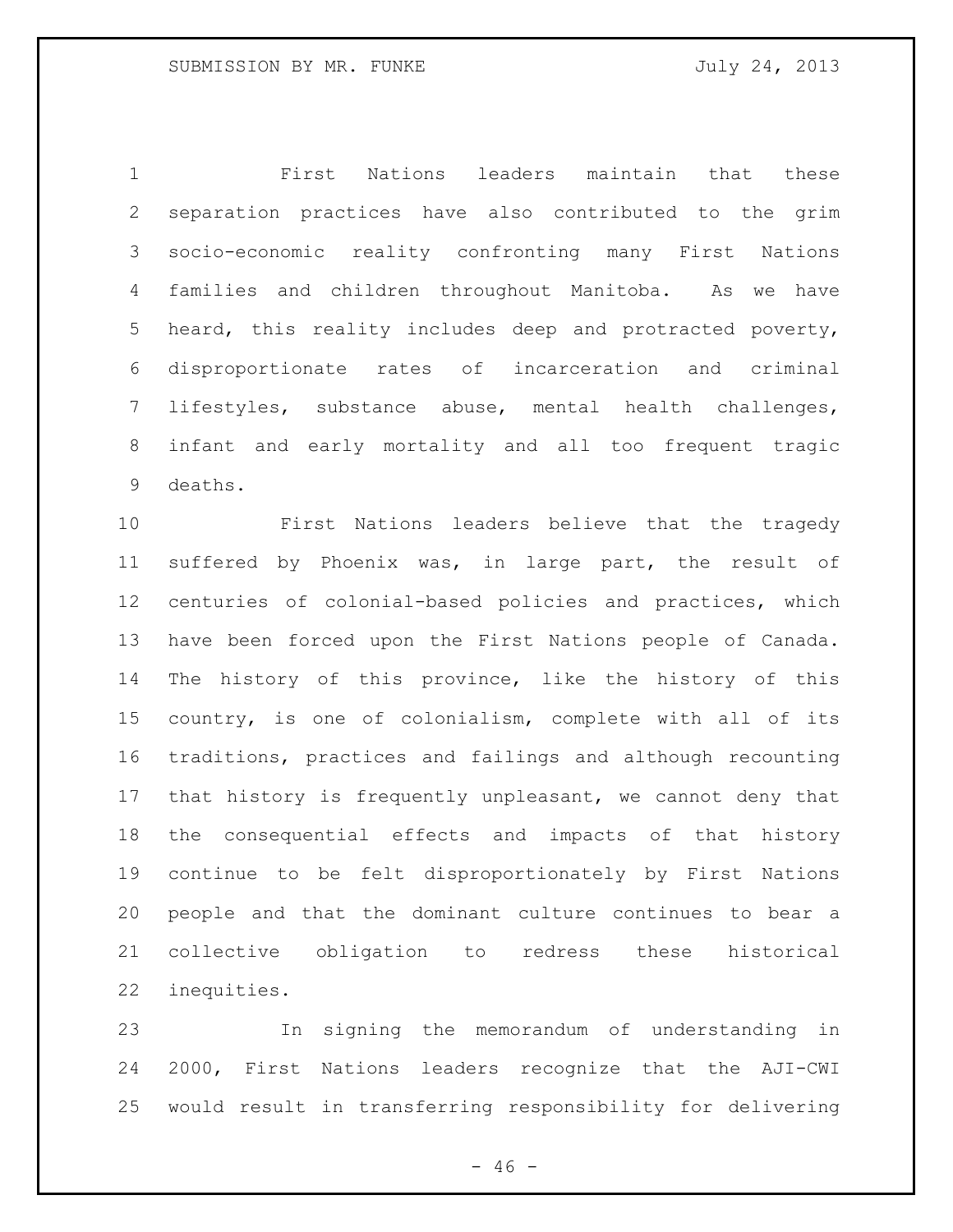provincially mandated child and family services to First Nations, albeit on an interim measure. The decision to endorse this process was a difficult one, as First Nations leaders were reluctant to sign an agreement that saw legislative control over child and family services remain with the Province, particularly as the current legislation, policies and programs were seen to produce barriers for First Nations peoples, but most importantly because it did not fully recognize or implement First Nations inherent jurisdiction over child welfare.

 However, First Nations leaders recognize that the AJI-CWI represented progress and it was anticipated that mechanisms would be incorporated to empower First Nations to exercise meaningful control over the development and delivery of more culturally appropriate child welfare services, albeit within the provincial legislative scheme. As Norman Bone stated in his testimony, we, as First Nations leaders, have been borrowing legislation, until we realized the goal of restoring full jurisdiction for child welfare to First Nations communities.

 In this way, the AJI-CWI represented an interim measure towards strengthening the authority and operations of First Nations child welfare agencies. First Nations leaders continued to move towards the goal of the restoration of full jurisdiction over child and family

- 47 -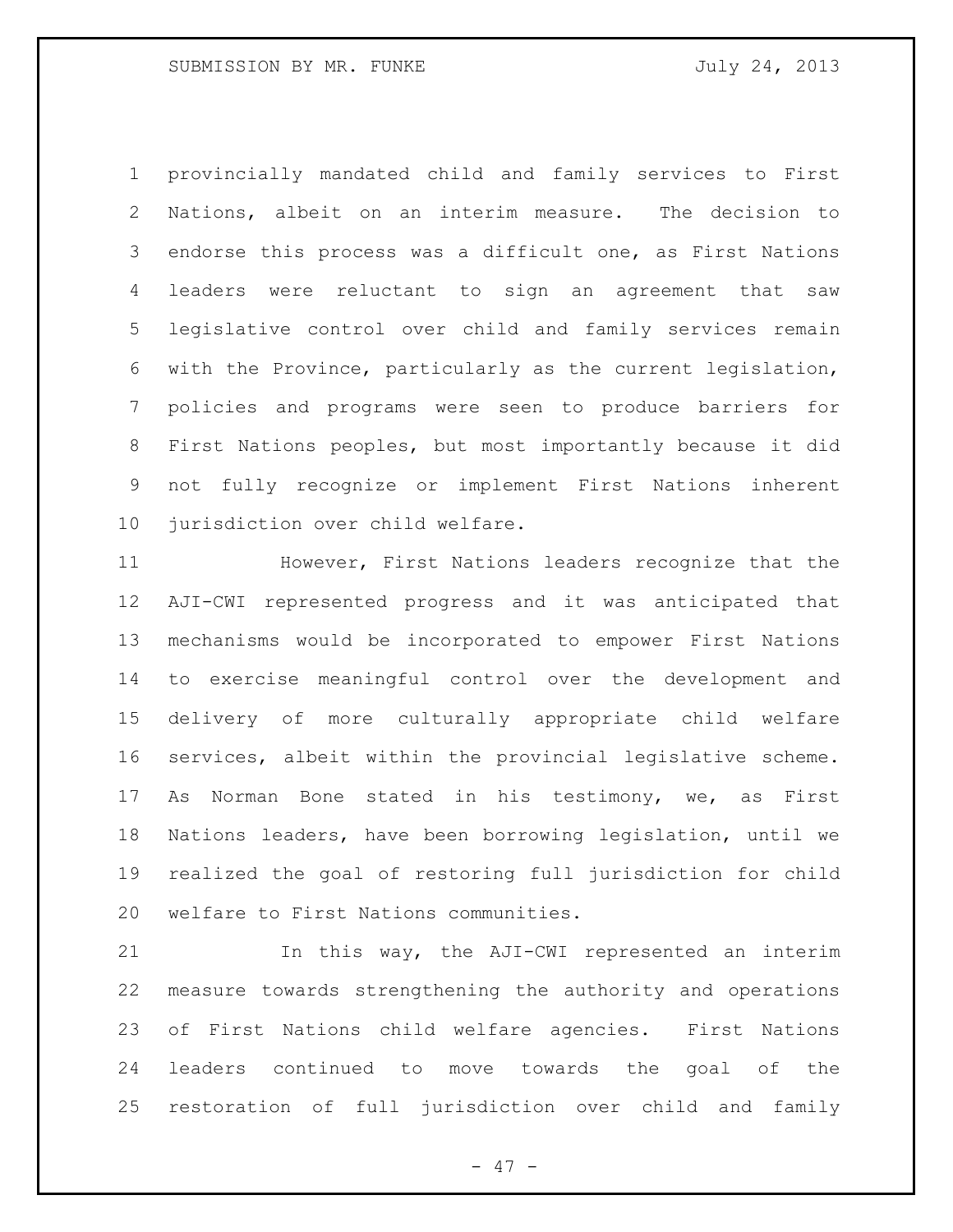services. Restoring this jurisdiction entails First Nations assuming control over the system of First Nations child welfare, creating stable relationships between the Crown and First Nations, based on a respect for treaty, a respect and honour for treat and inherents (sic) rights and mechanisms that ensure financial certainty.

 To that end, it is helpful to analyze the current role of First Nations leaders in the existing child welfare system. The AMC and its northern counterpart, the MKO, are currently the appointing bodies of the two First Nations authorities, the Southern and Northern Authorities. Chief and council also play a role in governance. They're responsible for appointing the boards of the individual agencies that provide services. Grand chiefs of the SCO and the MKO have now been named to membership of leadership council. Leadership council is a political body that exists between the Manitoba Métis Federation, now the SCO, which previously was the AMC, the MKO and the minister.

 Agencies deliver services to First Nations families and children throughout the province and authorities are responsible for their oversight and developing culturally appropriate standards. As I indicated, chiefs appoint representatives who control policy of both the authorities and the agencies, but currently enjoy no meaningful opportunity to partner on

 $- 48 -$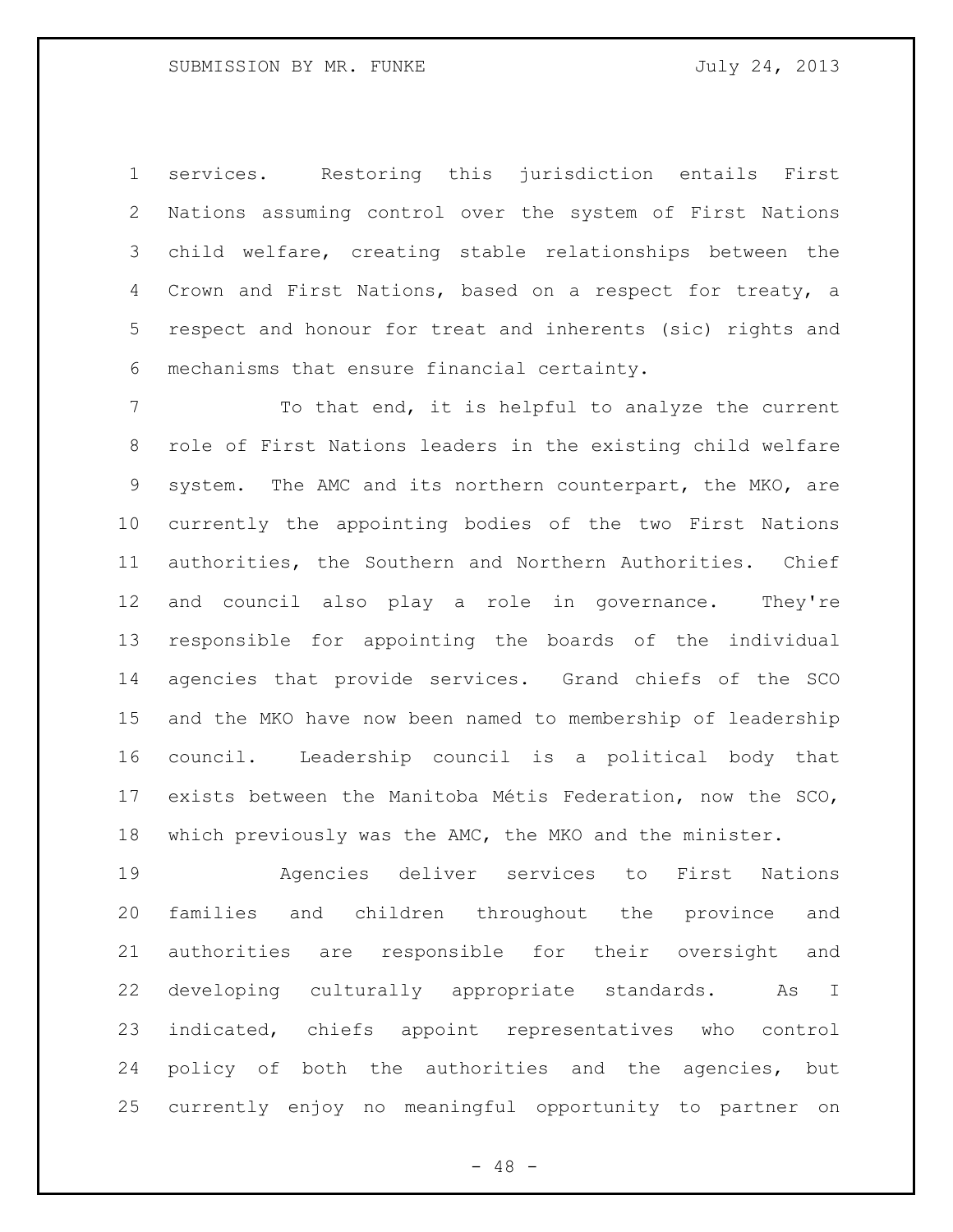developing policy outside leadership council. It's important to note that leadership council is an informal process and unlike standing committee, has no office or resources that have been committed by the provincial government to supporting its functions. Given that the partnership in the AJI-CWI is between First Nations leaders and the Government, it is concerning to the First Nations leaders that the venue for these discussion (sic) receive such little support, relative to the support that their bureaucratic counterparts at standing committee receive. Standing committee, as I remind the Commissioner, is between the executive directors of the authorities. There's an entire office that has been funded to support their activities. AJI-CWI, however, was a partnership between the leadership of First Nations and the leadership of this province. That office does not enjoy the support from the Province that the bureaucratic office does. From a First Nations perspective, this is a shift in control that is inconsistent with the AJI-CWI.

 As Norman Bone testified, the current system that arose from the AJI-CWI is not the ultimate goal and never was. Rather, it is merely a step in that process. As he described it, First Nations have merely been borrowing the current legislation as an interim step in the process towards a restoration of First Nations jurisdiction over

- 49 -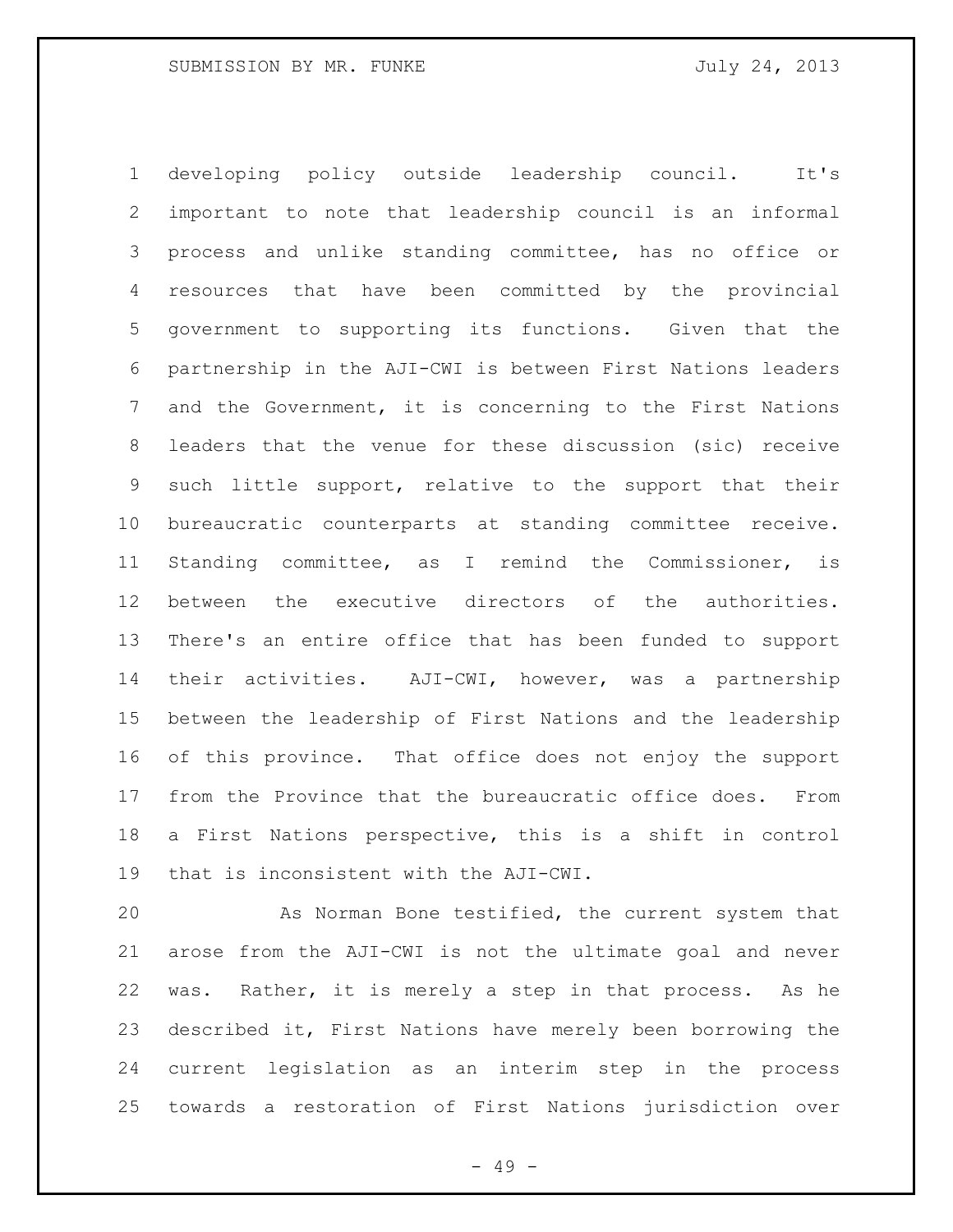child and family services. This approach is supported by the testimony of a number of experts who testified at the inquiry.

 Dr. Wright acknowledged that First Nations communities must be empowered to take control and be responsible for the care of their children, in order to provide positive outcomes.

 Dr. Blackstock underlined the importance of First Nations self-government and autonomy, as it relates to positive social outcomes for their communities. First, she discussed the Cornell and Kalt study at the, at the American Indian Project, at Harvard, which demonstrated that the higher the degree of sovereignty in First -- 14 sorry, in Native American communities, the better the socio-economic outcomes were. Similarly, a study undertaken by Chandler and Lalonde, in southern British Columbia, demonstrated that the prevalence of youth suicide rates and other social outcomes, in 16 First Nations, were directly related to the degree of self-determination enjoyed by those communities in which the children and families were living.

 Norman Bone testified that the process to establish traditional governance models for communities that have different and complex interests and needs may take some time to develop. As a result of colonization,

 $-50 -$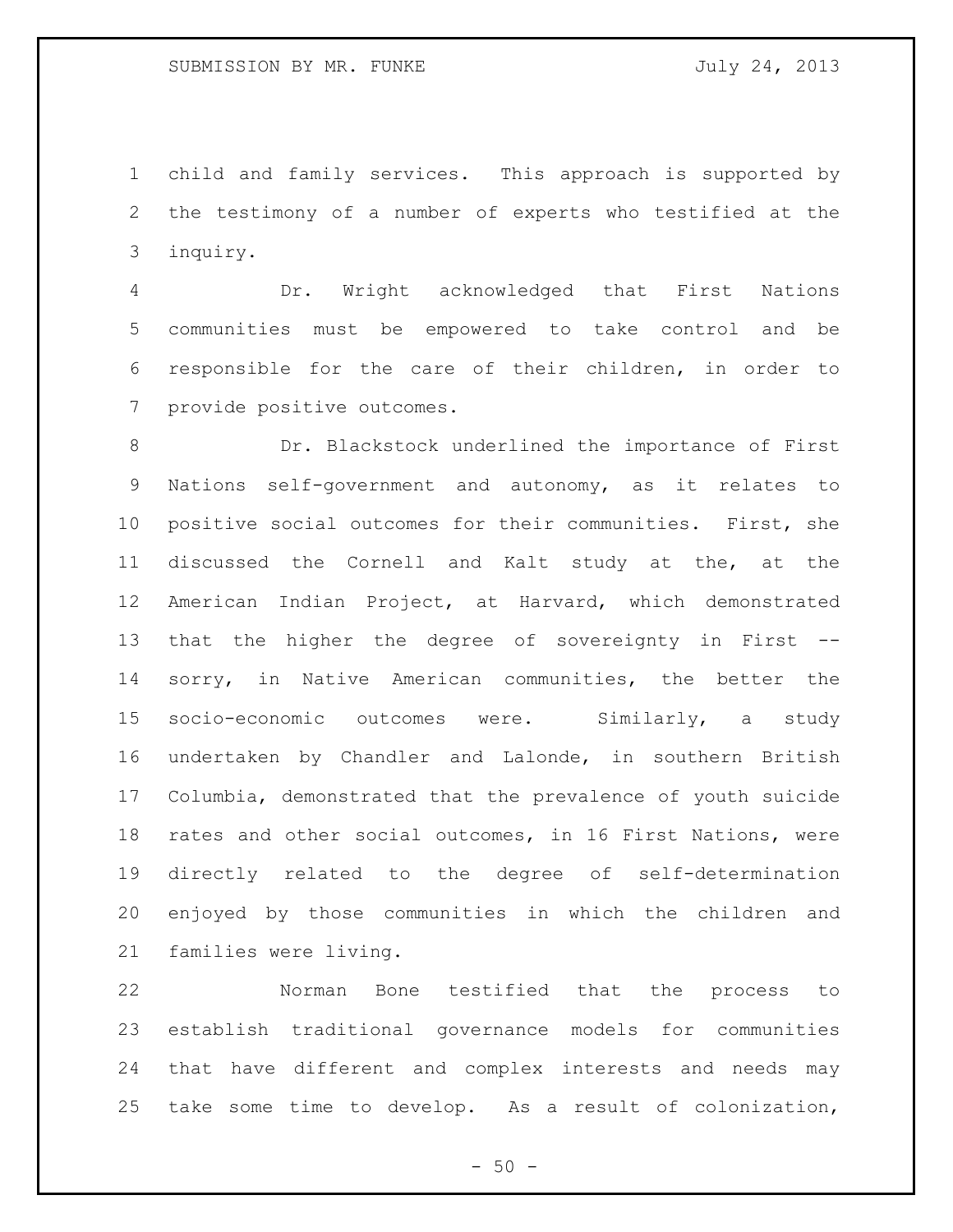First Nations people do not all have the same connection to their historical traditions. There are traditional people who adhere to traditional teachings. There are neo- traditional First Nations people who gravitate towards a blend of cultures and non-First Nations people -- sorry, non-traditional First Nations people who are more connected to, or who have adopted the dominant societal values.

 In addition, there are a significant number of First Nations in Manitoba, many tribal councils, numerous numbered treaties and a wide variety of linguistic groups. As a result of these complexities, Mr. Bone acknowledged that the development of a First Nations child welfare governance model may well require some considerable time, resources and knowledge to develop and implement. Nevertheless, nothing in the current system, nor in the current legislation, abrogates or derogates from the First Nations' right to do so. Nevertheless, First Nations leaders would prefer to work together with their partners at the Province, to ensure that the transition to full nations jurisdiction is as smooth and successful as possible.

 As a result, First Nations leaders believe that for improvements to First Nations child welfare in Manitoba to be effective at producing positive outcomes for First Nations children and families, a renewal of the partnership

 $- 51 -$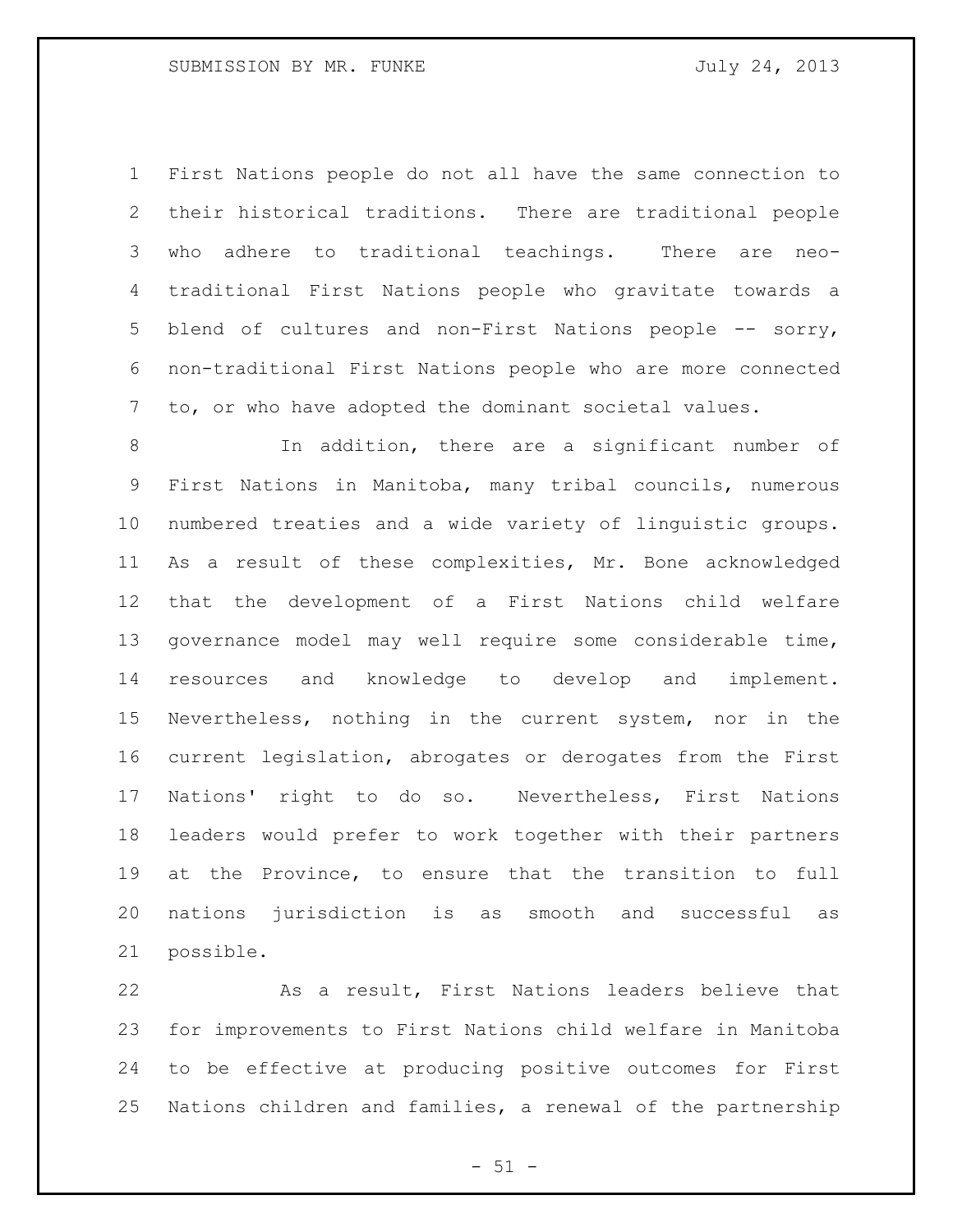between the Province and First Nations leadership is required. The AJI-CWI was the process developed to achieve those improvements, which saw the province and First Nations working together towards that shared goal. It included a review process, which was designed to be responsive to issues arising from its implementation, which included the leadership council. The Province and First Nations leaders should be encouraged to take advantage of that structure and reengage in a discussion focused on both short term and long term strategies to implement the changes being proposed at this inquiry. However, it must be remembered that the AJI-CWI process was never intended to be and is not the final goal for First Nations child welfare. Rather that goal is the restoration of First Nations jurisdiction over a child welfare system which is culturally appropriate and based on First Nations values, traditions and practices.

18 As a result, the response to the present state of First Nations child, child welfare must be twofold. First, to identify and implement solutions that seek to reduce the overrepresentation of First Nations children in care and second, to work collectively with First Nations leaders towards the ultimate goal of an autonomous First Nations child welfare system.

The partnership that arose from the MOUs and

 $-52 -$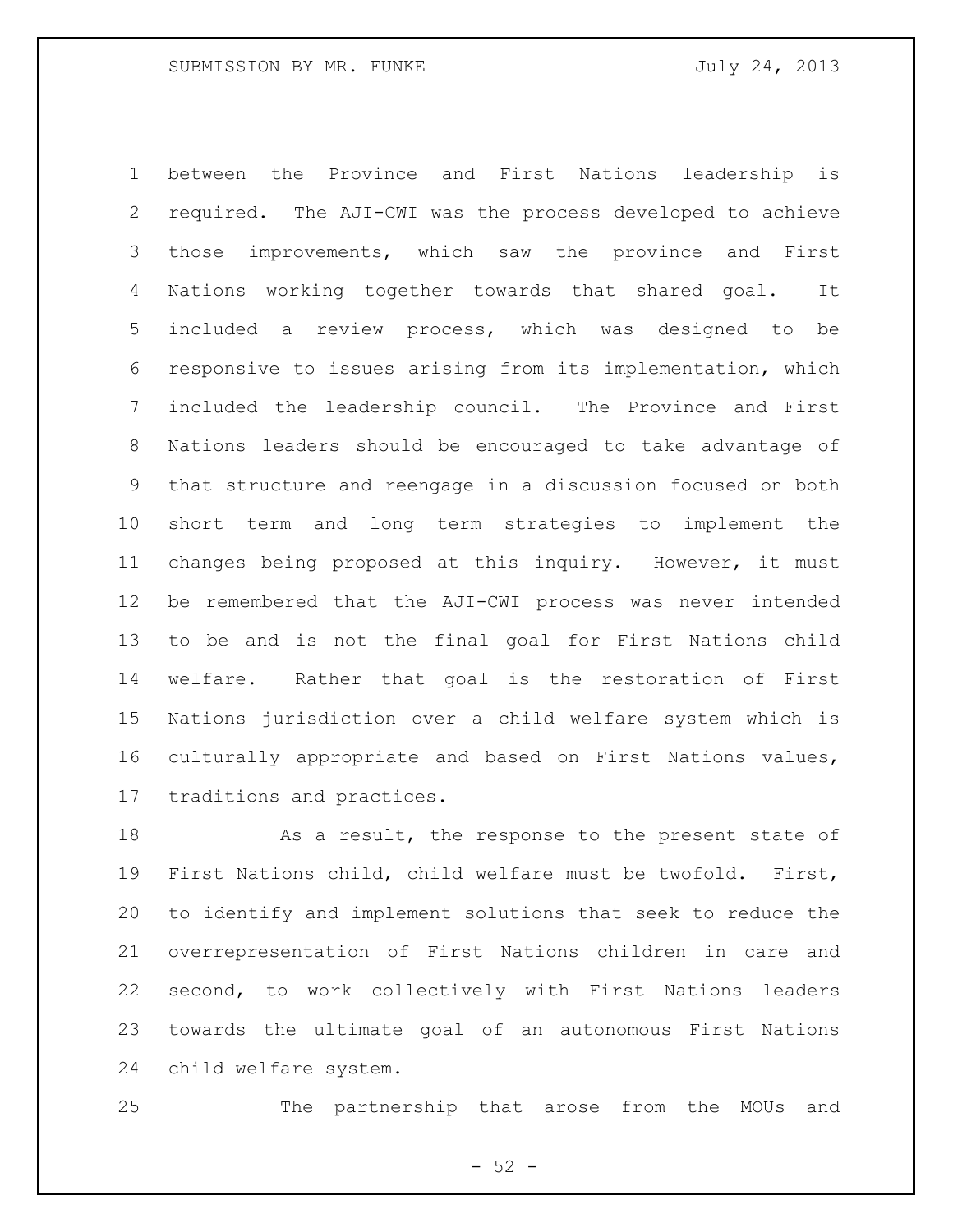which was essential to the successful implementation of the AJI-CWI process, recognized both the inequality and power enjoyed by the province, relative to the other parties and the need for a commitment to the equality of partners. There was an acknowledgement that consensus meant more than consultation and there must be a willingness to share power within a working relationship of openness, transparency and accountability. This was reflected in the development of the detailed implementation plan, otherwise known as the DIP, which guided the restructuring of the Child and Family Services system in Manitoba. The DIP provided a comprehensive framework for planning and implementing the new system. It was developed as a detailed plan, under a project management format and was designed to be flexible and responsive to change of circumstances. As such, it was described as a rolling document and continues to be seen as such by First Nations leaders. The DIP was developed in a manner that allowed it to be amended within the consensus of the four parties of the AJI-CWI.

 First Nations leaders want to see the Province return to the AJI-CWI process and sit down with them to re- open the DIP and address the outstanding, incomplete items, which includes a review of the current legislation, a reform of group two resources -- and just for the Commission's benefit, group two resources refers to

 $- 53 -$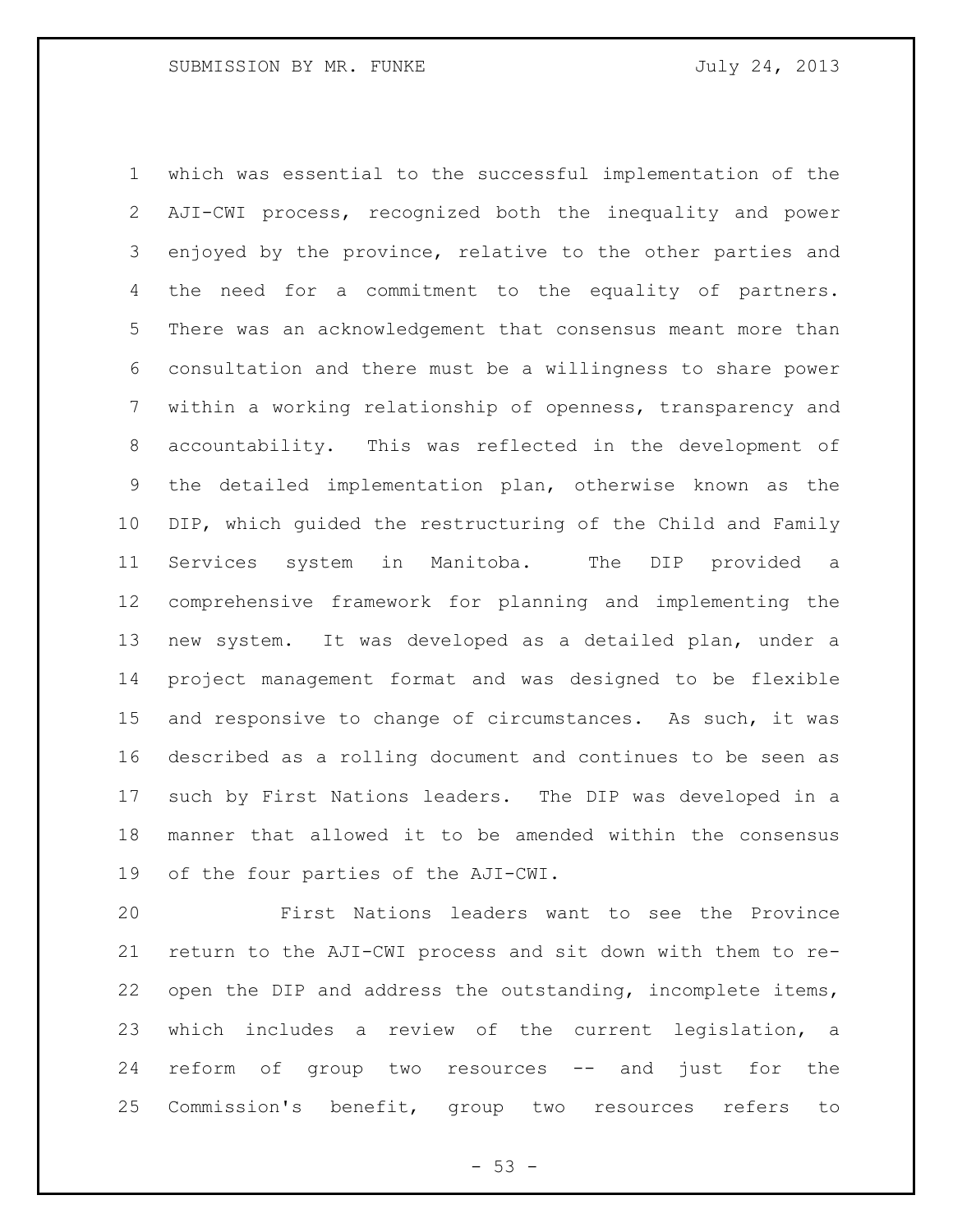placements of children out of care that does not involve private home foster homes. It includes, as well as a review of the Office of the Children's Advocate and the design and implementation of direct services and management information systems.

 It is the submission of First Nations leaders that a review of the AJI-CWI process, including to potential changes to services in legislation, is both essential and long overdue. However, First Nations leaders also recognize that the Commission's ability to make recommendations in this regard is limited. As you have stated from the outset, the mandate of this inquiry did not include a systemic review of First Nations child welfare and we respect that. However, it is unfortunate that that was not included in your mandate, as it appears that most 16 of the problems afflicting the pleasant, the present state of First Nations child welfare are indeed systemic in nature and very likely would have benefited from your review and consideration. Nevertheless, the AMC and SCO submit that the goal of restoring First Nations jurisdiction to provide child welfare services for their own children and families should guide the Commissioner's deliberations and any recommendations that you may make to the Government of Manitoba.

I now deal with the specific recommendations that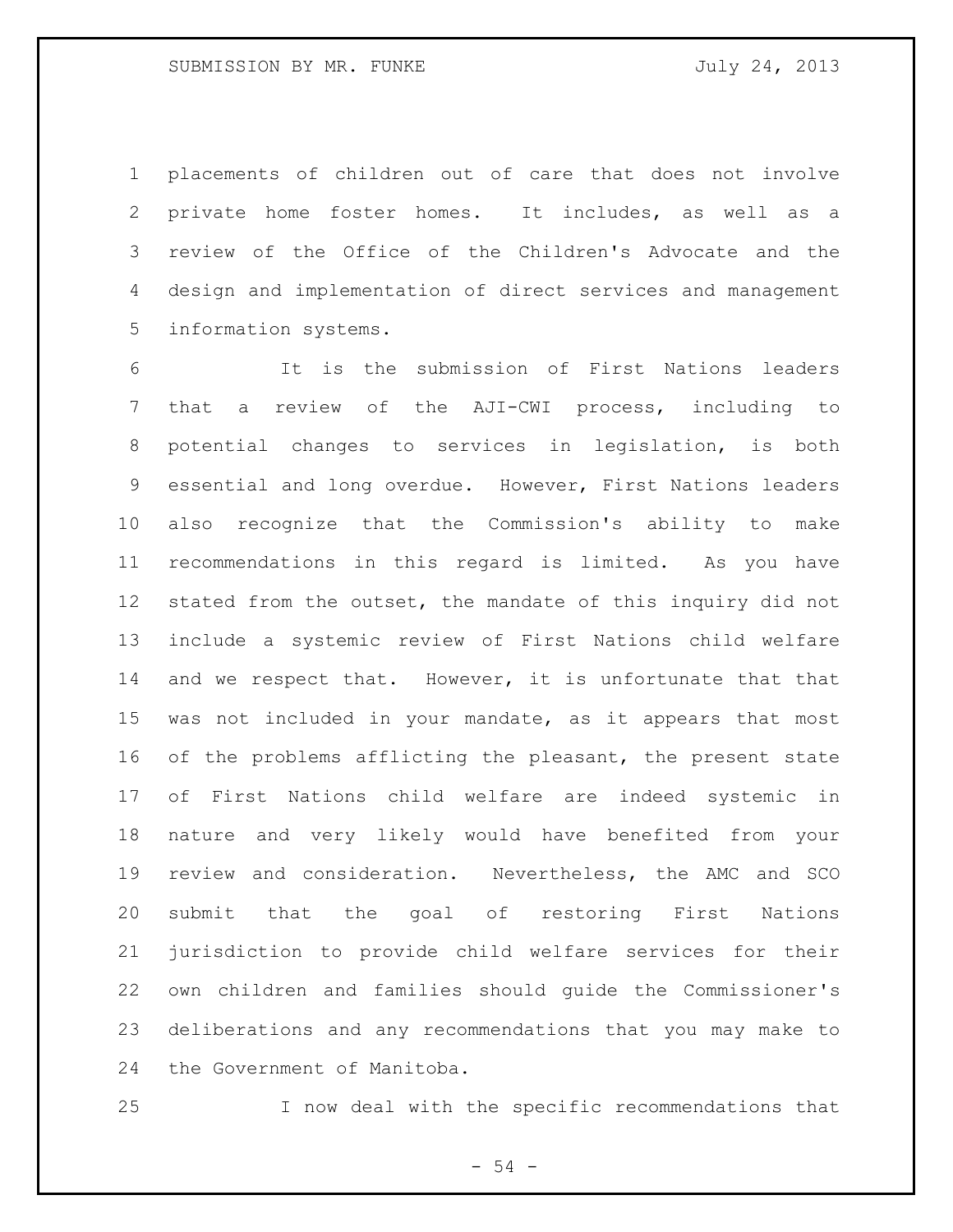| $\mathbf 1$    | I included in my written submissions, Mr. Commissioner.    |
|----------------|------------------------------------------------------------|
| $\overline{2}$ | THE COMMISSIONER: And that's at page what?                 |
| 3              | MR. FUNKE: I actually don't have the benefit of            |
| 4              | my own written submissions in front of me. It's --         |
| 5              | THE COMMISSIONER: All right. I, I --                       |
| 6              | MR. FUNKE: -- the last --                                  |
| 7              | THE COMMISSIONER: -- I have it here.                       |
| 8              | MR. FUNKE: -- three or four pages.                         |
| $\mathsf 9$    | THE COMMISSIONER: That's starting at page 36.              |
| 10             | MR. FUNKE: Thank you. And I'll warn you --                 |
| 11             | THE COMMISSIONER: Yes.                                     |
| 12             | MR. FUNKE: -- I have somewhat reorganized the              |
| 13             | order of the recommendations that I made, but I still have |
| 14             | preserved the number of the recommendations. I'll refer    |
| 15             | you to the number of recommendations --                    |
| 16             | THE COMMISSIONER: Well --                                  |
| 17             | MR. FUNKE: -- as I go through them.                        |
| 18             | COMMISSIONER: -- I've, I've noticed<br>THE                 |
| 19             | throughout, you, you've made references to what's in what  |
| 20             | you filed.                                                 |
| 21             | MR. FUNKE: Yes.                                            |
| 22             | THE COMMISSIONER: I -- it seems to me that what            |
| 23             | you're presenting today is a replacement and expansion of  |
| 24             | the, of the first document.                                |
| 25             | It's just expanding on the, the<br>MR.<br>FUNKE:           |

- 55 -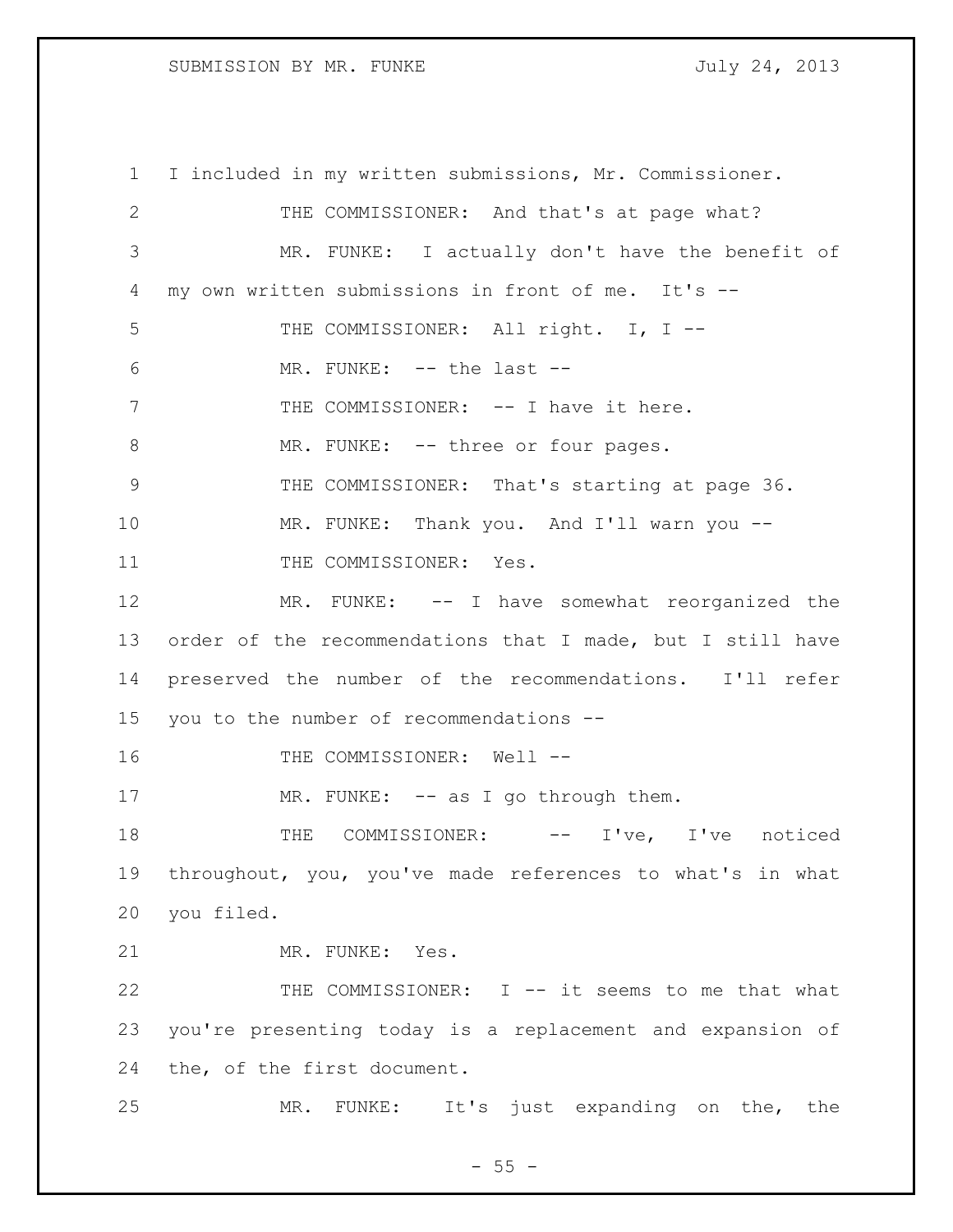material that was contained in my written submissions, Mr. Commissioner. Well, as we study this, myself and Commission counsel, it seems to me that everything that's in the written document you filed a week ago, or 10 days ago, is, is within the document you've read from, which also includes many other factors?

7 MR. FUNKE: Certainly. Not -- the submissions that I'm making today do not contain all of the material that's in my written submissions. I have done through the evidence that I've included in my oral submissions today and only highlighted the most significant portions of it. There's significantly more in my written submissions that I have not referred to in my oral submissions today. So --

14 THE COMMISSIONER: But, but there's significantly more in your oral submission today than is in your written submission?

17 MR. FUNKE: There's no question that there is, particularly with respect to the role of First Nations leadership. Their, their vision of the future First Nations child welfare, background information with respect to the relationship between the Province and my clients and the history that resulted in the system that we have before us today.

 So as I say, I've gone through my recommendations and I've tried to organize them in such a way as to deal

 $-56 -$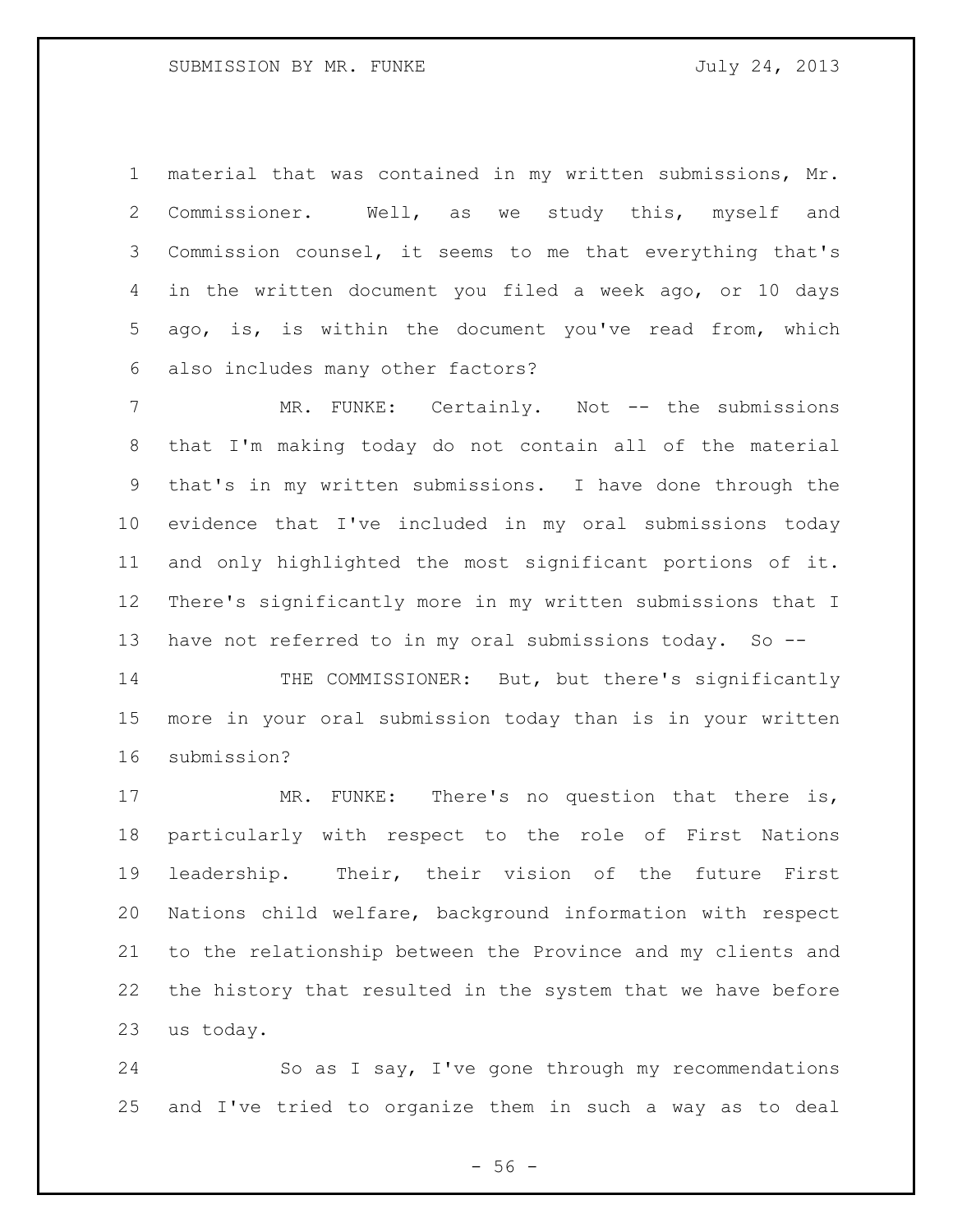## SUBMISSION BY MR. FUNKE THE SUBMISSION BY MR. FUNKE

 with the, the twofold approach that I've described in my submissions. One being the immediate changes that need to be made to the child welfare system to address the short term critical issue, which is the overrepresentations of First Nations children.

 THE COMMISSIONER: Now, I'm just looking at the clock; about how long do you expect to be?

 MR. FUNKE: It depends, Mr. Commissioner, on -- I suspect that during my discussion of the recommendations, you may have some comments or questions for me and that this portion of my submission may be more of a discussion between us than a real presentation by me. If that's the case, it may be an appropriate time to take a break.

14 THE COMMISSIONER: All right. We'll take a 15 minute break now.

- (BRIEF RECESS)
- 

THE COMMISSIONER: All right, Mr. Funke.

MR. FUNKE: Thank you, Mr. Commissioner.

 As I stated just before we took our midmorning break, I've reorganized my recommendations that were made, my written submissions, in order to reflect my oral submissions this morning, which identified the twin goals that First Nations leaders hope to accomplish as a result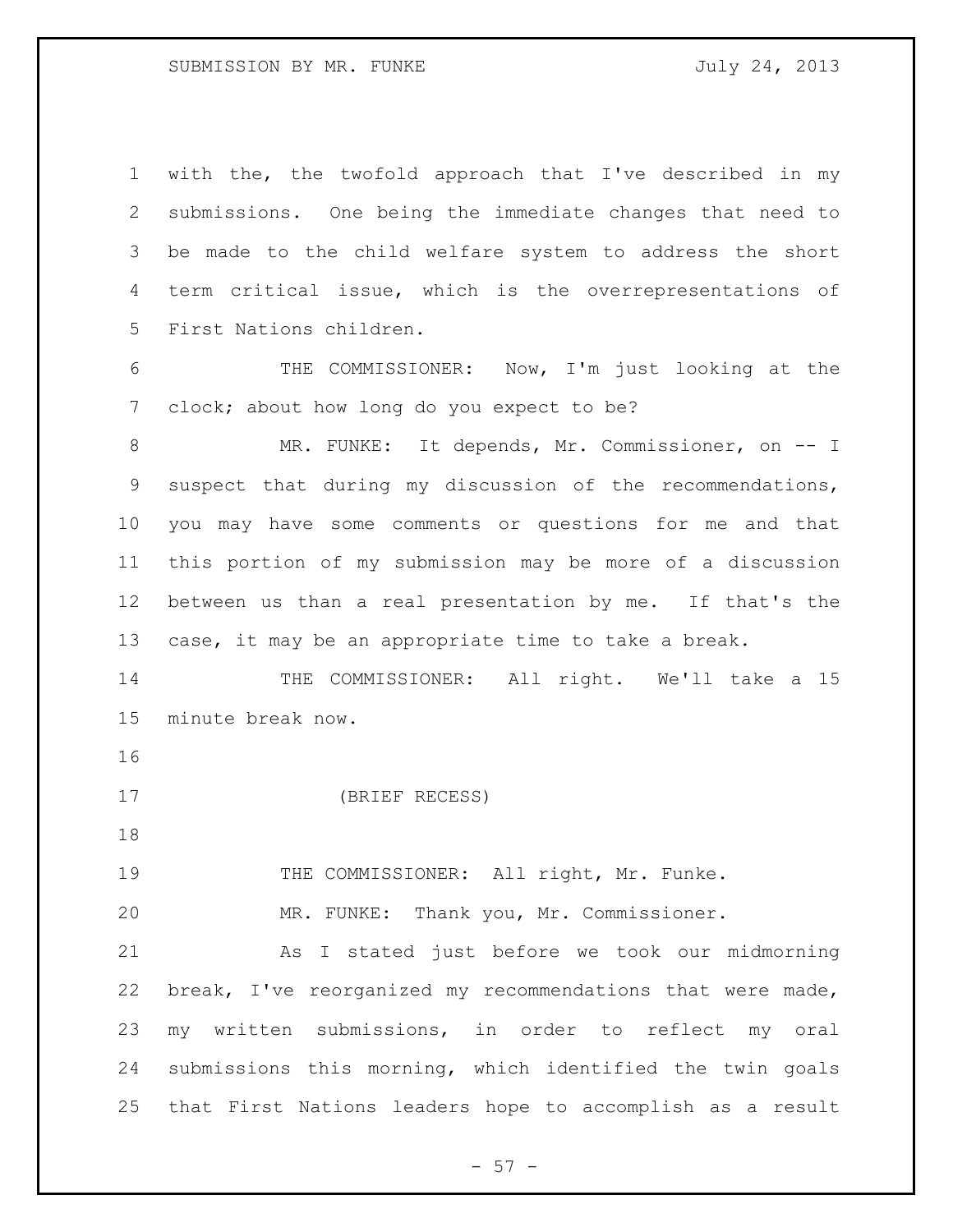of this inquiry, first, to identify and implement solutions that address the immediate crisis of the overrepresentation of First Nations children in care and second, recommendations designed to reestablish the process by which First Nations may achieve their goal of an autonomous First Nations child welfare system. To that end, the AMC and SCO submit that any recommendations that result from this inquiry will be implemented through a renewed AJI-CWI process, in partnership between the Province and First Nations leaders.

 Turn now to the specific recommendations that we have made.

 First, that the Province and First Nations leaders initiate a process to evaluate whether the current practice of apprehension and placement in out-of-home care results in better outcomes for children, compared to leaving children in the home with appropriate supports in place. Commission has heard significant evidence regarding this practice and questions that have been raised about the efficacy of this practice and whether or not it actually results in improved outcomes for children. The experts who have provided evidence on that point have all indicated that there's essentially a paucity of research to suggest whether or not this practice does, in fact, result in better outcomes for children. The evidence that has been

- 58 -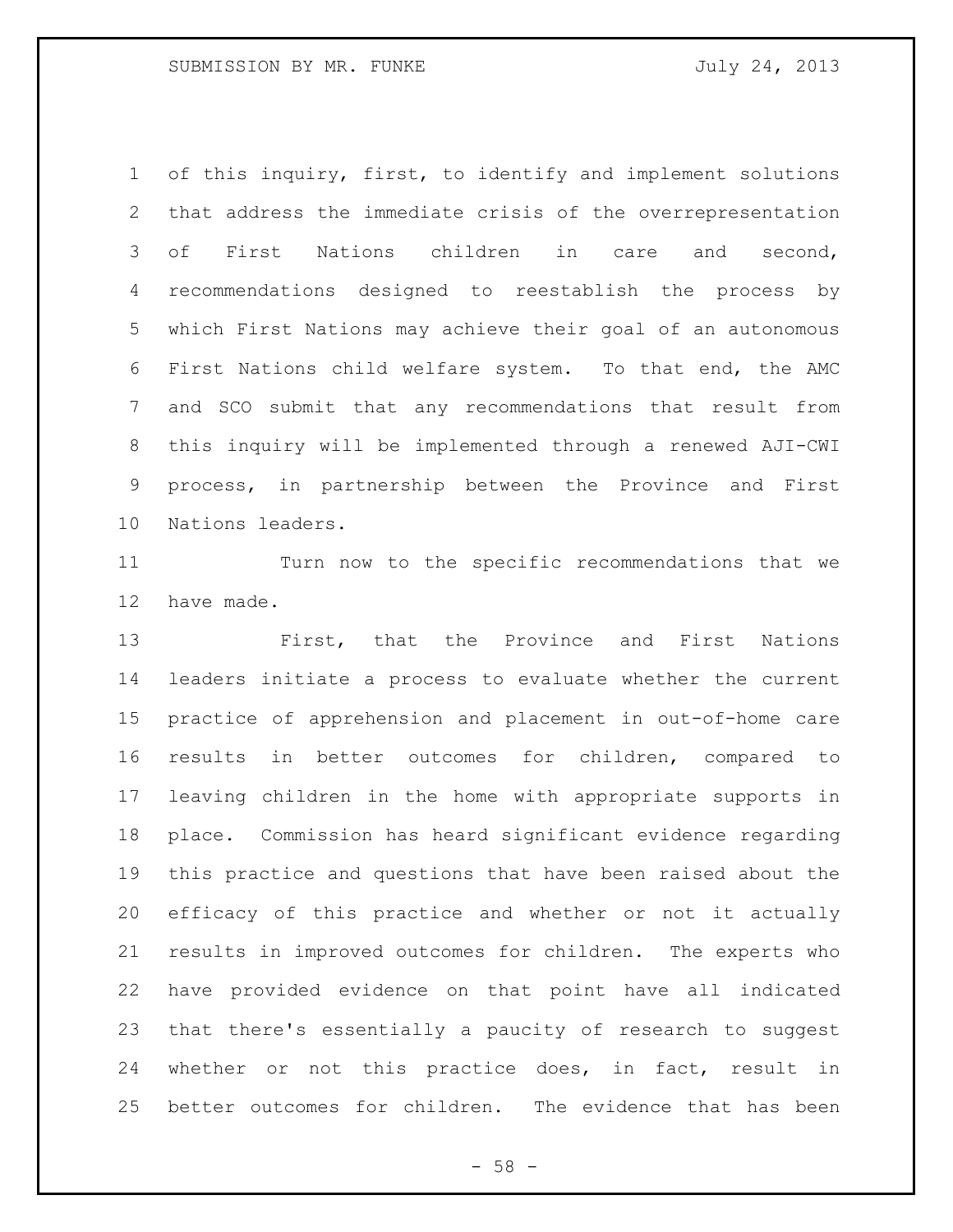adduced indicates that children who are placed in out-of- home care after being apprehended from their parents do suffer further harms. That we know. The question isn't whether or not they suffer harm as a result of placement in out-of-home care, but rather, whether or not they would be better off if left in the home, notwithstanding the evidence of maltreatment, if appropriate supports and services were put in place to ensure their safety in the home. The question is, would they do better if those services were put in place, such that the children could remain in the home.

12 In that regard, I ask the Commission to consider the evidence of Felix Walker, who gave testimony with respect to the Apprehending the Parent program in Nelson House. That is very similar to what was being suggested by putting placements in -- or sorry, putting services in the home, to ensure that the children's safety and security is ensured without creating the kind of drastic trauma that can result from moving a child from their, from their family home. So I ask the Commission to consider that recommendation, in light of not only the expert evidence that you've heard, but also the anecdotal evidence that you've heard from Mr. Walker in that regard.

 The second recommendation is that the Province and First Nations initiate a process to evaluate whether

- 59 -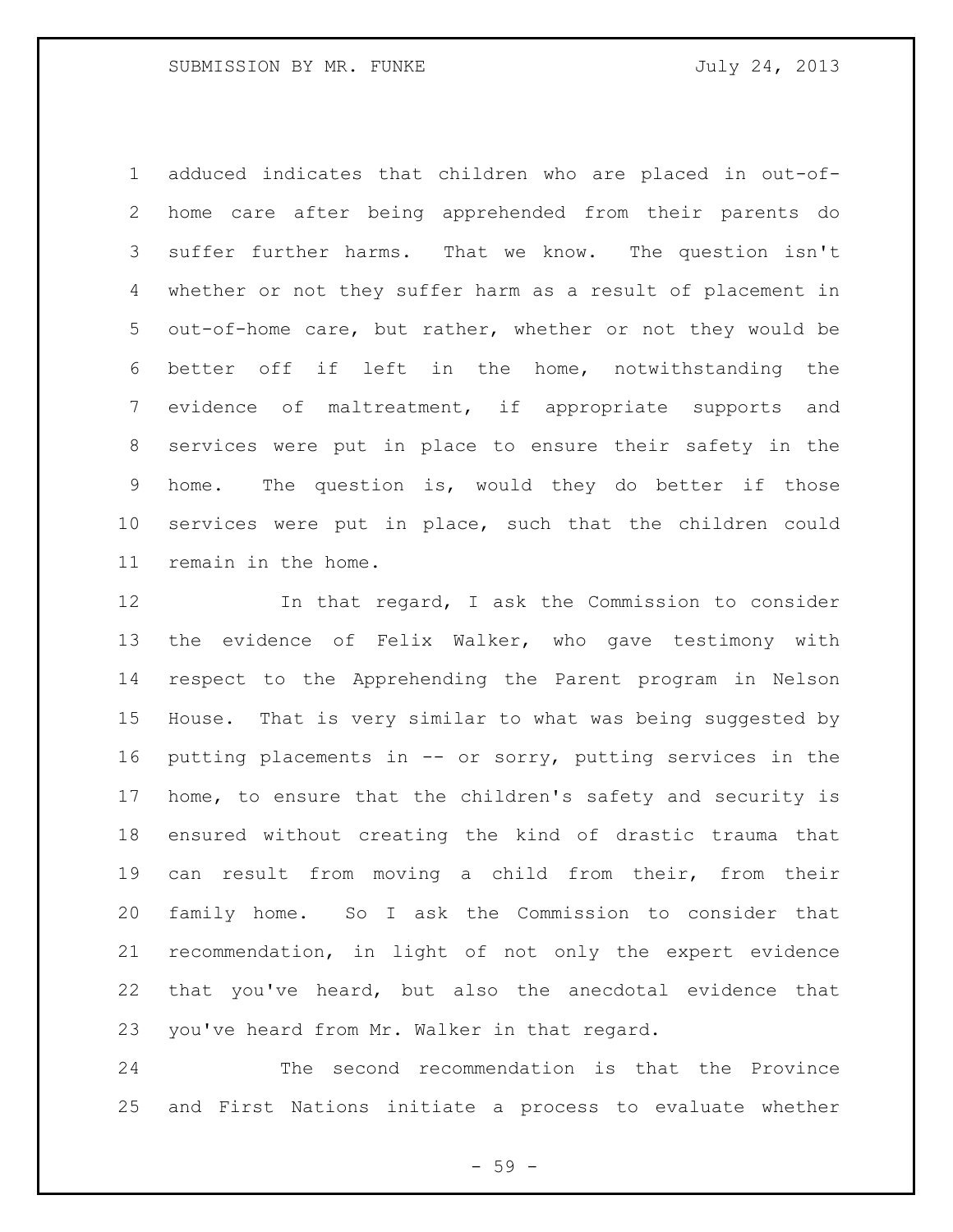the current funding practices contribute to the removal of children from their homes and placement in out-of-home care and thereby perpetuate the cycle of overrepresentation of First Nations children and families in the system. Again, this harkens back to Dr., believe it was Dr. Brownell's evidence, suggesting that -- sorry, McCuaig, not Brownell, suggesting that the removal of children and placing them in out-of-home care results in these increased costs that are associated with out-of-home care. That was also the evidence of ADM Loeppky, that it is a very expensive system to maintain.

12 THE COMMISSIONER: Now, while you've said you've 13 rearranged the -- what's in your written document, are your numbers still the same? You're, you're referring to them at a different time, or are they different recommendations? MR. FUNKE: No, they're the same recommendations. 17 THE COMMISSIONER: Okay. So this is which number, or which -- MR. FUNKE: Number 2 in my -- THE COMMISSIONER: Oh, this is number 2?

21 MR. FUNKE: It is.

22 THE COMMISSIONER: Right. Okay.

 MR. FUNKE: So I'm suggesting that there, there needs to be a process to evaluate whether or not the current funding model promotes this practice of

 $- 60 -$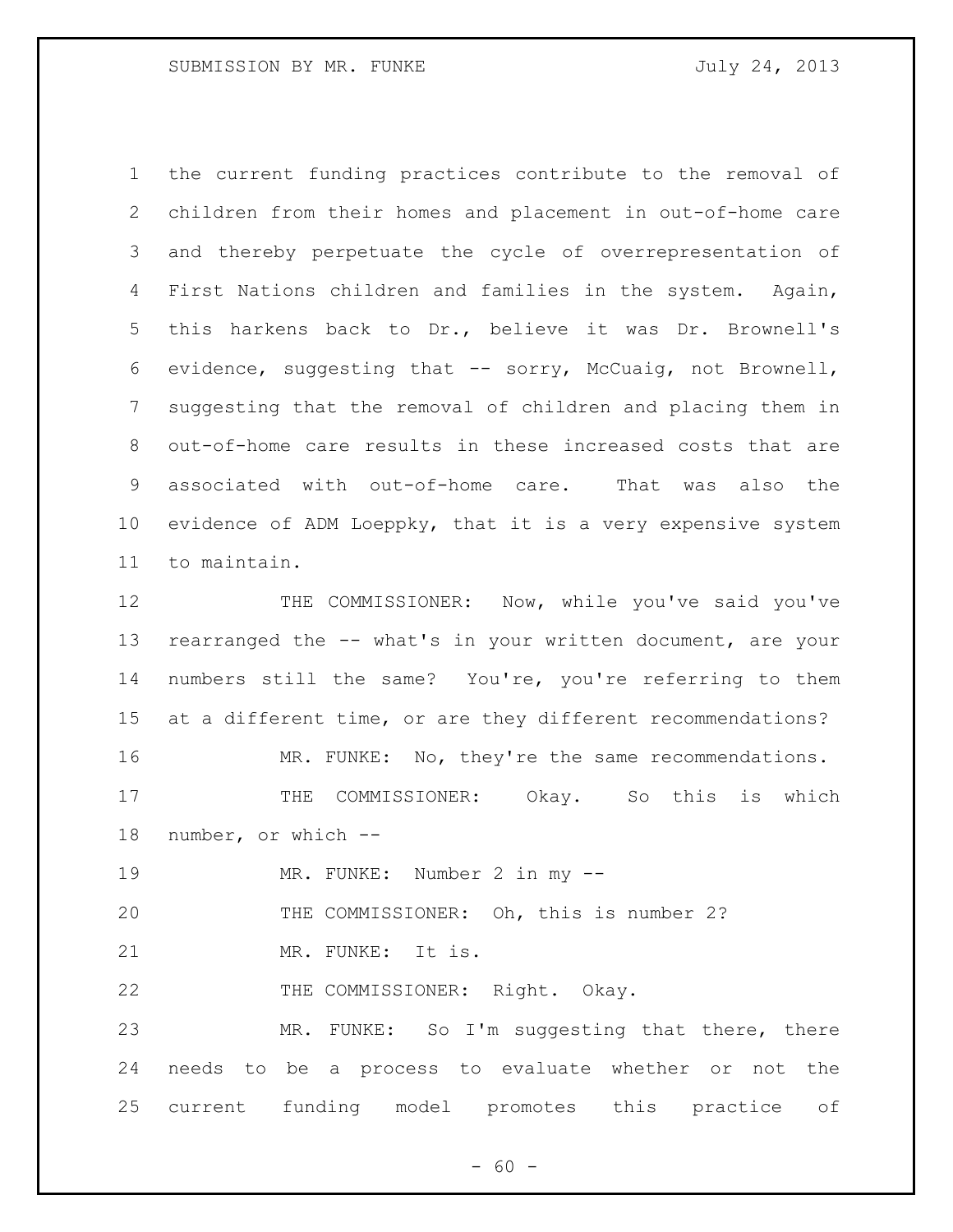apprehension and placement in out-of-home care. And the reason I suggest that is that the Commission has heard evidence that many of the services that children and families require cannot be provided by an agency until after a child has been apprehended, because funding for those services does not exist prior to apprehension. So the question then is, does that create and incentive, a systemic incentive to apprehend children so that services can be provided? If the system was set up in such a way that those services could be provided to children while remaining in the home, without an apprehension occurring, would that enable the system to provide sufficient services to preserve the family unit, while addressing the protection concerns that may present themselves? And if so, would that lead to better outcomes for children?

 The evidence of the experts that you've heard at the inquiry seems to suggest that the current funding model creates a built-in incentive towards apprehensions. And that's a self-feeding cycle, because once the apprehension has occurred, the cost of providing those service (sic) is substantially more when the child is placed in out-of-home care. So I'm suggesting that there needs to be a study undertaken to determine whether or not the funding model can be adapted so that if those services are provided while the child remains in the home, whether or not that (a)

 $- 61 -$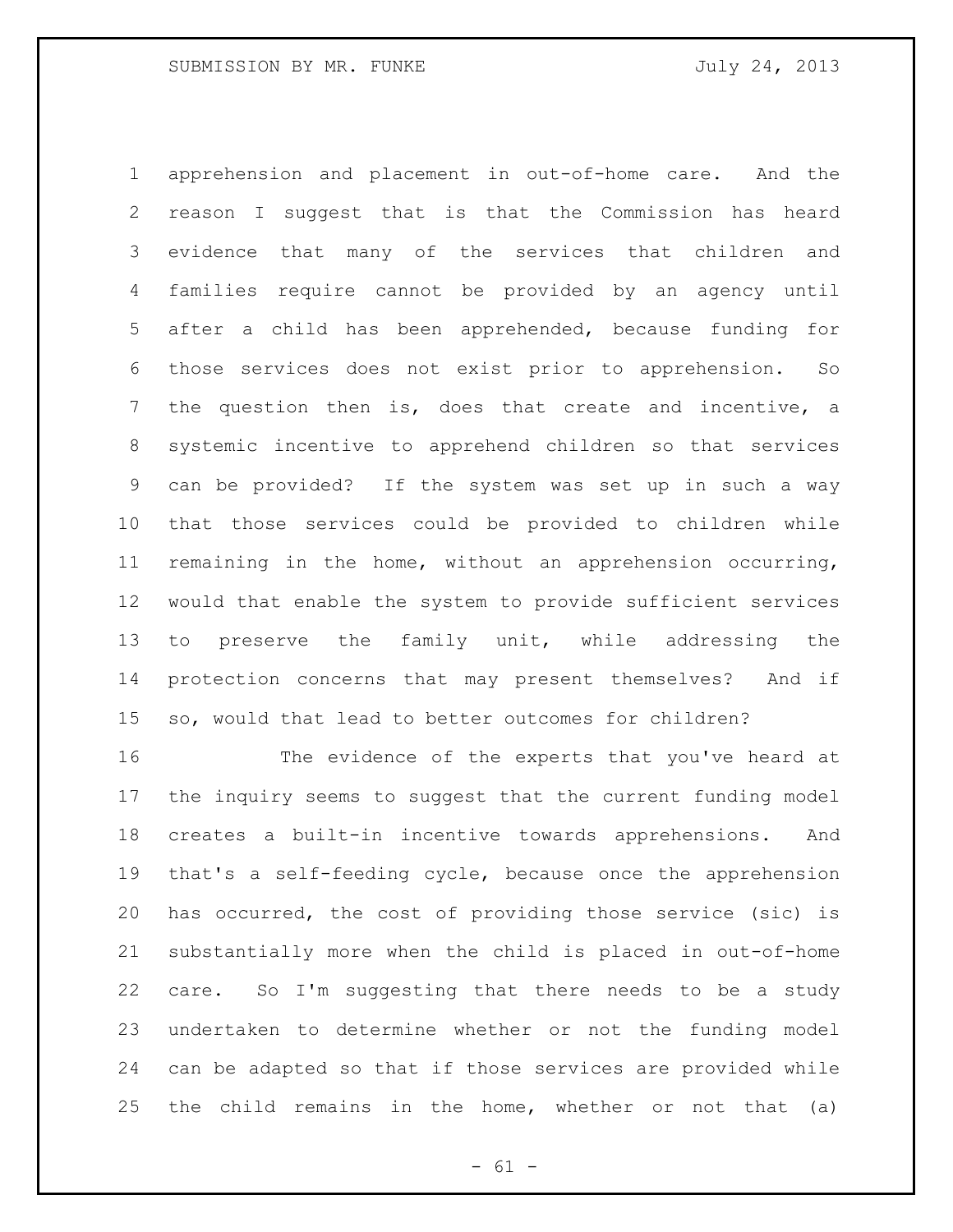preserves families longer and (b) results in reduced expenditures of the system. If so, the argument goes, that money may be available for further preventative services, so we can draw money away from protection and reinvest it in prevention, try to balance the scales, as it were.

 Right now, the province has a significantly disproportionate expenditure with respect to protection services, relative to preventive services. Can we try to right that balance by examining alternate ways of providing funding for agencies who are providing services to families who find themselves in circumstances where their children are in need of protection? Is it possible to address those needs without removing the children, with appropriate services in place?

 My third recommendation is that the Province and authorities develop specialized training for social workers designed to assist them in better understanding the multi- generational impacts of colonization and its contribution towards the incidents of neglect. And I'm suggesting that there ought to be particular emphasis placed on the correct attribution of responsibility for structural factors that contribute towards neglect.

 This goes back to the evidence of Dr. Blackstock and Jay Rodgers. Dr. Blackstock testified that there are a variety of social determinants of health that, that operate

 $- 62 -$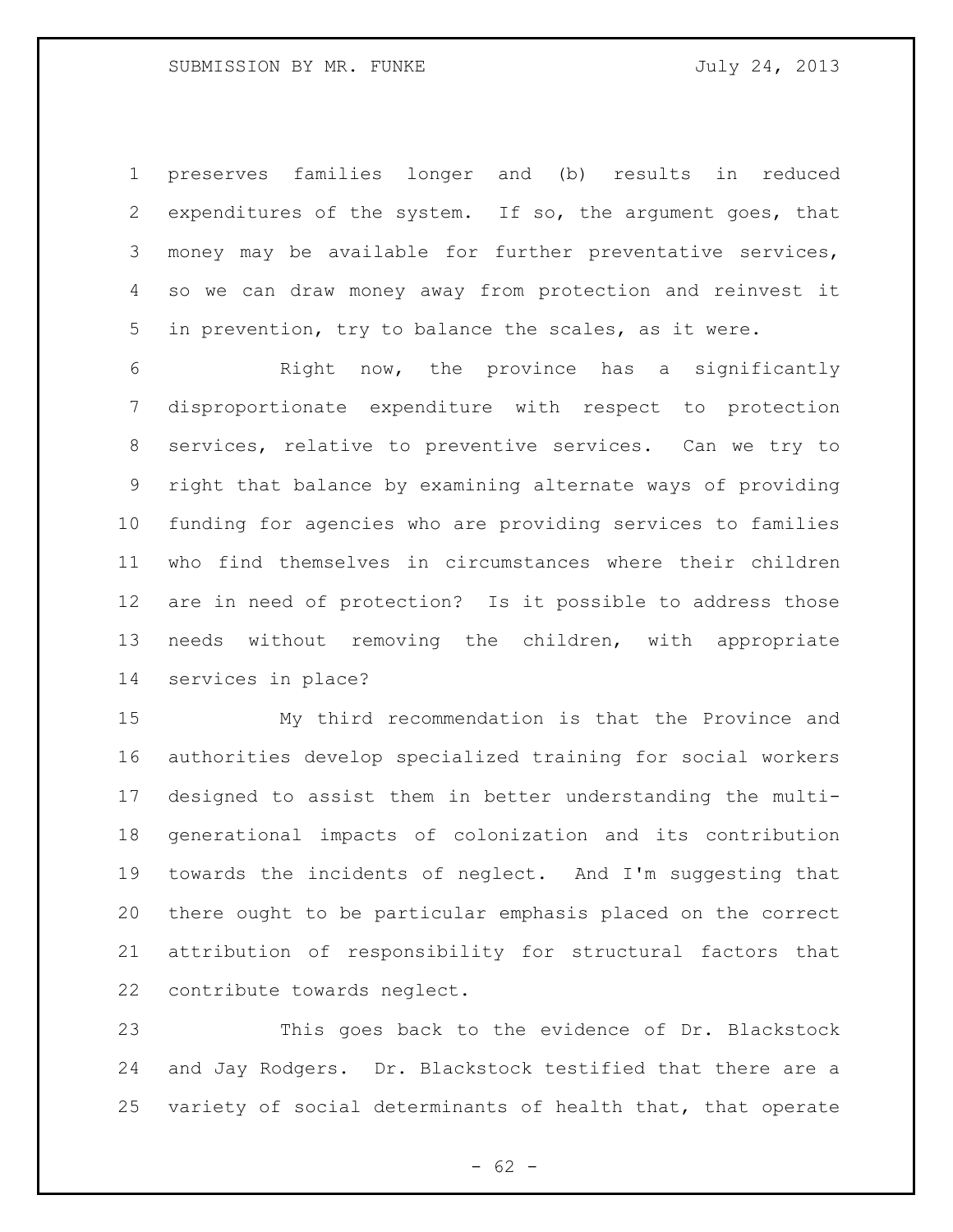disproportionately to place First Nations children at higher risk of maltreatment, but more importantly, some of those factors, particularly poverty, relate to factors that are not within the control of the parents, that they are structural factors that, that are, that are generated from external sources, which is a lack of economic opportunity, lack of education opportunity, et cetera.

 THE COMMISSIONER: Might, mighten (phonetic) (sic) that better be, or maybe in conjunction with, or separate from the curriculum matter at, at institutions that train social workers? Isn't this a subject that is, is pretty basic, based upon workers being trained to go out into the field in this province?

14 MR. FUNKE: The difficulty is, Mr. Commissioner, is that not all case managers, employed within the province, with agencies, have BSWs, or come to the profession with that educational background. As a result, many of those workers are dependent upon the training that they receive from the agencies and authorities, to ensure that they have the skills and training necessary to ensure that they do their jobs both correctly and efficiently and efficaciously.

23 THE COMMISSIONER: I, I understand.

 MR. FUNKE: So our recommendation is, is that to ensure that workers have a better understanding of the

 $- 63 -$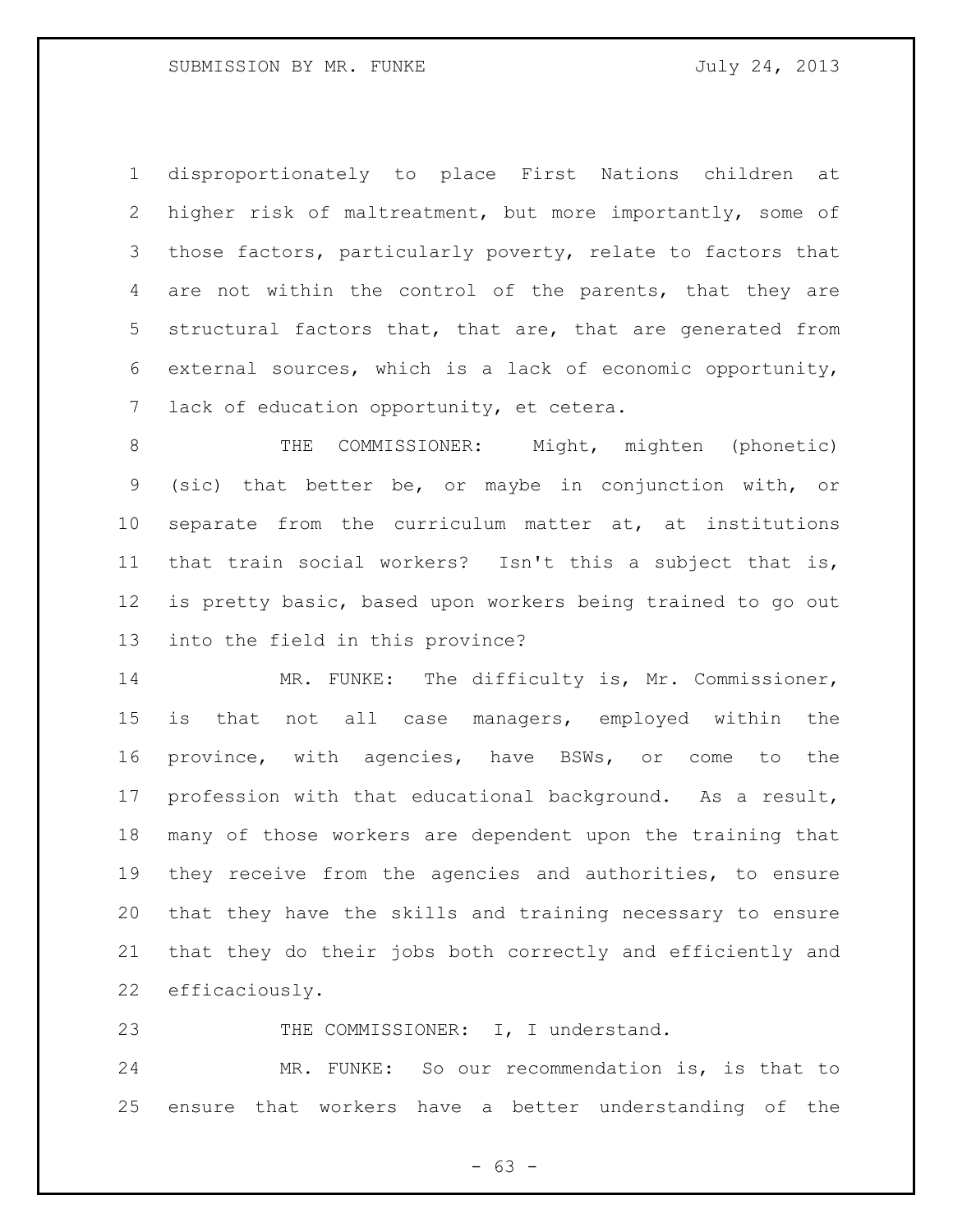multi-generational impacts of colonization and to understand that when ascribing responsibility for these factors that contribute towards maltreatment, it's essential that the system ensure that those, that that, that those training opportunities exist within the system. We cannot rely on external training and educational systems to ensure that our workers come to the system with that education.

 And as I say, this goes back to the evidence of Dr. Blackstock, who's identified that these external structural factors have a significant contribution towards the constellation of neglect and neglect is by far the most prominent reason that families come into contact with the agency. And as a result, properly attributing the factors that contribute to neglect, either to the parent, or to structural factors outside their control, is essential in determining whether or not it's within the parents' power to do anything to address those factors.

19 Dr. Blackstock's argument is, is that if those factors are outside the control of the parents, it's unfair to hold them accountable for those circumstances and to suggest to them that these are factors that they need to address, in some fashion, before they can have their children returned to their care, or escape the risk that their children may be apprehended.

- 64 -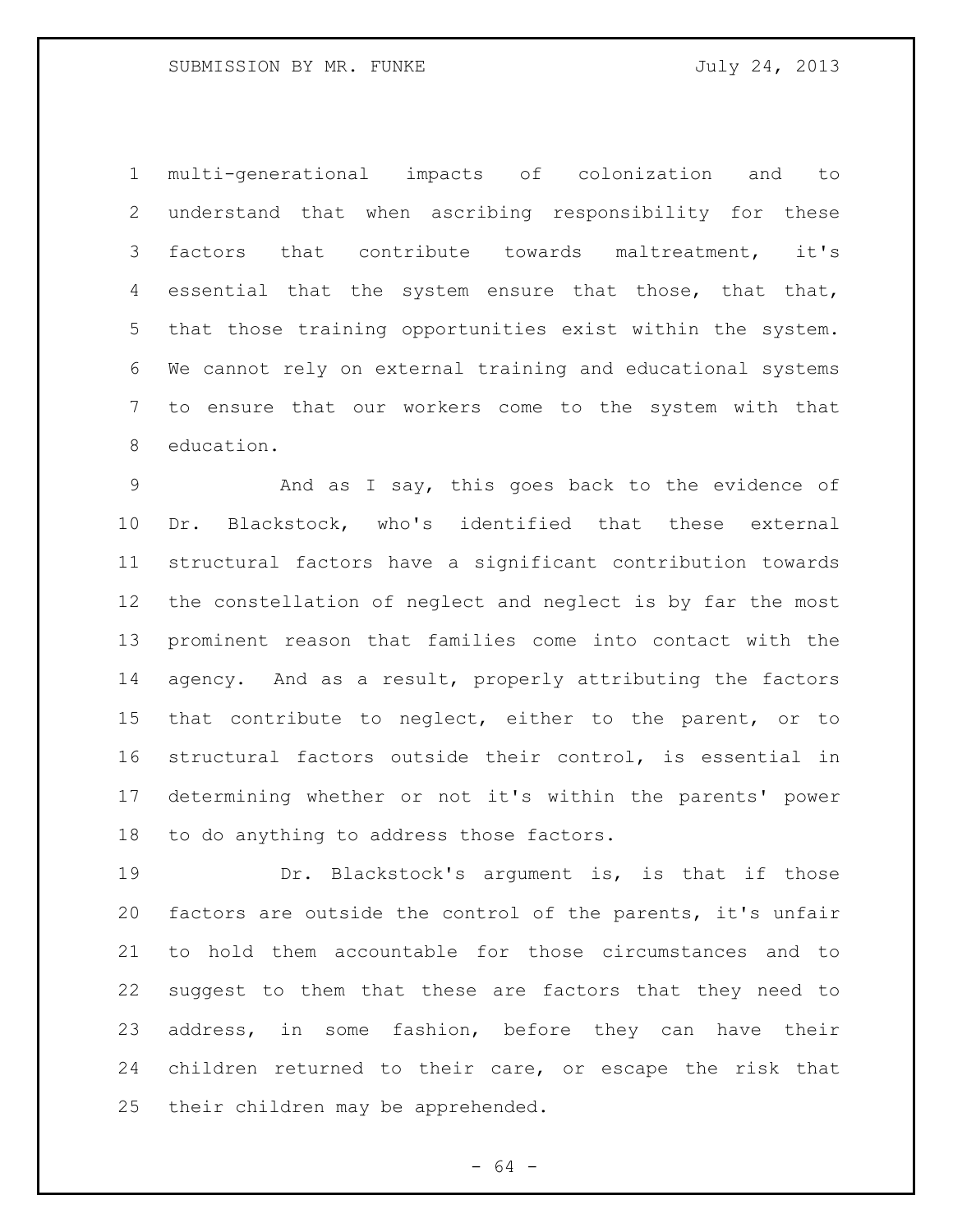Jay Rodgers, in his evidence, talked about the use of the SDM tool and acknowledged that when applying the SDM tool, there is no definition for neglect, either within the Act, or within the SDM training manuals, that would address this underlying concern about the inconsistency of criteria that workers apply in determining whether or not neglect is active in this particular family unit and determining whether or not the child's at risk or whether or not child protection concerns exist such that the child ought to be apprehended. It's a fundamental issue. The SDM tools are designed to try to apply a universal standard across which all parents and families are treated equally and to try to standardize the process of apprehensions in appropriate circumstances. If one of the fundamental criteria that determines whether or not a child is need of services, or is in need of protection is whether or not that child is neglected, one would assume that the definition of neglect is a fundamental component of that assessment. Unfortunately, the Act does not provide any assistance in that regard and neither do the training manuals. As a result, it's left to the individual worker's assessment of the circumstances to determine whether or not, in their opinion, that child suffers from neglect or not.

If we've learned nothing from this inquiry, the

 $- 65 -$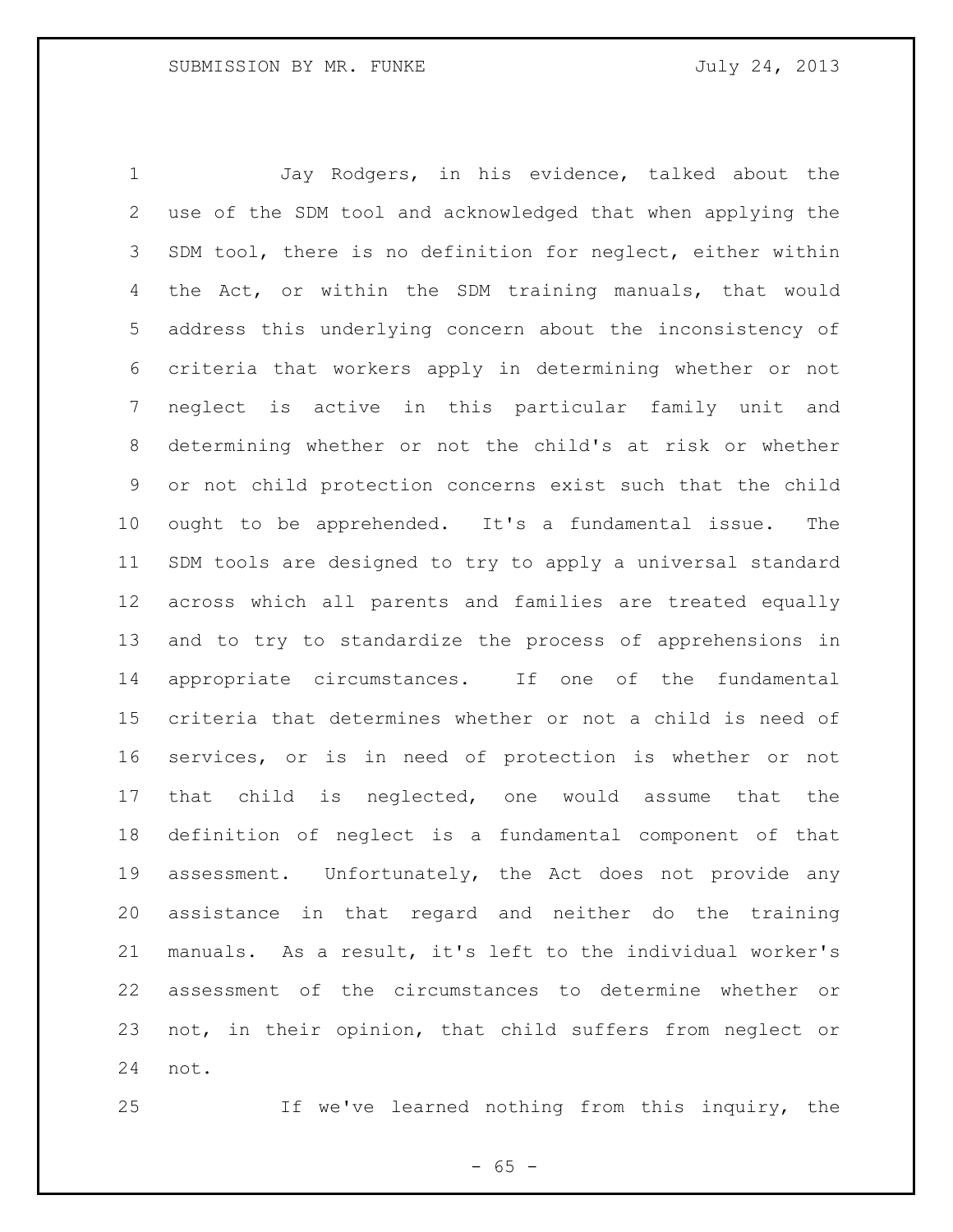evidence of Dr. Trocmé and Dr. Blackstock should leave us with no doubt that neglect is a very complex and often 3 difficult concept to grasp correctly and to, to appropriately apportion responsibility for neglect. And as a result, we take the position that there needs to be specialized training for social workers in that regard, to ensure that they are doing that job properly.

 I'm now going to move to my fourth recommendation, Mr. Commissioner and I do that simply because it also deals with training --

11 THE COMMISSIONER: Yes?

12 MR. FUNKE: -- to make my presentation somewhat more logical.

 Our next recommendation is, is that the authorities develop and implement initiatives such as the aboriginal social worker training program described by Dr. Blackstock in her evidence, to ensure that graduating social work students are better prepared for the requirements of child welfare work before starting their career working with children and families. We're not suggesting that it necessarily has to be the program described by Dr. Blackstone, but a similar program that needs to be applied by the authorities before people start working in the field as case managers or social workers is essential to ensure that they have the minimum level of

 $- 66 -$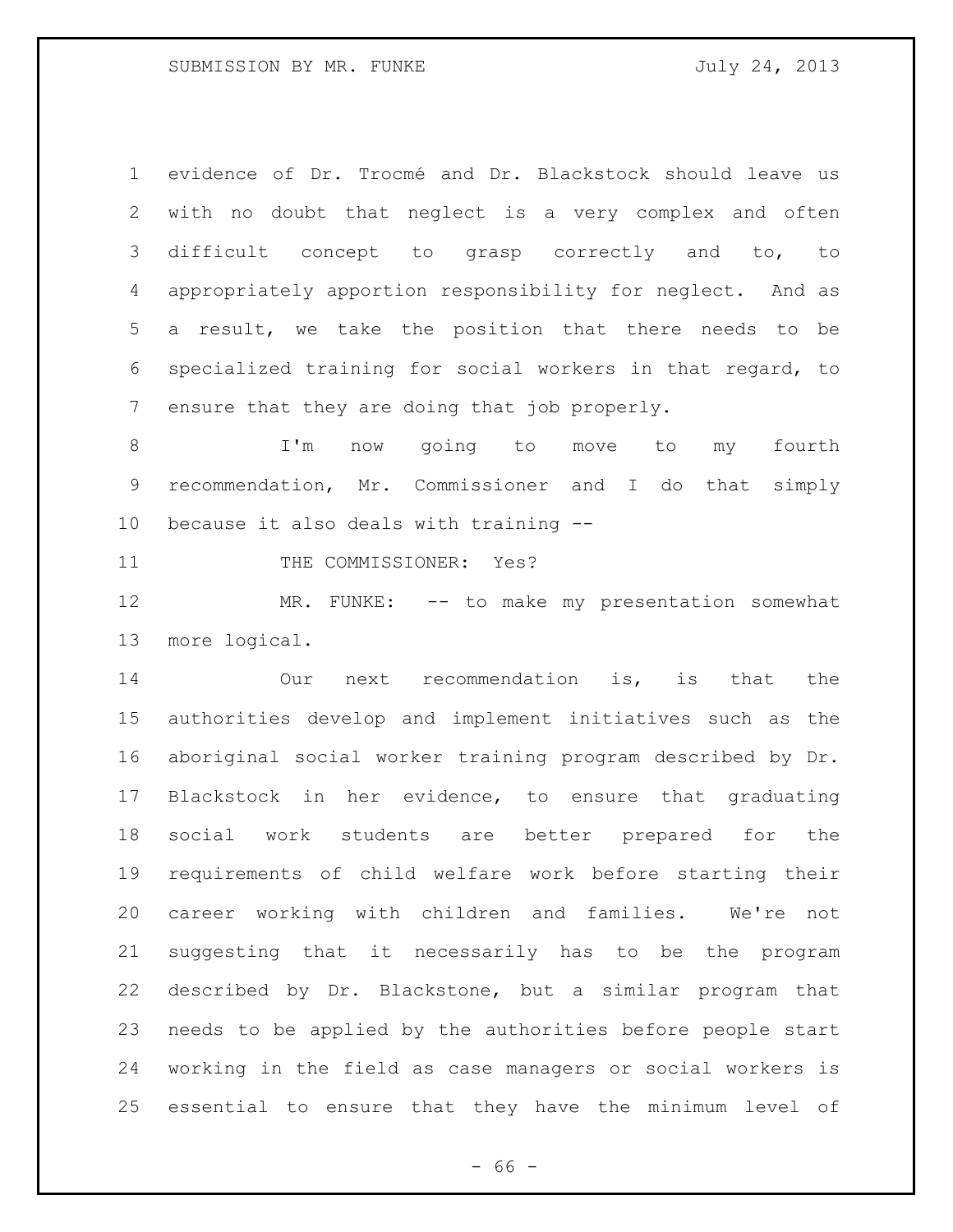training and competence necessary to provide services to children and families. We appreciate that training is an ongoing obligation of both the employer and the employee and we support that. Nevertheless, it is not appropriate to wait until after a case manager or a social worker has been employed in that particular field for three to six months before core competency training is applied and other forms of training are offered to that individual, to try to address basic competence. We're not suggesting that the obligation to provide core competency training should be provided prior to the commencement of employment, but we are suggesting that some policy needs to be developed to address the minimum level of competence before workers start working in the field.

 Turn to number 5. That initiatives such as the Touchstones of Hope program be implemented to develop and implement community-based solutions in the delivery of child welfare system to First Nations children and families.

 Dr. Blackstock described the Touchstopes (phonetic) of, Touchstones of Hope program in her evidence and what's important to understand about that particular program, and again, the AMC and the SCO are not recommending that it necessarily needs to be that particular program, but a program very much akin to that

- 67 -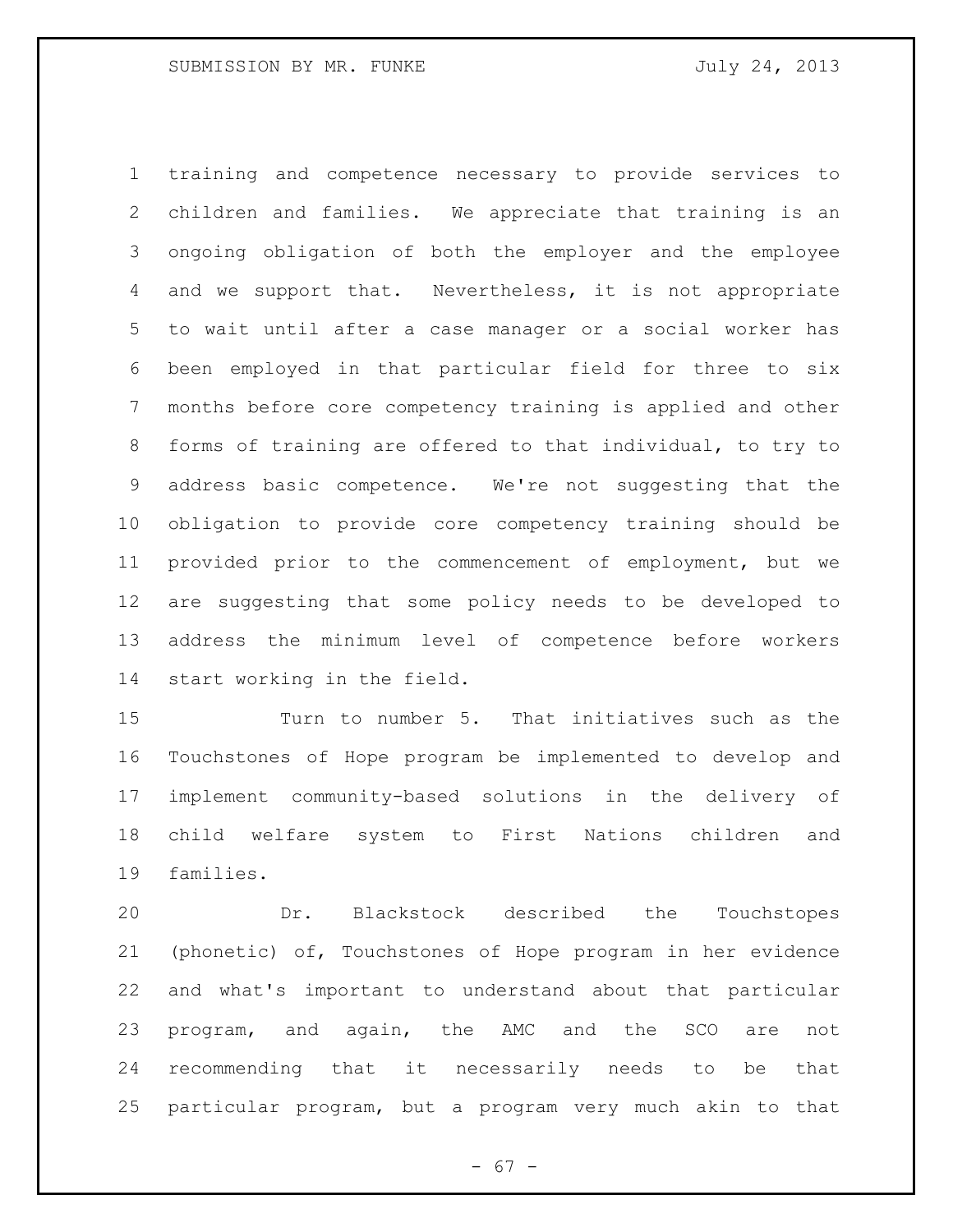program should be encouraged for use throughout the system. Dr. Blackstock's testimony was that the Touchstones of Hope program can be used at virtually all levels of development and implementation, but particularly so at the community level. It's particularly effective at the community level in developing services that are the most likely to produce positive social outcomes in the community, because it engages the community, at all levels, in the development of those policies and practices. It creates a culture of ownership within the community and assists in investment and tie-in into the results.

12 THE COMMISSIONER: Well, the involvement of community participation has become a very --

14 MR. FUNKE: Absolutely.

 THE COMMISSIONER: -- important theme in, in all we've heard.

17 MR. FUNKE: Yes.

18 THE COMMISSIONER: And will, and will, in some form, be reflected in my report and what recommendations we make.

 MR. FUNKE: Thank you. Turning to my recommendation at number 8, Mr. Commissioner, with respect to our conversation about the lack of a, a clear definition for neglect, our recommendation is that roles and procedures be developed which allow greater discretion in

- 68 -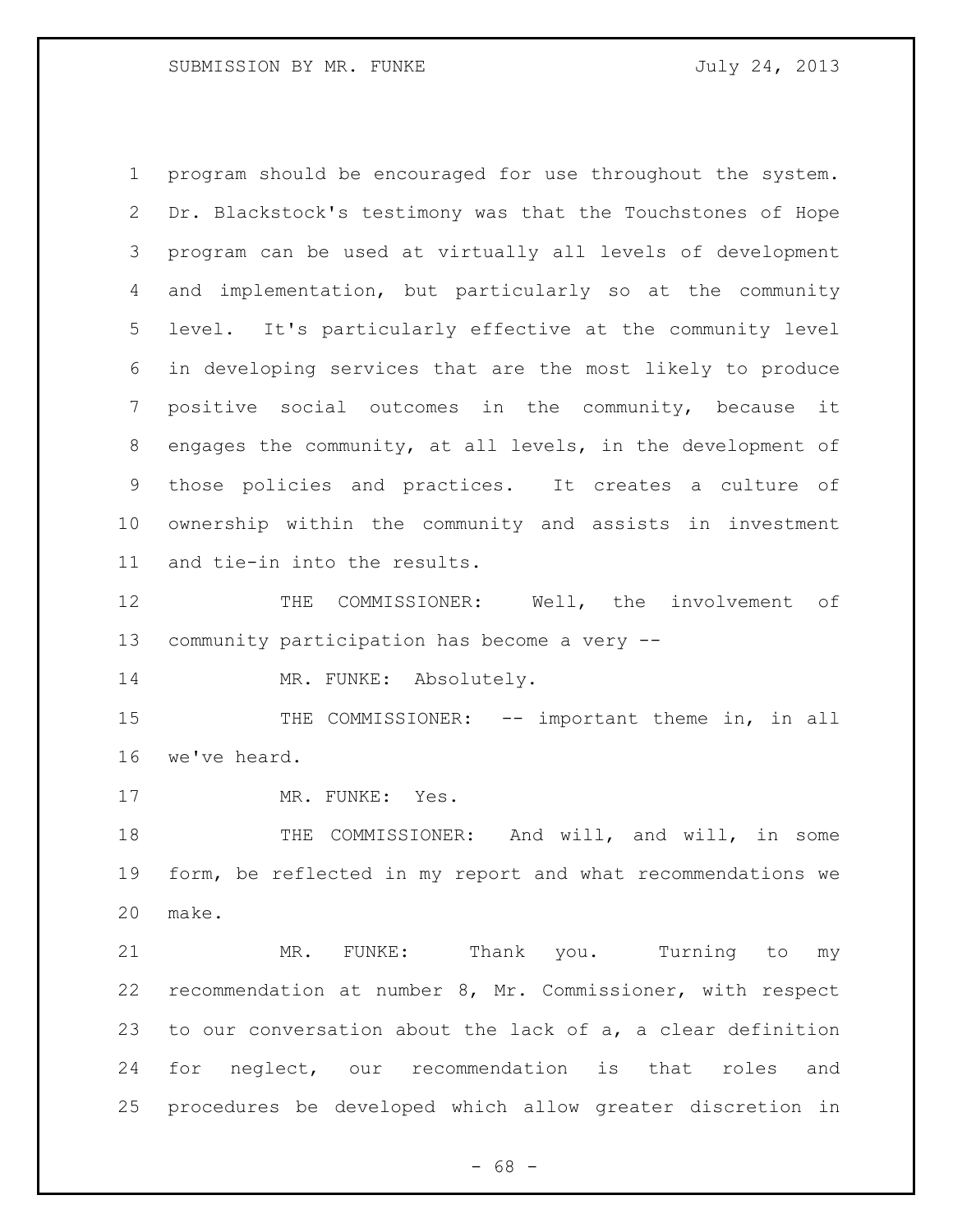## SUBMISSION BY MR. FUNKE July 24, 2013

| $\mathbf{1}$ | the ability to override the structured decision making      |
|--------------|-------------------------------------------------------------|
| 2            | tools that have been implemented, until such time as a      |
| 3            | validation test has been conducted to determine whether or  |
| 4            | not the tools reflect a cultural anomaly such as that noted |
| 5            | with the native American population in Minnesota.           |
| 6            | THE COMMISSIONER: No, that's number 9 in the                |
| 7            | book I have.                                                |
| $8\,$        | MR. FUNKE: Should be viii, which should be 8.               |
| 9            | Oh, I apologize, you're right, it is number 9.              |
| 10           | THE COMMISSIONER: Yeah, long as we understand               |
| 11           | we're $--$                                                  |
| 12           | MR. FUNKE: Yeah.                                            |
| 13           | THE COMMISSIONER: -- talking about the same one.            |
| 14           | MR. FUNKE: We're talking about number 9 --                  |
| 15           | THE COMMISSIONER: Yeah.                                     |
| 16           | MR. FUNKE: -- in my written materials, thank                |
| 17           | you.                                                        |
| 18           | THE COMMISSIONER: That's, that's fine.                      |
| 19           | MR. FUNKE: This goes back to the evidence that              |
| 20           | we heard from Jay Rodgers, with respect to the caution that |
| 21           | the Children's Research Council issued with respect to      |
| 22           | applying the SDM tools in one jurisdiction where there's    |
| 23           | not been a validation study performed. And that's because   |
| 24           | there is some concern about the, the applicability of the,  |
| 25           | of the population pool that was utilized in the development |

- 69 -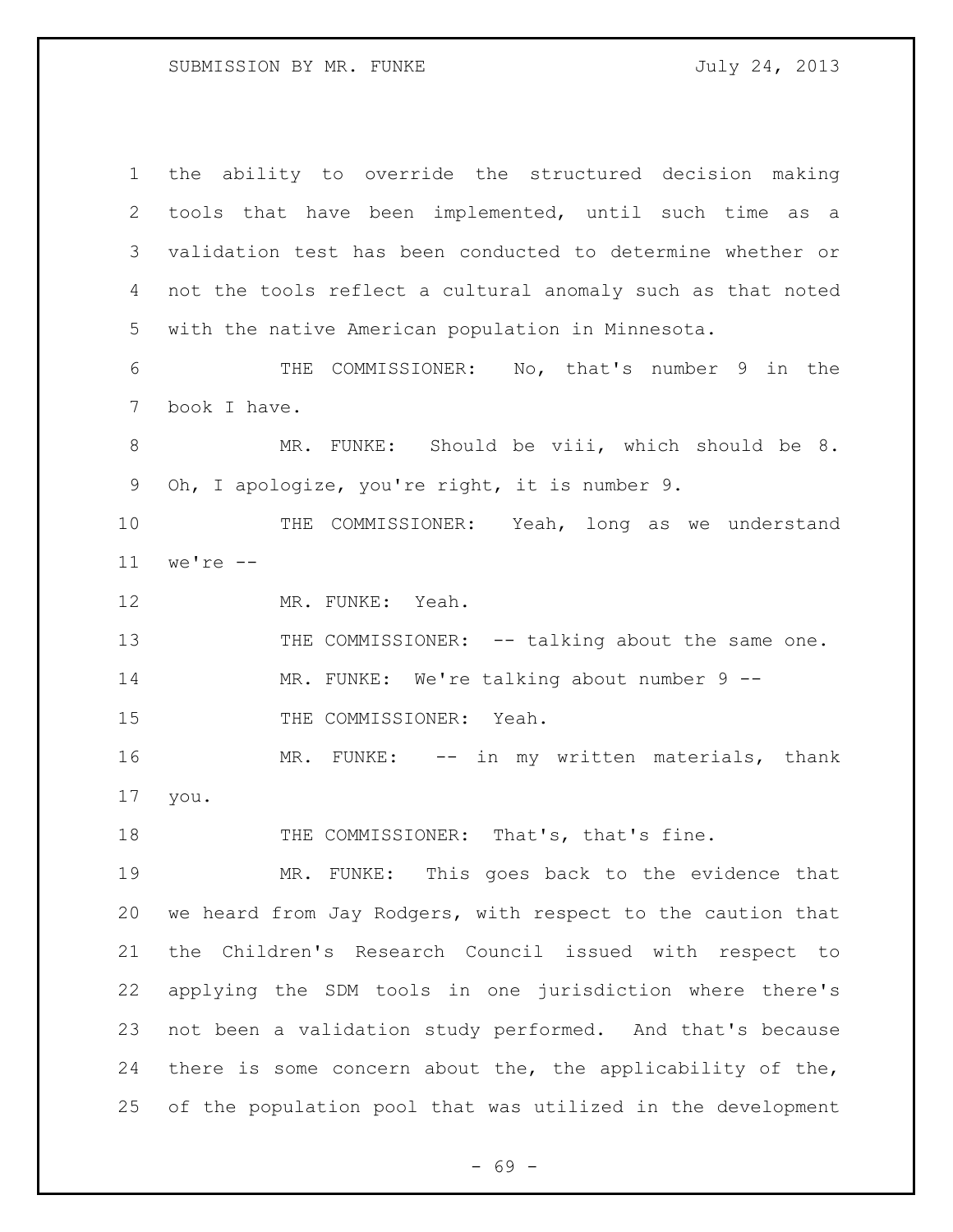of the tool and whether or not it corresponds to the population pool that the tool will be applied to in the new jurisdiction. Children's Research Council says before you do that, or before you rely on the results, you should do a validation study.

 THE COMMISSIONER: What do you mean by discretion to override? To, to ignore?

 MR. FUNKE: What I'm suggesting is that there ought to be a parallel system. I have no problem whatsoever, nor do my clients, with the use of the SDM tools in a trial process that runs parallel to the traditional risk assessment model. My position is, is, and the position of my clients, is that where a trained social worker determines that their assessment of risk, probability of future harm, safety, future needs, strengths and needs of the family, is inconsistent with the SDM tools, the professional expertise of the worker ought to be paramount. And we've heard some conflicting evidence about whether or not, when the application of the actuarial tool that's contained within the SDM is applied to families, whether or not workers have the discretion to either rate that higher, or rate that lower, in terms of the score that results. It's my understanding, from the evidence that we've heard, that the worker has the ability to elevate the risk that has been identified through the use of the

 $- 70 -$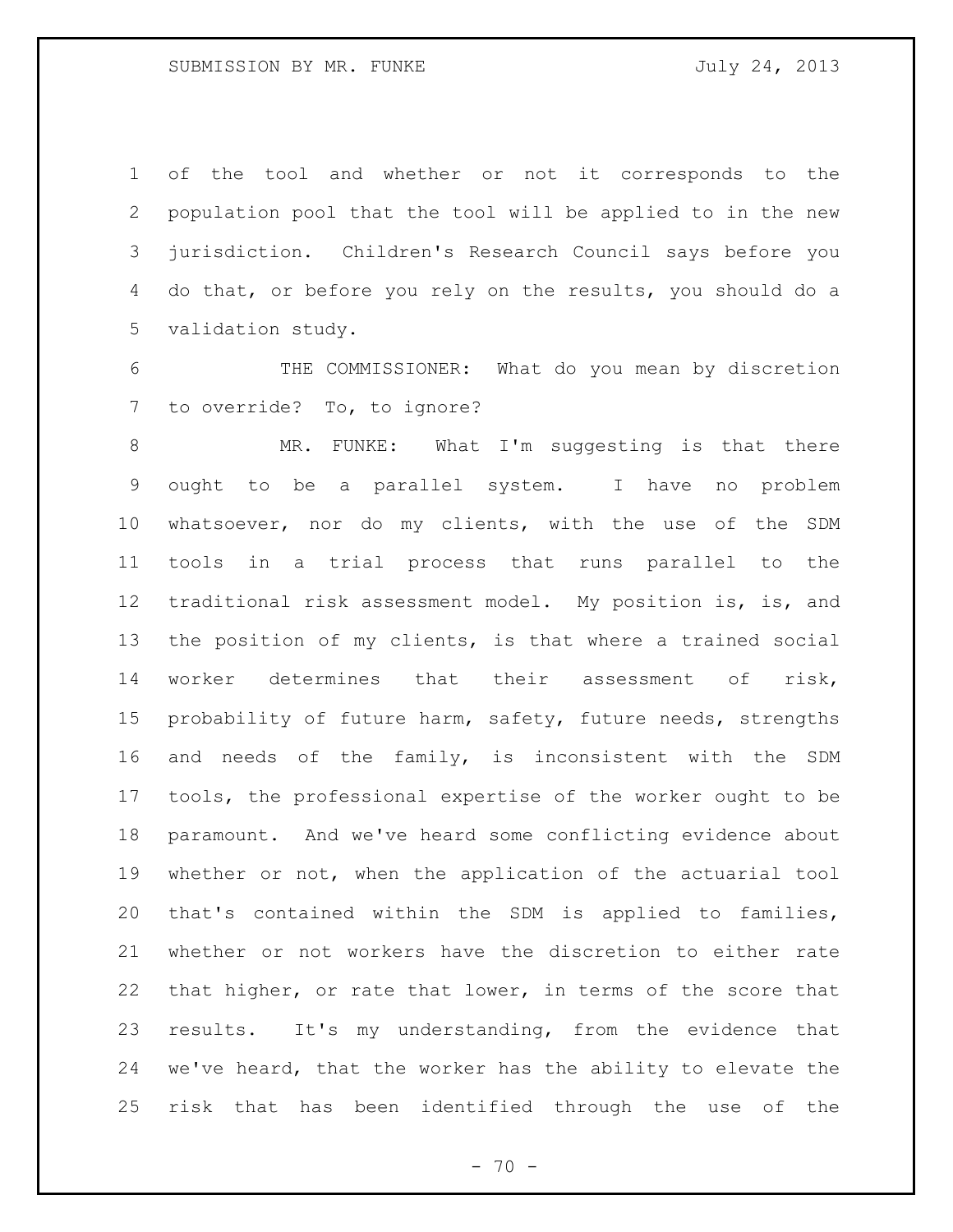actuarial tools, but is not currently allowed to reduce the risk that's been identified through the use of the actuarial tools. Our submission is, is that, based on the fact that there is this lack of a clear definition of neglect, and because of the concerns with respect to a lack of validation testing, that the current reliance on the SDM tools is perhaps excessive. Although Mr. Rodgers testified at the inquiry that he had no concern about a racial bias skewing the results of the application of that actuarial tool, my clients differ in that regard, particularly in light of the evidence that we have about the cultural anomaly that was identified in Minnesota.

 The actuarial tool that underlies that assessment component of the SDM tools has been valid, has, there's been validation studies with respect to the application of that tool in a variety of different communities. The only one that I'm aware of and that was disclosed in the evidence before the Commission, is the validation study that took place in Minnesota, which, as everyone knows, is our neighbour across the border. What population group was disclosed as demonstrating an anomaly in the application of that tool? The Native American population. It stands to reason that when that tool, which was developed in California, was tested in Minnesota, which disclosed an anomaly and is now being used in Manitoba, the concern that

 $- 71 -$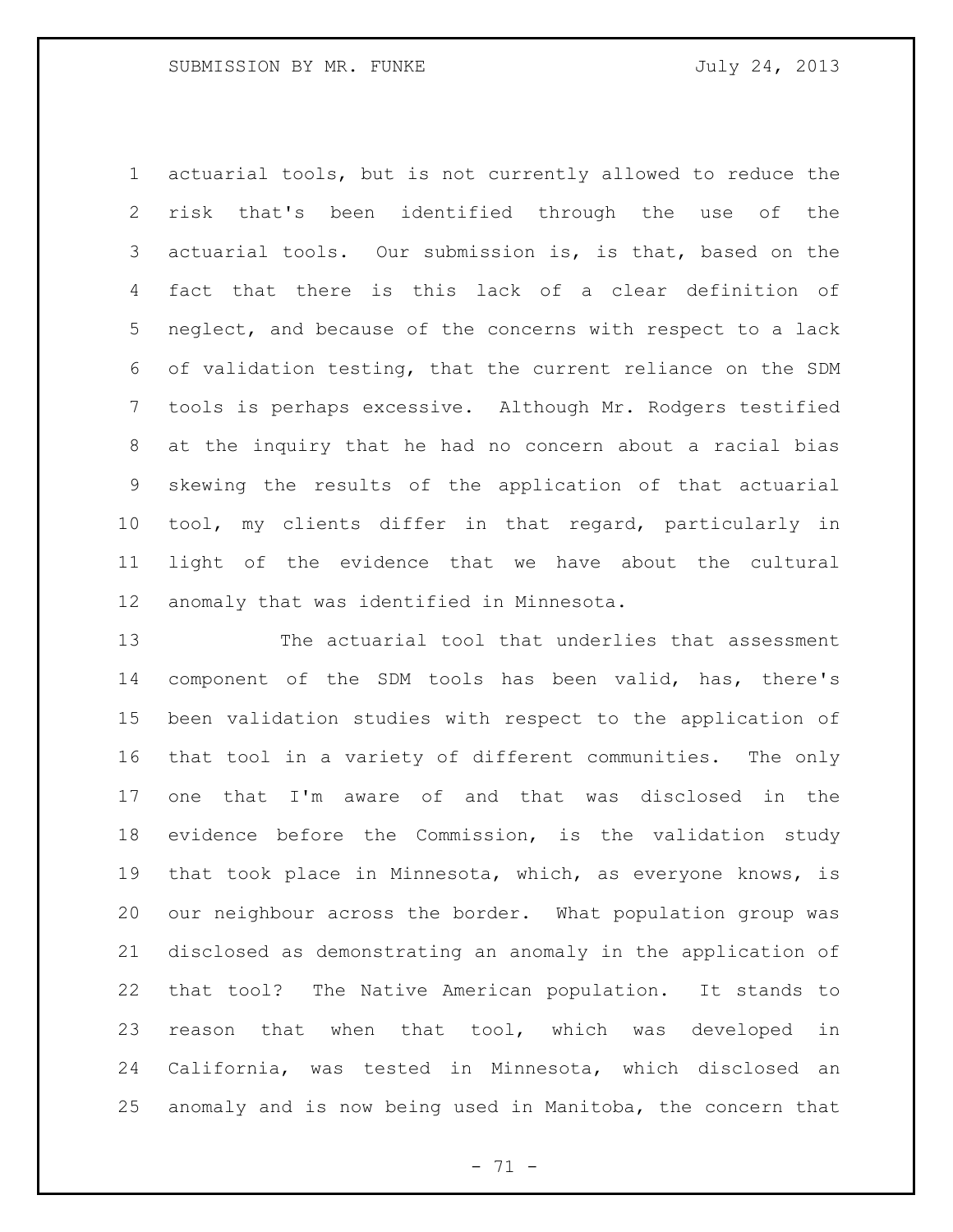there may be a similar anomaly in Manitoba is one that's of significant concern to my clients, particularly in light of the caution that's been issued by the developers of that tool, about applying the tool in differing jurisdiction without conducting validation studies. What we're saying is that we perhaps need to take a cautious step back, run parallel system, to see whether or not it is resulting in anomalies and until that validation study is, is undertaken, not to rely exclusively, or as, as heavily as the system appears to be relying, at this point, on those particular tools.

 Turn now to the recommendation -- and I apologize, it appears at number 8 in my original materials. That immediate efforts be made to increase the level of First Nations representation among ANCR staff, to ensure that culturally appropriate services are delivered by staff that better reflect the cultural make-up of their clientele.

 My clients certainly have sympathy for the evidence of Ms. Stoker, who indicated that they have laudable objectives, in terms of trying to secure staff that better reflect the cultural makeup of their clientele group. Not to put too fine a point on it, 85 percent of the families that they deal with are either aboriginal or First Nations. Right now, Ms. Stoker's evidence was that

 $- 72 -$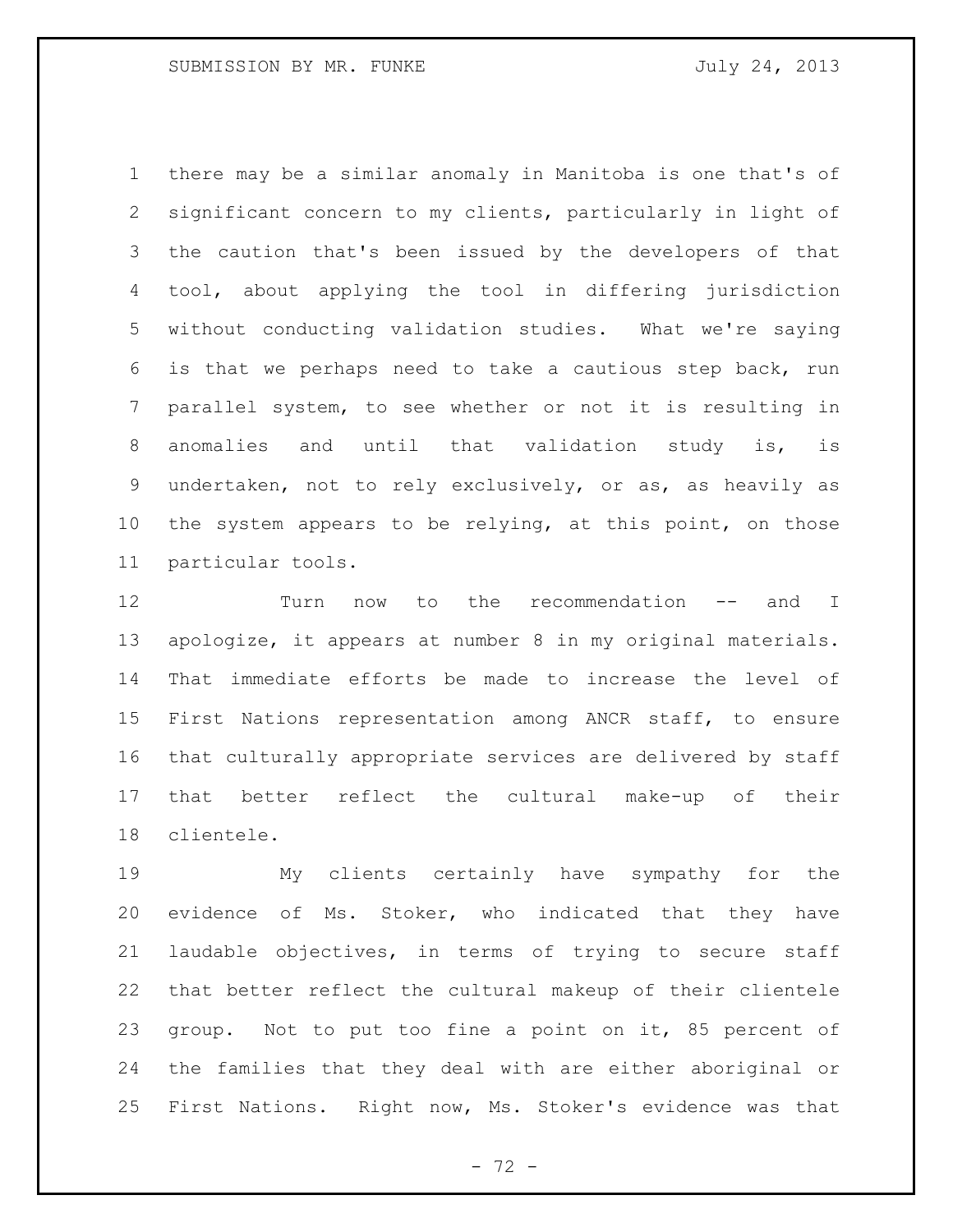37 percent of ANCR's staff are First Nations or aboriginal. That is a significant gap. She could not provide statistics, in fairness, for what percentage of the intake staff are First Nations or aboriginal. But given he evidence with respect to some of the other departments at ANCR that have a greater representation than 37 percent of First Nations or aboriginal staff, it stands to reason that the representation in the intake department is less than 37 percent.

 In light of the fact that ANCR is the first point of contact for most First Nations agencies that deal with the child welfare system, particularly in Winnipeg, but statistically, province-wide, that is an area of great concern to my clients. They are not receiving culturally appropriate services, to the extent that the individuals who are delivering those services share the same cultural background and that's a significant point that's been raised throughout the inquiry, particularly by the executive director of the Southern Authority, who's responsible for the oversight of ANCR. Although we recognize that they have employment goals that have been set out, that are designed to, to achieve a better representation of First Nations and aboriginal people at ANCR, we're suggesting that a recommendation needs to be made that further resources need to be committed on that.

- 73 -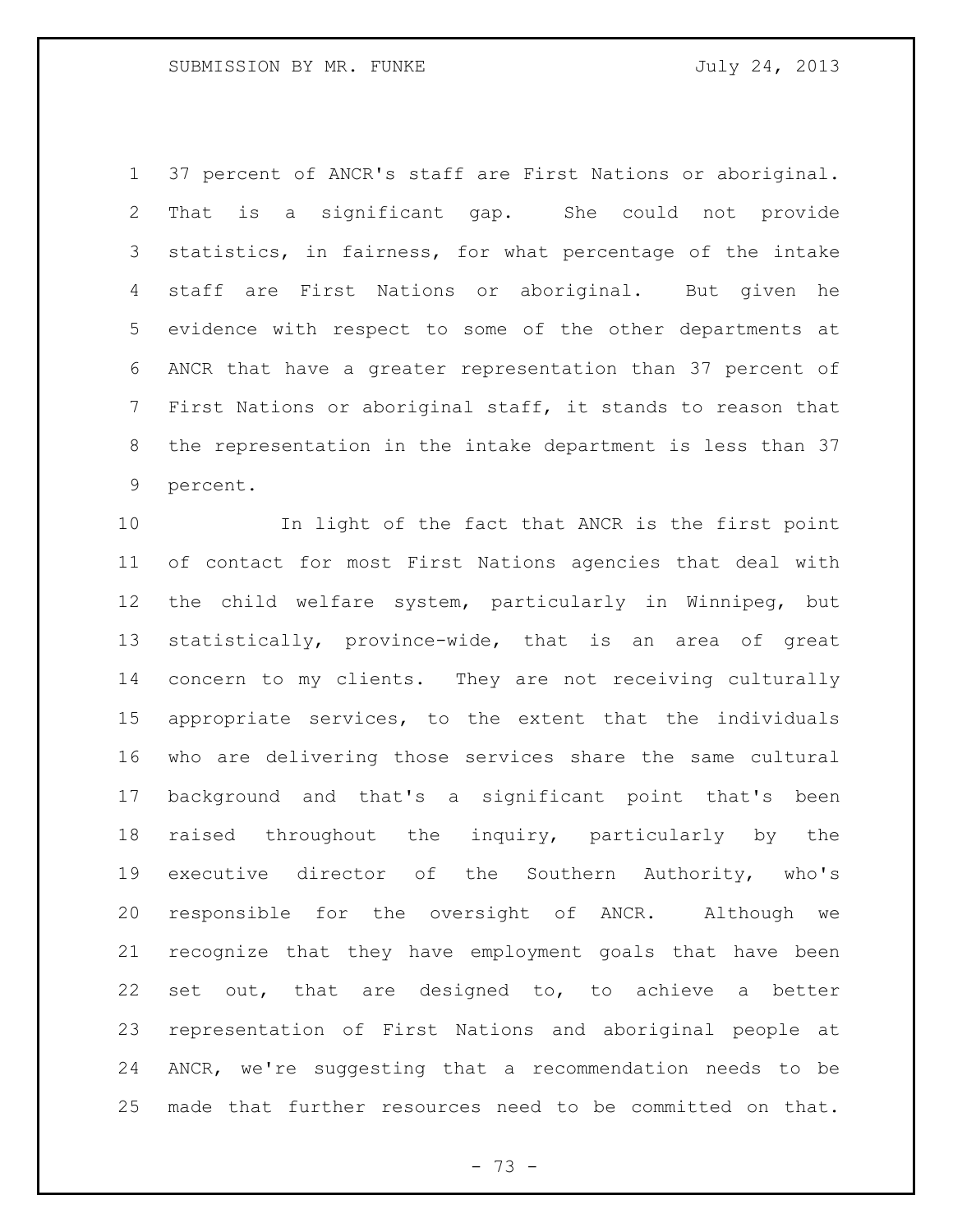There needs to be a greater emphasis on ensuring that that representation is provided.

 Alternatively, one of the questions that you put to Ms. Hastings, during her testimony, during the inquiry, Mr. Commissioner, was whether or not some of the services that are currently being provided by ANCR perhaps should, instead, be transitioned over to the First Nations agencies. That's an alternative. One of the things that happens right now at ANCR, as I indicated in my submissions this morning, is that once that intake process has occurred, ANCR frequently retains the file for 90 days and only transfers that file over to a First Nations agency if that family services can't be concluded within that timeframe. So in many cases, families are never transitioned to a First Nations agency, or they are only transitioned after 90 days.

17 Ms. Hastings described at -- that creates a situation of some difficulty for the First Nations agency because they are dealing with families that have been involved with the system for 90 days and now they come into the situation anew, without that continuity, and also, in some cases, having to reestablish a trust relationship with individuals who have not been working with a culturally appropriate service provider and that creates additional barriers to try to create that trusting relationship.

- 74 -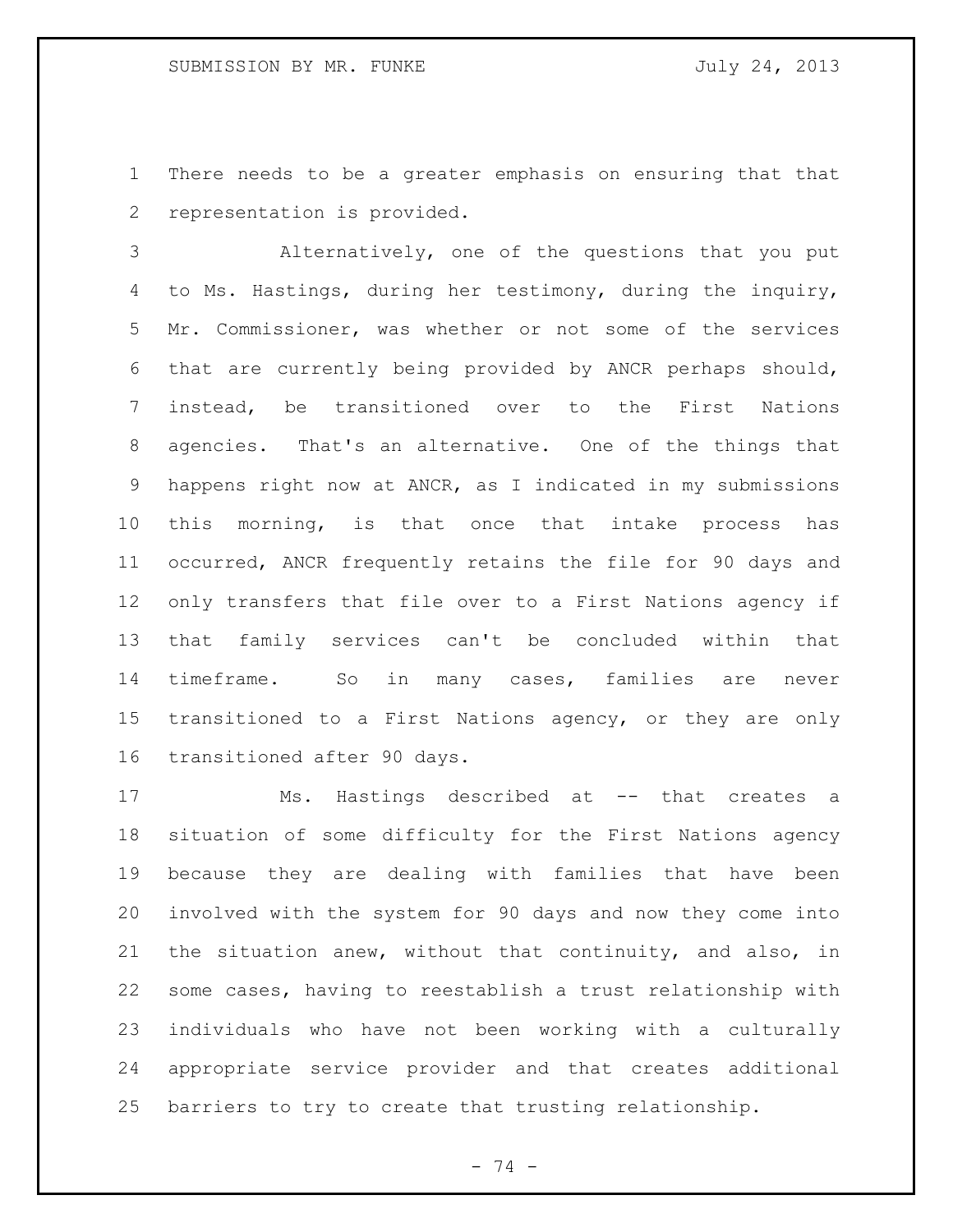So an examination should be made and, and should be given to considering whether or not those services provided by ANCR, ought not to be better provided by a First Nations agency.

 I turn now to recommendation number 10 in my materials. That is that the Province immediately invest more heavily in early intervention strategies, such as early childhood development programs, designed to alleviate the risk factors that contribute to toxic stress for developing children, Those efforts must be coordinated at the community level, to ensure that these strategies properly identify the specific factors contributing to toxic stressors, fached (phonetic) in each, faced in each community.

 This deals with the evidence of Dr. Robert Santos, who testified on the very last day of the inquiry. Dr.'s, Dr. Santo's evidence was quite striking, with respect to the impact that adverse childhood experiences have on children and the effect of toxic stressors on not only brain chemistry, but also early brain development. His evidence was very clear with respect not only to the, the, the chemical reaction to that, but also with respect to this notion of epigenetics, emerging field of epigenetics, that shows that the hormonal response of the body to these toxic stressor experiences actually turns on

 $- 75 -$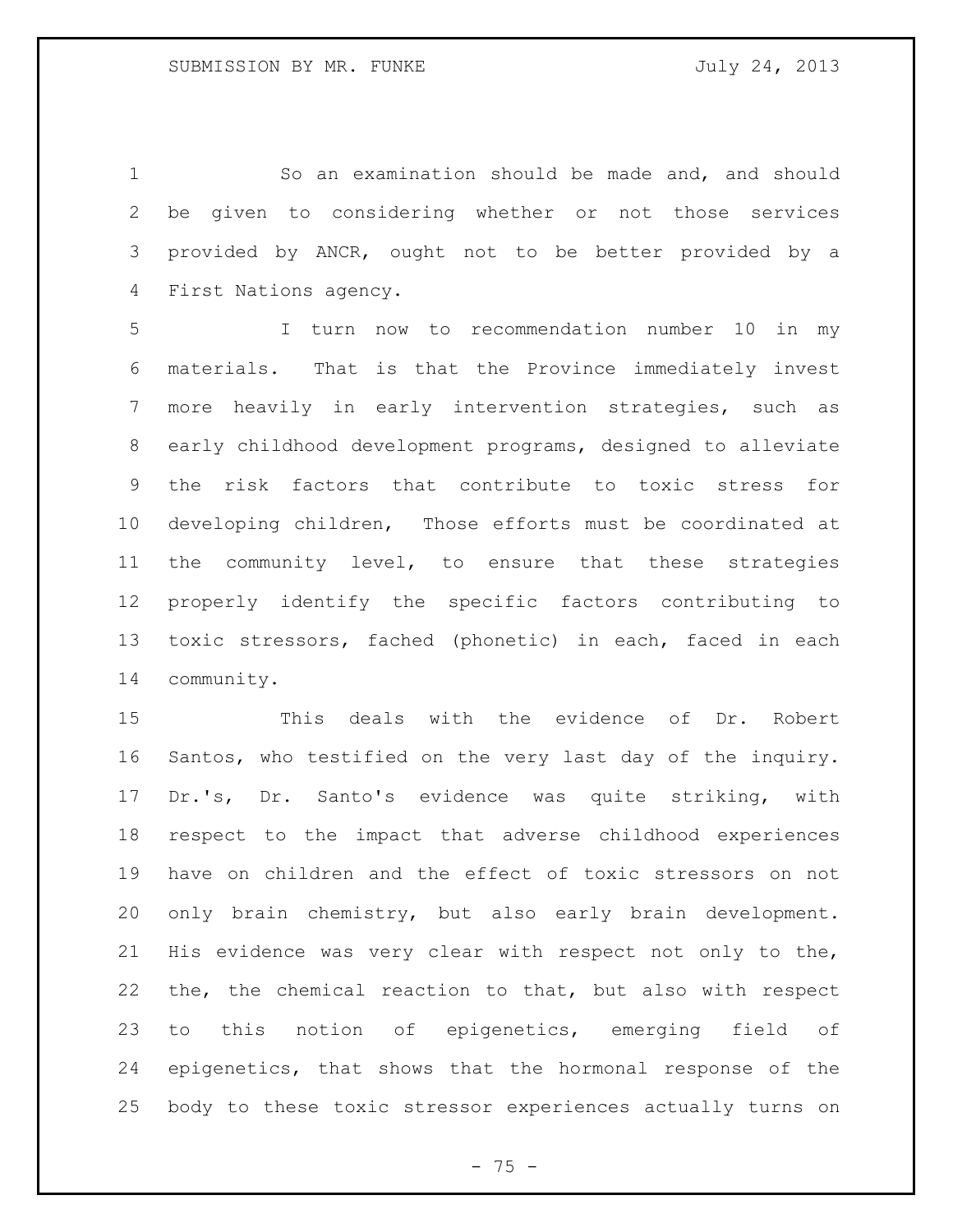or turns off different genetic markers and that that then contributes to this intergenerational impact that those types of adverse childhood experiences can have, not only on the child experiencing them, but also on their offspring. That is profound evidence which reinforces a long held knowledge within the First Nations community of the intergenerational effects of residential schools and other colonial practices that have this multi-generational history of trauma that it has introduced into those communities. Clearly, if there's anything we can do, as a society, to try to redress that, by providing these types of interventions in the communities, Dr. Santos, in his evidence, suggested that a, it, it reached the point of a moral imperative to do that. Certainly my clients would agree.

 Related to that recommendation is my next recommendation at number 11 in my original materials, which is that the Province and First Nations leaders establish a task force to examine how to better coordinate and delivery a system promoting early childhood development and related services across the province, including on all 63 reserves in the Province of Manitoba and that the Province enter into negotiations with the Federal Government and First Nations to fund the delivery of that program.

I say that because, quite obviously, a lot of

- 76 -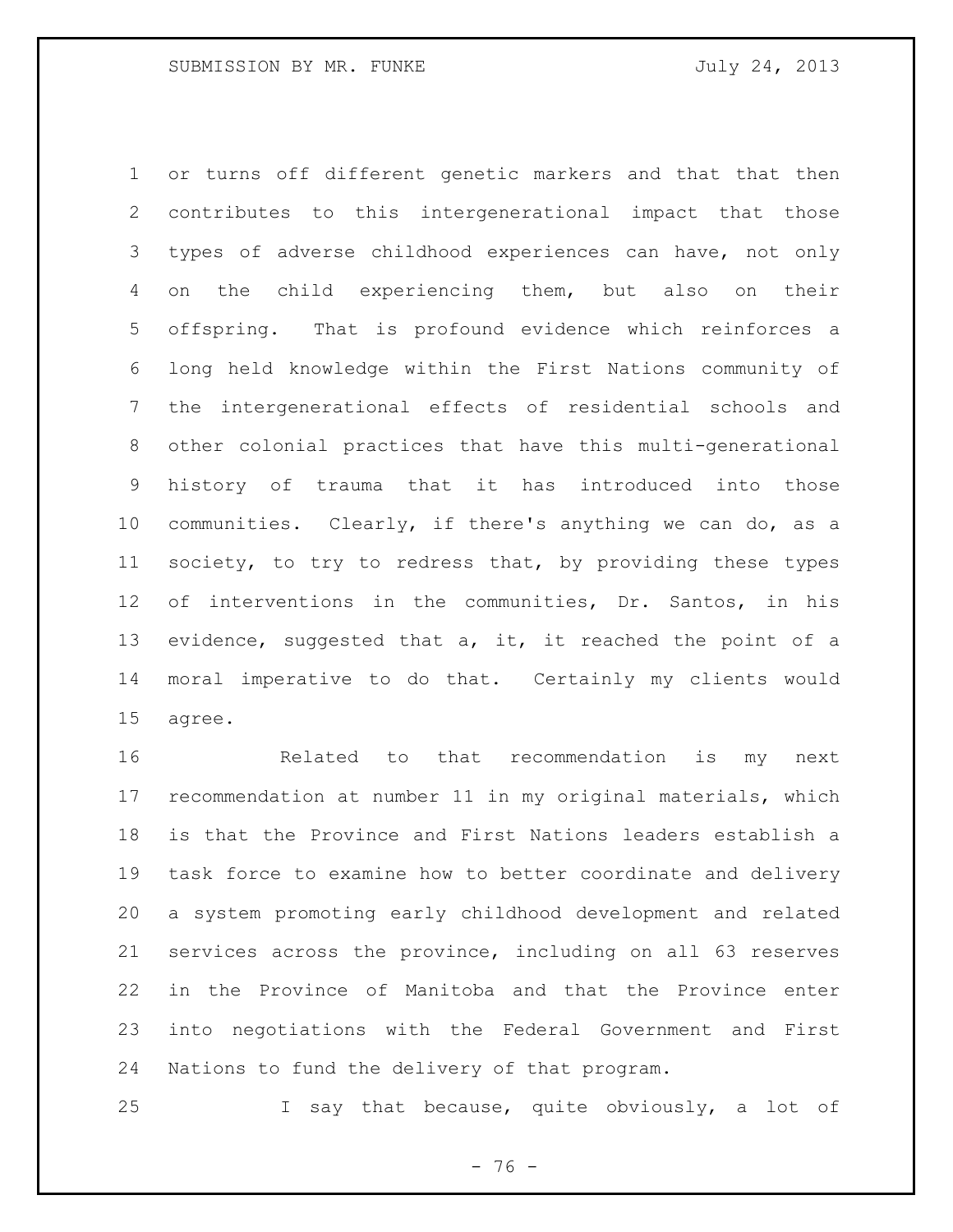children that ultimately end up in Winnipeg and are born to First Nations families are born to them in communities on reserve. The Province has a complex funding relationship with the Federal Government and the provision of services and in order to ensure that these services are provided province-wide, not merely off reserve but on reserve as well, they need to join with their partners at the First Nations leadership level and the Federal Government, to work on that collaboratively.

 Next dealing with recommendation number 13 in my original materials, on page 38, we recommend that the Province enter into discussions with the Federal Government and the AMC, to ensure that funding for the Manitoba Strengthen Families Maternal Child Health program is sustained and expanded so that all 63 First Nations in the province receive those services.

 As you know, from hearing the evidence of Wanda Phillips-Beck, who is the director of that program, that program currently is only sufficiently funded to the extent that it is offered on 14 First Nations in Manitoba. The similar program that's offered by the Province, of course, is offered throughout the province. But 49 of the 63 First Nations in this province do not have a similar program available to them and that is purely as a result of the lack of sufficient funding.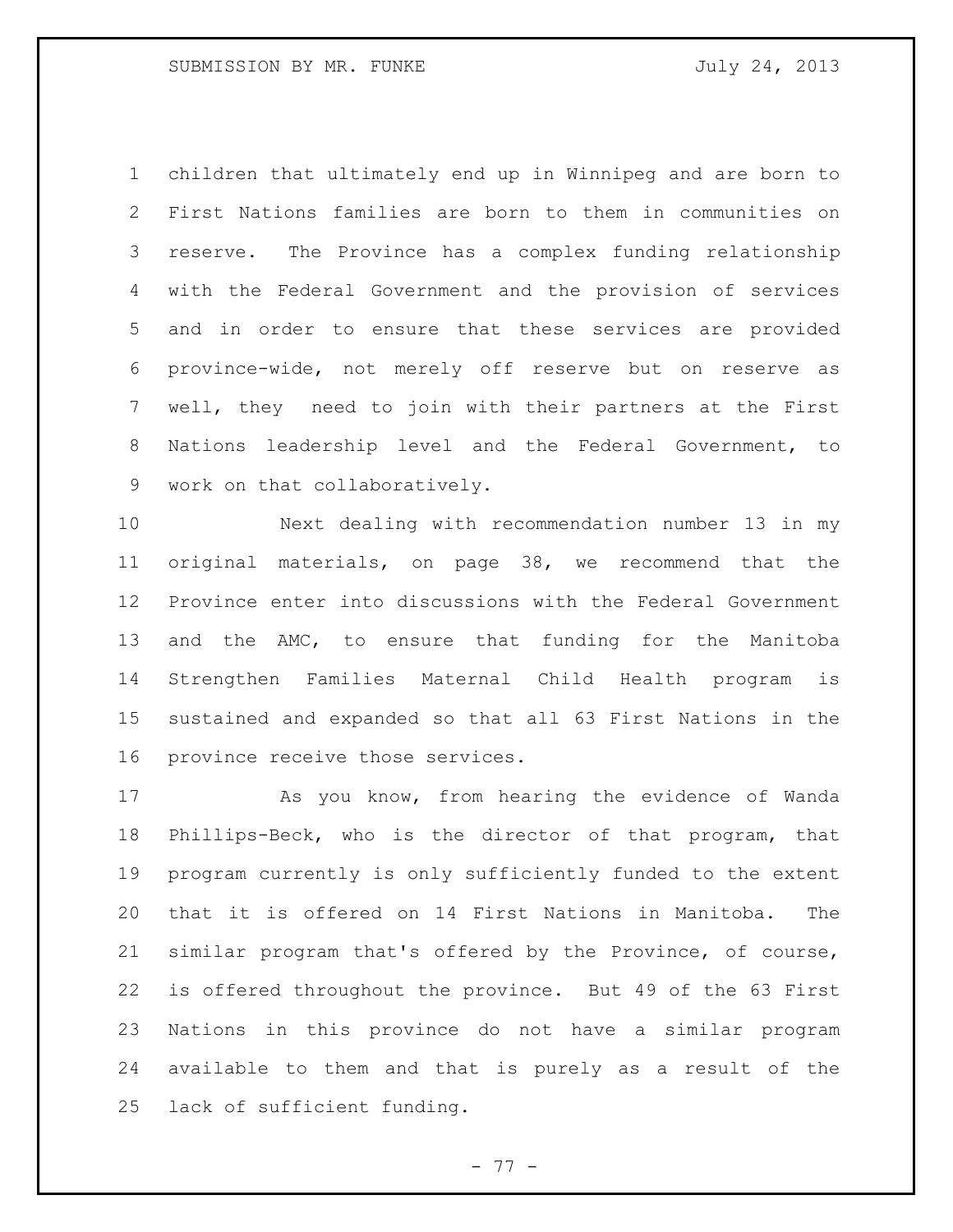As Wanda Phillips-Beck indicated in her testimony, when the initial pilot project funding was provided, they had a difficult decision to make. Do we try to provide services across all 63 First Nations in a way that we don't feel is going to be effective, given the level of funding? Or do we choose 14 communities in which to provide these services, where the funding is adequate to hopefully --

 THE COMMISSIONER: And now you're talking about exclusively federal funding?

11 MR. FUNKE: Yes.

12 THE COMMISSIONER: Yes.

13 MR. FUNKE: Yes. The reality, of course, however, is that given Dr. Distasio's evidence, that these children don't remain on First Nations reserve. Because of the migration patterns of First Nations people, they frequently move back and forth from reserve, to Winnipeg, and other urban centres and back to reserve. If we have this patchwork system of maternal child health, which is available in some communities and not others, it's available in some reserves and not others, it's available in urban communities off reserve, but not reserve communities, you --

24 THE COMMISSIONER: So what, what do you suggest my recommendation should be with respect to that?

- 78 -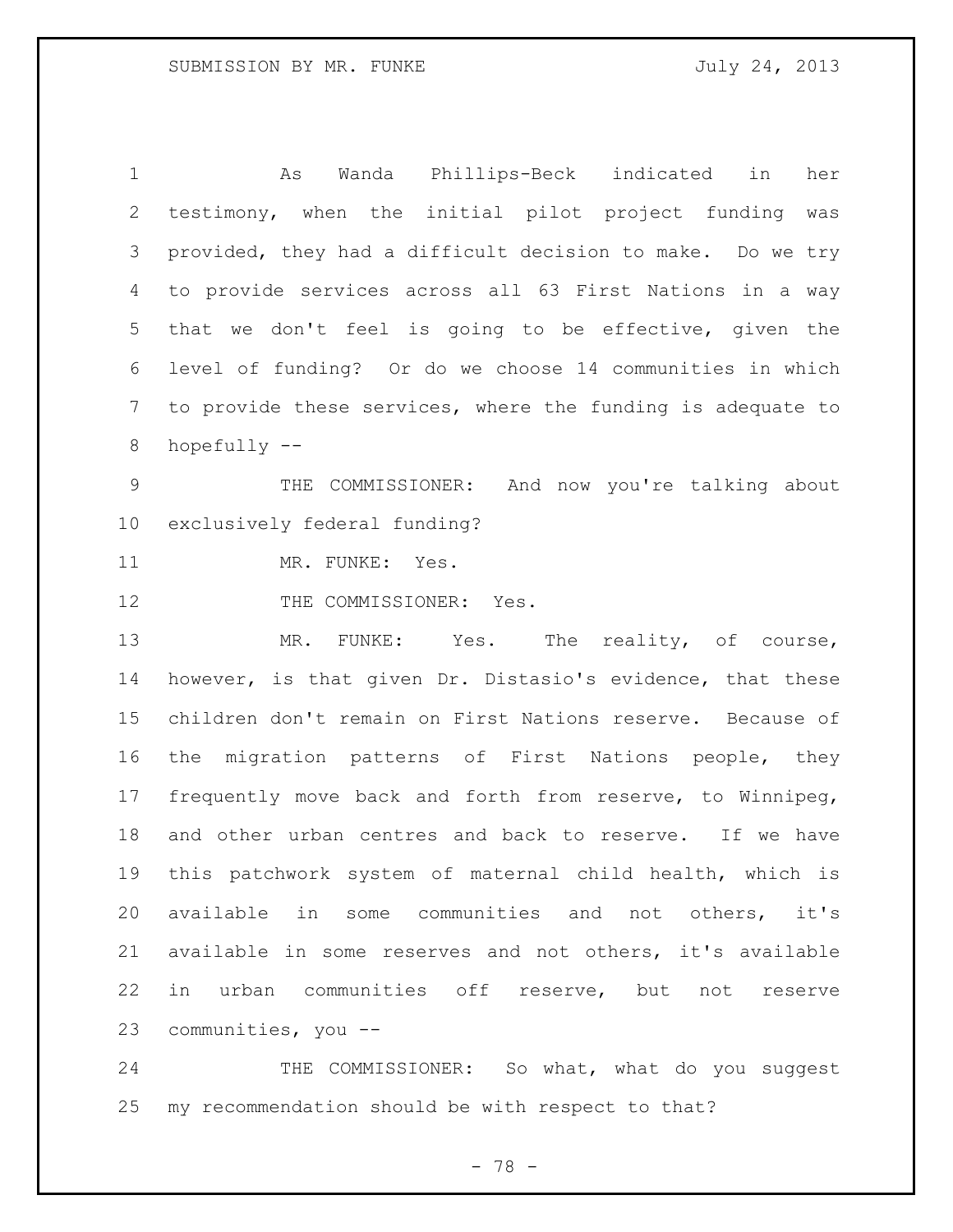MR. FUNKE: That the Province partner with the Federal Government and First Nations, to ensure that that funding is provided, so that that program is available across the province on all 63 First Nations.

 THE COMMISSIONER: So you're saying if the Federal Government isn't going to do it, the Province should?

 MR. FUNKE: I'm saying that they need to talk to each other, to figure out who's going to do it. It comes back to Jordan's Principle that, that Dr. Blackstock referred to. These services should be provided to First Nations children. There is no dispute about that. The only dispute is about who's going to pay for it. What I am suggesting, on behalf of my clients, is that that discussion needs to happen and the Province, if the Federal Government is not going to initiate it, the Province has an obligation to do so. Because these children frequently do not remain on First Nations reserves, that the benefits that these programs offer to those children and families accrue to those children and families as they age and grow up and become adults and become members of the community off reserve. If we are interested in investing in their future and by contrast, if we're interested in the outcomes of not investing in that future and the future social costs that we will deal with if those programs aren't provided,

- 79 -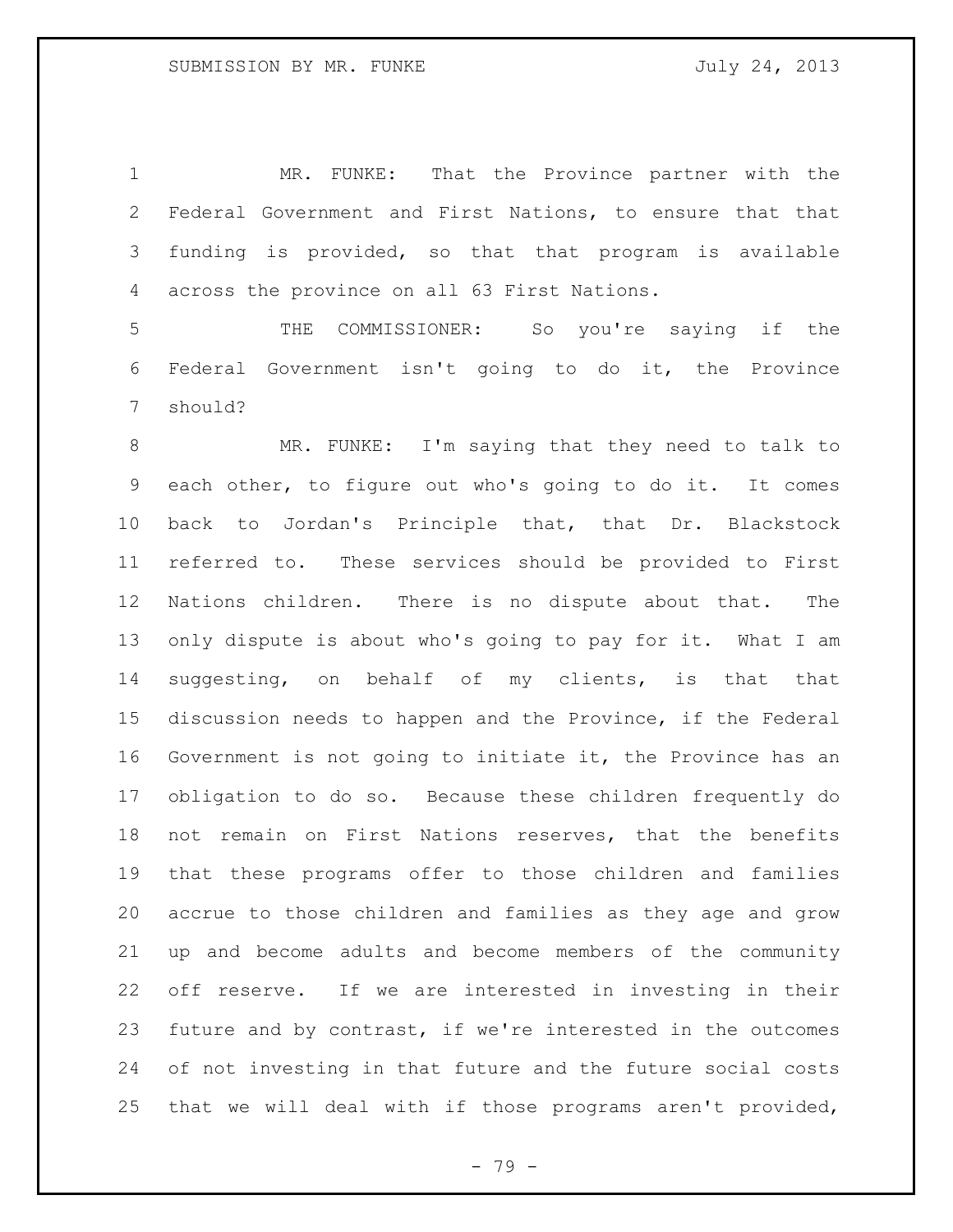then it's incumbent upon the Province of Manitoba to ensure that those services are provided to all members of this province.

 THE COMMISSIONER: On reserve? MR. FUNKE: Including on reserve. THE COMMISSIONER: Okay. I hear you.

 MR. FUNKE: I'm not suggesting to you that it is necessarily the Province responsibility to fund. What I am suggesting is that the Province has a interest in ensuring that that funding is provided and that they should enter into negotiations with both the Province -- sorry, with both the Federal Government and the First Nations government, to ensure that that funding is provided. And I'm not going to gainsay, you know, how those discussions should evolve. That's a process of negotiation that I respect and my clients respect, but that discussion needs to happen.

18 THE COMMISSIONER: Okay.

 MR. FUNKE: Dealing next with recommendation number 12, on page 38, we are recommending that the Province enter into discussions with the Eagle Urban Transition Centre, determine its funding requirements and commit to the long term, sustained funding of that program. Jason Whitford, who is the director of that

program, testified at the inquiry in a rather poignant way.

 $- 80 -$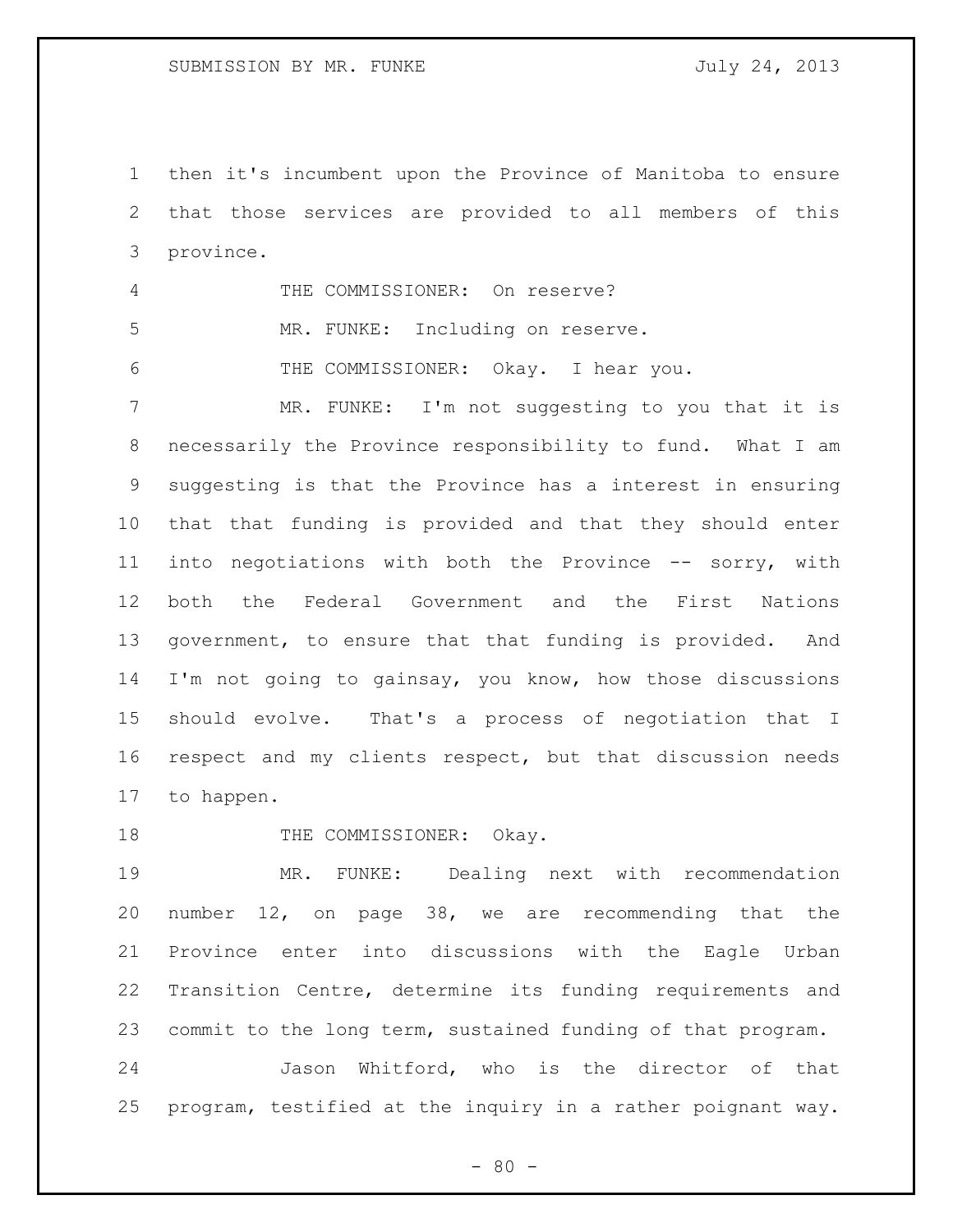He described his role as essentially being a boardroom panhandler and that 80 percent of his time was spent just on trying to secure ongoing funding for the operation of the program.

 Given the evidence of Dr. Distasio about the migration patterns of First Nations people in Manitoba and the difficulty that they have in relocating to Winnipeg and the impact that this has not only with respect to social determinants of health, such as poverty and poor housing, that there's significant benefit to be had from the establishment of a program like the Eagle Urban Transition Centre. That, like many of the other programs that we've heard about, pays dividends down the line in ensuring that people who have those supports are in a better capacity, in a better position to be able to be contributing members of the community and reduce their dependence on other social services. To that extent, preserving the funding of the Eagle Urban Transition Centre only makes good economic sense, from the Province's perspective and as a result, in addition to the moral imperative to provide that service to assist people who are transitioning back and forth from the city of Winnipeg, there is an inherent self-interest, from the Province's perspective in ensuring that that program continues to receive ongoing funding. And as a result, we're asking the Commission to make a recommendation in

- 81 -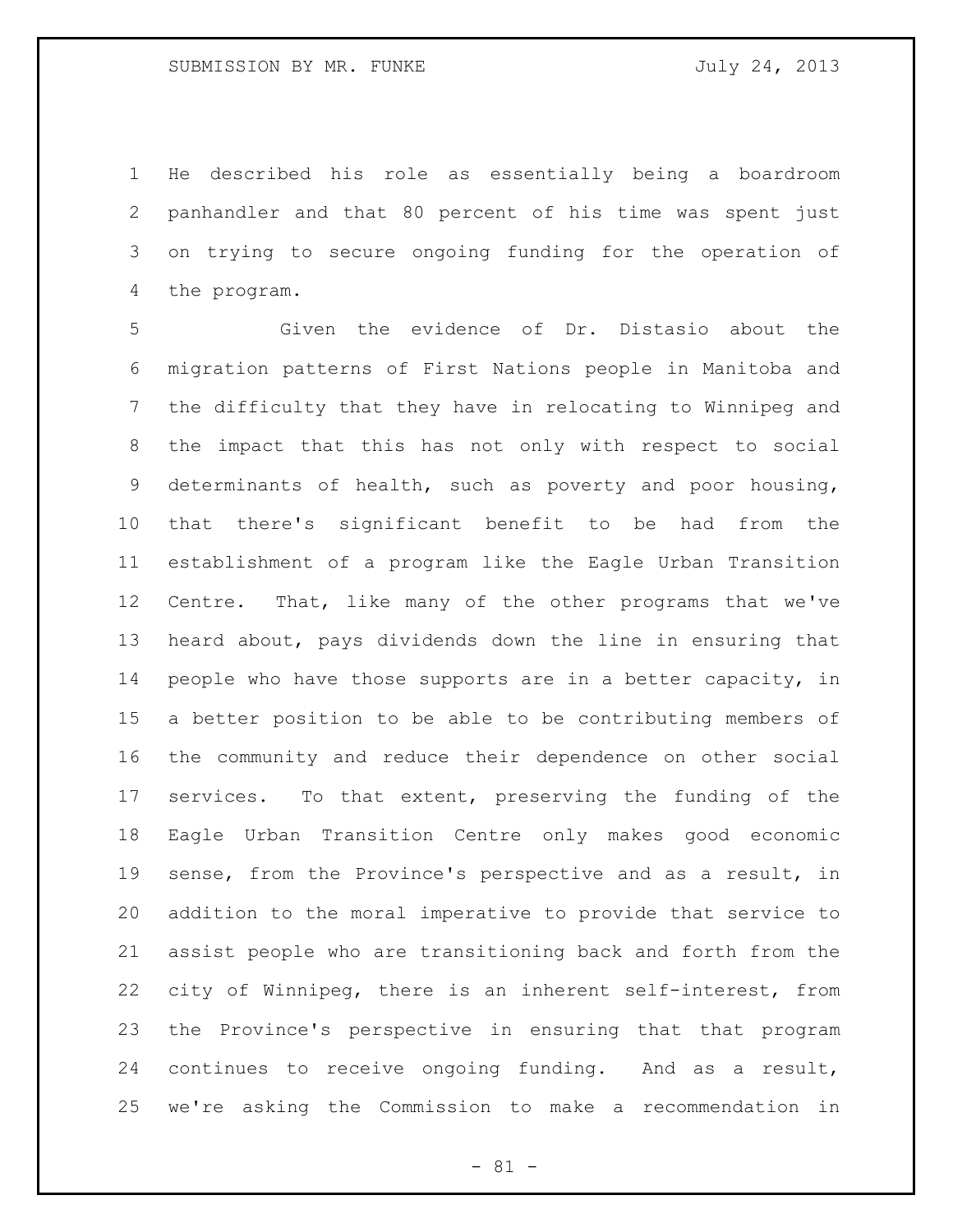that regard.

| $\mathbf{2}$    | Dealing with recommendation number 14 in my                 |
|-----------------|-------------------------------------------------------------|
| 3               | submissions, my written submissions, it's a very similar    |
| 4               | and related point, is that the Province and First Nations   |
| 5               | leaders establish a task force to identify both short term  |
| 6               | and long term solutions to address the shortage of safe,    |
| $7\phantom{.0}$ | accessible and affordable housing in Winnipeg.              |
| 8               | THE COMMISSIONER: Wait a minute now. I don't --             |
| 9               | you -- oh, that's $14$ --                                   |
| 10              | MR. FUNKE: Fourteen on page 38.                             |
| 11              | THE COMMISSIONER: I, I have you, yes.                       |
| 12              | MR. FUNKE: Yeah.                                            |
| 13              | THE COMMISSIONER: Yeah.                                     |
| 14              | MR. FUNKE: And if I may, I'm going to suggest to            |
| 15              | the Commission that that perhaps ought to be expanded from  |
| 16              | Winnipeg to everywhere in the province. The evidence that   |
| 17              | heard at the inquiry was that that problem is<br>we         |
| 18              | particularly acute in Winnipeg, but it should be examined   |
| 19              | throughout the province, to see if there are other areas    |
| 20              | that suffer similarly with respect to a lack of appropriate |
| 21              | available housing, particularly for people who<br>find      |
| 22              | themselves<br>in a socio-economic, socio-economically       |
| 23              | disadvantaged --                                            |
| 24              | THE COMMISSIONER: I.e., in a state of poverty?              |

MR. FUNKE: I.e., in a state of poverty?

- 82 -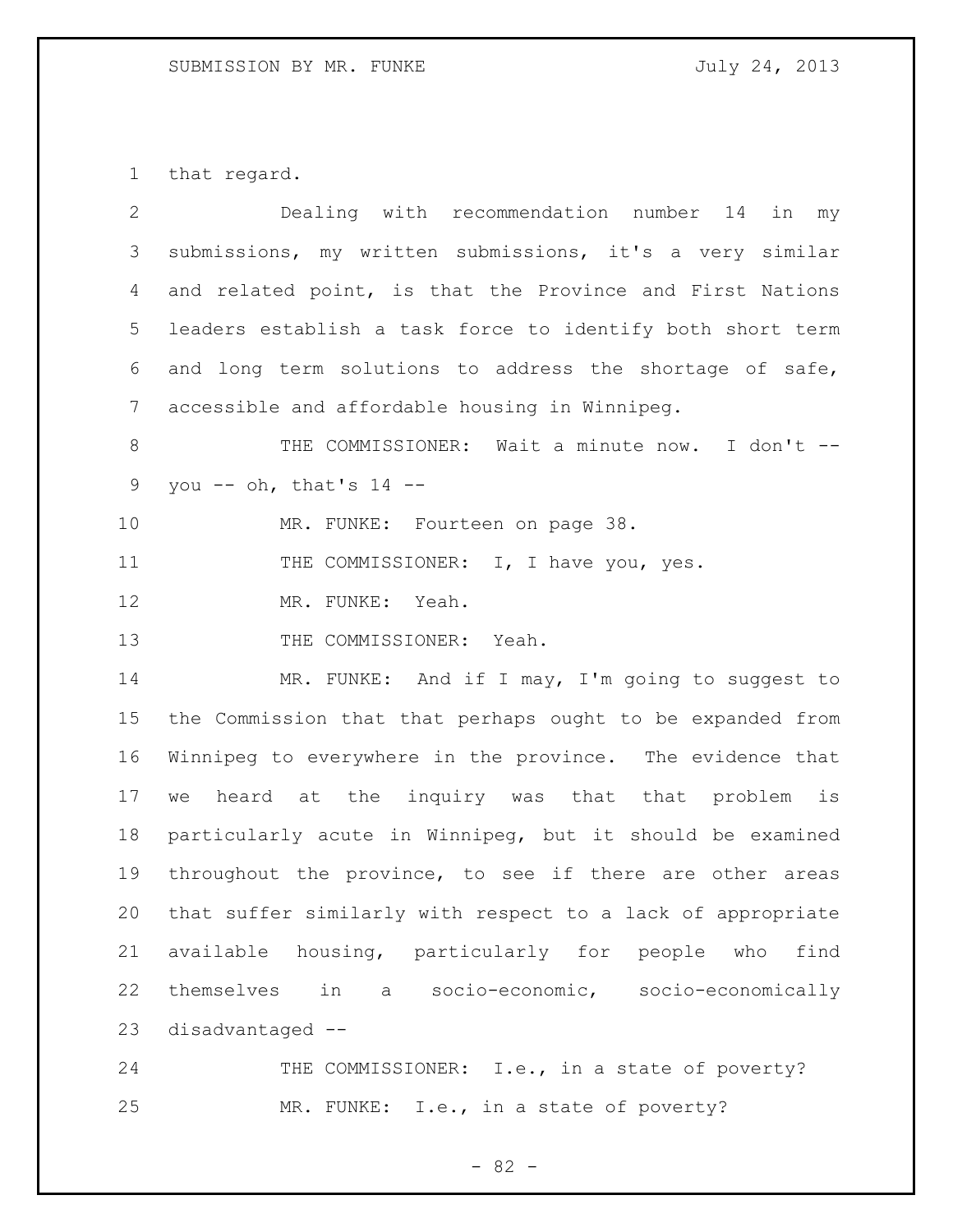THE COMMISSIONER: And question: Who's responsibility is that? Where do, where do the various levels of government fit into that? MR. FUNKE: Exactly. THE COMMISSIONER: I'd be interested to hear you on that. MR. FUNKE: Well, I think that requires further study and that's -- 9 THE COMMISSIONER: Pardon? 10 MR. FUNKE: -- I think that requires further study and that's my submission, is that there needs to be a task force called to investigate that in further detail to determine where and, and how those investments ought to be made. I, I'm not sure -- 15 THE COMMISSIONER: But, but where, where does responsibility to, to deal with the issue of, for instance, of adequate housing -- 18 MR. FUNKE: Sure. THE COMMISSIONER: -- that, that is a need that comes about because of the poverty and lack of economic opportunities -- MR. FUNKE: Yes. THE COMMISSIONER: -- that exist in, in certain areas of the province? MR. FUNKE: Well, I think there's -- it's shared

- 83 -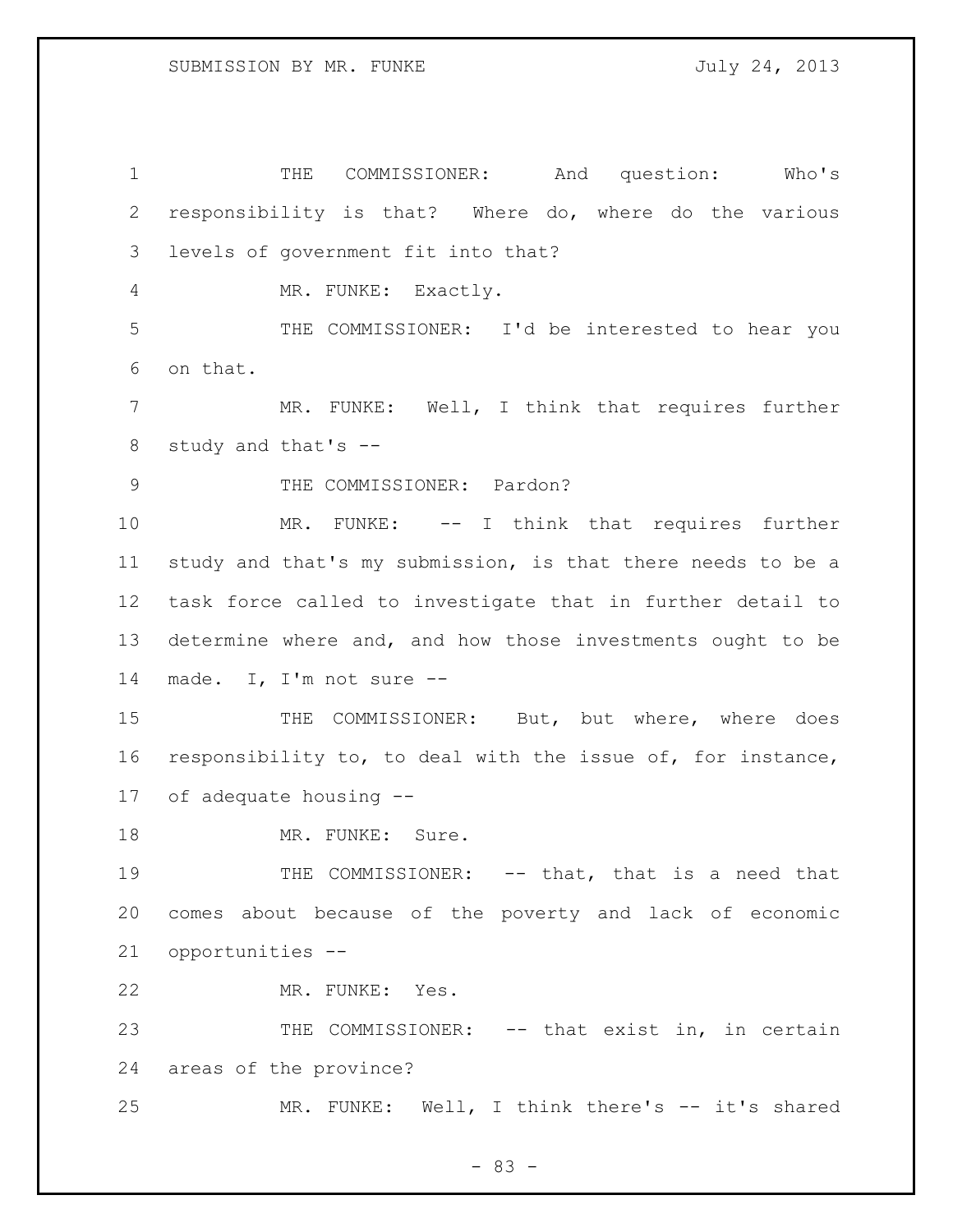responsibility. There is clearly a lack of housing on reserve. That's a, largely a federal responsibility and shared equally, as well, with First Nations leaders. Off reserve, you're looking at a multi-layered level of responsibility between the Province and municipal governments, as well as the involvement of First Nations leaders in identifying the needs of their community members. So I think that the responsibility is a shared one.

10 THE COMMISSIONER: So, all right, I, I hear you. But be -- you're saying once there has been movement from the reserve, off reserve --

MR. FUNKE: Yes.

14 THE COMMISSIONER: -- to Winnipeg, as a prime example, then the responsibility shifts from the Federal Government to the Provincial Government?

 MR. FUNKE: Absolutely. I think, in terms of housing, the jurisdictional responsibility, I think, is easier to resolve because of the physical location of the housing shortage. So if there's a housing shortage on reserve, quite clearly, that's the primary responsibility of the Federal Government. Conversely, if there's a lack of housing in Winnipeg, then that, quite clearly, is the responsibility of the Province and the municipal government 25 and I think that that, I think the, the task in

- 84 -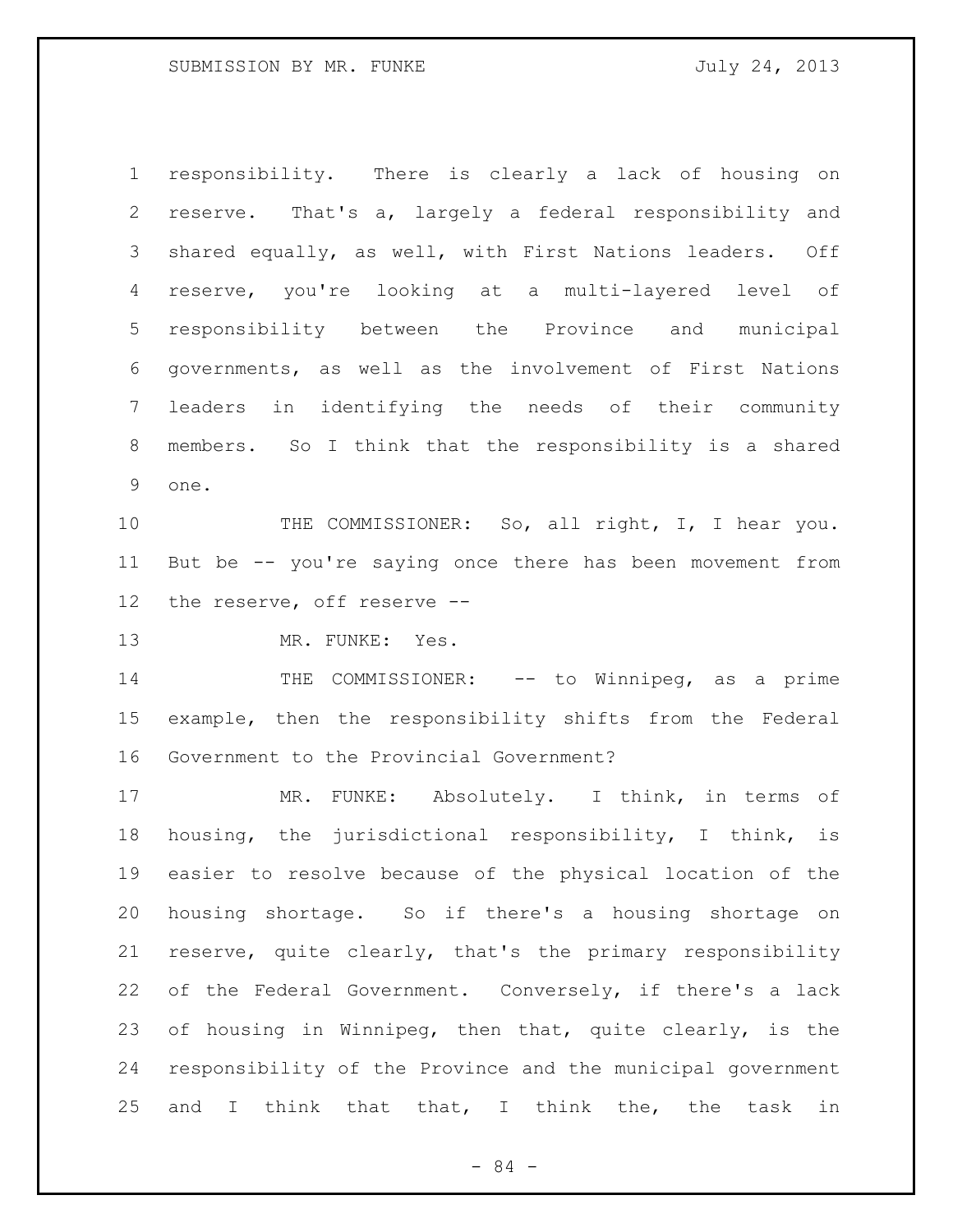ascertaining responsibility for the solutions for those particular problems is easier to identify when you're dealing with a fixed asset like housing.

 Dealing with my recommendation number 15 on page 38, it's our recommendation that a new funding model be developed and implemented for First Nations children welfare agencies that is needs based, that the resulting funding amounts be provided to those agencies, according to their needs. That a study be conducted that focuses on the costs of providing services in remote communities and that a study be conducted, develop a funding model that is appropriate to each community. That that funding model be changed from one that's based on the number of children receiving services, to one that calculates and provides funding based on the needs of the system to deliver services.

 This goes back to the evidence that we've heard, both from ADM Loeppky and also from Dr. Blackstock, about the need to provide equitable funding and as was reflected in Dr. Trocmé's evidence.

 If we have two families, one that is a First Nations family and one that is not, the First Nations family is far more likely to suffer disproportionately from the effects of colonial policies that have resulted in them being in a significantly disadvantaged position,

 $- 85 -$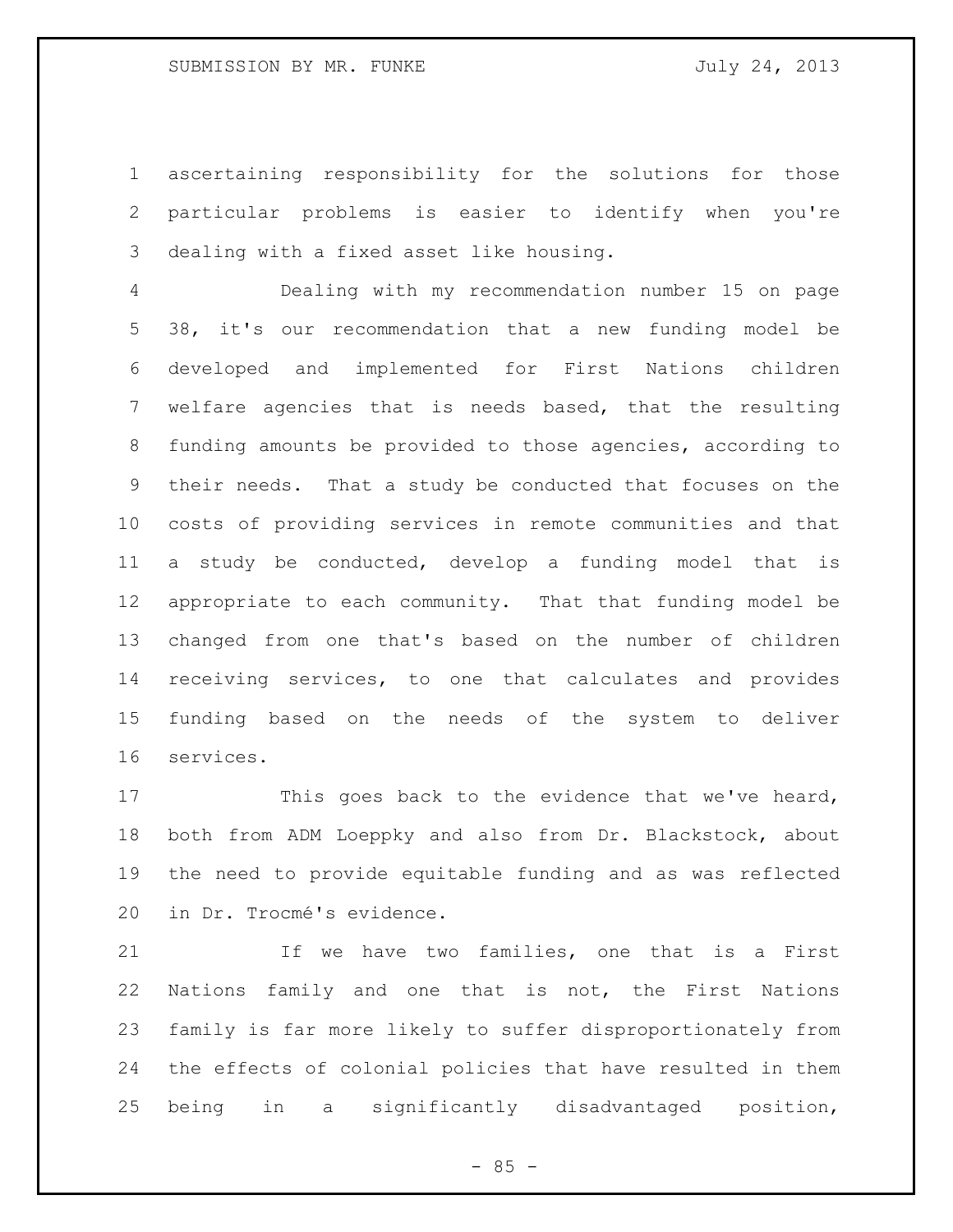particularly when you factor in the circumstances such as remoteness. His evidence was that it will require more resources to address the needs of that family than it will to address the needs of a family that doesn't suffer from those, those factors that contribute to that level of disadvantage.

 THE COMMISSIONER: And as a result, what should, what should flow there from?

 MR. FUNKE: So what should flow there from is the Province should conduct a study to determine what are the actual costs of delivering services in various communities throughout Winnipeg, to various clientele groups, to determine what are the actual costs of delivering services that are necessary to address the needs of those communities?

 So, for example, if you're providing services in South Indian Lake, which is a remote community that is accessible -- or I'm sorry, is inaccessible by road, for much of the year, that the, that there are very few services in place in that community, that the ability to provide child and family services in that community is, is intrinsically more expensive than it is to provide similar service in Winnipeg. In addition to that, the needs of that community is significantly greater, because of the effects of colonial policies that have been applied in our

 $-86 -$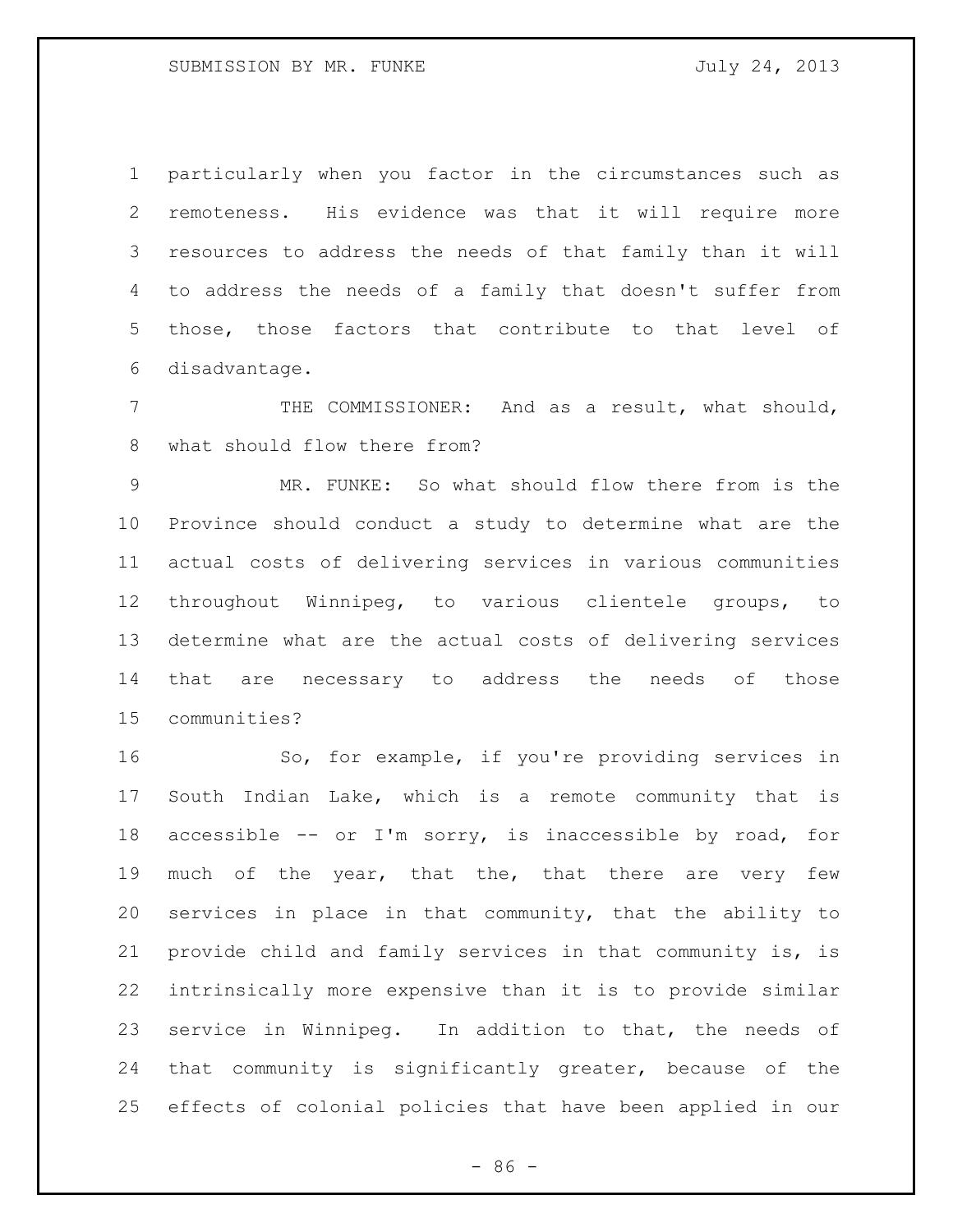history. As a result, calculating funding on an equal basis that says, for every child that Winnipeg CFS has, you get X number of dollars and for every child that NCNCFS gets for delivering services in, in South Indian Lake, they get the same number of dollars. That dollar intrinsically, goes much further in Winnipeg than it does in South Indian Lake, particularly where that child in Winnipeg doesn't have the same level of need that the child in South Indian Lake does.

10 THE COMMISSIONER: Now, many of the recommendations you've reviewed so far call for a study, or a review?

MR. FUNKE: Yes.

14 THE COMMISSIONER: Have you any proposal where 15 everything can be conducted by one review body, or are the, are these separate, distinct reviews that you think should be set up in each of these instances?

 MR. FUNKE: That's an excellent question. My response to that is, is that it depends. The position that my clients take is that much of the issues, or many of the issues that we're asked to identify, throughout the course of this inquiry, invariably will involve negotiations between First Nations leaders and the Province. We do not take the position that we ought to dictate to that partnership exactly the mechanism by which these

- 87 -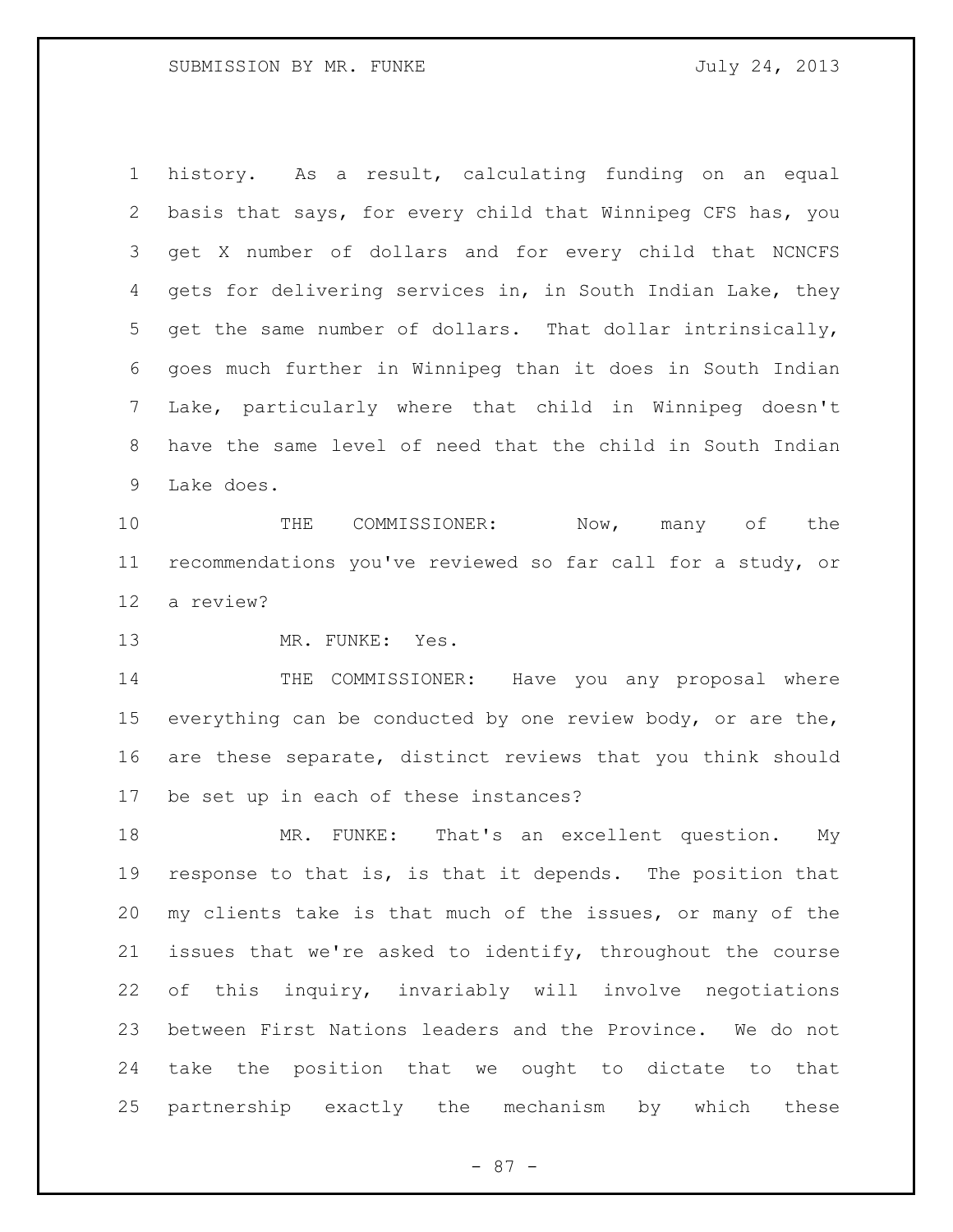recommendations ought to be implemented. Nor are we asking you to dictate the process by which these various, various recommendations ought to be implemented. Our overarching recommendation is that all of the recommendations that flow from this inquiry ought to be implemented and only ought to be implemented with the full partnership of First Nations leaders and that is in keeping with the overarching spirit of AJI-CWI. As a result, many of the recommendations that you will make, in terms of their implementation, will be a matter of further discussion, we anticipate, between the Province and First Nations leaders.

12 THE COMMISSIONER: All right. Who are -- I don't mean individuals, but you talk about the First Nations leaders --

MR. FUNKE: Yes.

16 THE COMMISSIONER: -- who are they? Are they --do they stand united on, on what you're talking about?

18 MR. FUNKE: They do and they don't and I'll try to explain why. Although the AMC, the MKO, the SCO have all played varying roles, in the development of First Nations child welfare up to this point, there is not guarantee that, in terms of the future of First Nations child welfare that those will be the organizations that will be negotiating with the Province, in terms of developing that future system. And that all comes back to

- 88 -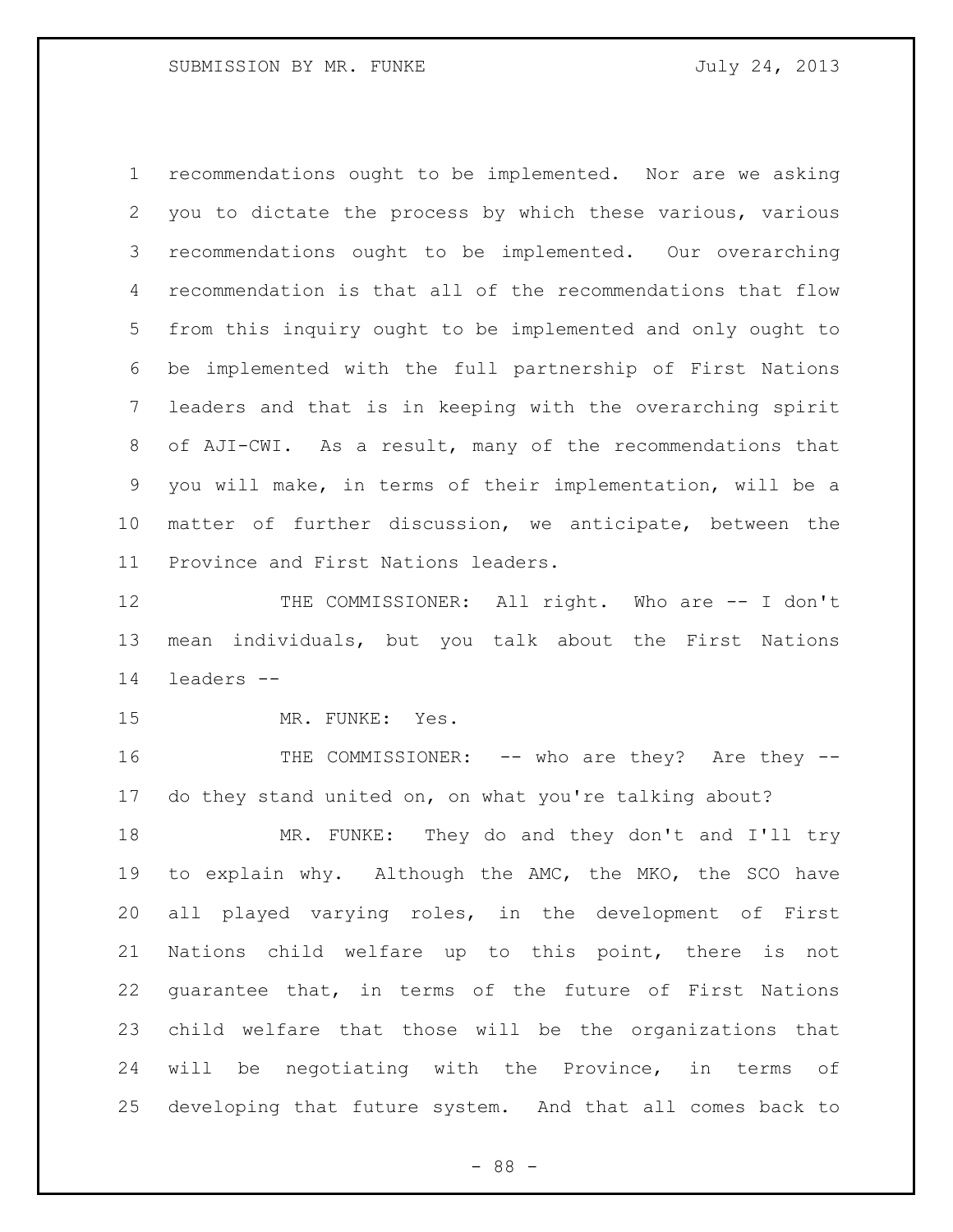the notion of sui generis, that each of the First Nations is an independent nation that has signed a treaty with the Government of Canada. And as a result, those relationships are individual between the nations. So although the AMC and the SCO and the MKO are pollilo (phonetic), political organizations that have grown up around the need for collective representation of shared interests of their constituent members, and that's been reflected in the current legislation, there's no guarantee that that will be reflected in future discussions, because each of those First Nations has to determine, for itself, how they are going to organize, in terms of achieving this notion of First Nations jurisdiction over child and family services.

14 THE COMMISSIONER: Well, then who, who is it that the Province will confer with, with respect to implementation of my recommendations?

17 MR. FUNKE: With respect to that, with respect to the recommendations that comes out of this inquiry, that will be the AMC and the SCO. That AJI-CWI process is still in effect. That framework still exists. Both the AMC and the SCO are both still at leadership council. AMC is there on an ex officio basis, the SCO has just recently been appointed to a seat at leadership council, so both organizations will continue to have a role. So when I'm talking about the implementation of the recommendations,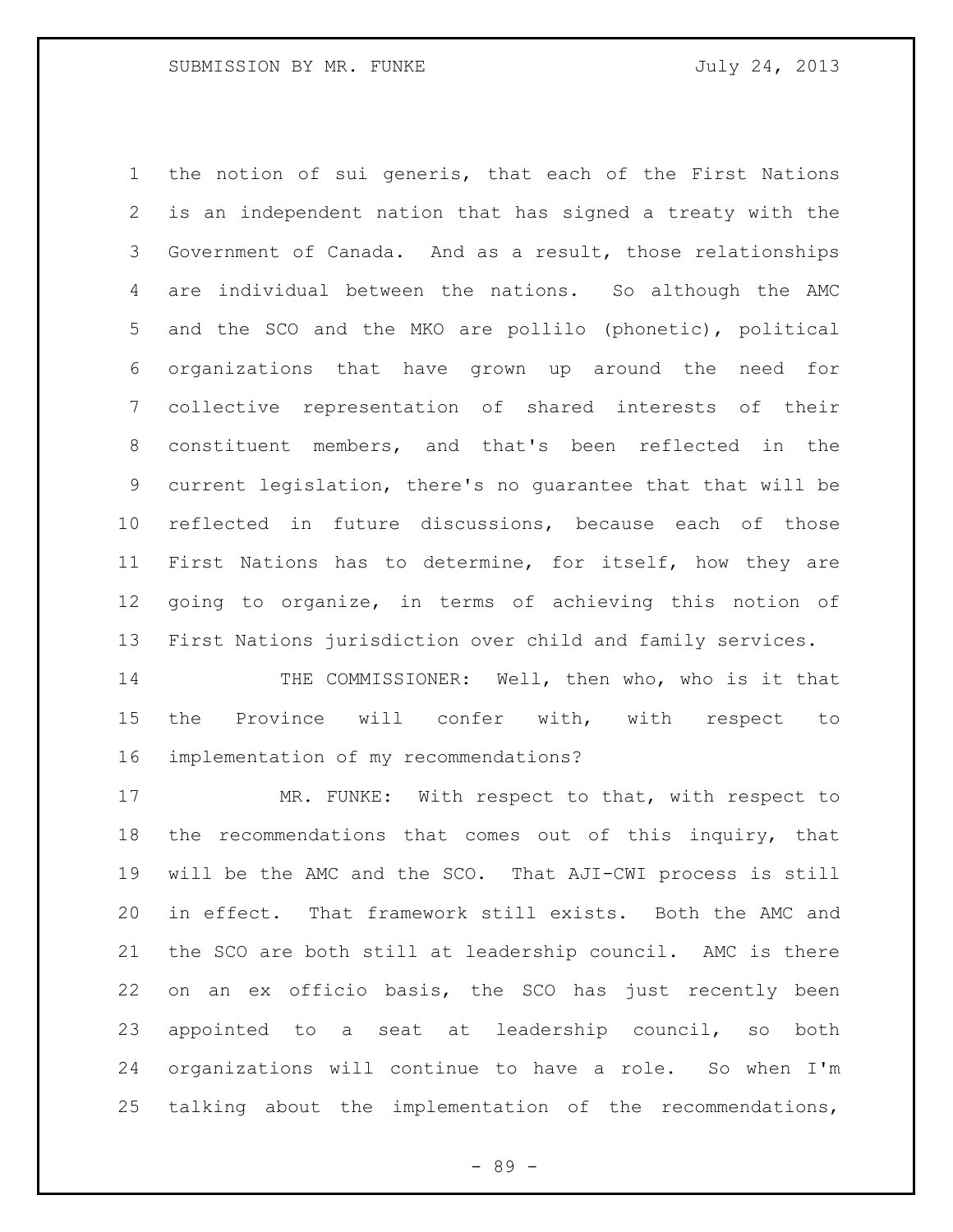I'm speaking specifically of AMC and SCO, in terms of First Nations leaders.

 As that process develops, however, as we hope and anticipate that it will, towards the realization of First Nations jurisdiction over child welfare, that may involve a transition to other bodies that are going to represent the interests of First Nations people. It may be individual bands, those, those bands may organize on the basis of tribal groups, they may organize on the basis of treaty groups. They may organize on the basis of geographical representation by a linguistic commonalities, we don't know. And it's up to each individual First Nation to make that determination for itself. And so I've been, I've used the term First Nations leaders intentionally, throughout my submissions, to reflect the fact that they retain that ability to choose how they want to organize and not to suggest to the Commission that it has to happen in any specific form or, or process. That's something that will be developed in consultation and through discussions and negotiations with the Provincial Government as we move forward.

 And, and it's important to note that the First Nations leaders recognize that there's an important role to be played by the Province in partnership, in developing and realizing that goal of First Nations jurisdiction. I hope

 $-90 -$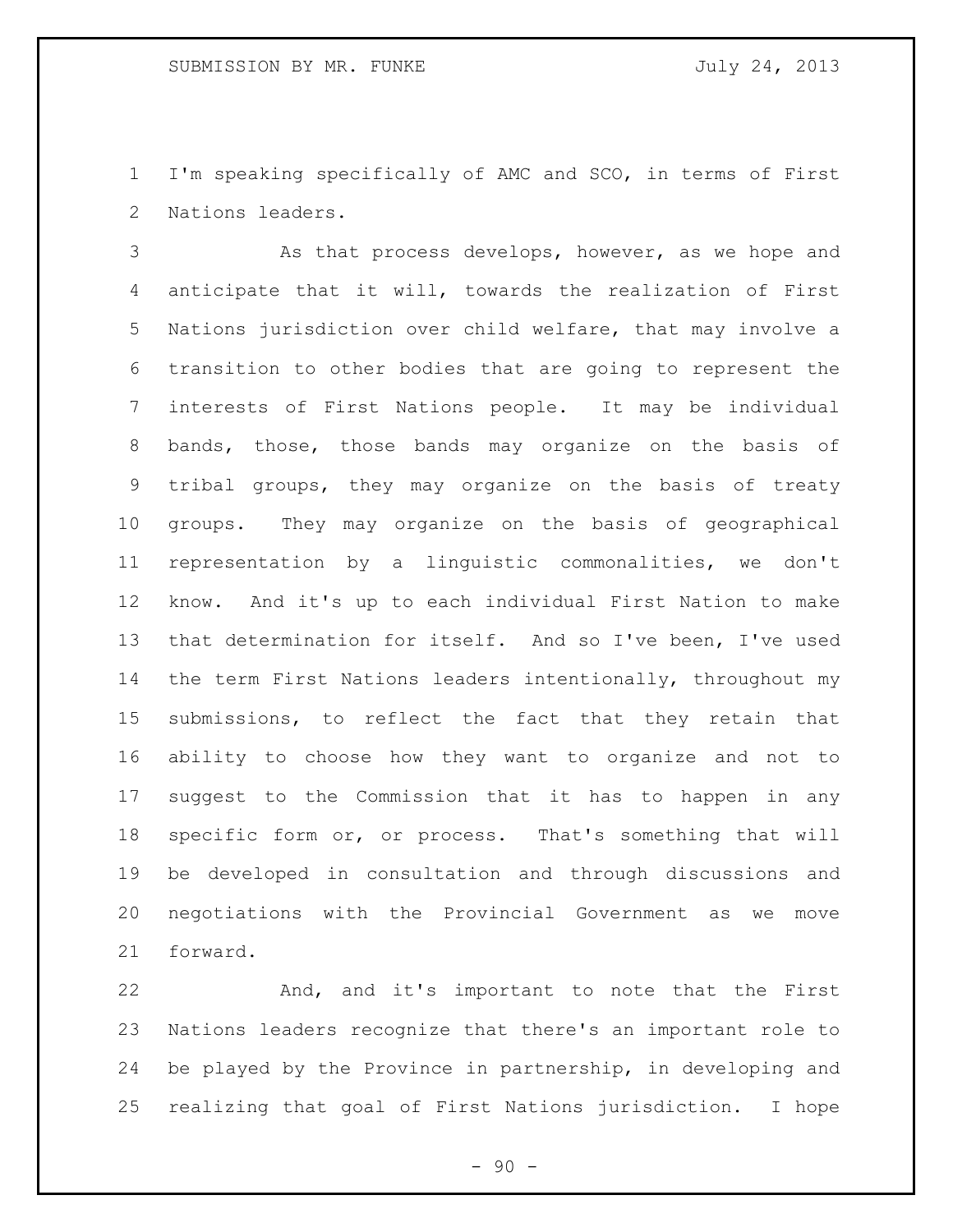that answers your question.

 So getting back to the issue of funding, we were talking about equitable funding, versus equal funding and that's what I was getting at, in terms of providing services to families who suffer disproportionately from circumstances that, that tend to be structural in nature, that cause them to come into contact with First Nation -- or sorry, with child welfare agencies, akin to the evidence that was provided by Dr., Dr. Blackstock and also reflecting the evidence of Dr. Trocmé that because of other factors that, that are at play, including geographical remoteness, that it simply costs more to deliver services to First Nations families than it does to non-First Nations families and that needs to be reflected in this new funding model and that needs to be developed in partnership.

 Now, what we heard from Cheryl Freeman was that the next round -- and this was echoed in the testimony of ADM Loeppky, is that the next round of discussions with respect to the future of the EPFA and the new funding model is coming up within the next couple of years and that is certainly an opportunity for them to have that discussion about re-examining the fundamental principles on which the funding now, model was based and how have they done, in terms of realizing those goals?

ADM Loeppky was quite candid, in terms of the

- 91 -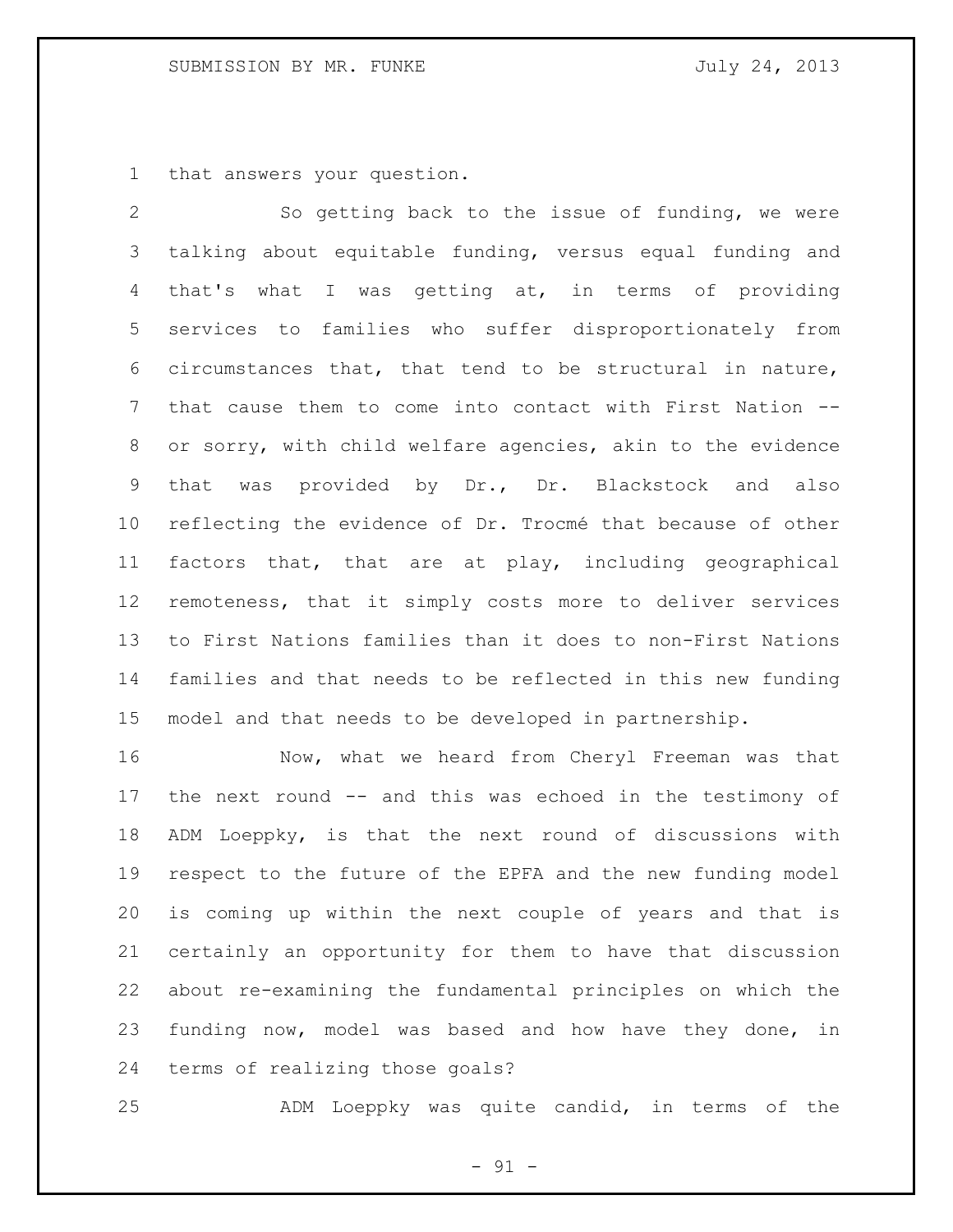principles upon which the funding model was premised. We take the position that the, that the actual results, that the implementation of that funding model fails to meet those objectives. And there are a variety of reasons why that is and that's something that needs to be discussed at the next round of discussions.

 But what we are asking you to, to recommend is that there be a commitment to providing those services on the basis of equitable funding, to ensure that the goals of the Act are met.

11 THE COMMISSIONER: And you're, you're speaking to which recommendation when you say that?

 MR. FUNKE: This is still recommendation number 15.

15 THE COMMISSIONER: Fifteen? Yes --

16 MR. FUNKE: Yeah.

17 THE COMMISSIONER: -- all right.

 MR. FUNKE: It, it seems, to my clients, to stand to reason that if we know it costs X number of dollars to provide a service, that we ought not to provide a different level of funding because that's what the Province has determined it can afford, not when it comes to child welfare. The long term consequences of underfunding child welfare protect, pretictarily (phonetic) (sic) with respect to prevention services is simply too high. Moreover, there

- 92 -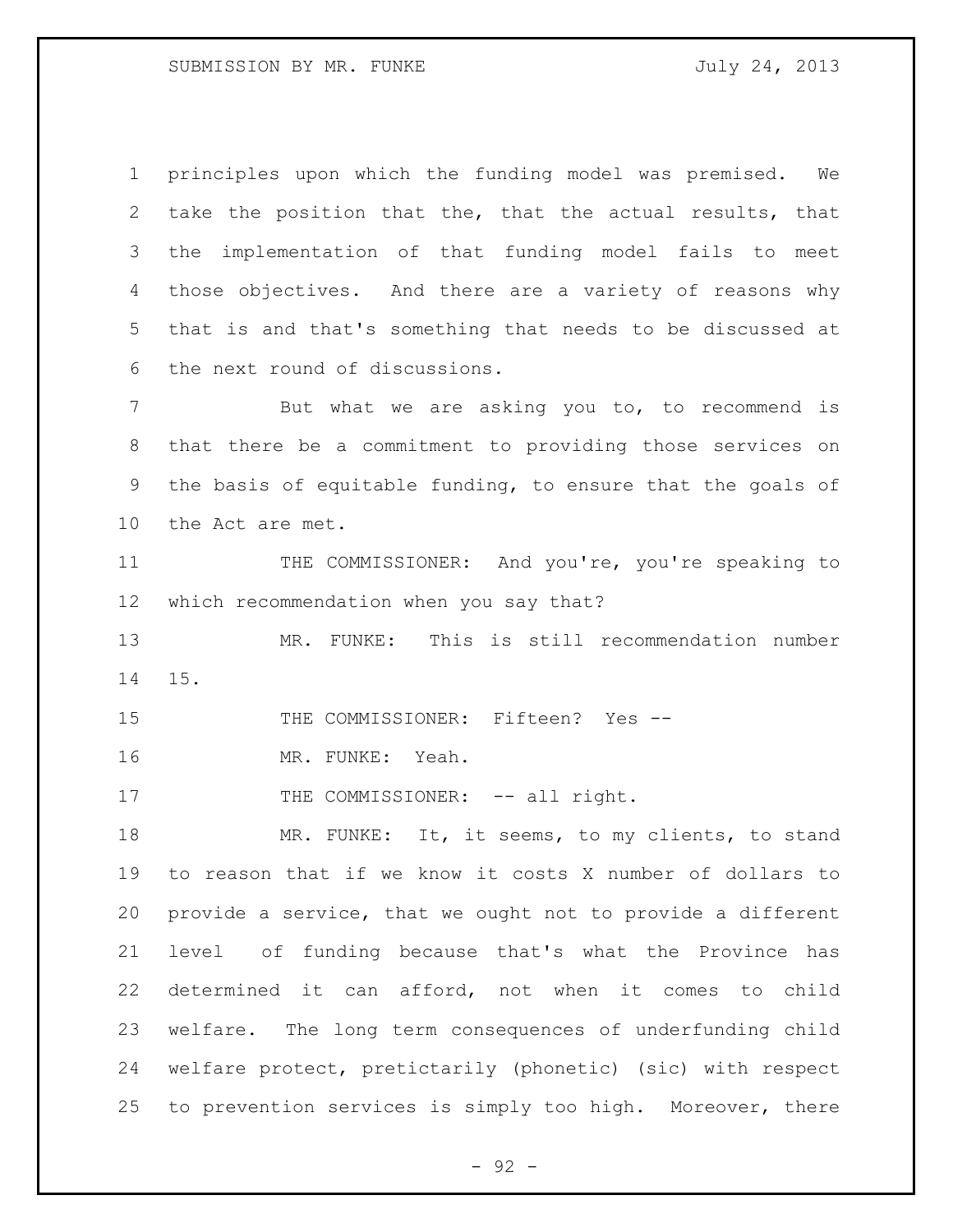is a significant amount of evidence to suggest that there's a profound economic benefit to be realized by enhancing funding now with respect to preventions services and that will realize savings down the road. It's a difficult sell for any province to try to persuade its electorate that we spend more now and we'll save money later. It sounds like a recipe for losing the next election, but it's what's right and it's what should be done.

 Next recommendation I'll ask your, Mr. Commissioner, you turn your attention to is number 17 on page 39.

12 THE COMMISSIONER: Yes.

 MR. FUNKE: And this deals with the recommendation that the Province and First Nations leaders immediately meet to review the AJI-CWI process. This would include an evaluation of the current child welfare legislation and structures, it would establish a process to ensure that community-based and culturally appropriate preventative services are jointly developed and supported, to reverse the trend of ever increasing numbers of children coming into care. And by that, I refer to programs such as Mawi Wi Chi Itata and Ka Ni Kanichihk. And to identify and implement changes to the delivery of services which recognizes the unique challenges faced by First Nations communities.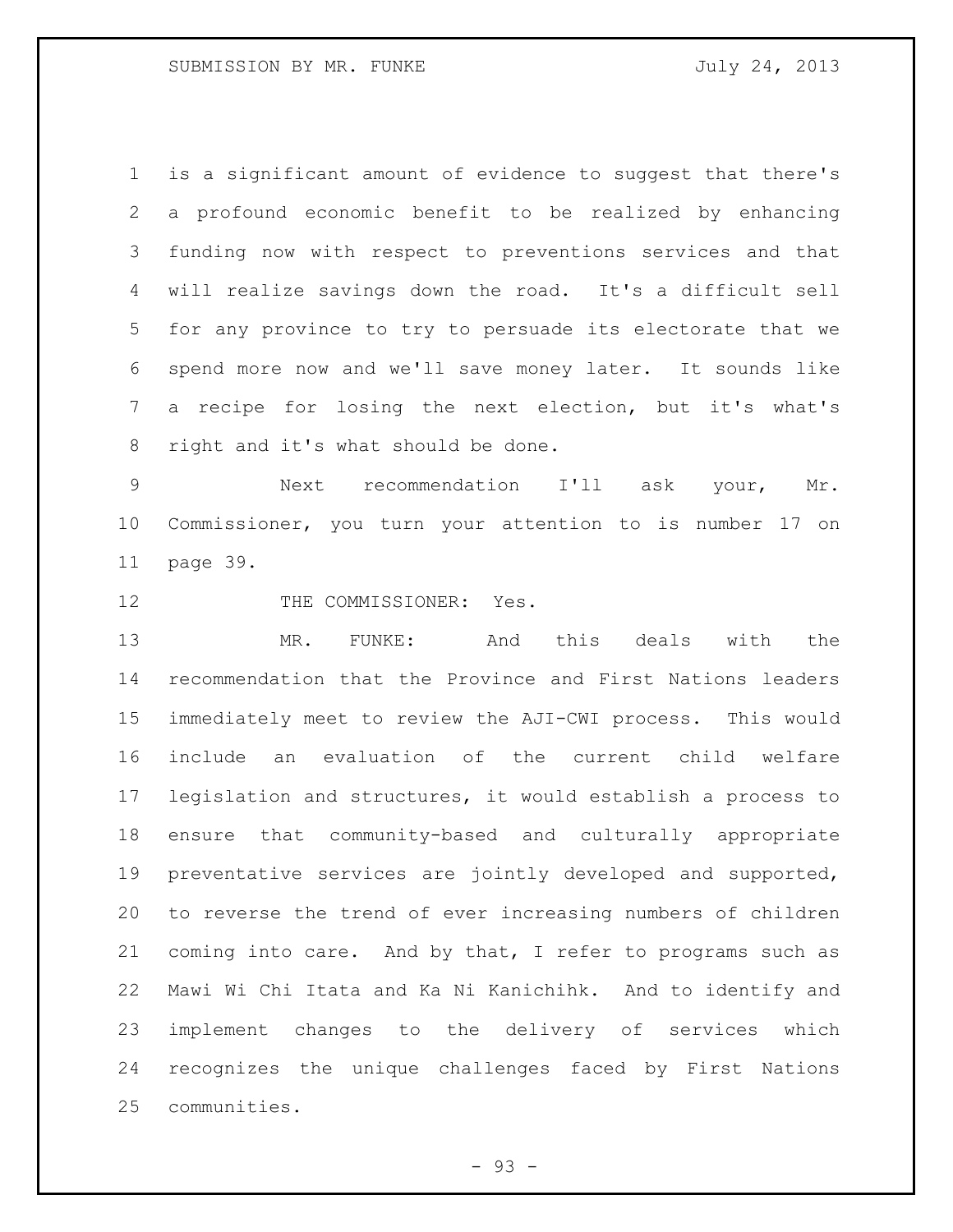And finally -- THE COMMISSIONER: And, and you say that, that within that, within the AJI-CWI process will be found the, the, the commitment that community-based and culturally appropriate preventive services are jointly developed and so on? MR. FUNKE: I'm suggesting that you recommend that they address those factors when they meet to review the AJI-CWI process. Based on the evidence that we've 10 heard here at the inquiry, there seems to be an overwhelming amount of evidence that community-based solutions are the best solutions to promote positive social outcomes for both children and family. 14 THE COMMISSIONER: Yes, I understand that, but I, I, I'm just trying to get -- 16 MR. FUNKE: Oh, the --17 THE COMMISSIONER: -- at is, how, how -- what -- how does reviewing the, the AJI-CWI process centre on that theme? MR. FUNKE: Because it's a comprehensive process that's designed to deal with all issues surrounding child welfare. THE COMMISSIONER: Well, is it detail that you want to look at within the, the, in that arrangement of some years ago, or, or is it just how that was conducted,

- 94 -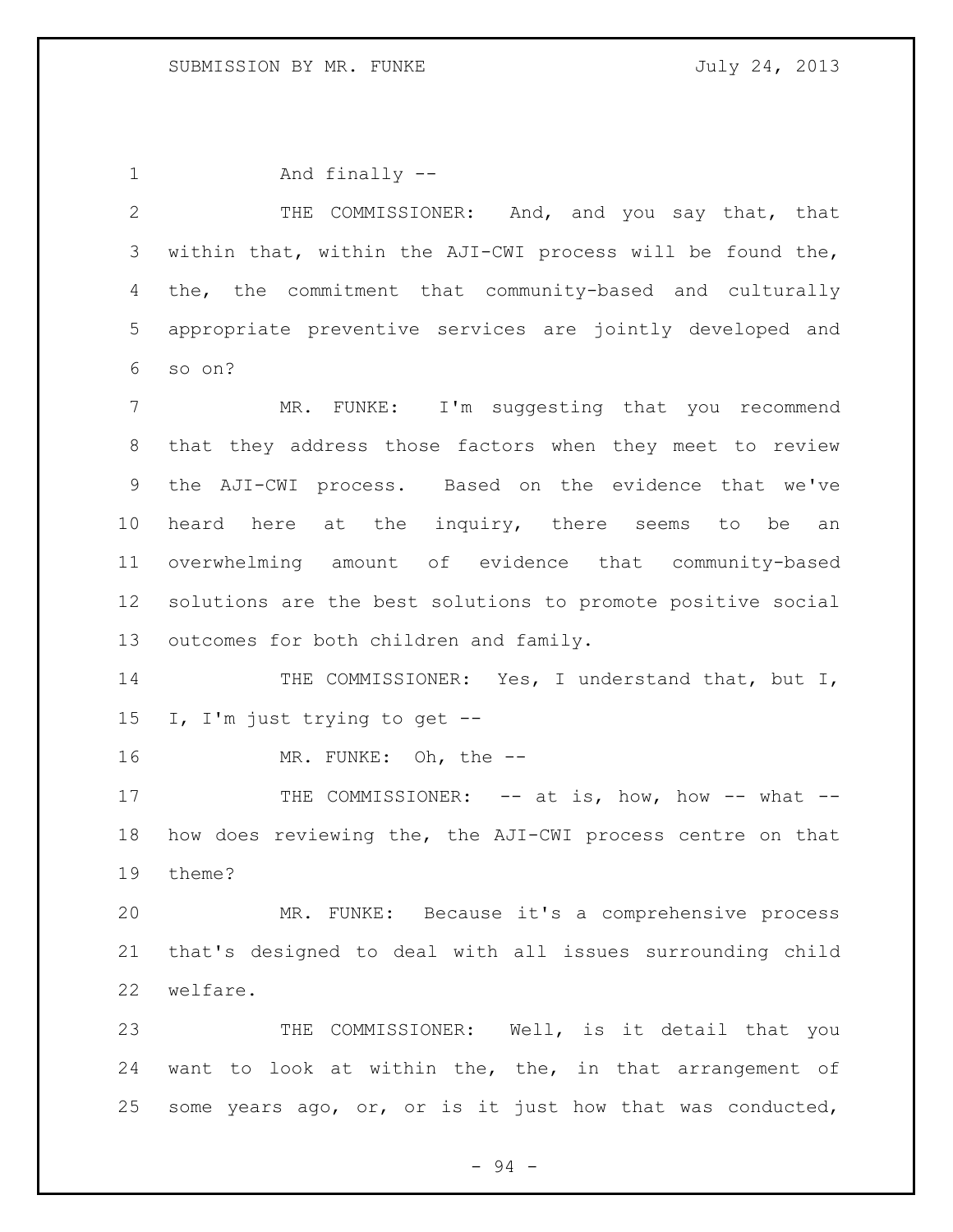that then the relationship should be conducted that way now?

 MR. FUNKE: There are certain, there are certain aspects of the protocol agreement and the DIP which dictate the relationships between the Province and First Nations leaders. We're not suggesting that those need to be restructured, that that framework is currently in place and is sufficient to allow those discussions to continue on a forward basis --

10 THE COMMISSIONER: So, so --

11 MR. FUNKE: -- a progressive basis, to address these issues. All we're suggesting is that the recommendation that needs to be made is to encourage the Province to recommit to that process and reengage with First Nations leaders at the AJI-CWI table, to address these issues.

17 THE COMMISSIONER: So that's where you say these issues should go to be looked at and studied?

 MR. FUNKE: Absolutely. It's First Nations leaders who are supposed to have meaningful control over the development and delivery of services to the children and families of their communities. With all due respect, there's an important role to be played by agencies. There's an important role to be played by authorities. But when it comes to determining the future direction of the

 $- 95 -$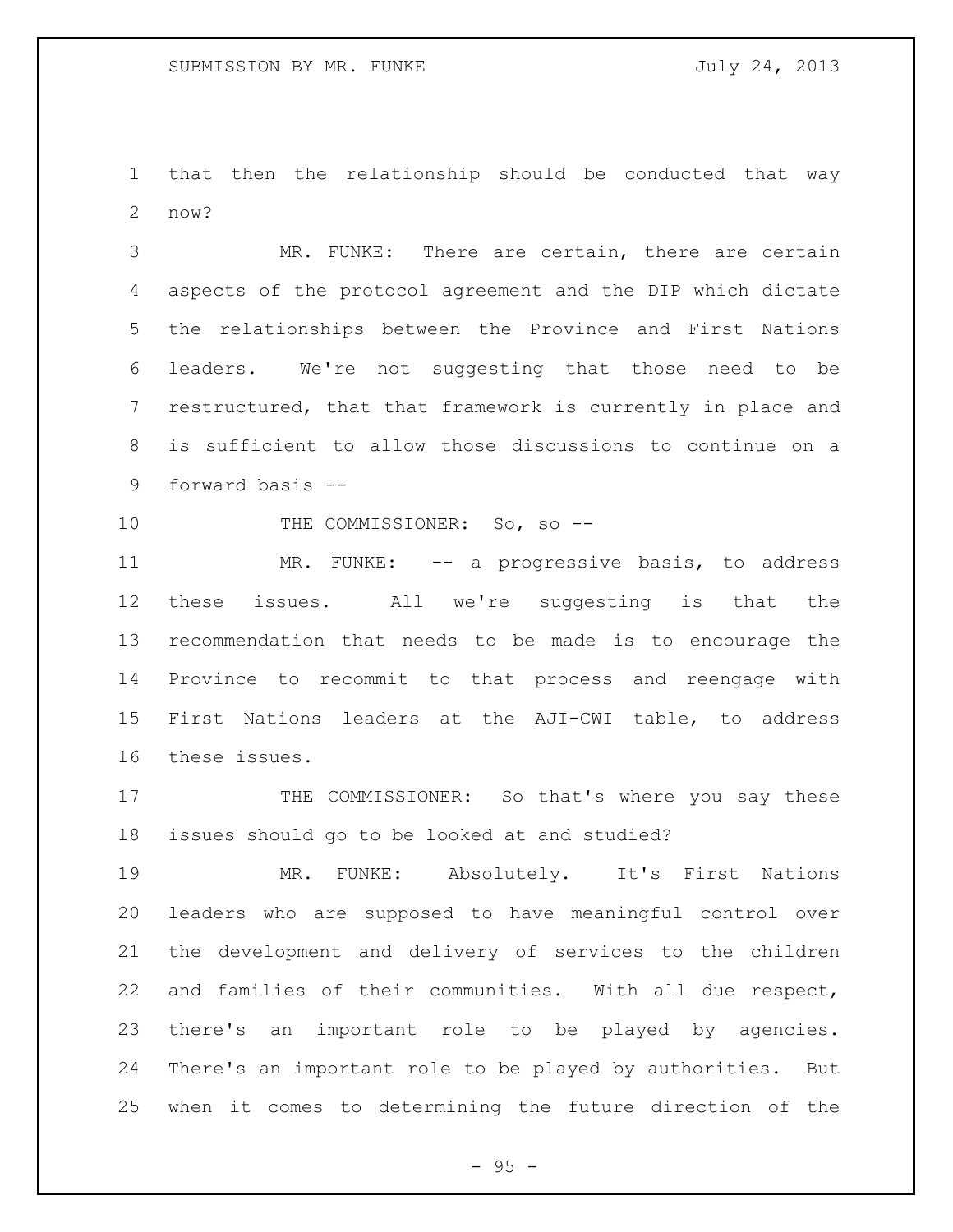legislation, and the overarching systems that govern child welfare in Manitoba, that falls to the legislative authorities, that being the Province of Manitoba, which represents all of the members of this province and with respect to First Nations communities, that falls to their elected, duly elected, democratically elected leadership. Those discussions need to happen on a nation-to-nation basis, between the Province and the First Nations leadership and that is precisely what the AJI reflects and what it was intended to achieve.

11 THE COMMISSIONER: Well, then you're saying I should make no recommendation about the issues referred to 13 in that recommendation, other than to say, let that process take hold of it?

 MR. FUNKE: I'm asking you to recommend to the Province that they recommit to that process, reengage and sit down with the, with the First Nations leadership at the earliest opportunity, because that's the only place that those discussions can happen. They need to happen and they need to be encouraged to happen quickly. They need to be encourage to come back to the table and to recommit to that process. That's where the notion of self-government comes in, that's where the notion of autonomy comes in, that's where the notion of self-direction comes in. That's where the ability of First Nations leaders to have a meaningful

 $-96 -$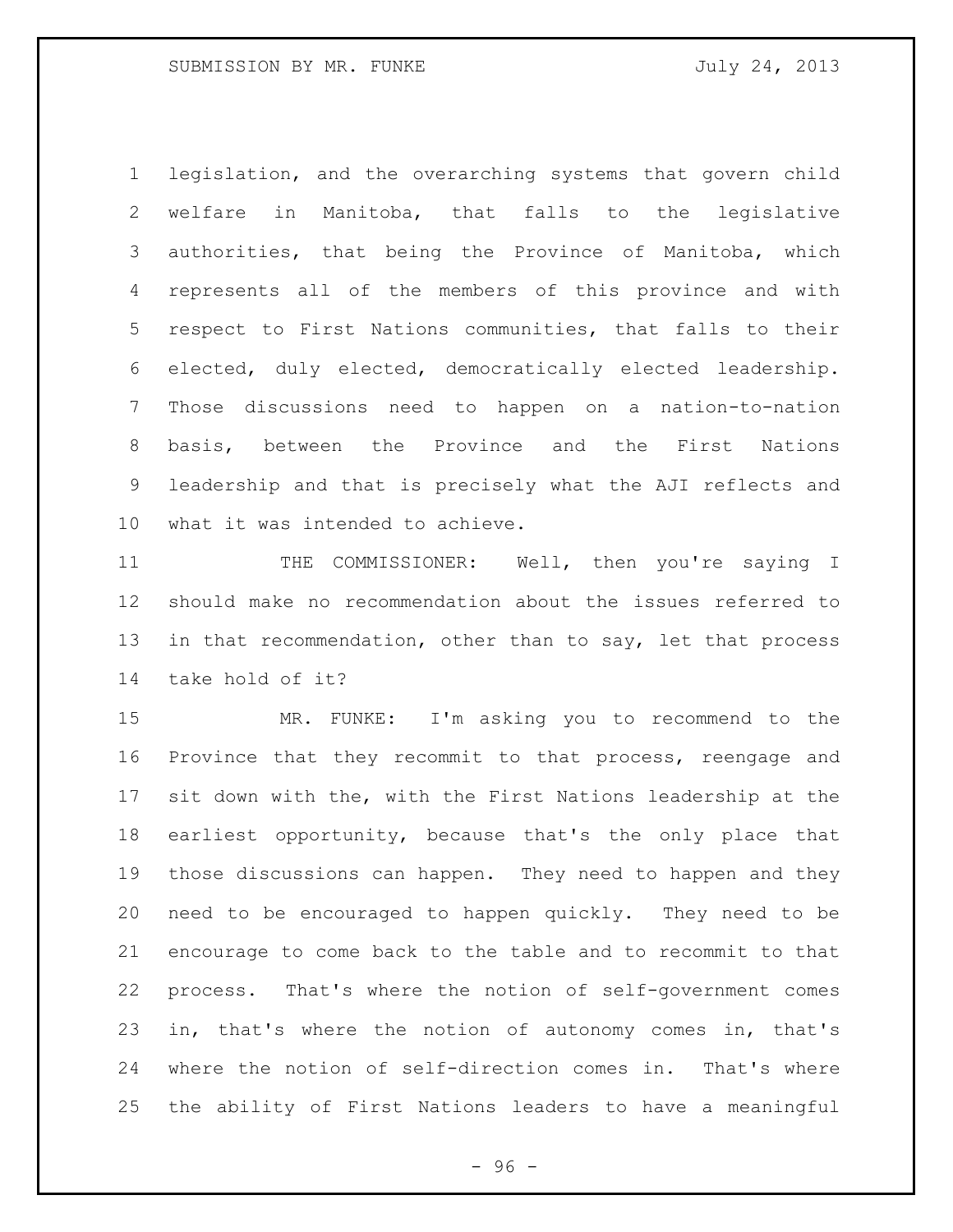opportunity to exercise control over the future development of the system will take place. It's essential to the ongoing success of the First Nations child welfare system. And it was always the place that was intended to be the venue for those discussions. The problem is, is that those discussions have fallen off the track, so to speak, and they need to be, they need to be reengaged.

8 THE COMMISSIONER: All right.

 MR. FUNKE: And in conclusions, I, I refer the Commissioner to my original recommendation at 16, on page 39, and I finish where I started, that whatever other recommendations may be made before you, and which other, whatever recommendations you may make, as a result of your findings at the inquiry, that the implementation of those recommendations, arising from the inquiry, that impact upon First Nations children and families or communities, be developed in partnership with First Nations leaders to preserve the intent of the AJI-CWI and to reflect the right of First Nations to exercise meaningful control over the development and delivery of services to the families and children in their communities.

 In conclusion, Mr. Commissioner, the AMC and SCO wish to ensure that this process --

24 THE COMMISSIONER: Now, just before you do --MR. FUNKE: Sure.

- 97 -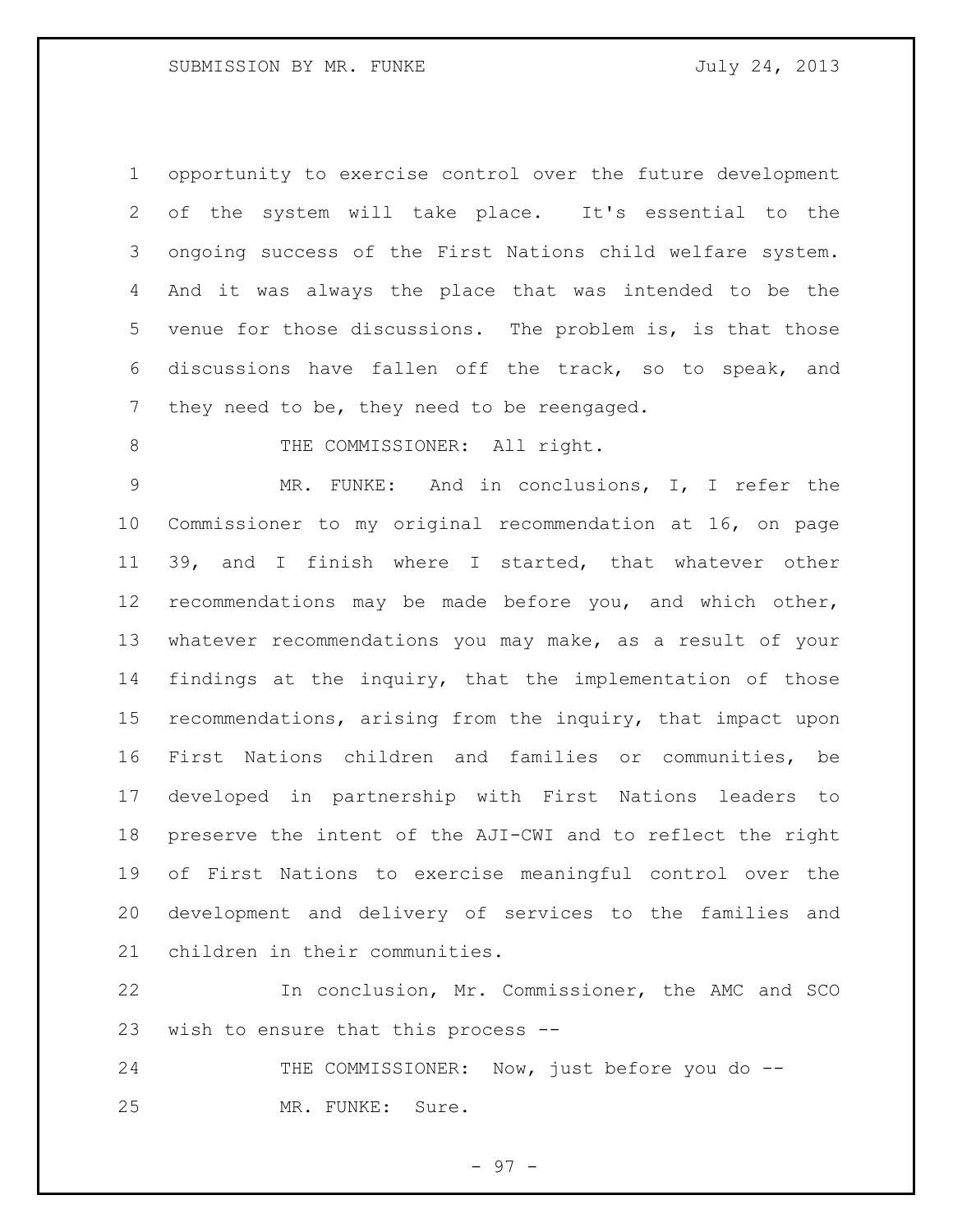1 THE COMMISSIONER: -- I don't think you've spoken to numbers 6 and 7 and you may not want to. But I, I, I think I'm correct, am I not, that you didn't speak to those two? MR. FUNKE: I, I think I did address the issue in number 7, when I spoke earlier about number 3, with respect to better -- 8 THE COMMISSIONER: Oh, I see --9 MR. FUNKE: -- training --10 THE COMMISSIONER: -- yes. MR. FUNKE: -- and dealing with the issue of neglect. And I think, with respect to number 6, that, to a certain extent, is subsumed in my comments with respect to the role of First Nations leadership at the, at the AJI-CWI table and also with respect to my comments regarding the Touchstones of Hope program and developing other non- mandated agencies to provide services to, to communities. This emphasis on the notion of community-based solutions. 19 THE COMMISSIONER: I, I follow. MR. FUNKE: So I, so I think that's subsumed in my other comments. 22 THE COMMISSIONER: Okay. MR. FUNKE: But thank you very much for drawing that to my attention. As I was saying, Mr. Commissioner, in conclusion,

- 98 -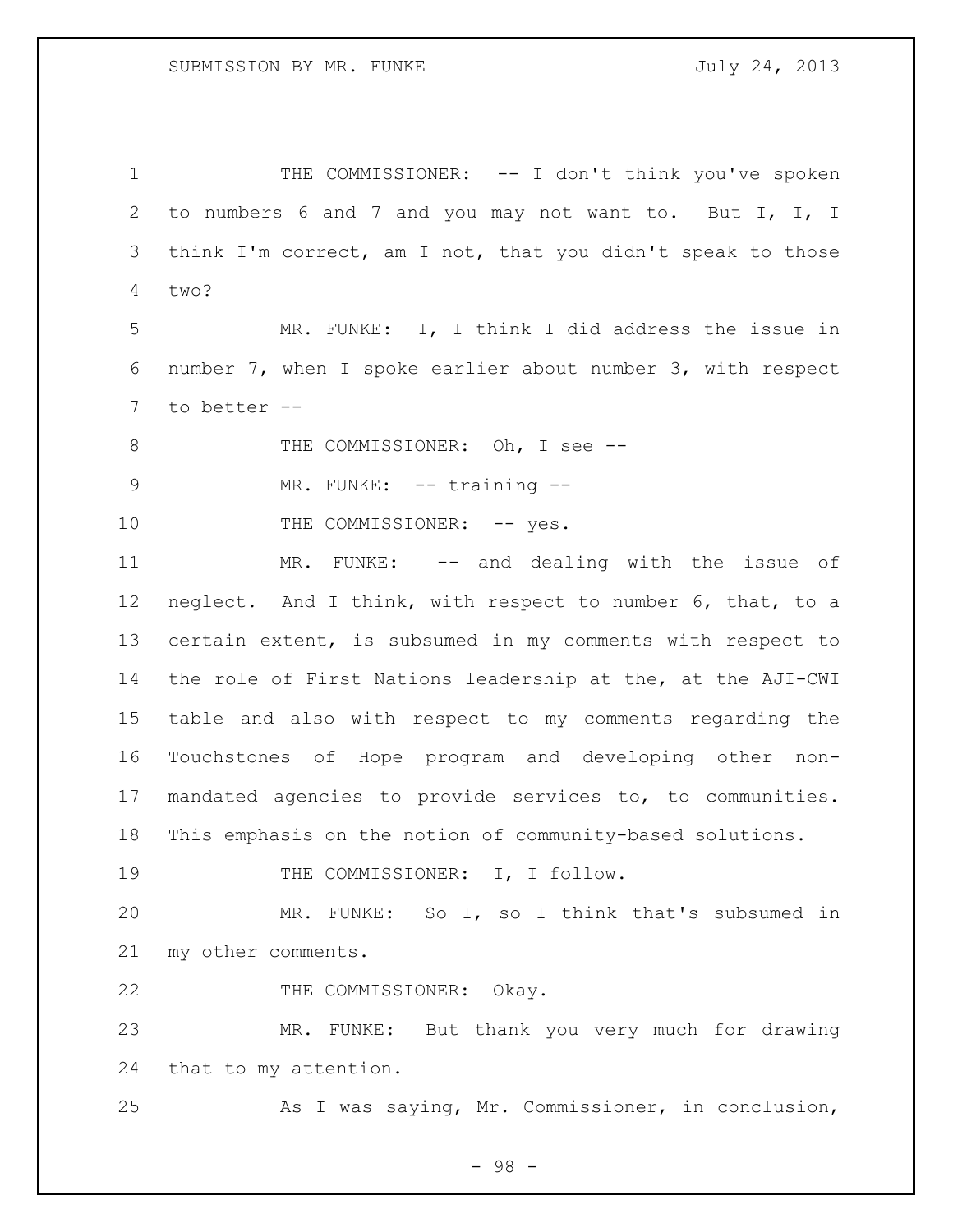the AMC and SCO wish to, to ensure that this process, meaning this inquiry, and the recommendations that result from it, honour Phoenix Sinclair's life and also want to take the opportunity to once again express their sincere condolences to both Steve Sinclair and to Kim Edwards, for their terrible and profound loss. The First Nations leaders of this province are committed to ensuring that Phoenix did not die in vain and are committed to working in partnership with Manitoba stakeholders to renew the AJI-CWI process, to identify and address the systemic impediments and failures of the current child welfare system and to implement those changes which will honour and protect First Nations children, families and communities. 14 Thank you very much. 15 THE COMMISSIONER: Thank you, Mr. Funke. Mr. Khan? MR. KHAN: Mr. Commissioner, if I can have just five minutes, and I can assure you I'll be done before the, the noon break. THE COMMISSIONER: Oh, in other words, if you have five minutes now, you'll be done by quarter to 1:00? MR. KHAN: I'll be done, most likely, by 12:30.

 THE COMMISSIONER: You will get the five minutes --

MR. KHAN: Thank you very much.

- 99 -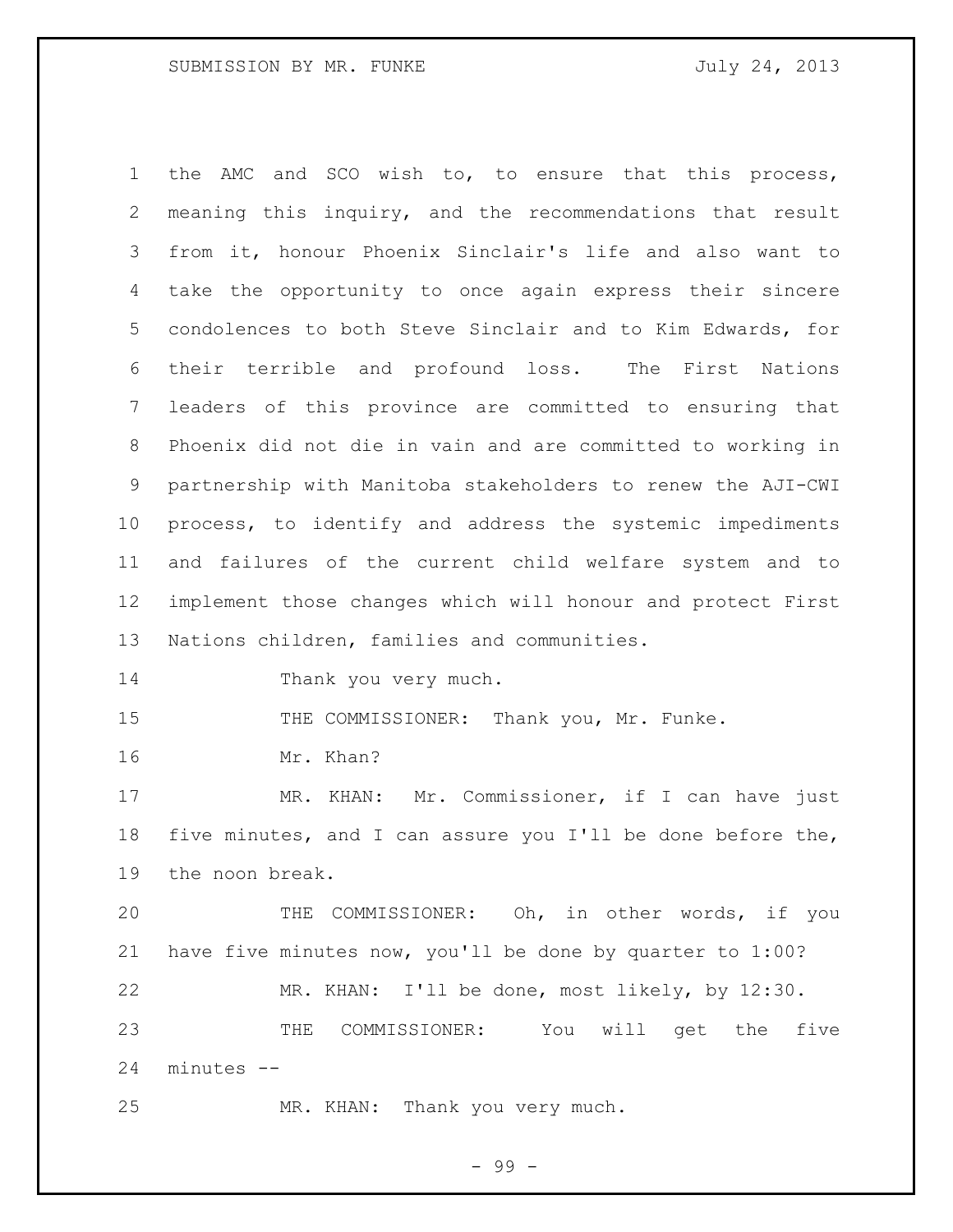1 THE COMMISSIONER: -- starting now. Just go ahead, I'm just going to pick up the, the brief that's coming up. (BRIEF RECESS) 7 THE COMMISSIONER: All right, Mr. Khan. MR. KHAN: Good afternoon, Mr. Commissioner. Now, Mr. Commissioner, do you have my written submissions -- 11 THE COMMISSIONER: Yes, I have. MR. KHAN: -- before you? It, it's my intention today just to, to briefly discuss or expand upon my written submissions. I think I've, I've gone through that very specific issue in great detail and I don't think there's much more I need to add. 17 Having had the benefit of --18 THE COMMISSIONER: I have, I have read it. MR. KHAN: Okay. Thank you. Now, having had the benefit of listening to both Mr. Cochrane's and Mr. Funke's submissions, there's really not much more for me to add and for your consideration, when you're making recommendations. I'll just, am going to outline a few points that I think are important with respect to my client, but that's it. Now, you may recall, about two years ago, on, on

 $- 100 -$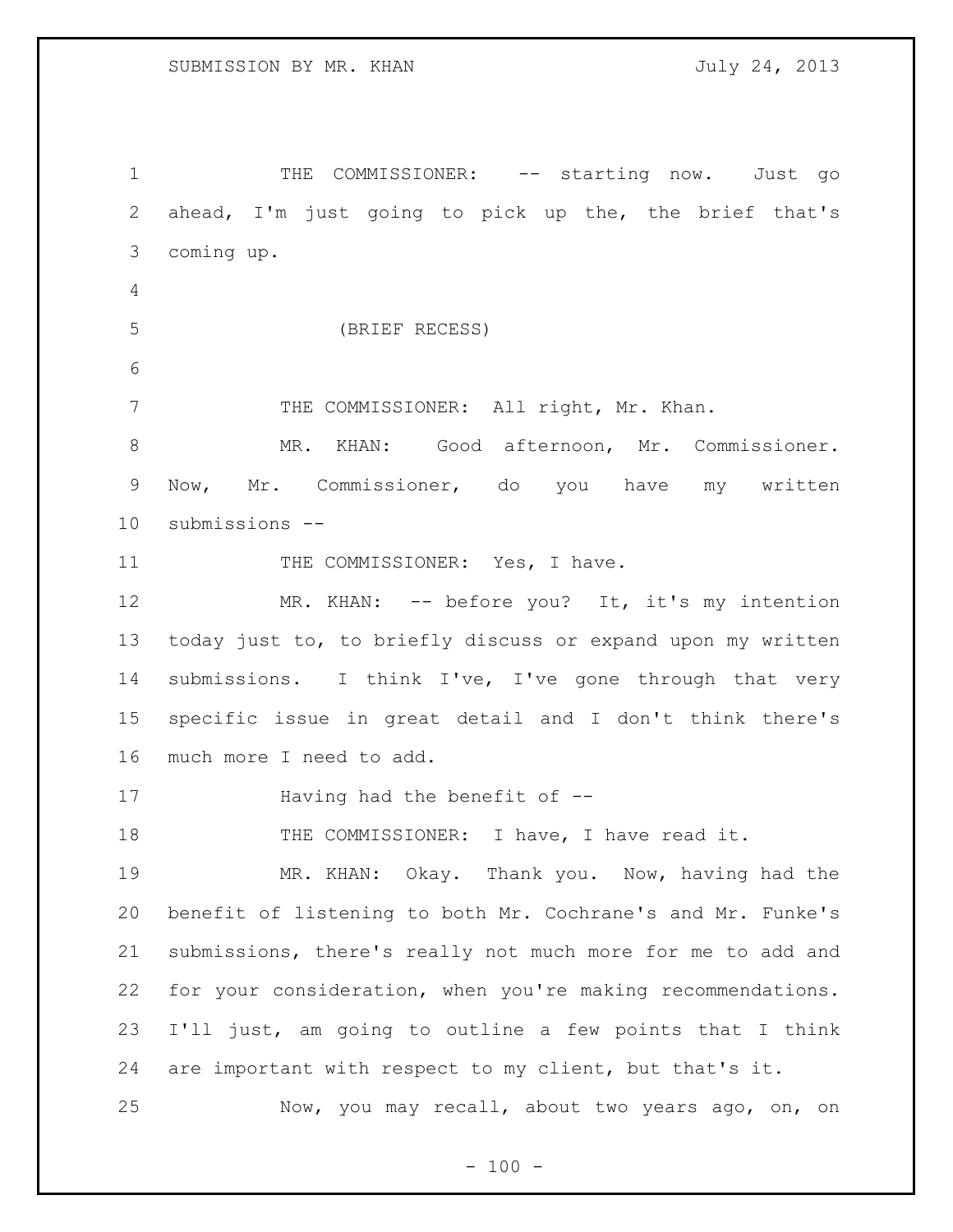June 28th, I appeared before you, on behalf of Intertribal Child and Family Services and we sought standing, in part, to, to clarify misconcemptions (phonetic) (sic) that existed regarding our involvement or really lack of, in, in the Phoenix, in, in the, in the tragedy of Phoenix Sinclair. At that time, and unfortunately, it continues to this day, there's, there's a belief, amongst certain portions of the public that either Intertribal had a file on Phoenix, or the file was transferred to -- sorry, Intertribal had a file on Phoenix, the file was transferred to Intertribal, or in some way, we were responsible for, 12 or, or could have prevented the tragedy. We're very thankful for having been given the opportunity to participate and I think, after hearing the evidence, it's quite clear that first of all, there was certainly no, no file held by Intertribal on Phoenix or on, or her family. Secondly, it's clear that Intertribal was, was unaware that Phoenix was in the community. And, and thirdly, at no time did Intertribal receive any communications or, or referrals concerning Phoenix Sinclair.

 And now, apart from the investigation through this inquiry, the Section 4 report, the Section 10 report, as part of the Section 10 report, the RCMP also investigated this specific issue. All have concluded that, that any such allegation is unfounded. And our request on,

 $- 101 -$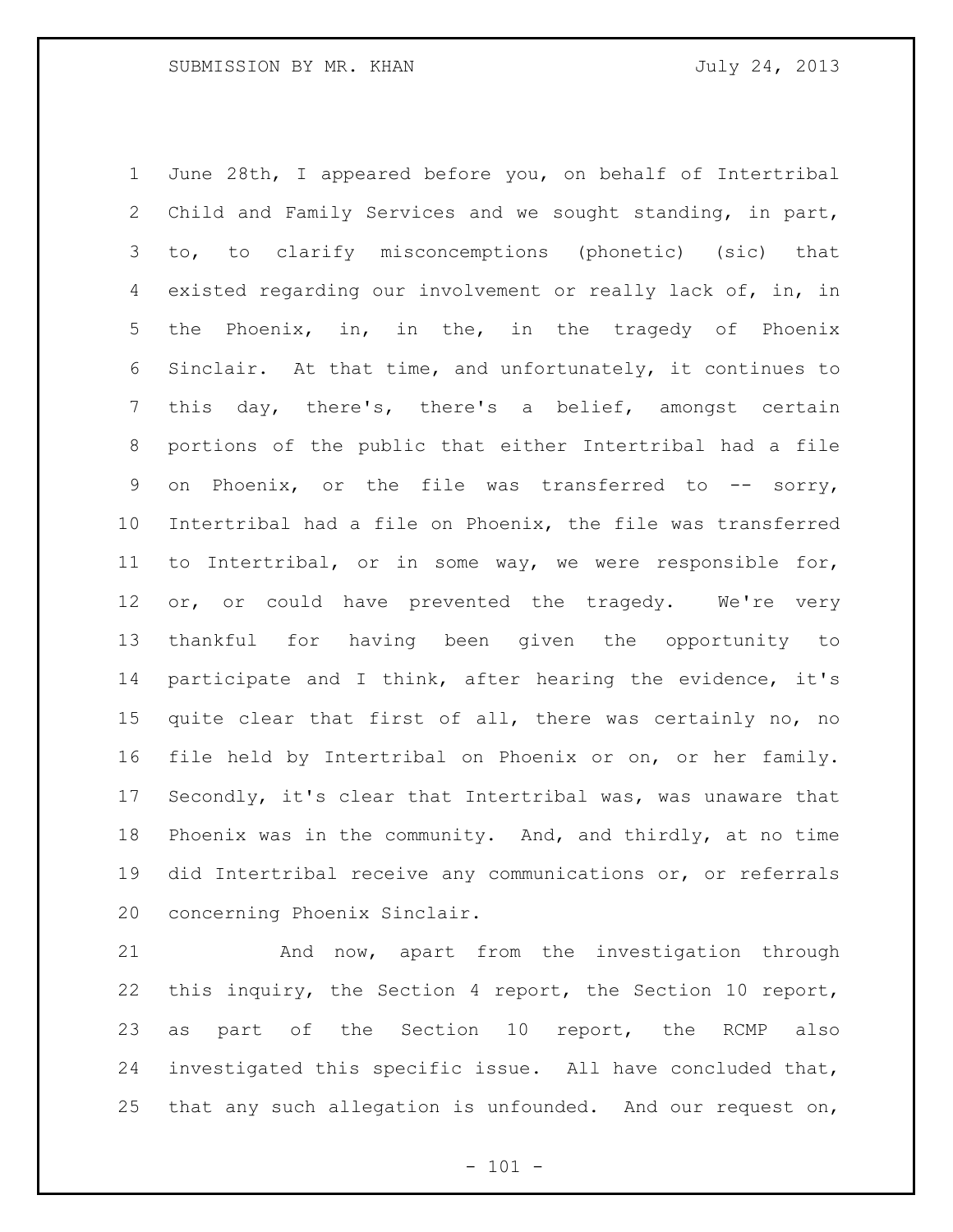1 on that part is that if, if, if your findings are, are consistent with those findings, that, that there be, that be expressed clearly in your report. And that's, that's all that I really have to say with respect to the, the fact finding phase of the inquiry. Now, Mr. Commissioner, if there is, if there's anything unclear in my written submissions, or you, or you have any questions, I, I would appreciate the opportunity to, to respond or clarify anything. 10 THE COMMISSIONER: No, I've read it and I, I understand what you've said. I, I've underlined the, and highlighted a number of statements, but I don't think I've written any questions, as I have in some briefs. No, I understand your position. MR. KHAN: Thank you very much, Mr. Commissioner. 16 Mow, a few points that we just wanted to highlight and, and are raised by, or discussed by both Mr. Cochrane and Mr. Funke. First of all is the issue of independence and flexibility. 20 THE COMMISSIONER: The what? MR. KHAN: Independence and flexibility. THE COMMISSIONER: Yes? MR. KHAN: The province is dotted with, with various agencies and within those agencies, various offices and sub-offices and it's clear that the, the purpose for

 $- 102 -$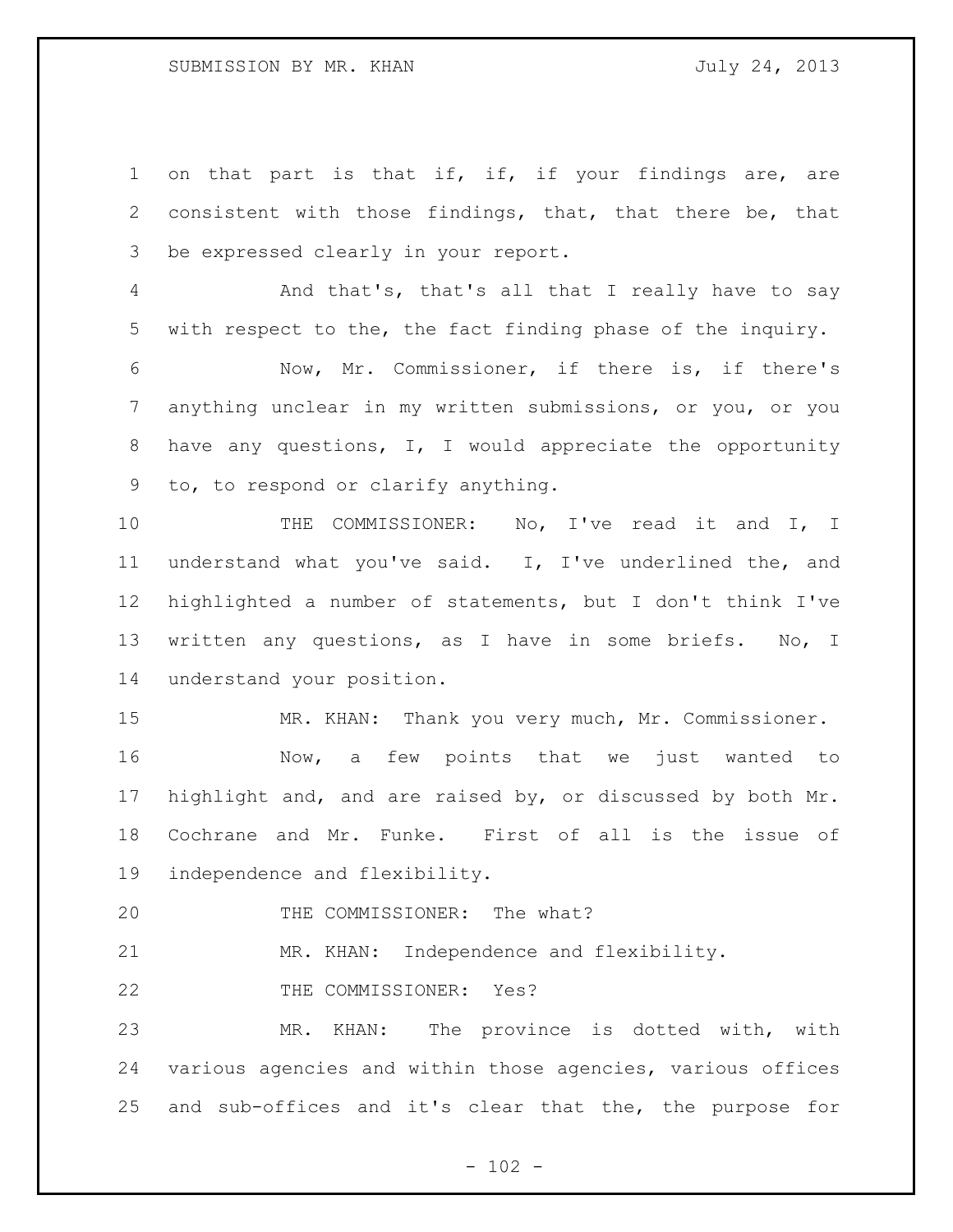having all these agencies and all these offices is that the various communities that we serve all have certain distinctions.

 THE COMMISSIONER: All have to what? MR. KHAN: Certain distinctions.

THE COMMISSIONER: Yes.

 MR. KHAN: There's cultural distinctions between each agency, Fisher River being one of them. And the key, in addressing the needs of, of the various communities that we're serving, is to maintain a certain -- and, and, and promote a certain level of independence and flexibility by 12 the, to the agencies that are serving those communities. I think what we know from history and what the, the evidence that we've seen during this, the, this inquiry is that when, at the front line level, a certain amount of flexibility and support for innovation is given, communities are offering the best place to find the solutions that they are seeking. And Mr. Commissioner, when drafting your recommendations, we only ask that you keep that in mind.

 Also is the issue, the issues that we are dealing with today are, in many respects, more complex than they 23 were before. There are more, more drug issues. They're not simply alcohol issues as they've been in the past. We've got gang issues, blended families, more transiency.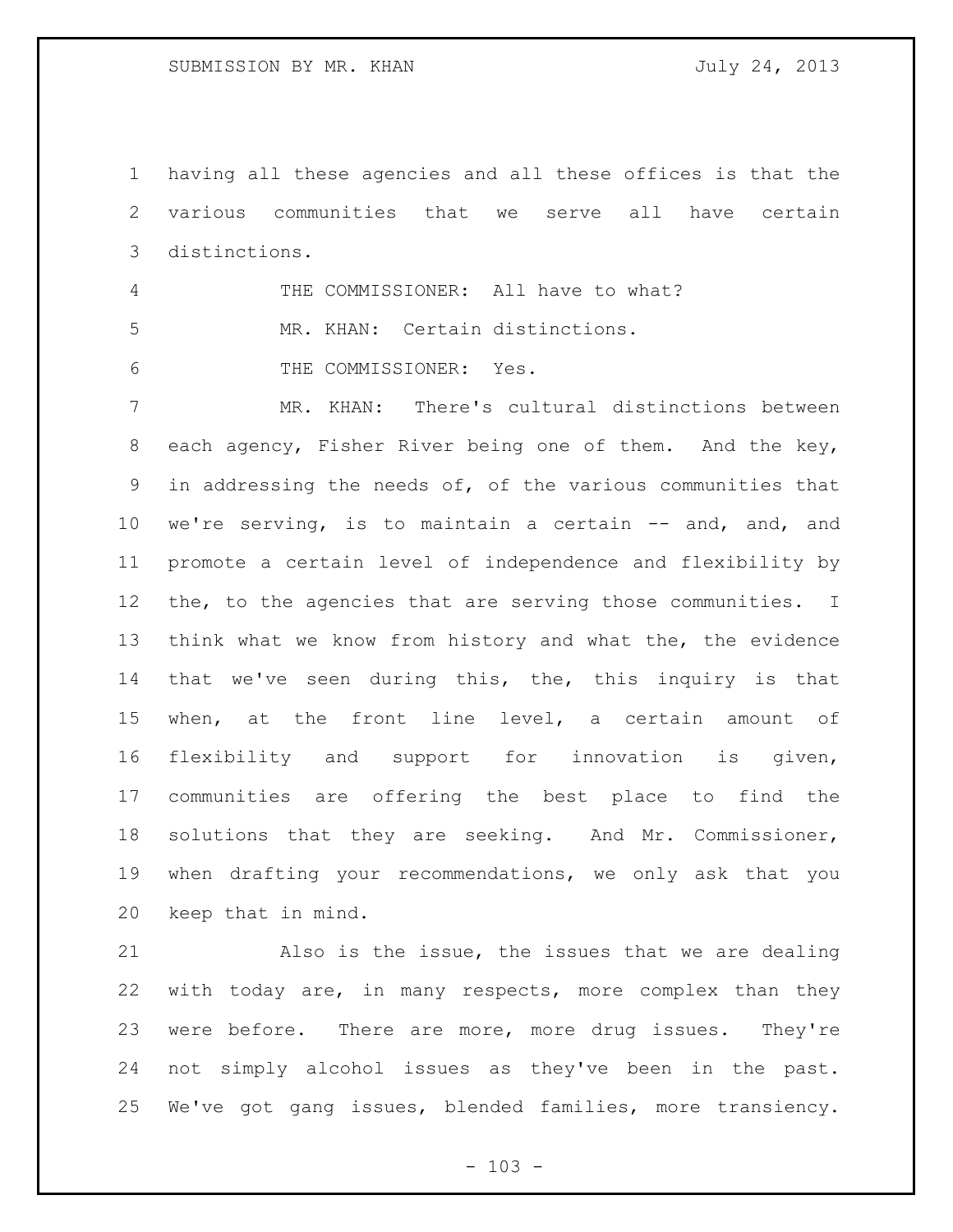Also are, as Mr. Funke discussed, the, the results and the effects of colonization and the residential schools. What we're dealing with as part of -- in addition to the, what we've discussed in terms of proverty (phonetic), poverty, drug addictions and so on, is somewhat a, a breakdown of the social fabric and it's, it's that social fabric that needs to be built back. These are long term issues that require long term solutions and there must be a commitment to, to work on long term solutions and see them through.

 Mr. Commissioner, I had previously provided an, an affidavit, as part of the publication ban hearings, in July of 2012. It's the affidavit of Shirley Cochrane (phonetic), it's dated April 3rd, 2012. In that affidavit, Shirley Cochrane, who is the former executive director of Intertribal, discusses in, in, in some detail the importance of relationships. In, in effect, child and family services, at the front level, at the front line level is, is very dependent upon its ability and the, its workers' abilities to foster relationships. This is both with, with collaterals, with the community itself and most importantly, with the parents that it serves.

 Now, I bring this up because you had asked the parties to make comments on the registration of social workers. Now, in, in our respectful view, there's three, 25 there are three elements to a good social worker. One, of

 $- 104 -$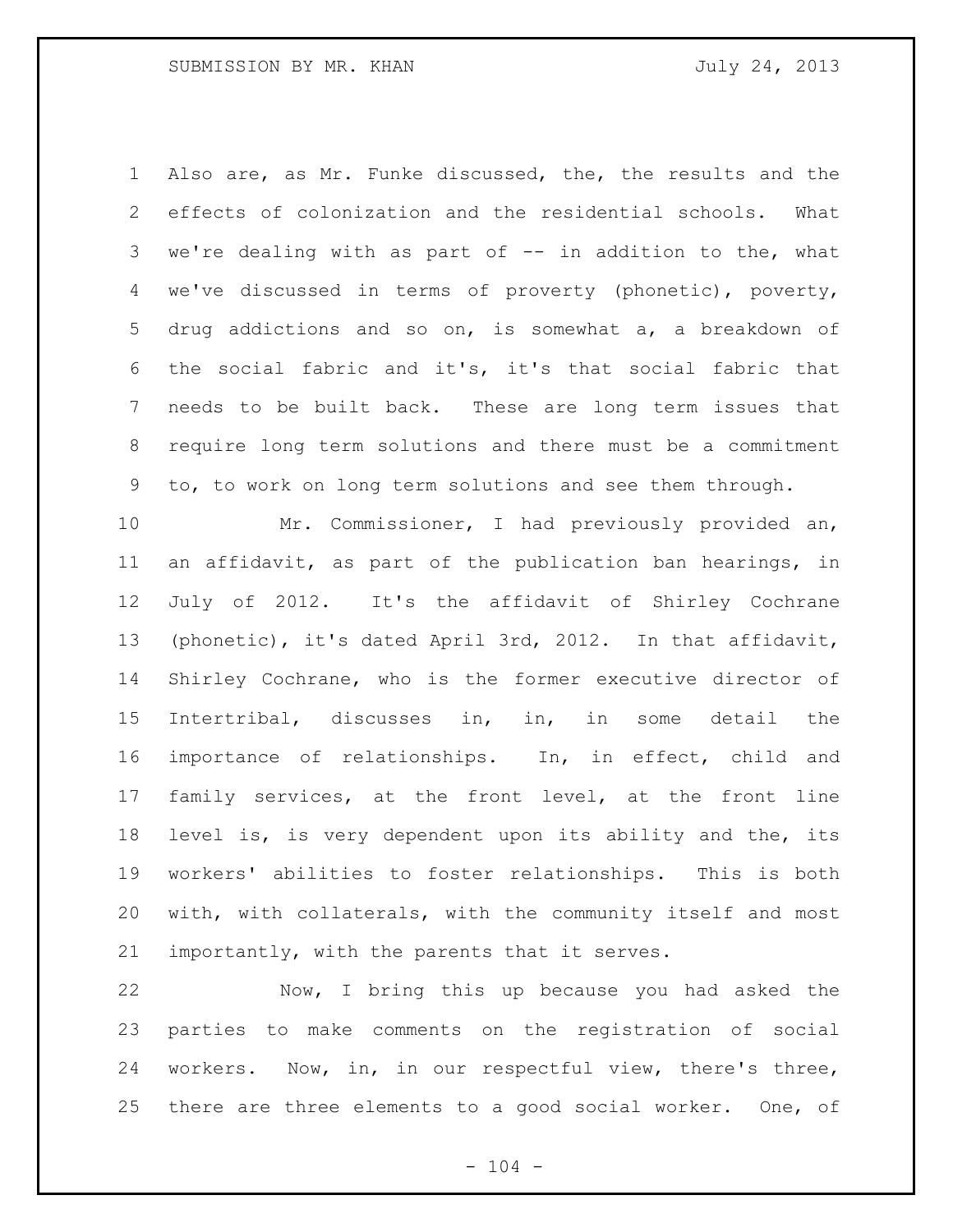course, is the, is education. There, there, there has to be a basic level of education. Secondly is training and training is offered within the system. But thirdly, and it's, it's been discussed a little bit during the inquiry, but not in great detail and that is, quite frankly, certain people are, are, are simply, are good at social work, others don't have the aptitude for it. The building of relationships depends on the ability of the individual worker to understand the needs of parents and to be able to approach them in a way that, that allows parents to trust them some, to some degree. Now, these relationships, especially in protection cases are, are, of course, forced. But what we've, what we've found is, as long as parents are treated with respect and dignity, those relationships can be fostered. And I'll give you an example, in terms of the approach, because it's about the approach.

 Mr. Sinclair, Steve Sinclair testified during the inquiry with respect to a worker called Stan Williams. And I'm not going to refer to the, the actual work Mr. Williams did, but just Mr., Mr. Sinclair's, his view on Mr. Williams. Mr. Sinclair had testified that he had a distrust for the system and he, he didn't really trust workers. He did state though that he felt a connection with Mr. Williams and that he felt that he could trust him, to a point, of course. And he felt that Mr. Williams can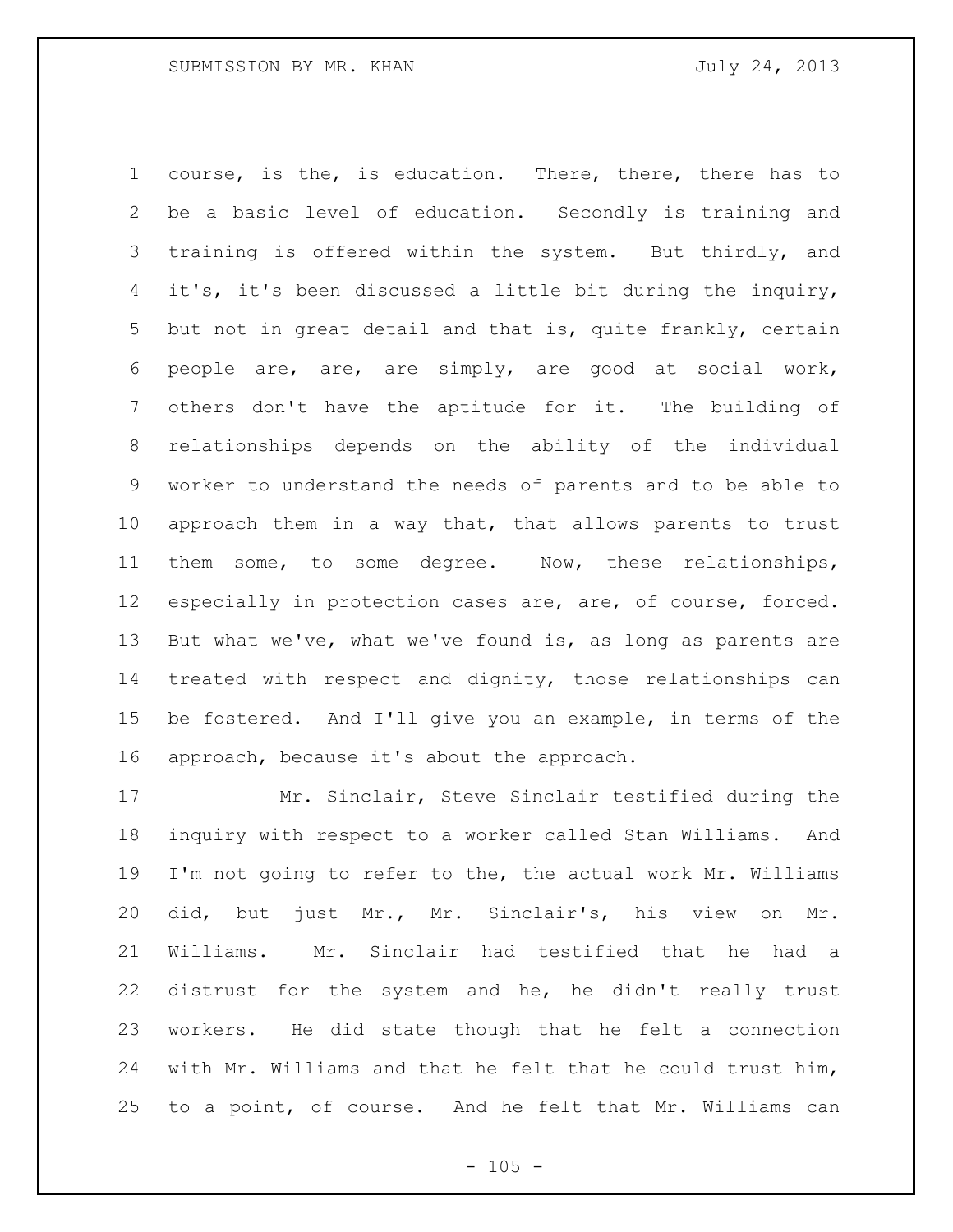understand him.

| 2  | Shavonne, Ms., Ms. Shavonne Hastings<br>Ms.                  |
|----|--------------------------------------------------------------|
| 3  | testified about the issue of trust with families and she     |
| 4  | explained that, in her experience, it's about being open     |
| 5  | and direct with families and educating them about their      |
| 6  | roles, that is, the social workers' roles and so on.         |
| 7  | Ms. Ducha (phonetic), from the former Ex Callie              |
| 8  | (phonetic). I've always known as the Ex Callie because I,    |
| 9  | I actually went to school next to that building. She         |
| 10 | discussed also the issue of building relationships with,     |
| 11 | with, with people who -- with, with their clients. And       |
| 12 | even though clients were aware that the information they     |
| 13 | would provide to her could be reported if it was relevant    |
| 14 | and that their children could be apprehended, they would     |
| 15 | still provide the information that they need to, to, to, to  |
| 16 | service the client. The, the point being is that it takes    |
| 17 | a certain personality, a certain type of person to do that   |
| 18 | work. It's no easy work. It's stressful work and when,       |
| 19 | when we're looking at having a, meeting the needs of, of     |
|    | 20 the various communities, there has to be a certain amount |
| 21 | of independence at the agency level to choose the            |
| 22 | appropriate person to, to either be working with             |
| 23 | collaterals or families.                                     |

 In principle, there's no objection to the registration of social workers. I think the devil is in

 $- 106 -$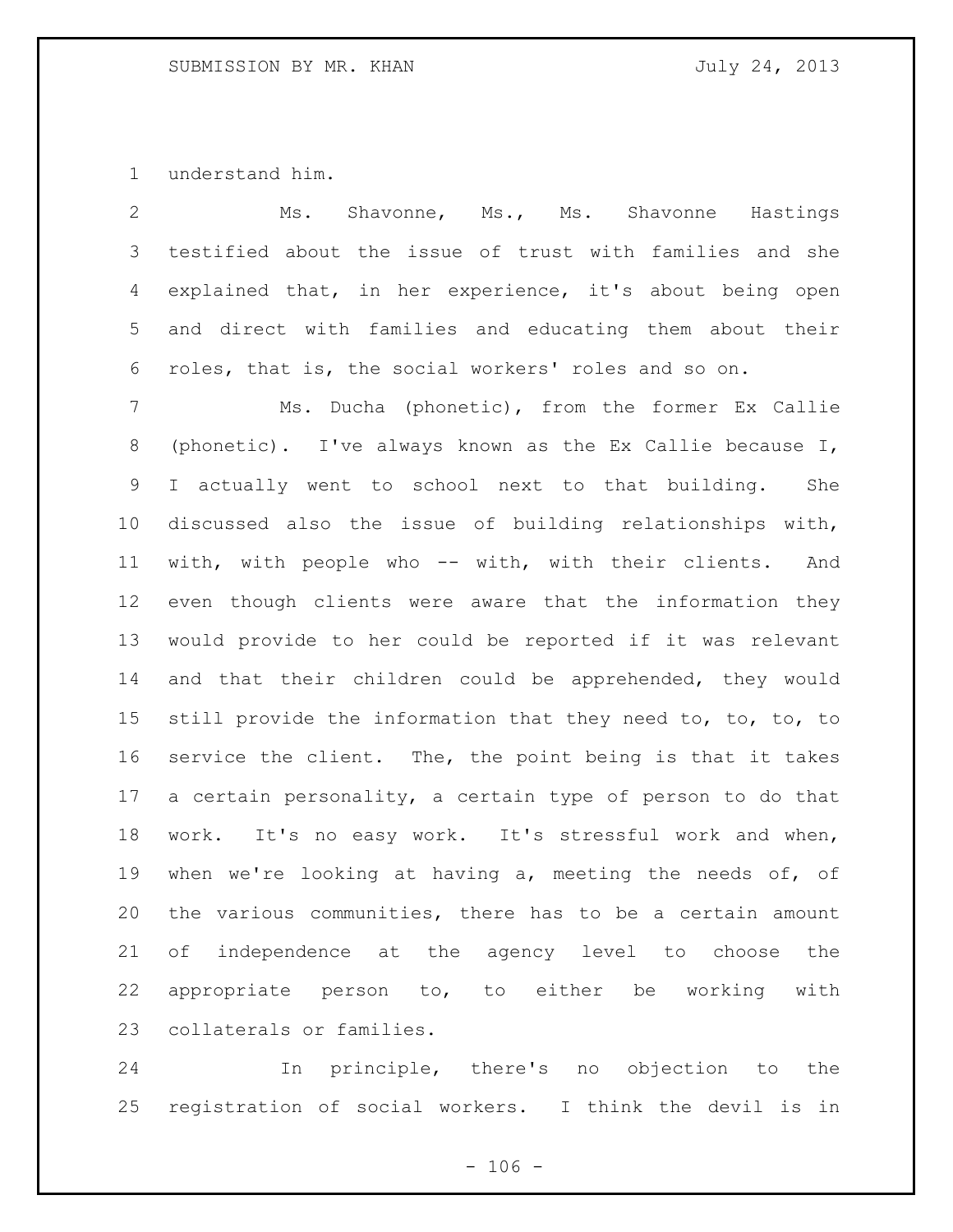the details and Miriam Brown did discuss it in, in her evidence, which is there's a, there's a concern as to whether there'll be sufficient support for First Nations social workers. There's also a concern as to who would qualify to register.

 Now, in rural communities, and, and also in remote communities, the work pool is somewhat limited. That doesn't mean that there are qualified people who could do the job properly. There's also an impediment, or barriers to obtaining social worker degrees and so on. The University of Manitoba has, has, has provided evidence to that. If, if those barriers aren't dealt with, the registration of social workers, in itself, could be, could, in fact, hinder the ability of agencies to provide the proper services to the, to their communities.

 And that's our submissions with respect to the registration of social workers.

 THE COMMISSIONER: And the barriers you speak of are what?

 MR. KHAN: Well, it, it would, it further limit who they may be able to hire for --

22 THE COMMISSIONER: I, I --

23 MR. KHAN: -- to do the job.

 Now, I understand that, that that issue has not been, has not been completely dealt with and I, I think

 $- 107 -$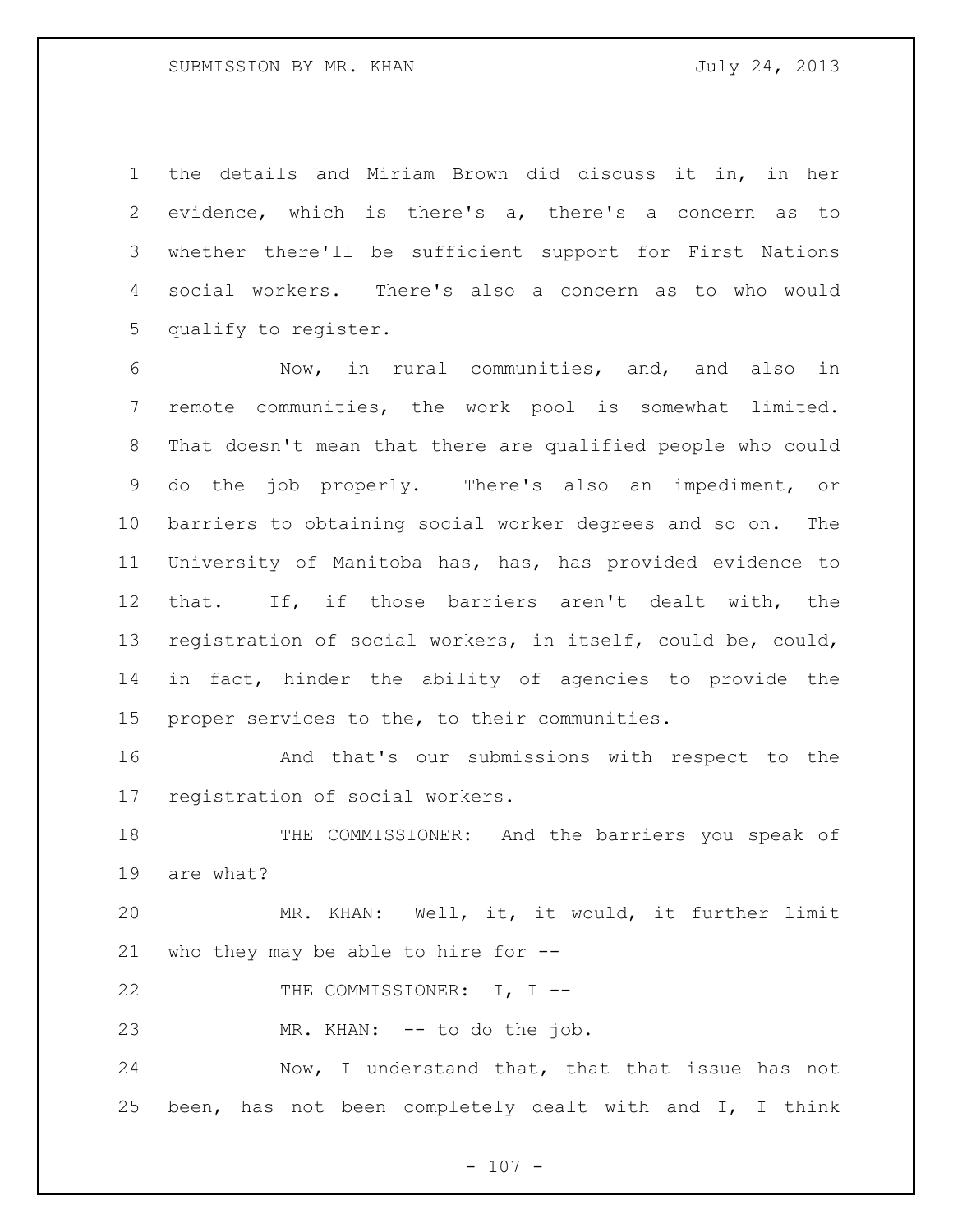we're still waiting to see what, what the transitional board wants to do with that.

 With respect to Mr. Gindin's recommendation that the files be opened in the children, child's name, as opposed to the parents', we would echo Mr. Cochrane's submissions and that is we're not too sure what, what, what the exact purpose would be. There would certainly be huge administrative issues in, in, in, in converting that over and, from our experience, that hasn't been an issue, in terms of providing proper services or getting the, the information we need on families.

12 THE COMMISSIONER: Thank you.

 MR. KHAN: So, in our respectful view, there's, there's no need for that.

 With respect to the recommendations regarding the independence of the Children's Advocate Office, or the Children's Advocate, of course, we are in support of an independent child, Children's Advocate and, and those, those are our submissions on that issue as well.

 And with respect to the recommendation that there should be a clear acknowledgement by the Manitoba Government that the overrepresentation of aboriginal people in the child welfare system requires a concerted effort to increase funding and develop programs to deal with poverty, poor housing, substance abuse in all communities across

 $- 108 -$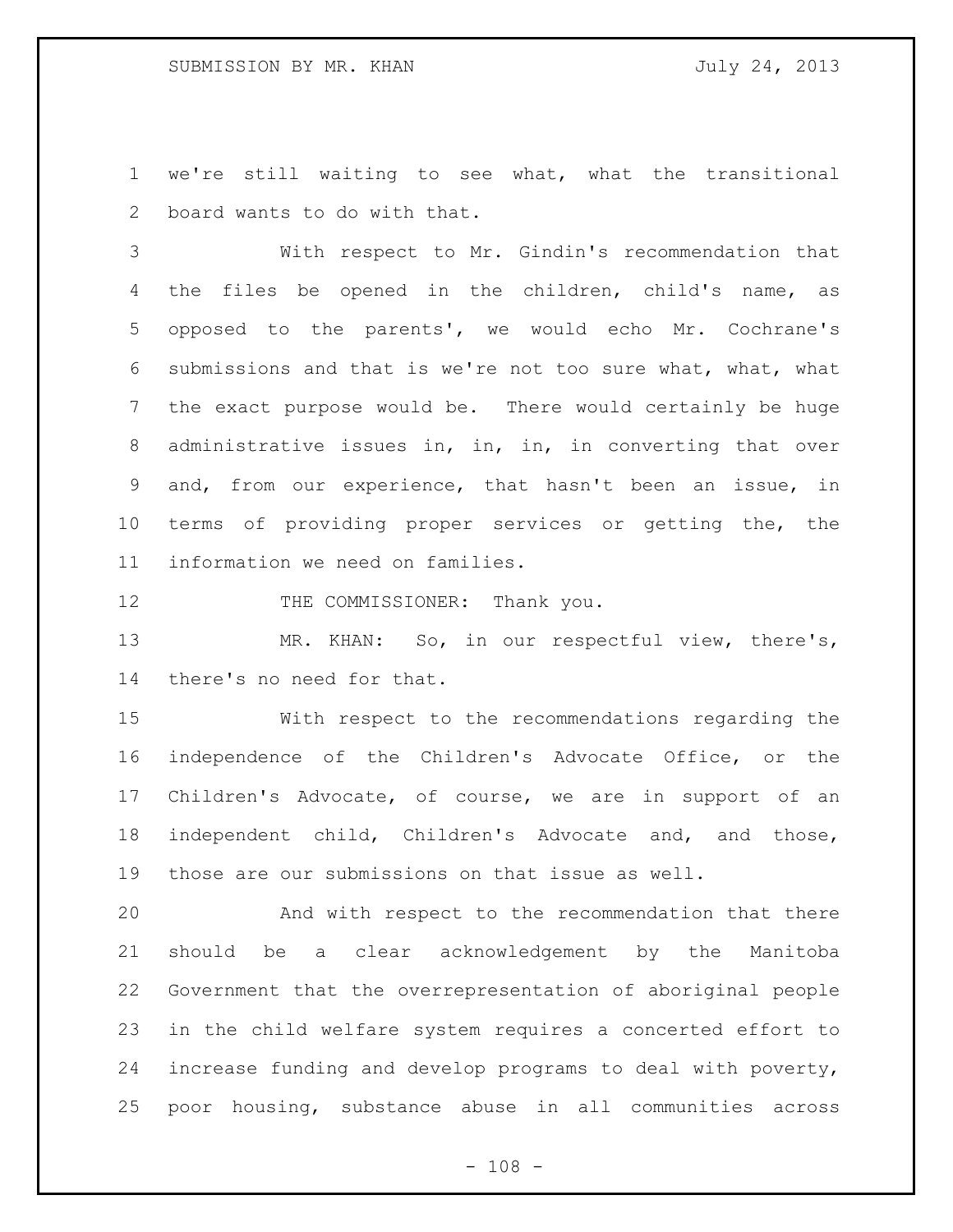Manitoba, we certainly agree. But we would simply like to note that Fisher River, as a community, is itself working towards a more holistic approach, sort of one-stop shop, similar to the evidence that was provided by Mr. Felix Walker. And we would agree that capacity building at the, at the community level is necessary for solving some of the problems that lead to families being in contact with Child and Family Services.

 Mr. Commissioner, there's no doubt that stronger communities lead to more healthy lifestyles, which radiates into all other aspects of life.

 We are not in agreement with the separation of prevention services from protection services. And again, if you're looking at a rural setting, such as Fisher River, to start the, the costs involved, and the resources necessary, would, would much better be used, useful somewhere else. However, families often do move from one stream to another, because they may move from a protection 19 stream to a prevention stream and so -- and back and forth. And we don't see any benefit in having those two streams separated.

 Now, I appreciate that there is, there is a, there's always an underlying distrust, or apprehension when, when CFS is involved. I don't think that separating those two streams will, will deal with it. I think the

 $- 109 -$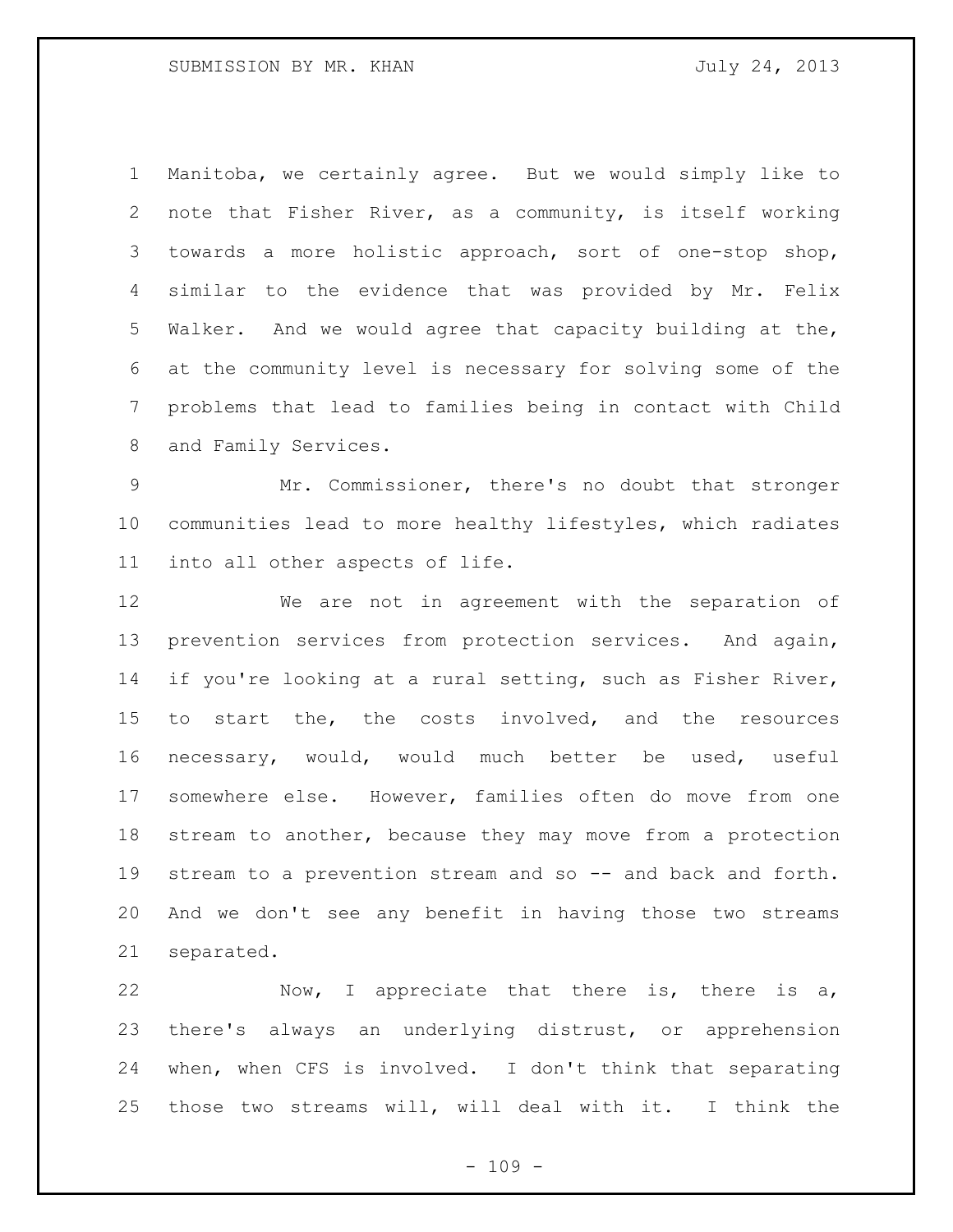best way to deal with it is, is simply having proper training and having the proper workers in place to build relationships with families. In our respectful view, the, the best way to deal with families are to deal with them in a respectful manner. Have them engage in the process and I think that comes, that, that brings about some of the better, better resolutions to the issues that arise.

 So Mr. Commissioner, there's, there's nothing, not much more for me to say. Our, our concerns, I, I should say, are, are mainly about preserving a certain amount of independence and flexibility at the agency level, allowing us to do the work that we need to serve our clients and as well as making sure we have the tools to do so.

 Subject to any questions, those are my submissions.

17 THE COMMISSIONER: Thank you, Mr. Khan.

18 MR. KHAN: Thank you.

 THE COMMISSIONER: All right. Well be ready to go at two o'clock again, Ms. Walsh, will we?

 MS. WALSH: Yes, Mr. Commissioner and we'll start with the General Authority.

 THE COMMISSIONER: All right. We'll do, start with the General Authority at two o'clock.

MS. WALSH: Thank you.

 $- 110 -$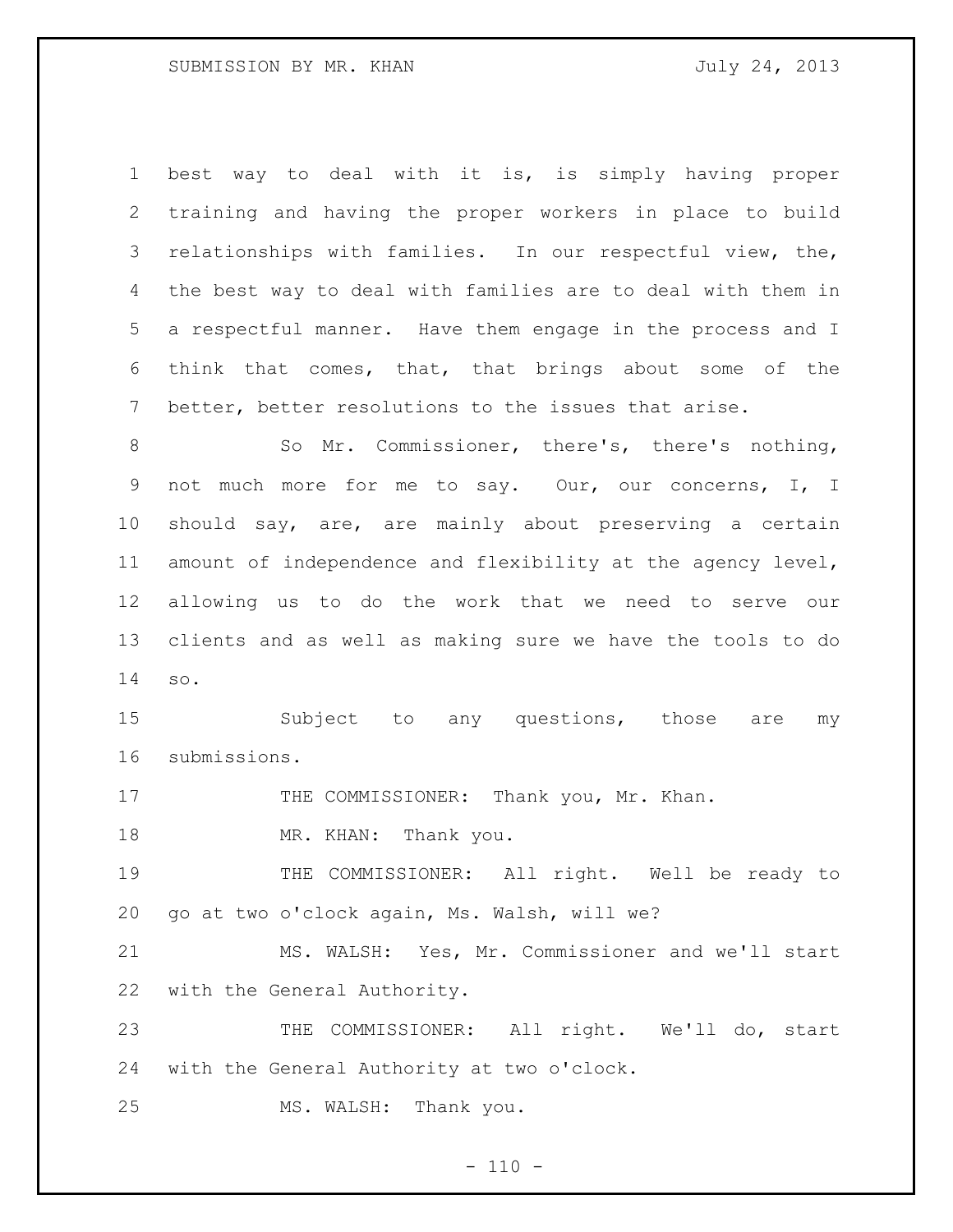THE COMMISSIONER: Until then, we stand adjourned. Thank you. (LUNCHEON RECESS) THE COMMISSIONER: All right, Ms. Harris, I guess the afternoon is yours. MS. HARRIS: Well let's hope I'm not that longwinded, Mr. Commissioner, and thank you. Seated to my left is Mr. Rodgers, child -- the General Authorities' CEO. 12 And to begin, I would like to just briefly reiterate the comments of my colleagues, which is that the work which is being done here is important work, because Mr. Funke, in his comments earlier this morning, is quite correct, that withstanding that there have been enormous improvements to the system, that there is still much to do to improve the state of the delivery of child welfare system in Manitoba and to keeping kids safe, preferably in their homes, which is where that we know that they do best. Mr. Gindin, in his comments, two days ago, is also correct when he said that the entire culture of child welfare system delivery needs to change and we believe that it is changing.

It's not my intention today to go through the

- 111 -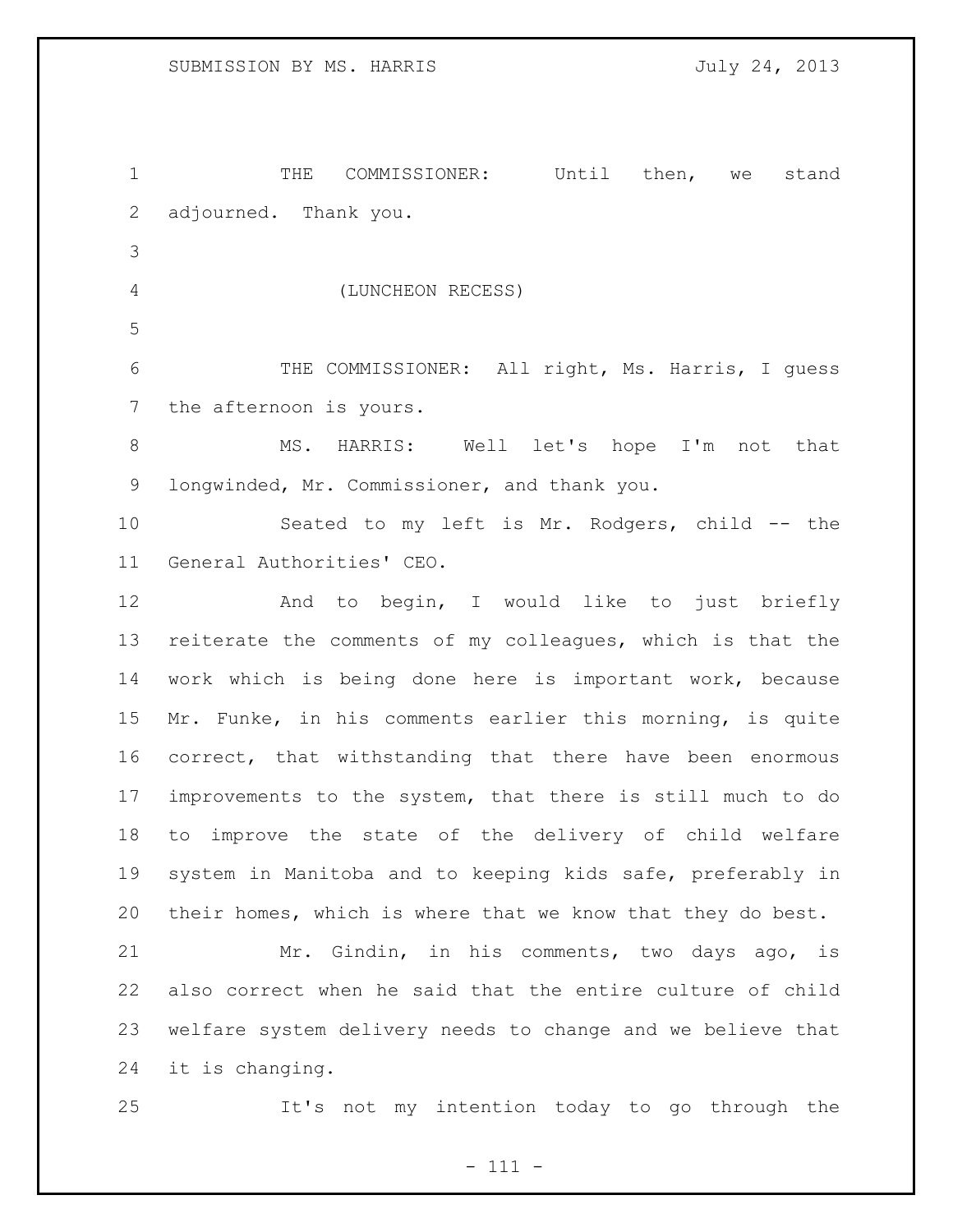evidence in detail with respect to the manner in which the recommendations from the external reviews were implemented 3 by the General Authority. I think the evidence was very well canvassed, both in writing and in Mr. Rodgers' oral evidence in May and that evidence went unchallenged, in terms of the manner in which those implementations were implemented. I would, again, remind your, Mr. Commission, that Exhibit 73, which is Mr. Rodgers' written witness statement has detailed information with respect to the manner in which specific recommendations were implemented and how.

THE COMMISSIONER: Exhibit 73 was it?

MS. HARRIS: Yes, sir.

14 THE COMMISSIONER: Yes.

 MS. HARRIS: If it's of assistance, as well, Exhibit 74 were, were the two binders of documents --

17 THE COMMISSIONER: Yes.

 MS. HARRIS: -- which had all of the General Authority's source documents, including that, the evaluation of Dr. Brad McKenzie of the differential response pilot projects within the General Authority and that's located at tab L, like Larry. Although I won't refer to the study line and, and verse, I will refer to it generally and, and it'll be there for your review at a future time if that is of assistance to you.

- 112 -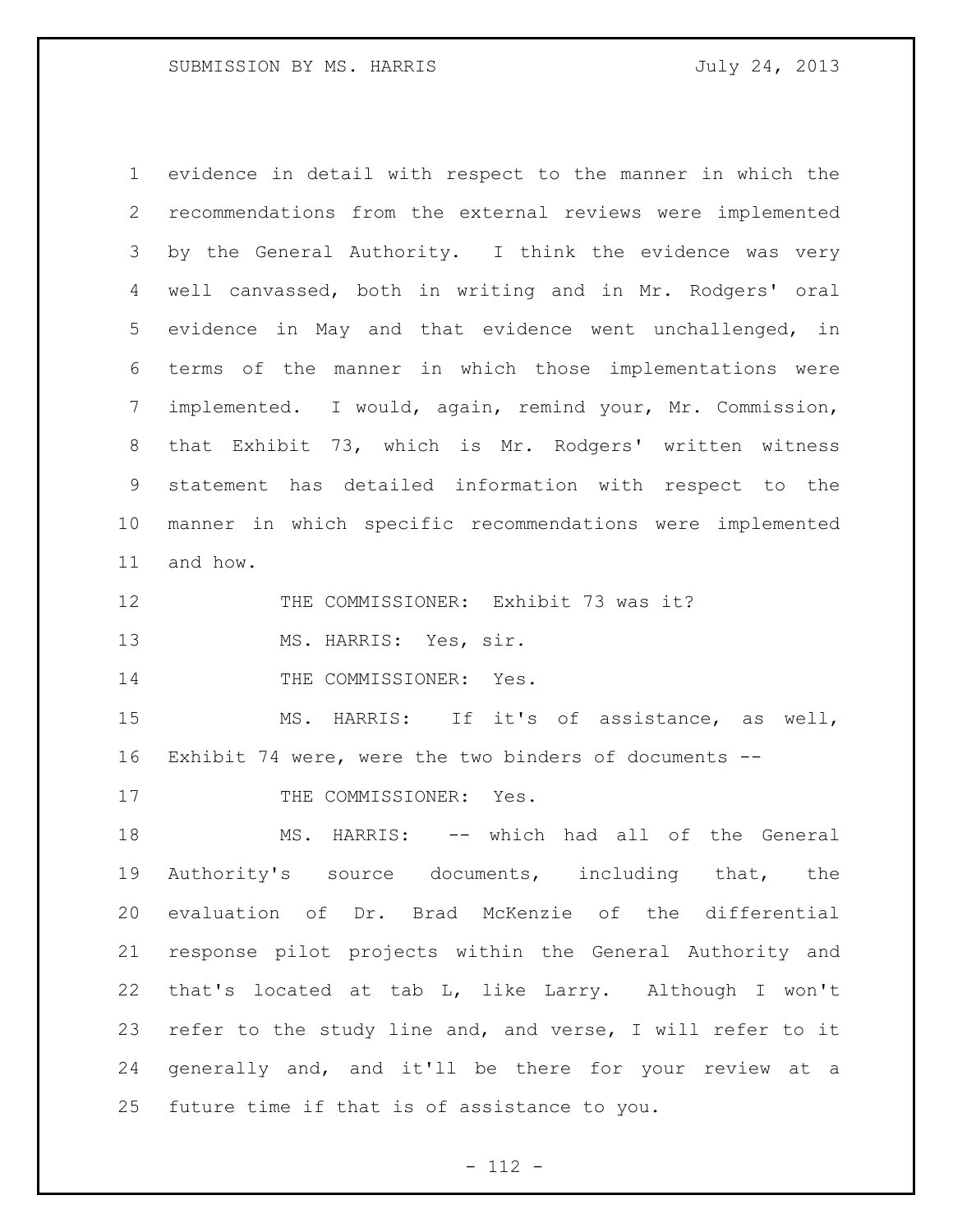It's my submission, Mr. Commissioner, that this inquiry and the Manitoba people can be satisfied by the wealth of evidence that has been presented, that the child welfare system, as it existed in 2005, particularly as it relates to Winnipeg Child and Family Services is no longer the child welfare system we have today.

7 Throughout this submission, I will emphasize two themes. The first is, in keeping with Dr. Wright's view and the view of others who gave evidence in this inquiry, that we need to focus on evidence based practice of social work and focus on attaining or coming as close as possible to obtaining best practices or leading practice.

 In particular, I would ask you, Mr. Commissioner, to consider, throughout my submission and throughout my response to some of the recommendations which have been made so far, whether or not those recommendations actually would be evidence-based in nature. In other words, whether the implementation of certain recommendations would fall within the definitions of Dr. Wright, as to whether those actually qualify as evidence-based practice, which means grounded in, in research and also referring to that loop, that continuous loop of feedback between the theory and then the practice and the practice informing the theory.

24 THE COMMISSIONER: Now, you're talking about recommendations in the reports or the recommendations

- 113 -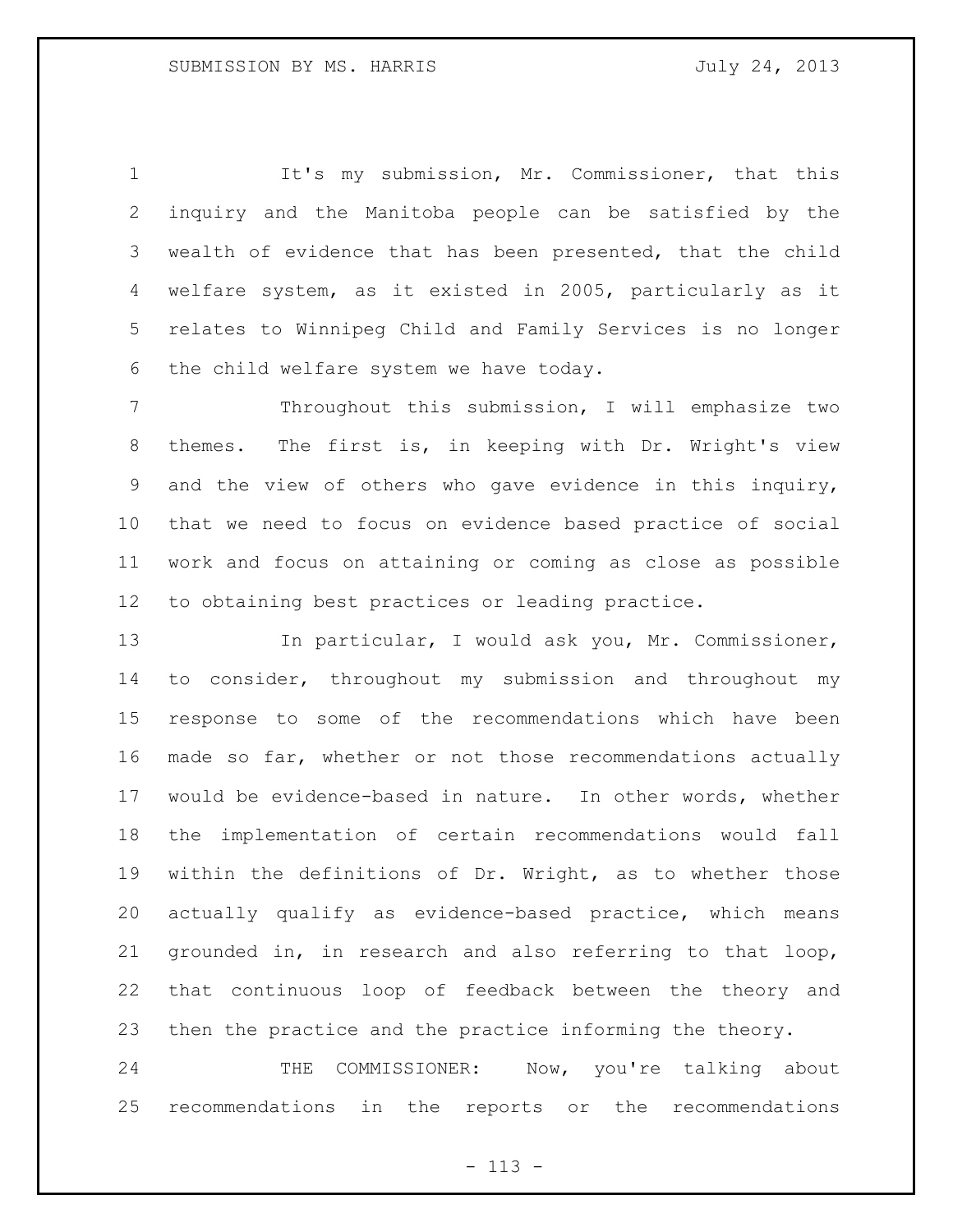you're making?

| $\mathbf{2}$                     | MS. HARRIS: Future recommendations.                                                                                                                              |
|----------------------------------|------------------------------------------------------------------------------------------------------------------------------------------------------------------|
| 3                                | THE COMMISSIONER: Future recommendations?                                                                                                                        |
| 4                                | MS. HARRIS: Yes.                                                                                                                                                 |
| 5                                | THE COMMISSIONER: Right.                                                                                                                                         |
| 6                                | MS. HARRIS: The other theme that I will focus on                                                                                                                 |
| 7                                | some measure of detail is why the General Authority<br>in                                                                                                        |
| 8                                | believes that our practice model, which is specific to the                                                                                                       |
| 9                                | General Authority, functions at the core of a functional                                                                                                         |
| 10                               | and responsive child welfare system within the General                                                                                                           |
| 11                               | Authority. I promise I won't refer to my written                                                                                                                 |
| 12                               | submissions, or written submissions again, but I do want to                                                                                                      |
| 13                               | refer to paragraph 57 of the written submissions, which --                                                                                                       |
| 14                               | THE COMMISSIONER: Well, you'll, you'll, you'll                                                                                                                   |
| 15                               | refer to it when you come to your recommendations, I                                                                                                             |
| 16                               | assume? Or are, am I --                                                                                                                                          |
| 17                               | MS. HARRIS: Oh, yes, of course.                                                                                                                                  |
| 18                               | THE COMMISSIONER: -- yes. Paragraph 57. All                                                                                                                      |
| 19                               | right.                                                                                                                                                           |
| 20                               | MS. HARRIS: Which simply says that:                                                                                                                              |
| 21<br>22<br>23<br>24<br>25<br>26 | " the core and  most<br>essential, component of [the]<br>General Authority's vision for a<br>truly functional and responsive<br>child welfare system lies in the |
|                                  |                                                                                                                                                                  |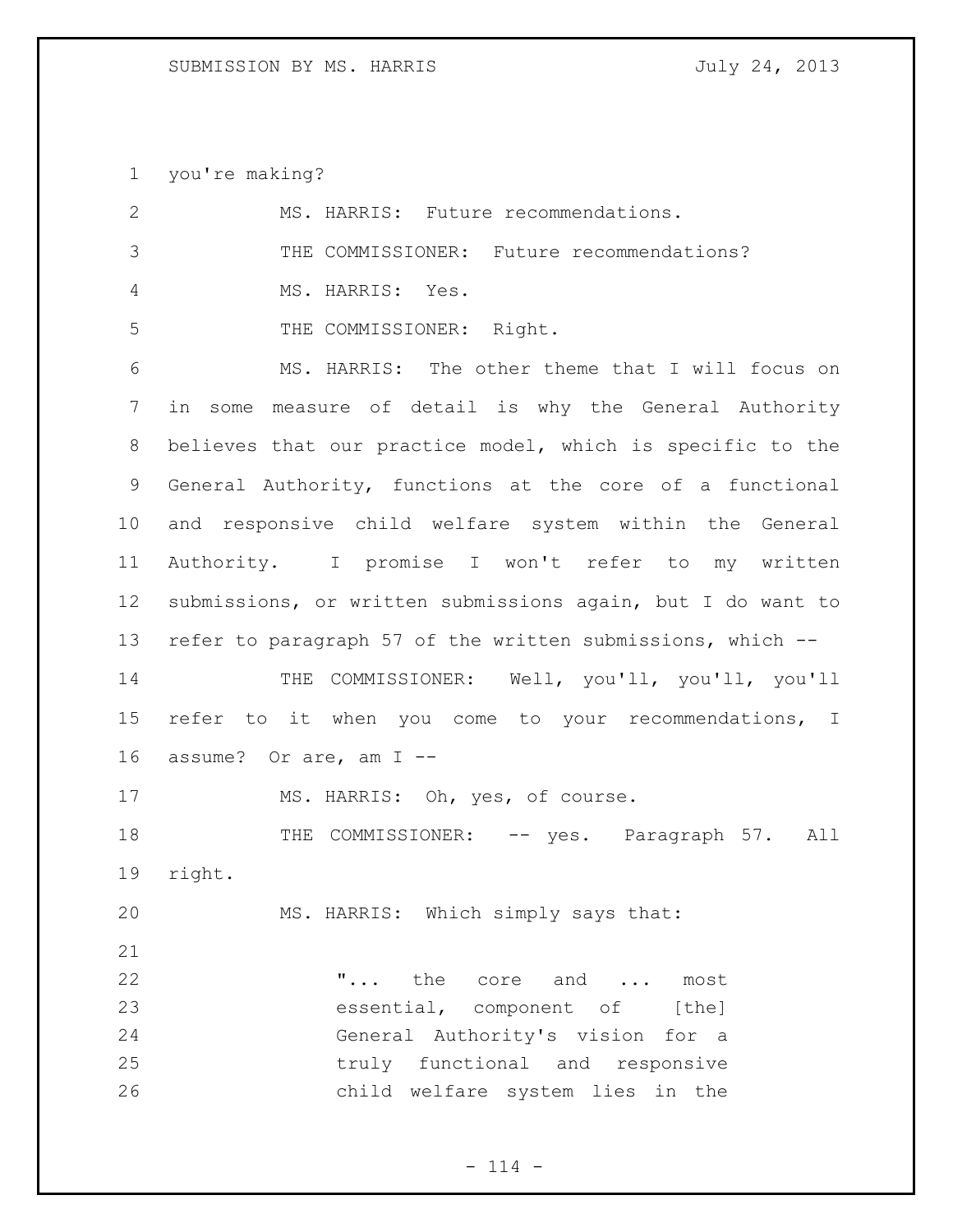development of its own, Authority-**Specific practice model.** The General Authority's Practice Model is in the process of being implemented and [it] should be fully implemented in all agencies 7 and service regions mandated by 8 the [GA] by early 2014."

 I would like to address a couple of comments that have been made throughout the oral evidence and a concern that the General Authority has, which is that we've been quite vocal about the types of changes that general, the General Authority has implemented in response to the recommendations from the external reviews. And one of the themes that has arisen is, well, why isn't this happening somewhere else, or is this happening in this authority, or that authority? And I want to make clear that the fact that the General Authority is practicing in this way does not mean that the General Authority believes that its way of practicing is, should be valued in a, in, in a manner which is greater than what other authorities are doing. Other authorities very well may be addressing the same issues in a different manner. If they don't do it the way the General Authority does it, in other words, it doesn't mean that the way that the other authorities are functioning is wrong.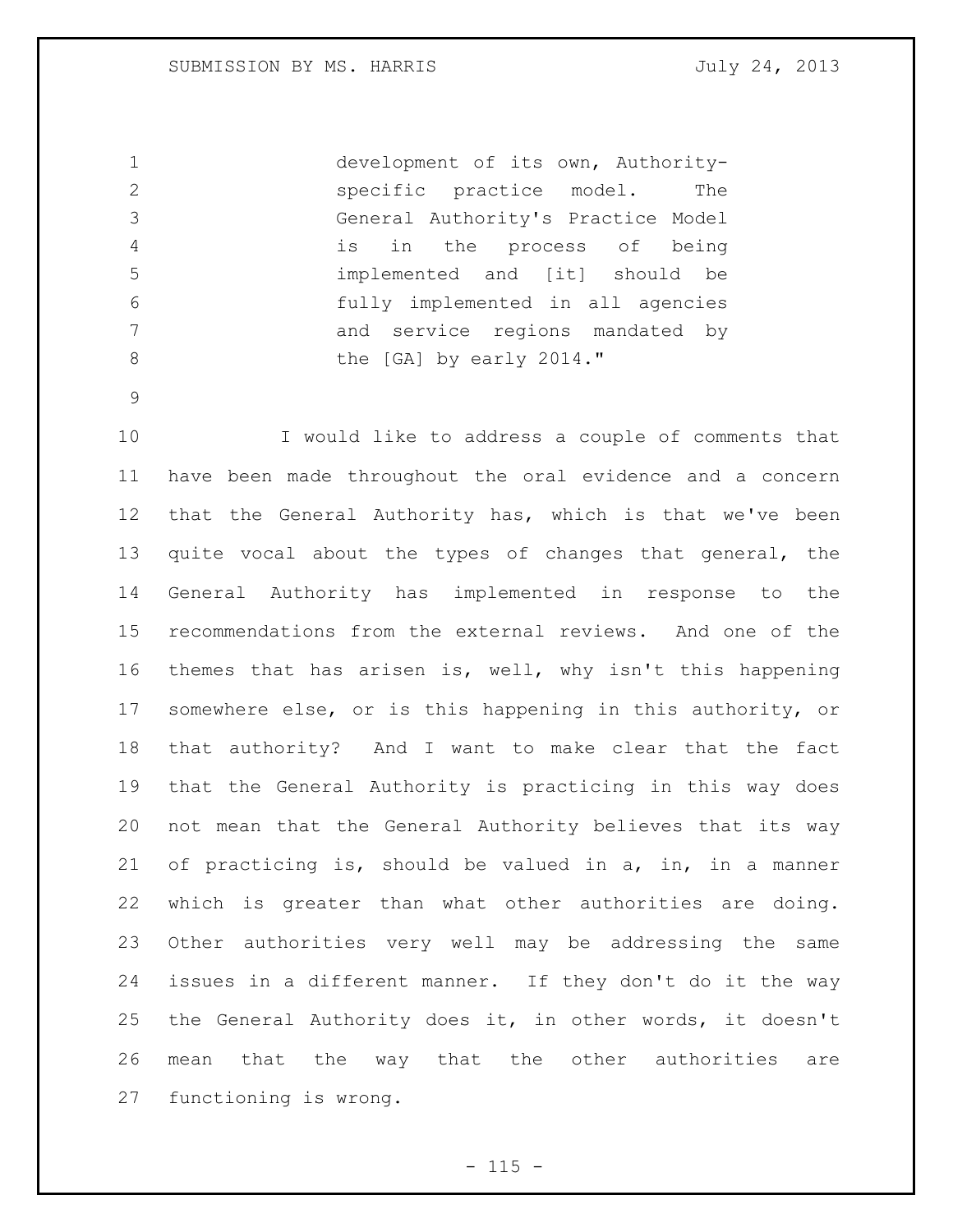We also wish to make very clear that attempting to impose what works at the General Authority level system- wide, across the province, would not only be paternalistic on the General Authority's part, it would also fly in the face of the intention of AJI-CWI and we reaffirm our utmost respect for the intention of the Aboriginal Justice Inquiry - Child Welfare Initiative. So when the question's asked, why hasn't it been done elsewhere, I say, it's not for us to say, to judge or to impose and it very well may be happening in a different manner.

11 THE COMMISSIONER: But what is the name of the, of the committee where the, the four authorities' CEOs sit? MS. HARRIS: If that's the, the office of the standing committee, Mr. Commissioner.

15 THE COMMISSIONER: Yes.

16 MS. HARRIS: And --

17 THE COMMISSIONER: But it, but it, it should be a clearinghouse for good ideas being passed on; should it not?

 MS. HARRIS: I believe that it is. There was also, and I don't know if it was intended to be this way, but it certainly sounded this way to me, in, in listening to Mr. Gindin's submission on Monday, that there was this perception that perhaps the General Authority wasn't sharing information at standing committee, or that that

 $- 116 -$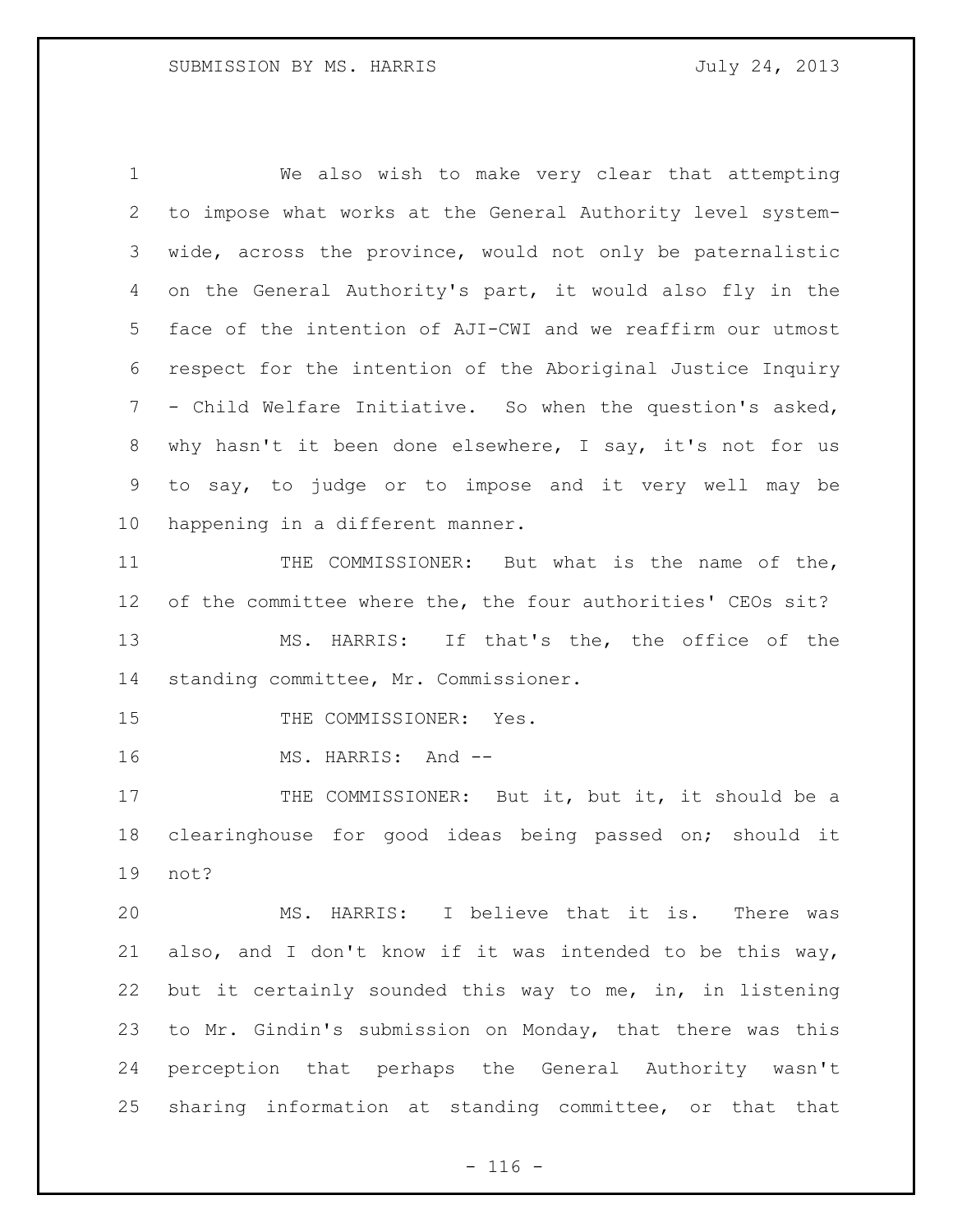information wasn't being well received by the authorities and that's simply not the case. The General Authority does share its information about what it's doing and how it's doing it with the other authorities and sometimes there's collaboration in that, in that vein, with an example being the rollout of some of the SDM tools, which was adopted by all, all of the authorities and implemented and is being implemented. THE COMMISSIONER: Who, who chairs that committee? MS. HARRIS: That's a good question. I'm advised by my client that the chair rotates amongst the members. 13 THE COMMISSIONER: And, but there's a fifth member besides the four -- MS. HARRIS: Yes, that would be the assistant deputy minister, Ms. Loeppky. 17 THE COMMISSIONER: The deputy minister? MS. HARRIS: Yes. There's a tension here though, Mr. Commissioner, because we have this unique system in

 Manitoba with the four authorities and there is a tension in that the goal is that there is consistency across the province, so that children receive the same quality of service, irrespective of their race, their culturally appropriate authority, their cultural background, or their geographic location, even within an authority. And it's

- 117 -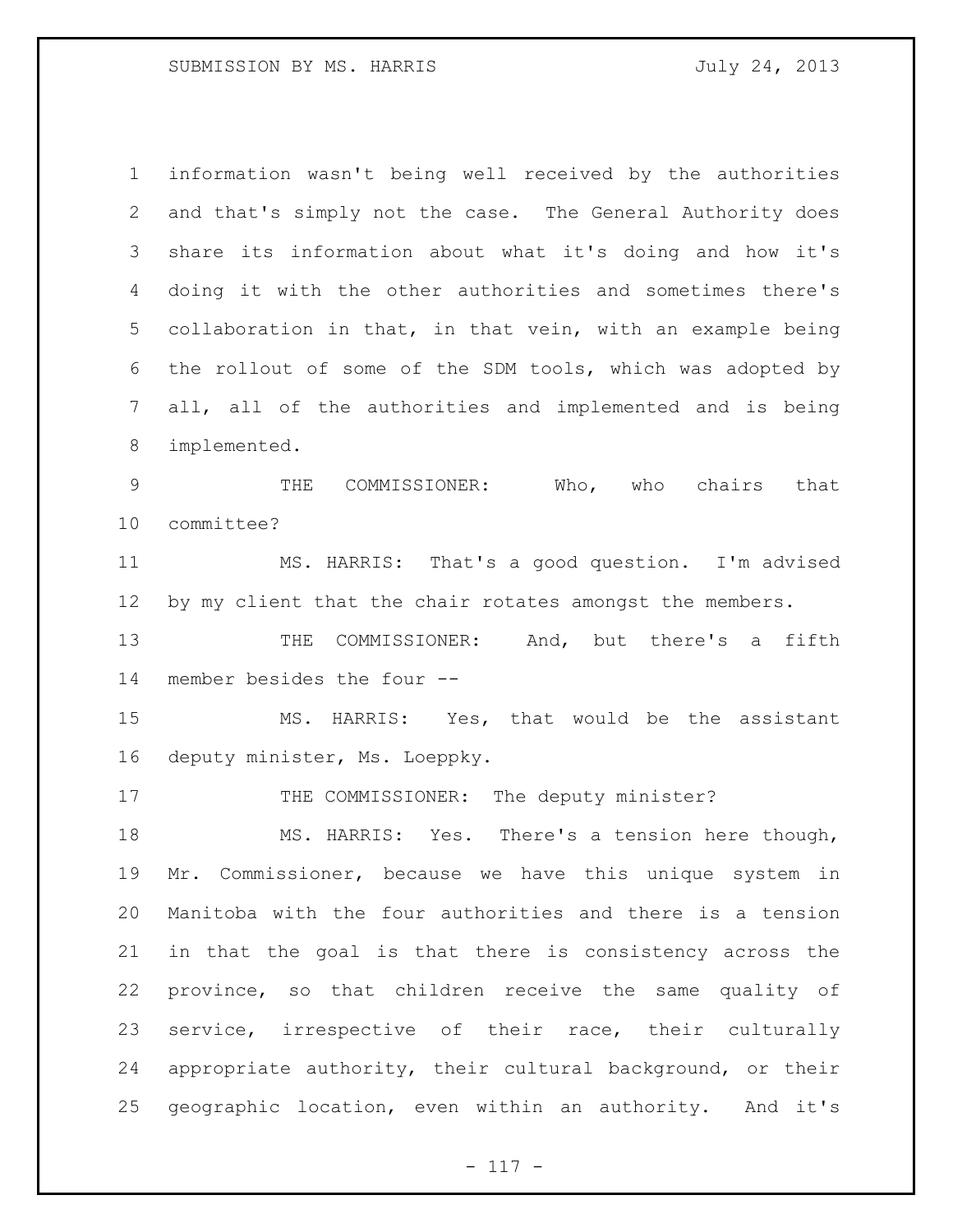going to be a difficult task for you, Mr. Commissioner, to have to address that and deal with the tension between those two concepts and needs.

 As I just mentioned, we only wish to highlight what's working within the General Authority and offer some insight along the way, perhaps as to what might be helpful in the future. I will also comment further about funding and workload issues. I will also deal with the issue of the public perception and the public's trust and individual families' trust in the child welfare system. And as I just mentioned, with respect to the issue of evidence-based practice, I will be, throughout my discussion of our own recommendations and the recommendations of others, be asking you to consider, prior to making any recommendation, whether it meets the sniff test, so to speak, as to whether that recommendation, in fact, would meet Dr. Wright's definition of, of, of being consistent with evidence-based practice and to look at all proposed recommendations, including ours, through that lens.

 There are four components to the General Authority's practice model and there's more detail about those components in our written materials. Those are the structured decision making tools, the signs of safety, solution-focused practice techniques and last, but certainly not least, the training that brings all of those

- 118 -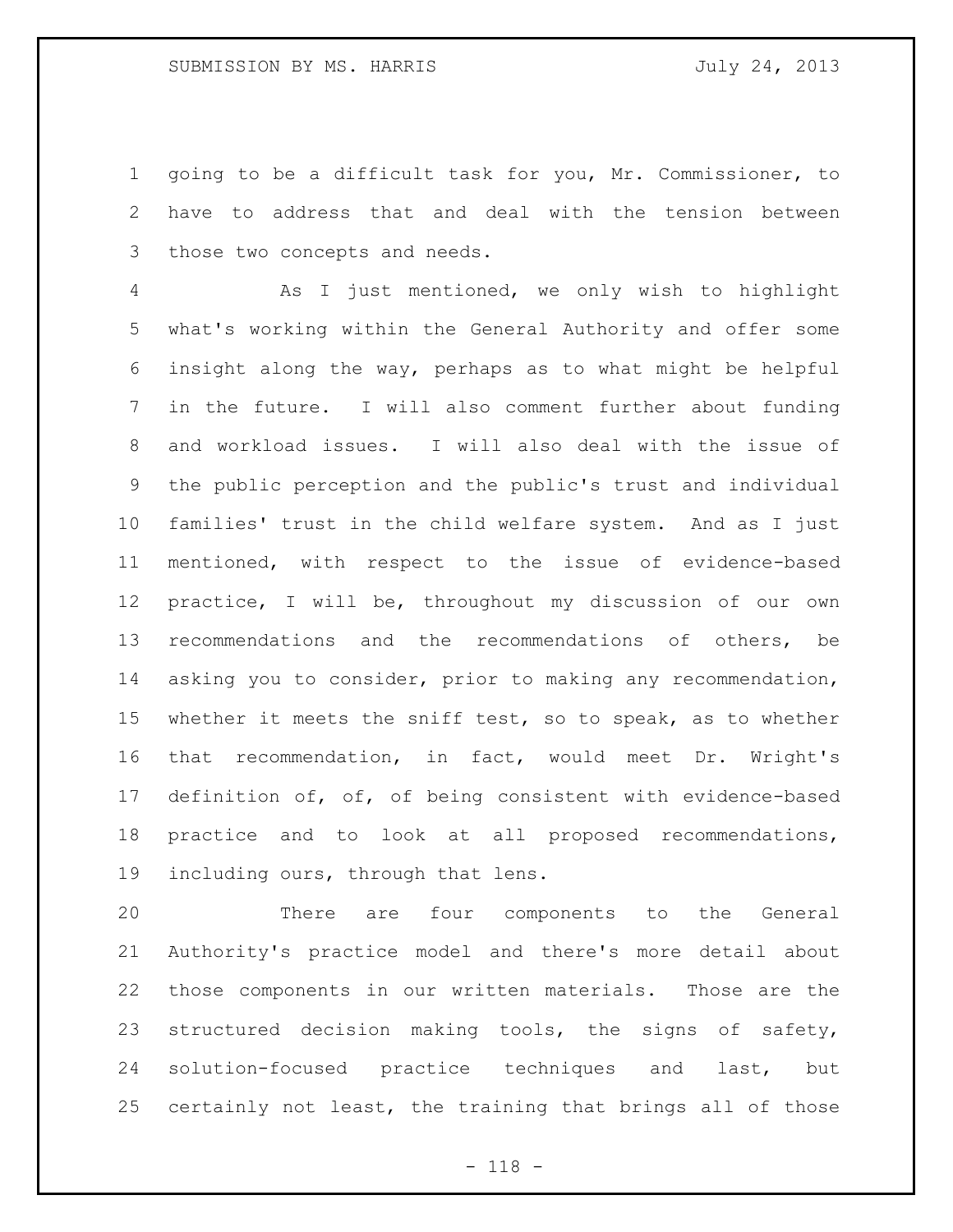techniques together into one seamless, cohesive practice model.

 The practice model was an evolution which came out of the differential response pilot projects, which took place as a result of the funding that came through Changes for Children.

 I wasn't going to go into the issue of the effectiveness of the SDM tools and how that's improved the system, because I thought the evidence was fairly clear on that point. But in light of Mr. Funke's comments this morning, unfortunately, I do have to spend some time in that area. And it's very important, from a conceptual standpoint, because Mr. Funke's recommendation that flew, that, that flowed from his comments is based upon an erroneous understanding of the way that the tools were introduced in Manitoba and how they function.

 First, it was the evidence of Mr. Rodgers that prior to any tool, risk assessment tool being chosen, or to, to -- or explored, there was an enormous amount of research done, looking at the different methods of improving risk assessment. It was Mr. Rodgers' evidence that the existing risk assessment tool was simply ineffective. And in order to implement differential response in the pilot projects, there needed to be a way of determining which children were at the most risk, so that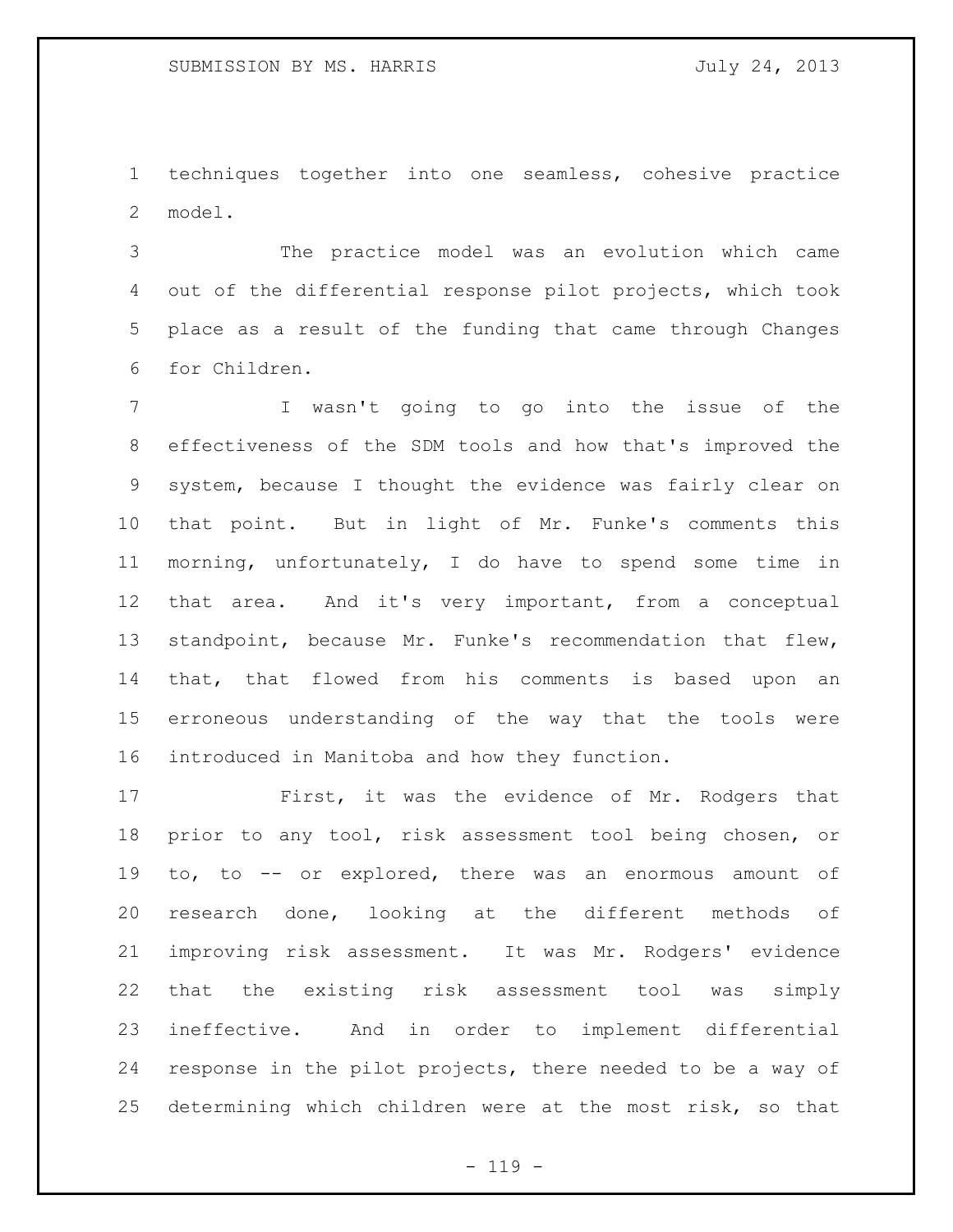the resources that would be needed to help specific families would be directed appropriately. That's the purpose of a risk assessment tool.

 Once the research had been done and you'll recall, perhaps, and it is in Mr. Rodgers' evidence, so I won't go into detail about it, that there were different types of risk assessment tools which could be used and ultimately, as a result of the research that was conducted by the General Authority, the conclusion that the General Authority came to was that the structured decision making tools of the Children's Research Centre, which are actuarially based, would be the most accurate type of risk assessment tool. Mr. Commissioner, you have the actual documents in your materials. You can see the types of questions that the workers have to deal with and the manner in which they're directed, both in the document itself and through their training, to see what types of questions need to be answered with respect to static factors, neglect and abuse.

 Once there was extensive training in Manitoba, within the General Authority and then also this tool was picked up and, and take -- this is one of those collaborations between the four authorities that actually has been incredibly successful. But I'm speaking specifically of the General Authority. Once the tool was

 $- 120 -$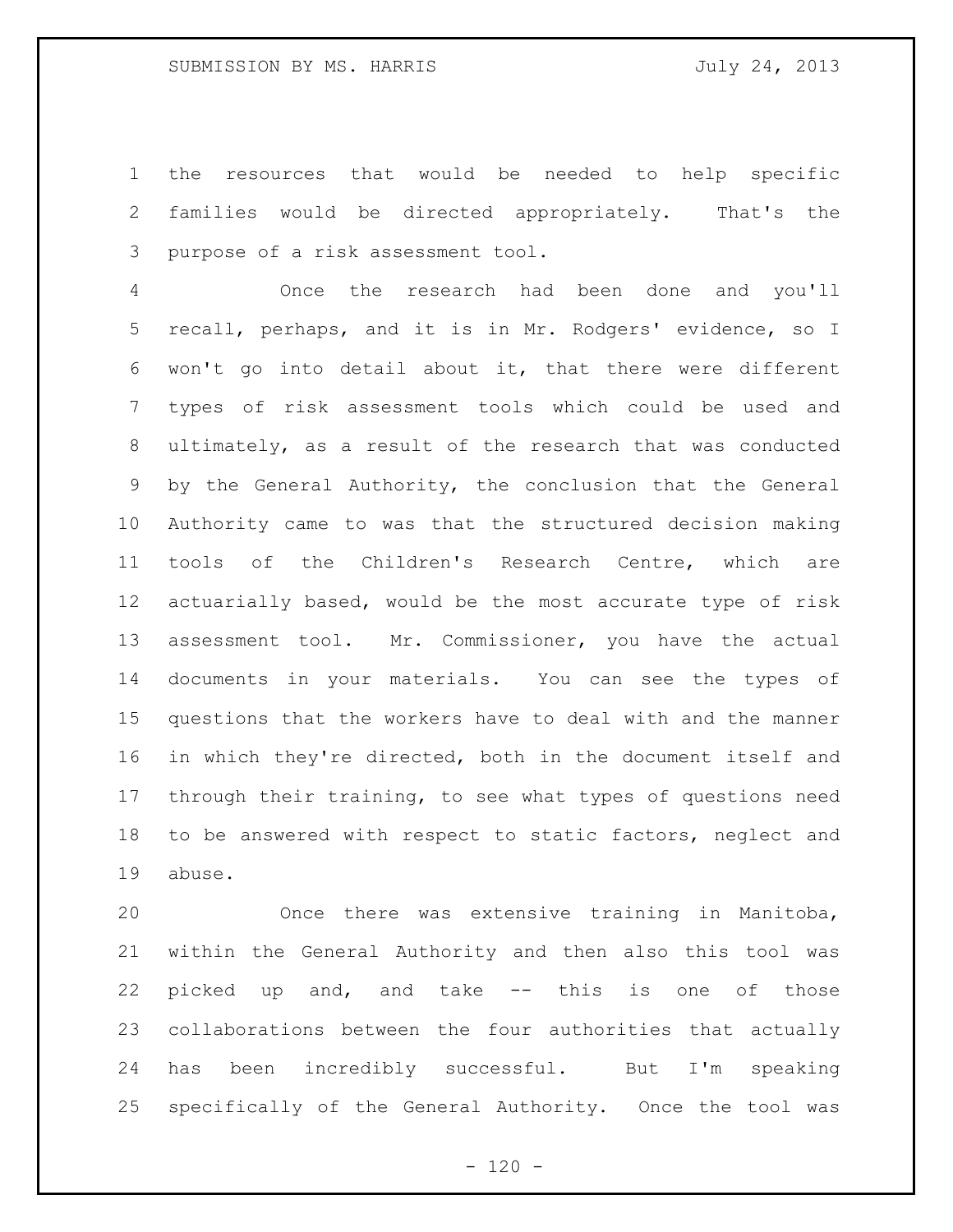selected, the Children's Research Centre then came to Manitoba, worked with the General Authority in training, on the use of those tools. The Children's Research Centre retains the licence to the SDM tools and there was an implication, at one point in time, which was dealt with by Mr. Rodgers, in his evidence, that this was a money generating kind of licence. It's not. It's a not-for- profit organization. But the reason they retain control over their licence is to ensure that the tool is being used properly and people are being properly trained to deal with it. The Children's Research Centre doesn't simply turn over a package. They continue to work with the jurisdictions that are using their tools, to ensure that the tools are doing what they're supposed to do. The Children's Research Centre is the last body that wants there to be bias, for example, in its tool. And so what happens is training. The introduction of the tool on a pilot stage and then the rollout. And then what happens is that the tool is used and it generates data. And as part of the process, what happens, after there's enough data, is there is then a validation study, because you can't determine if there's bias until you are using the tool in the population that you're concerned about and if there is evidence of bias, it's corrected at the point of the validation study. And that's what happened in Minnesota

- 121 -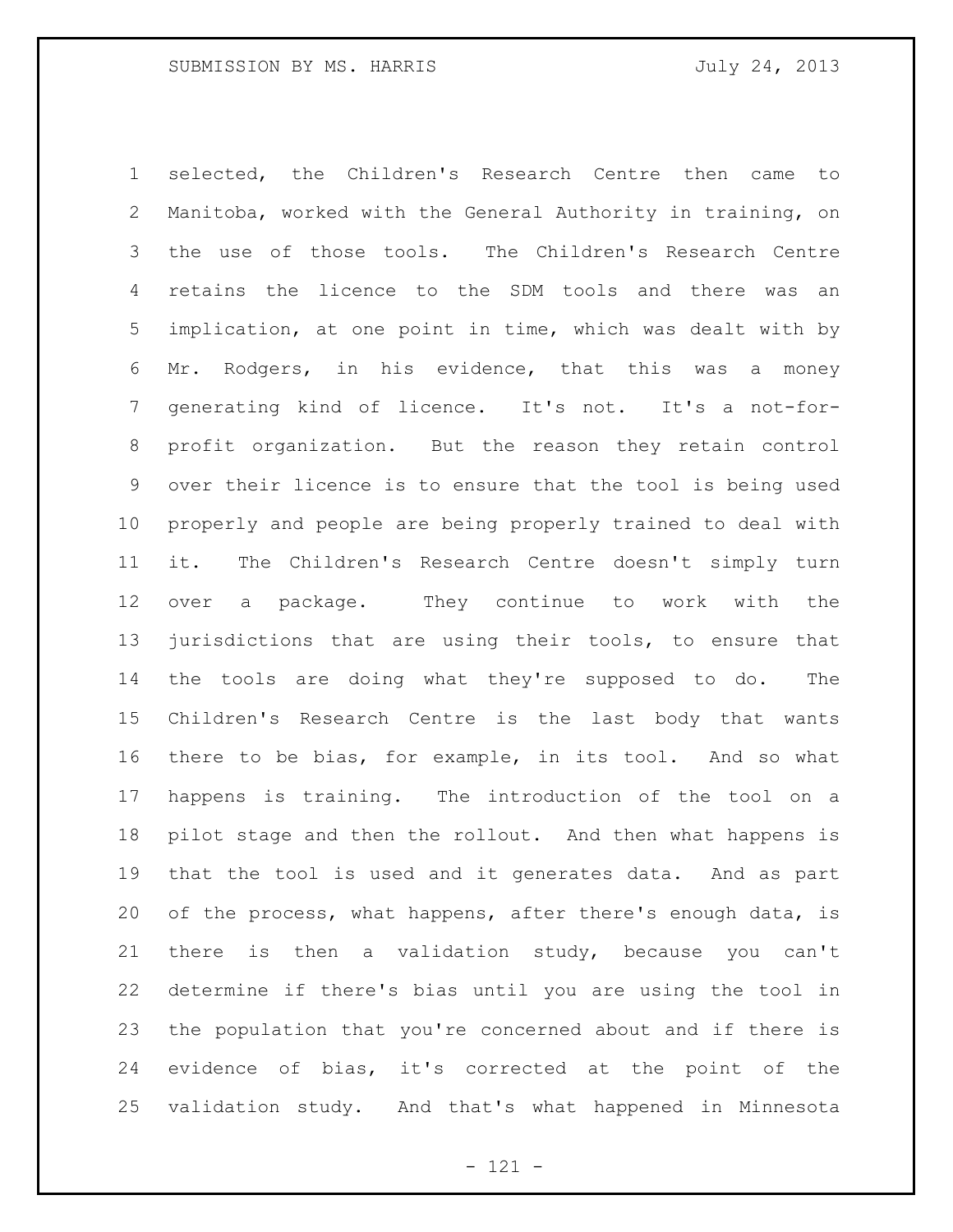and Mr. Funke was very clear about relating to Minnesota, Minnesota, Minnesota, but there are validation studies that have occurred in a number of jurisdiction across the world, not just in the United States, including in Australia, where there's a large aboriginal population. Which isn't to say that their issues are the same as the aboriginal population's issues in Manitoba, that's not what I'm saying at all, but that the tool is being used with minority populations where there could be issues of cultural bias and they've been addressed.

 When Mr. Rodgers, in his evidence, said, he doesn't have concerns about racial bias, it's on the basis of his understanding of the research that has been done across the world on the use of this tool and the fact that there has been, basically, very little to no racial bias in the jurisdictions in which its been used. Minnesota, there was an anomaly and then the Children's Research Centre worked with that jurisdiction to correct that anomaly. That's the process.

 At this point, we are very near to having enough data, from the risk assessment tool, which we've renamed the probability of future harm tool, to conduct that validation study in Manitoba.

 THE COMMISSIONER: All tools that were not available to you in 2000 to 2005?

 $- 122 -$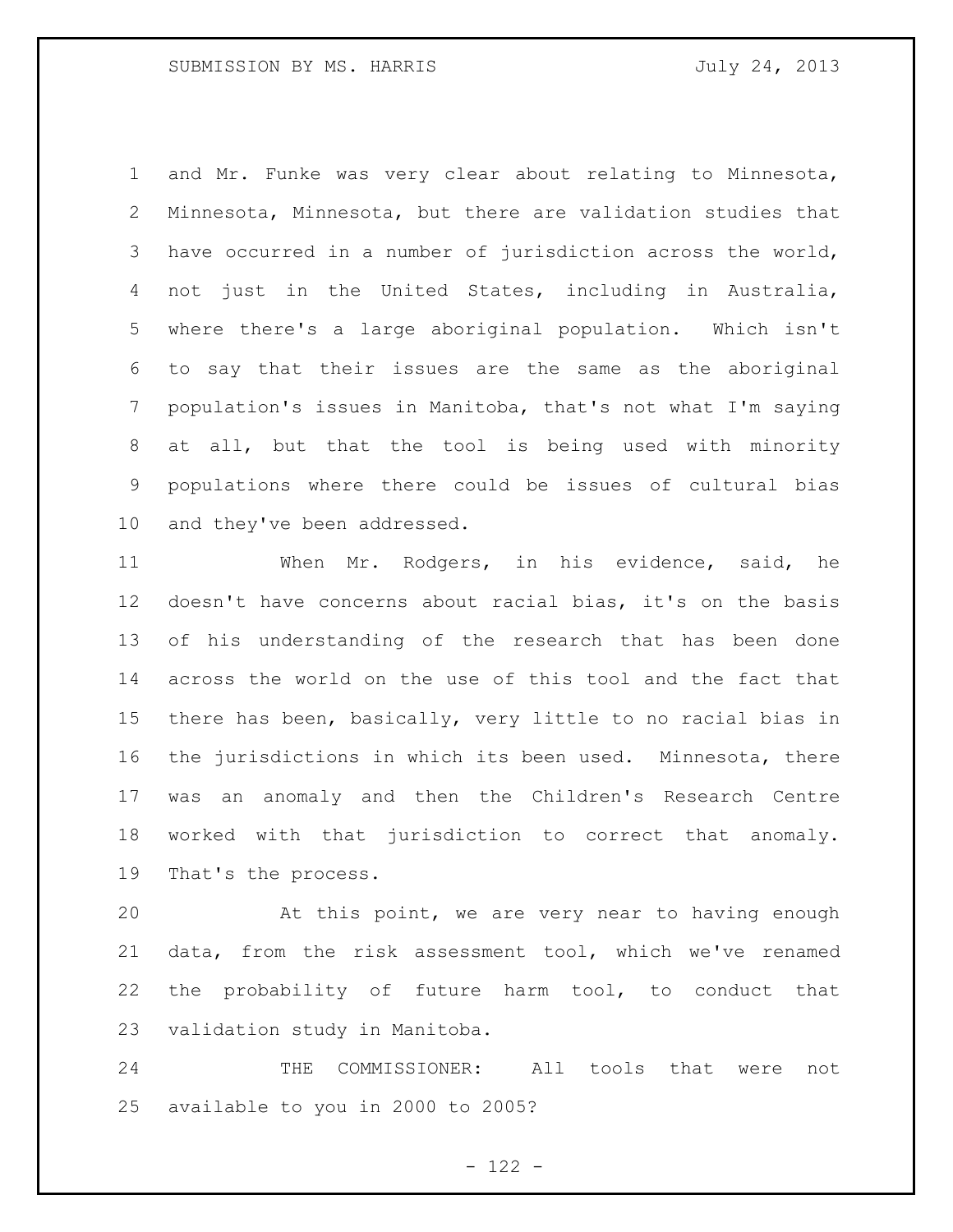1 MS. HARRIS: That's correct, sir. 2 THE COMMISSIONER: Or to the system? MS. HARRIS: That's correct. And I'm trying not to say this in a manner which would be offensive, but it, but that, that the strength of it would still be heard by you, Mr. Commissioner, the suggestion that there should be -- that there -- or that there is no process to deal with the issue of bias with the use of this tool in Manitoba is simply incorrect. Full stop. There was also a misstatement of the evidence. In the concern about bias being that there are these static factors which you can't change, for example, having previously experienced abuse in your childhood, that factor, on the risk assessment, is always there, it's always scored. And it, therefore, does elevate the risk level. It is true that on the initial probability of future harm assessment, that that risk assessment cannot be adjusted. That is true. What was missing from Mr. Funke's presentation today, on this issue, is that probability of future harm is used because there's a re-assessment at -- six weeks later and throughout the life of the file, that risk assessment is repeated. And six weeks later, at the next assessment, the capability for a supervisor to override and drop the risk level, as a result of a static factor which has proven not to be a concern in the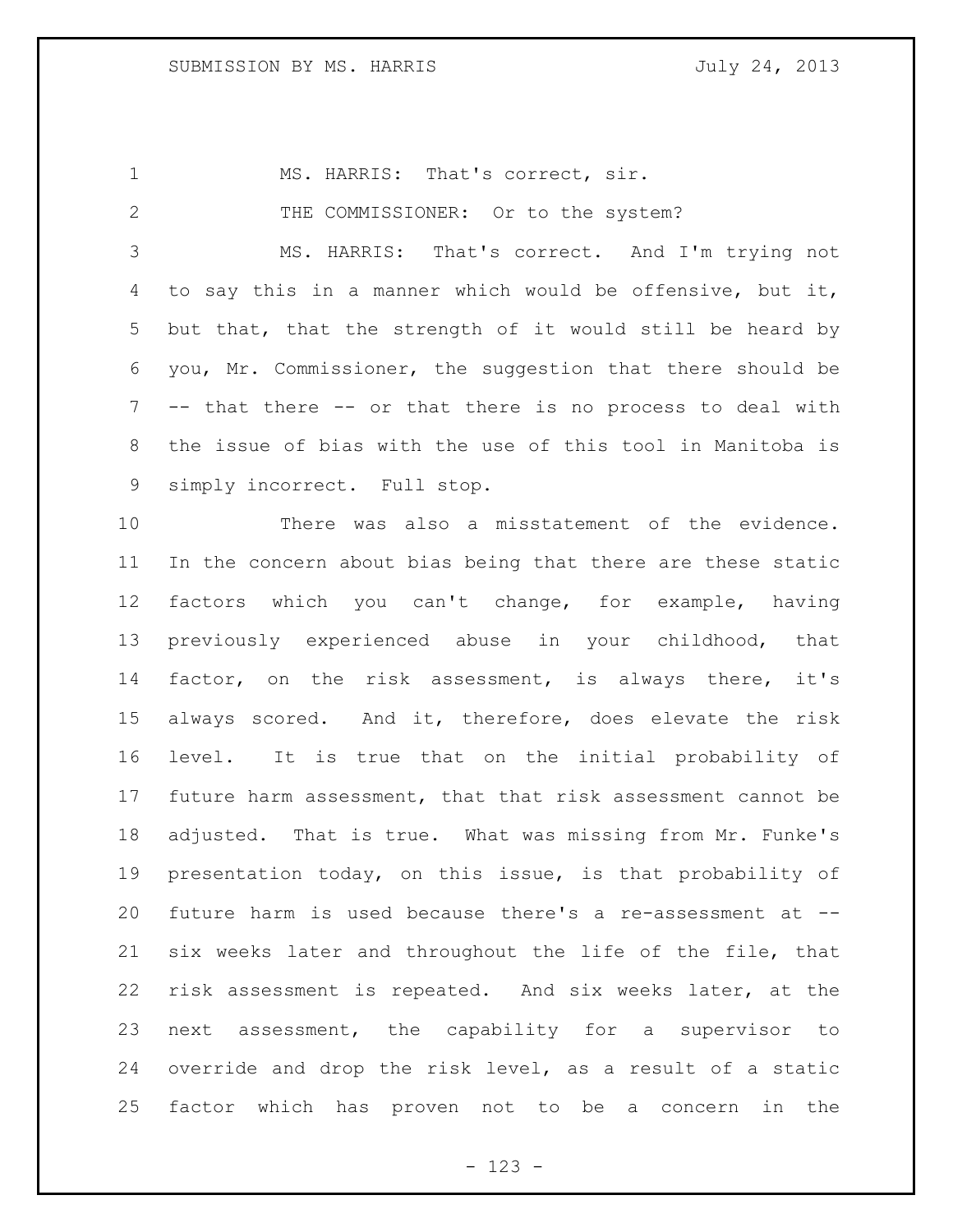particular case of that particular family is entirely possible. That's where clinical judgment comes into play, Mr. Commissioner.

 And again, all risk assessment tools do is assist in identifying families which need the service most urgently and helping to stream them most appropriately. Risk assessment tools are not used to apprehend children. If any agency in the province of Manitoba -- and I can assure you that no agency within the General Authority is doing so -- is using the risk assessment tool to apprehend children, they are using the tool incorrectly and that's why training is so incredibly important. I'm not saying that is happening. What I'm saying is that, that, that notion had, had been raised at previous times in this inquiry and I want it made very clear --

 THE COMMISSIONER: What, what notion -- repeat that?

 MS. HARRIS: The notion that the risk assessment tool is used to apprehend children and that children are being apprehended on the --

21 THE COMMISSIONER: Oh --

 MS. HARRIS: -- basis of a risk assessment tool. That is absolutely not the purpose of the tool. And if that were the case, then tool is being used.

THE COMMISSIONER: -- because there's a place for

 $- 124 -$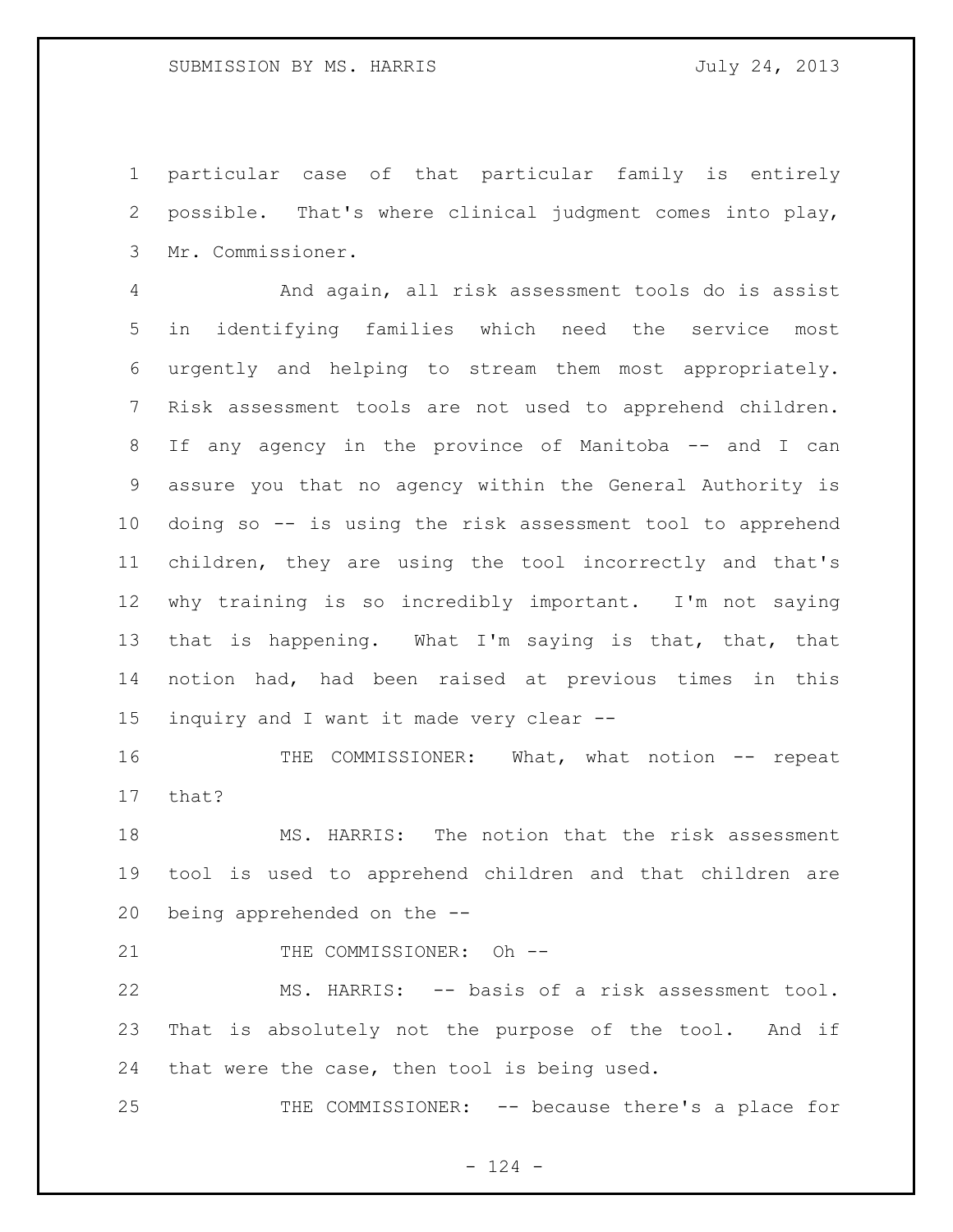## SUBMISSION BY MS. HARRIS July 24, 2013

clinical judgment and --

| $\overline{2}$ | MS. HARRIS: No, because there's a different                 |
|----------------|-------------------------------------------------------------|
| 3              | assessment that deals with whether or not children are safe |
| 4              | in their homes and that's called the safety assessment.     |
| 5              | THE COMMISSIONER: Oh, oh, the -- okay.                      |
| 6              | MS. HARRIS: And the safety assessment -- the two            |
| 7              | tools are used almost simultaneously. At the beginning of   |
| 8              | an intake file, there's a safety assessment conducted --    |
| $\mathcal{G}$  | THE COMMISSIONER: Yeah.                                     |
| 10             | MS. HARRIS: -- to determine of a child is safe              |
| 11             | enough to remain at home, or if the child needs to come     |
| 12             | into care and be apprehended, in order to deal with the     |
| 13             | immediate safety issues. That's the tool that is used to    |
| 14             | determine whether a child is apprehended or not.            |
| 15             | The probability of future harm tool is also used,           |
| 16             | because assuming a child is safe at home, there still needs |
|                |                                                             |
| 17             | to be an assessment of the likelihood that that child will  |
| 18             | come to harm if the child welfare system does not intervene |
| 19             | and provide services to the family to stop that from        |
| 20             | happening. That's the purpose of the risk assessment tool.  |
| 21             | When Ms. Flette, of the Southern Authority, gave            |
| 22             | evidence with respect to the issue of bias and the use of   |
| 23             | the risk assessment tool, while she said it was, of course, |
| 24             | a concern to you, she did not see any immediate problems.   |

- 125 -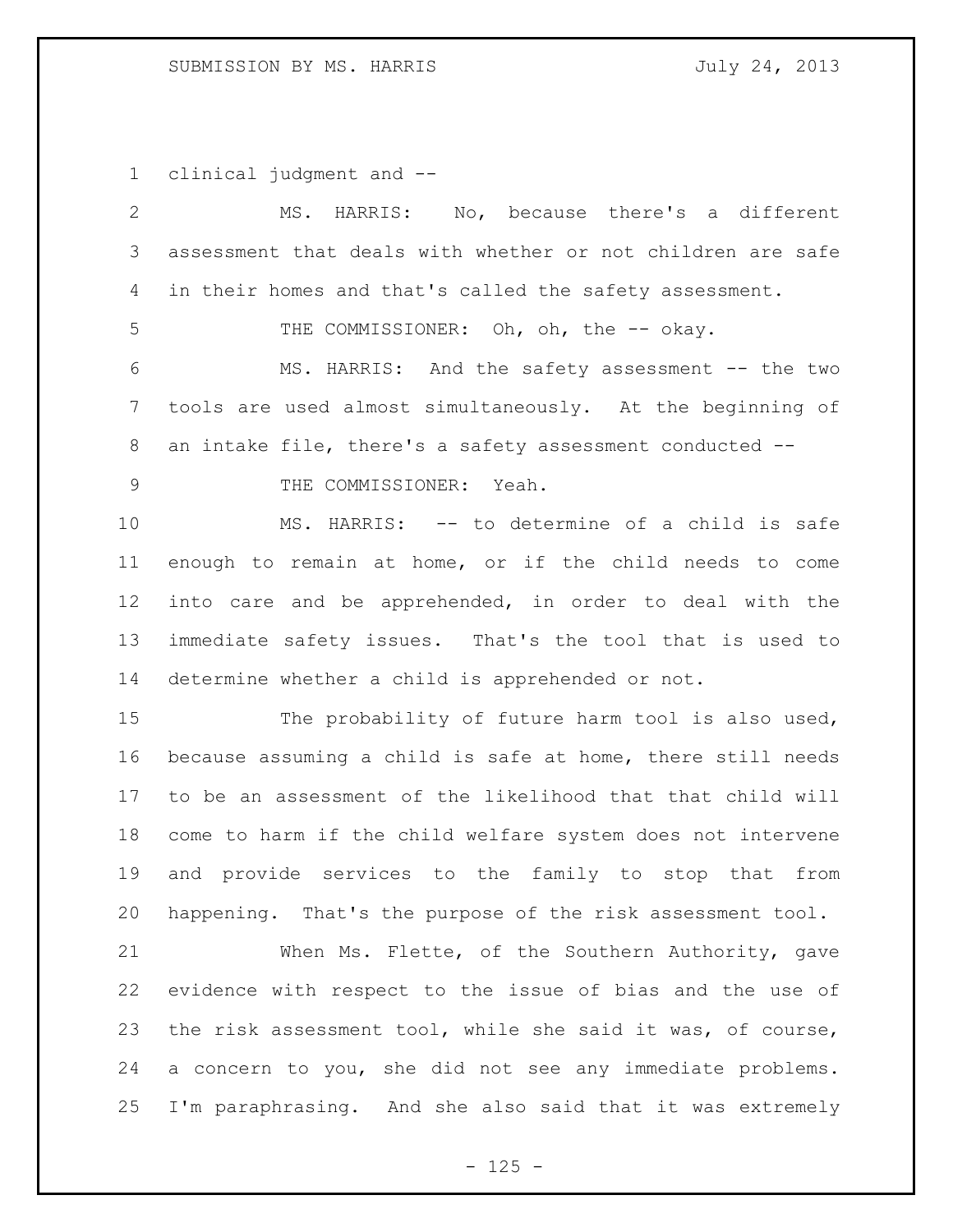well received with her -- with the families that they were working with in the Southern Authority. And similarly, Dr. McKenzie's evaluation of the pilot project, where these tools were being used, generated a similar response on the part of families, which is that they liked the way the tools worked, they were -- they trusted the, their worker and that they would contact the agency if they felt they needed help again. So it's done exactly what we're worried about, which is that people will mistrust the agency to the point where they won't contact the agency. We are now seeing that already in its early stages. That process is being reversed with the families who have come into contact with workers who are trained to use these tools and I'll explain why in a bit.

 So what I say to you, you, Mr. Commissioner, is that in the face of objective evidence, that the tools do not yet appear to have any cultural bias and are working and families appreciate their use and they're building trust between agency workers and the families that are being served. And the, I submit, red herring of an argument that there's, might be a problem with cultural bias, so we should stop using this tool, or we should, we should do something in tandem, there's simply no evidence to support that. And when I suggest to the Commission that when we make decisions and when the, when you make your

 $- 126 -$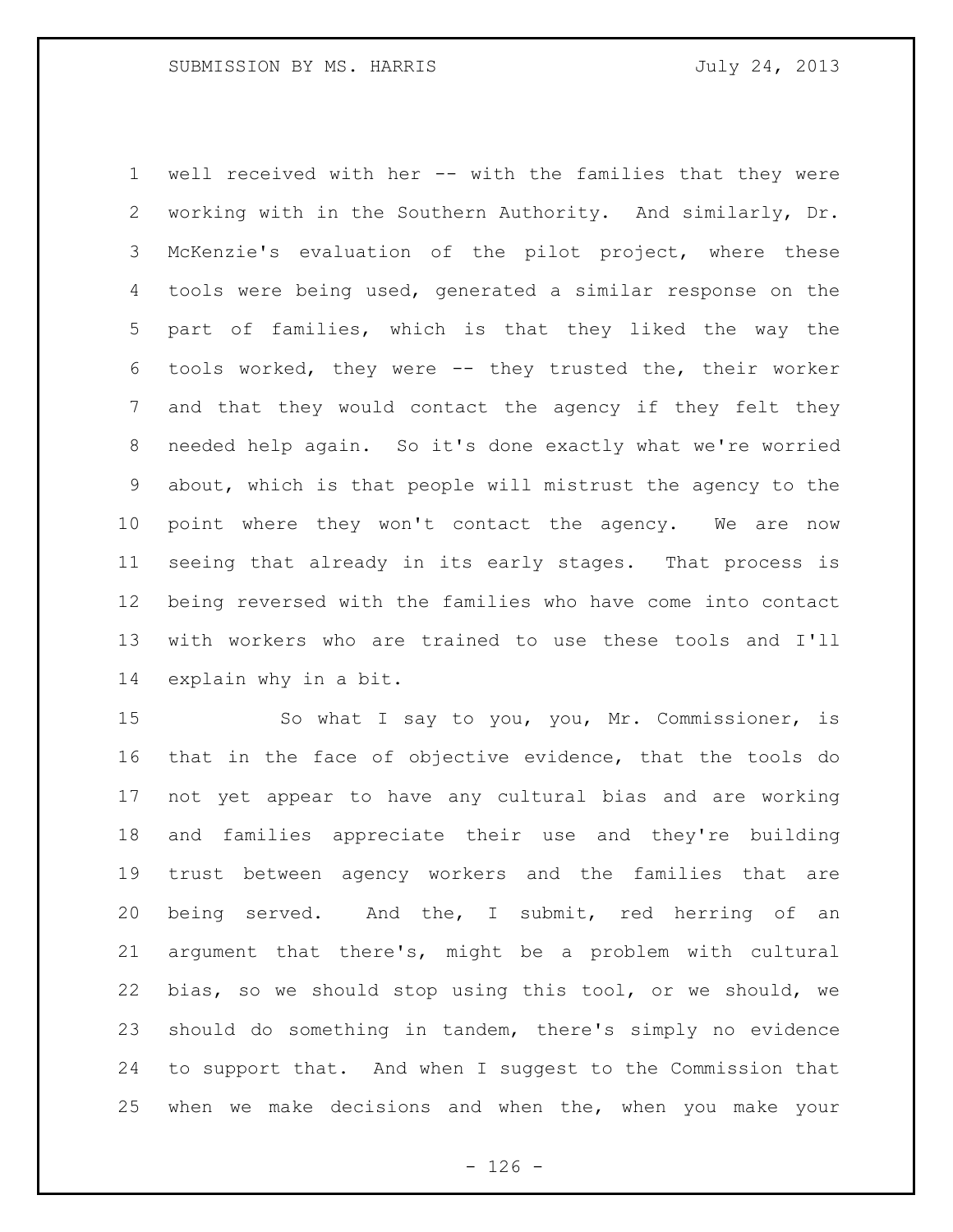findings and your recommendations, Mr. Commissioner, it come through the lens of being evidence-based, this is exactly what I'm talking about.

 Mr. Commissioner, you will be tasked and have been tasked with making recommendations and I'm sure there will be many. And one of the things that hopefully will happen is that those recommendations will fit together like the pieces of a puzzle that come together to draw a complete picture of what the changes need to look like.

 The General Authority's overall goal, and I don't speak for any other authority, but I would assume they would agree with this statement is that the goal of child welfare system that are being provided by the four authorities and certainly the General Authority, is that we ant to keep kids safe at home, we want to reduce the number of children that are in care and that we want to prove (sic) the outcomes, lifelong outcomes for kids who have had to come into contact with the child welfare system, particularly the kids who have come into care. That's what the dedicated workers, who, on the front lines, and who are administrators within the child welfare system do. That's why they get out of bed in the morning and they do what has got to be one of the most difficult jobs that anyone can manage.

When I say this, I'm taking -- I would like to

- 127 -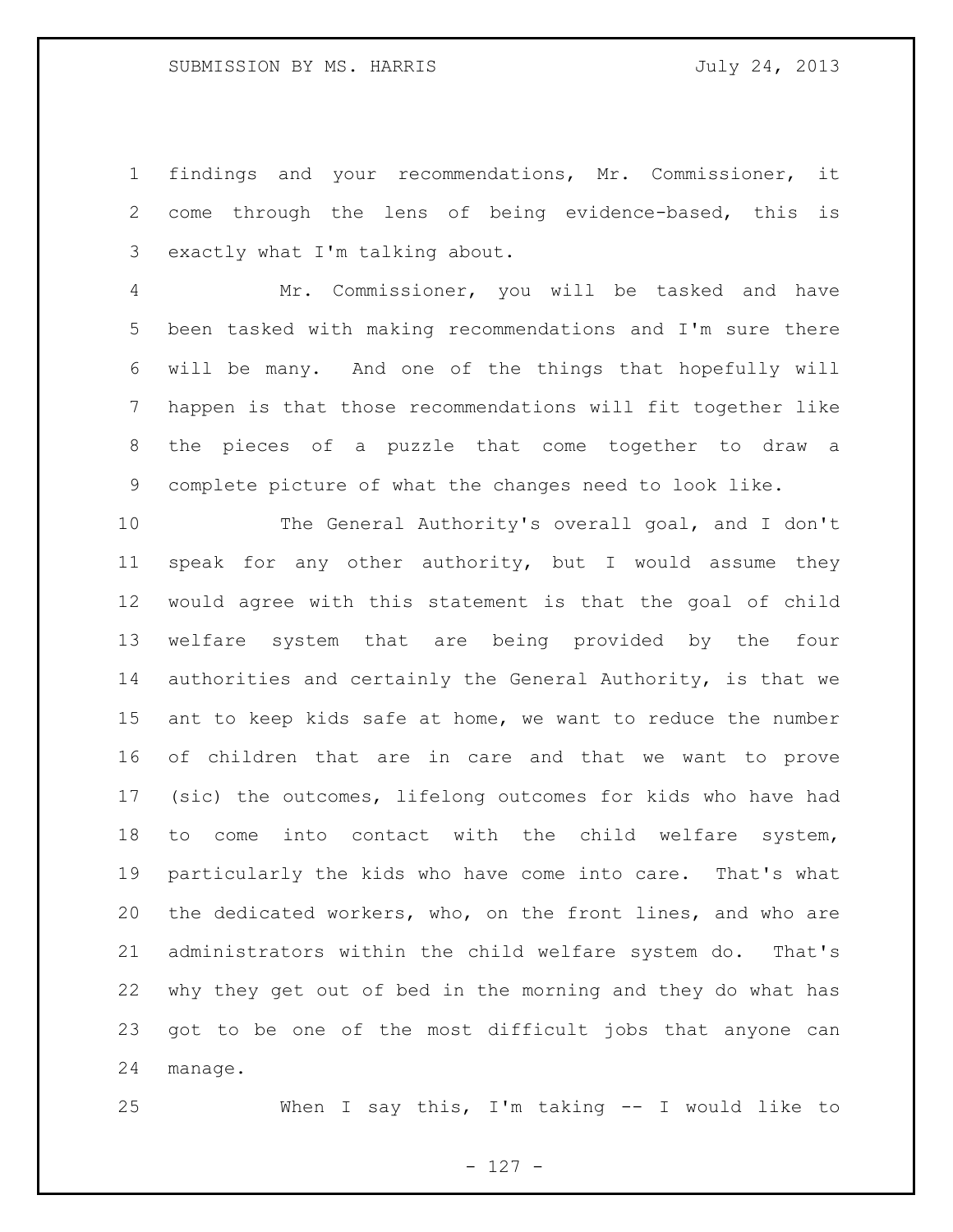take now a conceptual step backwards and talk about how differential response has evolved in our system. And this, and this ties into some of the recommendations that have made by other parties to these proceedings, that have already given their oral submission and submitted their written arguments and it, and it hopefully address some of those things.

 Indirectly, I will address Mr. Gindin's first recommendation, in the course of this conversation, so I won't deal with it at the back end.

 Part of the problem, as I've witnessed these proceedings, in phase 2, in particular, unfold, is that in explaining how differential response works, we've almost oversimplified the concepts and in doing that, we've lost touch with what actually happens on the ground, when social work is being practiced in any, with any given family. In particular, the use of the word prevention is being used in two different ways. It's being used to talk about services which are provided by community-based organizations, which is really primary prevention, dealing with those systemic factors that give rise to people coming to the child welfare system: Poverty, systemic racism, drug and alcohol abuse, any of those issues, being food insecure, all of those issues. That's primary prevention. Then you hear the concept of prevention versus protection, with these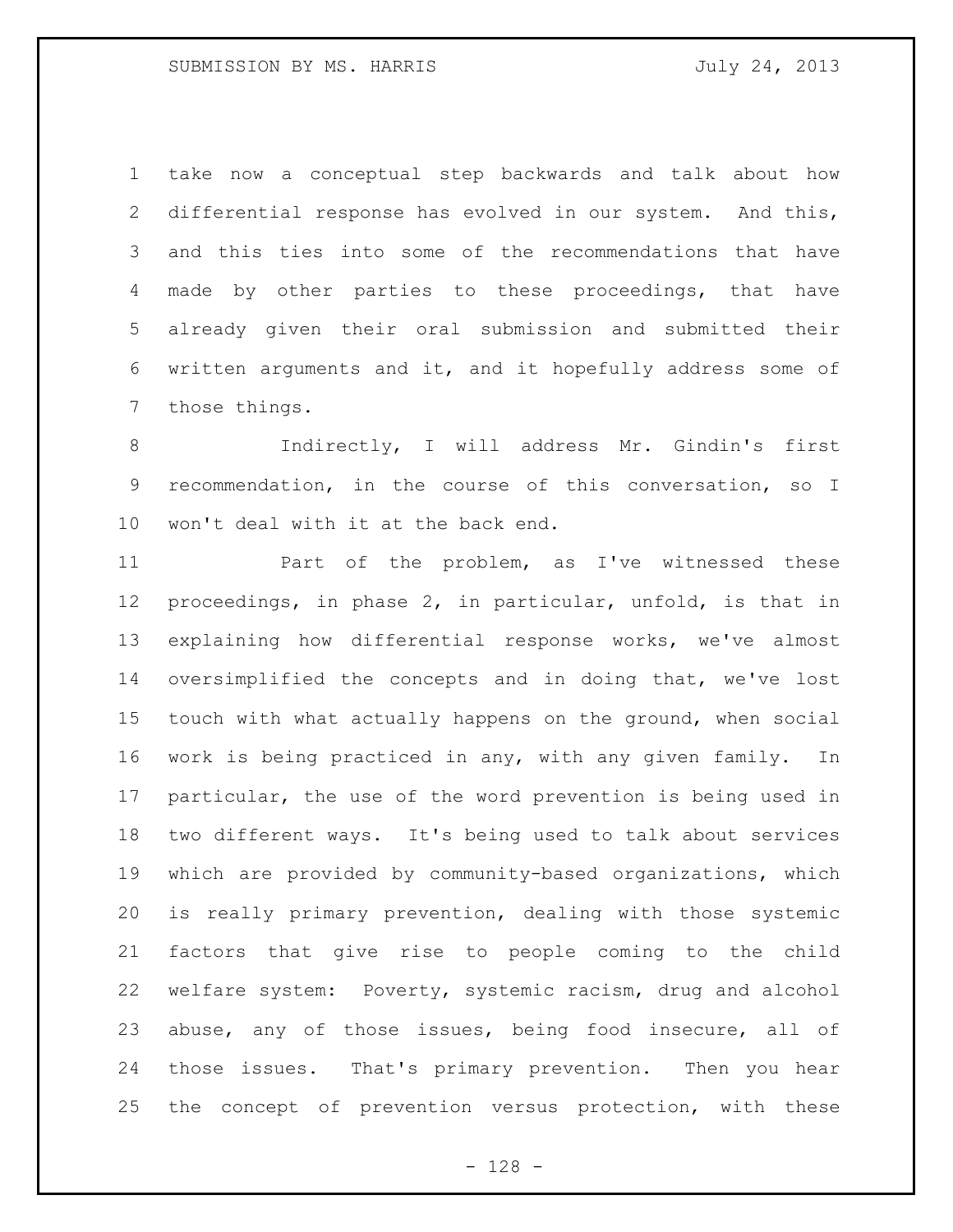differential response themes and that prevention work is really prevention work that's intended to prevent further, more intrusive involvement with the child welfare system, on the parts of those families. The difference is that while the community-based organizations can provide the kind of supports and, and assistance that may stop a family from ever having to come into contact with the child welfare system, once a family has made contact with the child welfare system, irrespective of whether, whatever's gone, whatever's happened in that family is sufficient to actually apprehend a child, because the child is no longer safe, once that family's come into contact with the child welfare system, the child welfare system needs to address 14 and, and help that family remedy what the problems are, so that their children are safe and can be kept at home. It's specialized social work.

 I know that Mr. Funke has referred to Dr. Trocmé's diagram and the Province also included Dr. Trocmé's diagram in the, on page 36 of their written submissions. You don't have to look at it, Mr. Commissioner, but it, it's this diagram here.

 THE COMMISSIONER: I'm familiar with it, yes. MS. HARRIS: The red markings are mine. 24 THE COMMISSIONER: Okay. MS. HARRIS: And what I'd like to add to Dr.

 $- 129 -$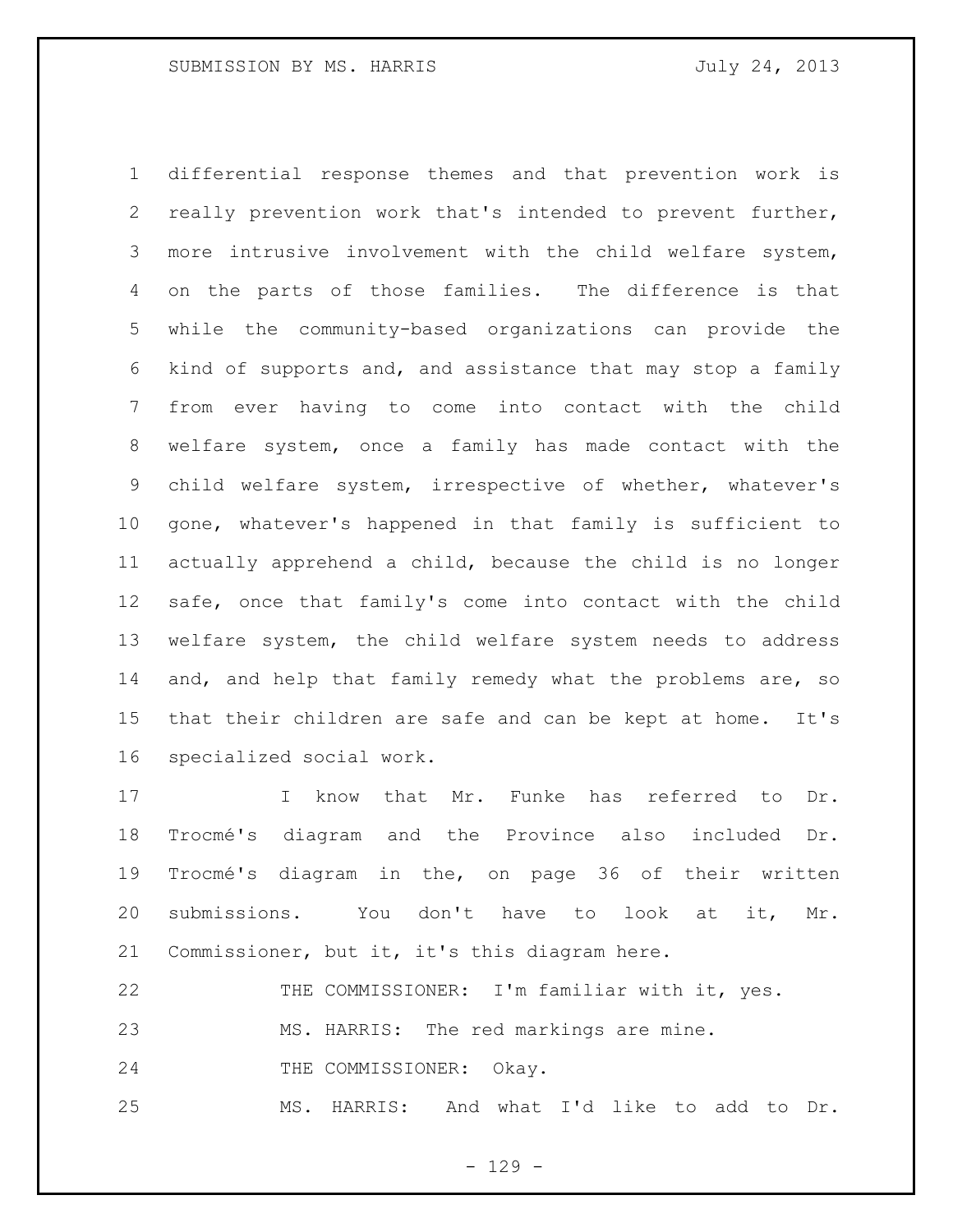Trocmé's diagram, which talks about the prevention services that stop a family from having contact with the system and then the types of child welfare services that are provided to stop the recurrence of abuse, is that there's like a -- there's a bit of a grey area and the grey area is that it's also the job of the child welfare system, and that's where we're already doing here in Manitoba, to stop a child from ever experiencing physical abuse, or sexual abuse, or neglect, to a degree that they are harmed to the point where they require apprehension. We are the early intervention specialists, when it comes to families who need assistance, stepping in and providing that support and that guidance and, and the services that are provided by the child welfare system, to stop the, to, to prevent the need for further intervention.

 So to summarize, where there's no conduct which immediately causes an agency concern that a child is at risk of harm, that's where community-based organizations can do the most good and rightly they should be providing those services, to stop the, their ever needing to come into contact with the child welfare system. Of course, those same community agencies can provide services to people who are already in, you know, working within the child welfare system, but that primary prevention role is an incredibly crucial one.

 $- 130 -$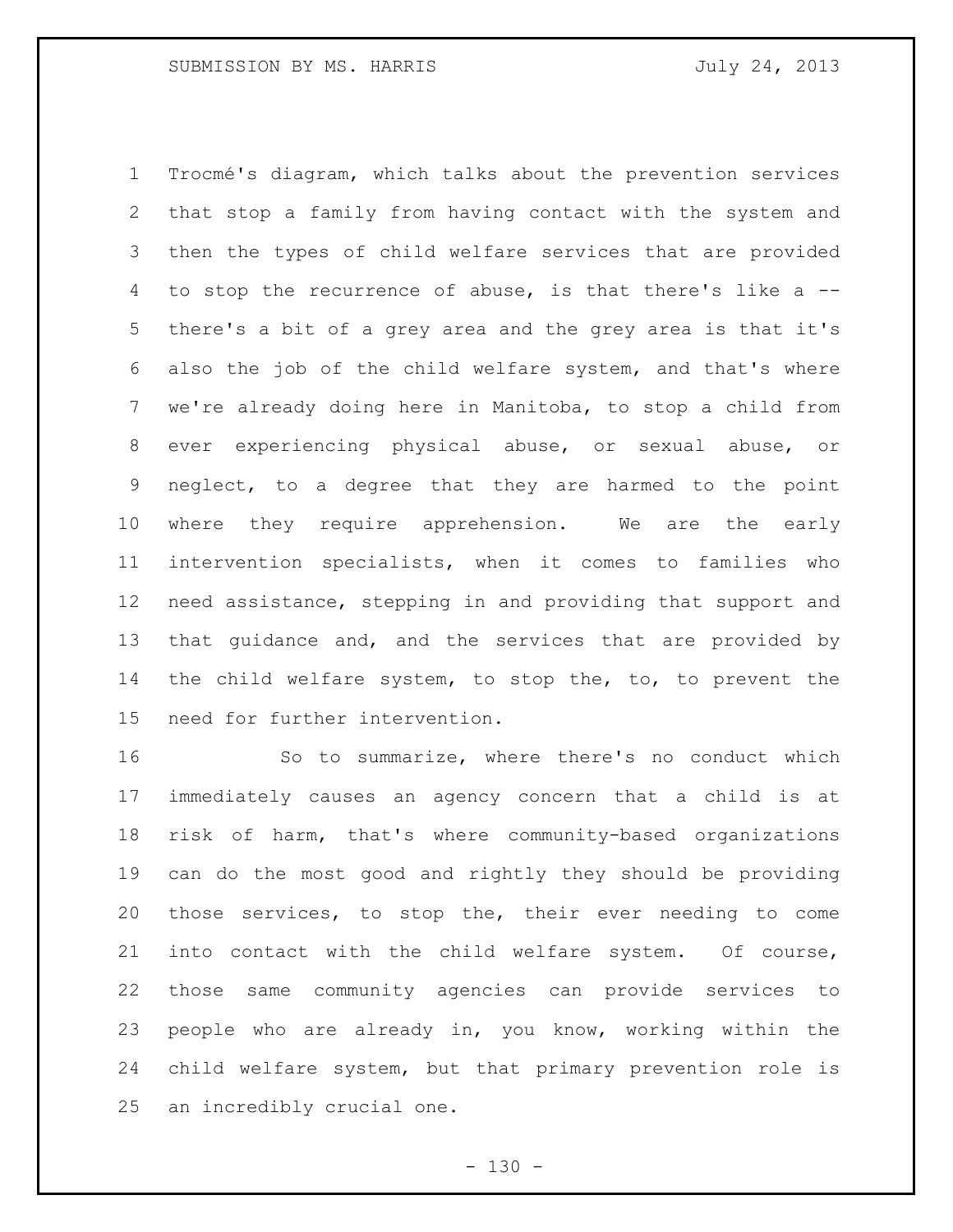1 There are, however, instances where safety has already been compromised for a child, but the need for apprehension is not yet there and that's what the child welfare system does.

 I think this is a good reason, and I don't know if it was the original reason, why the term family enhancement was, started, started to be used to describe the prevention work that is done in the child welfare system, but I think it's a good term to use to make a distinction between primary prevention and secondary prevention, which is what the child welfare system does.

12 I submit to you, Mr. Commissioner, that the evidence in this inquiry, throughout, has been overwhelming that the better trained child welfare workers are and their supervisors, the more education social workers have, the better they are equipped to do their jobs. That's what this comes down to in a great many ways. In 2005, it's an unfortunate circumstance, but our social workers were not equipped the way they are now equipped, to provide child welfare services. And I'd submit to you, Mr. Commissioner, that doing child welfare work, and you'll note I'm not saying child protection work, and I'm avoiding the term protection and I'm doing so deliberately, because I think it narrows what child welfare is, in terms of the services 25 that are provided, because it, it, it conjures of the, the

- 131 -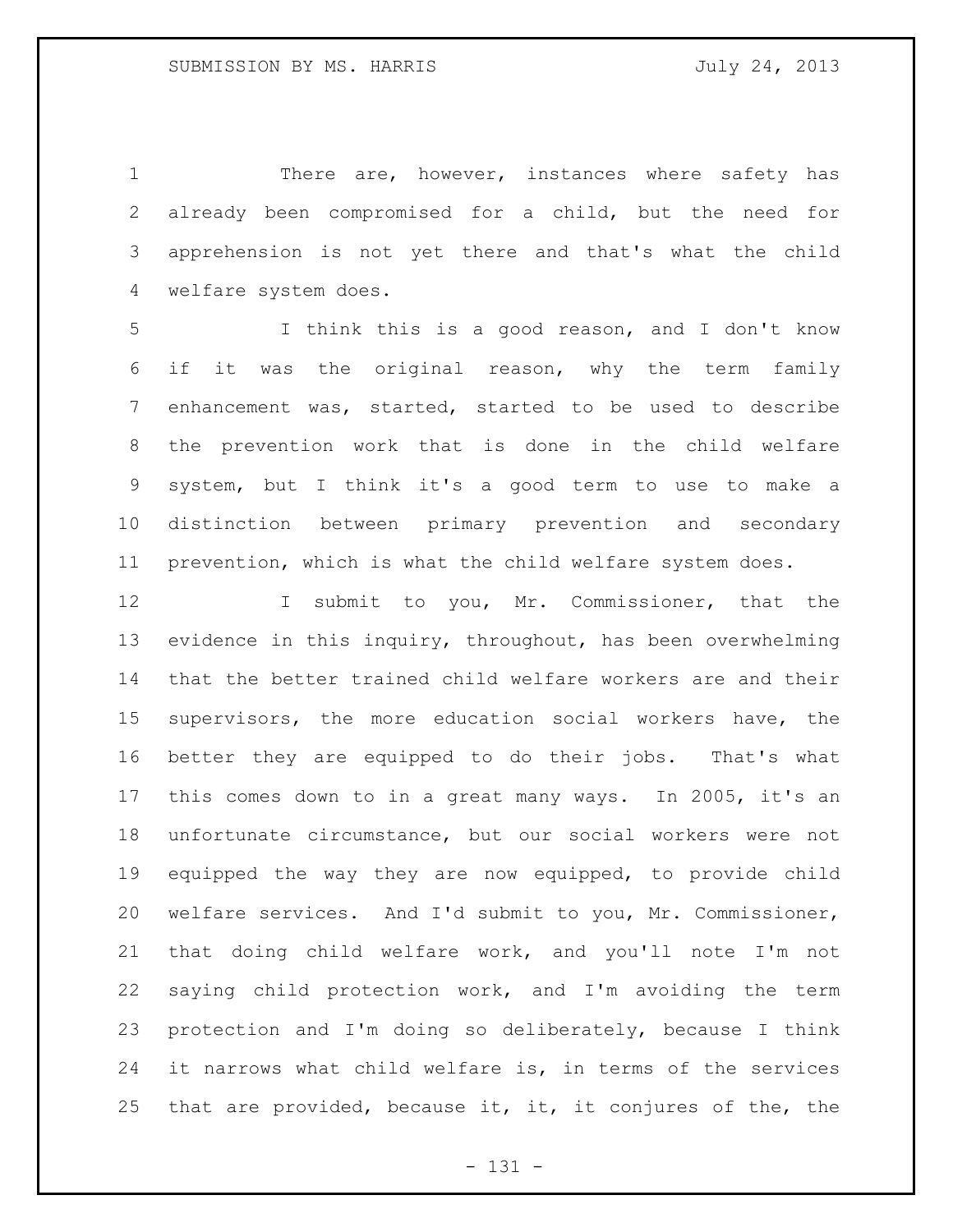## SUBMISSION BY MS. HARRIS July 24, 2013

 notion of plucking children under apprehension and protecting them from their parents, as opposed to trying to keep families together, by functioning functionally.

 But child welfare is a branch of social work that's a specialization. The external reviews were quite clear about what happens when folks who aren't fully adequately trained and equipped are working within such a difficult area of social work. It can't be emphasized enough. Child welfare work is a highly specialized area of social work.

11 THE COMMISSIONER: And is there a place for any specialization within the specialty of child welfare?

 MS. HARRIS: My -- I don't want to speak on behalf of the university. I understand that, from the evidence of Dean Frankel, earlier, that there were some -- that, that -- and he can -- perhaps this, this can be dealt with in rebuttal from the University, there are barriers to creating specialties and that sort of thing, but what is happening now, within the General Authority, is that from the moment a new graduate is hired, that new graduate is being trained and the type of training and the intensity of the training that we are providing, within the General Authority, is such that we are helping our social workers specialize in the delivery of child welfare services. That's what we're doing. We're doing it on the job. I'm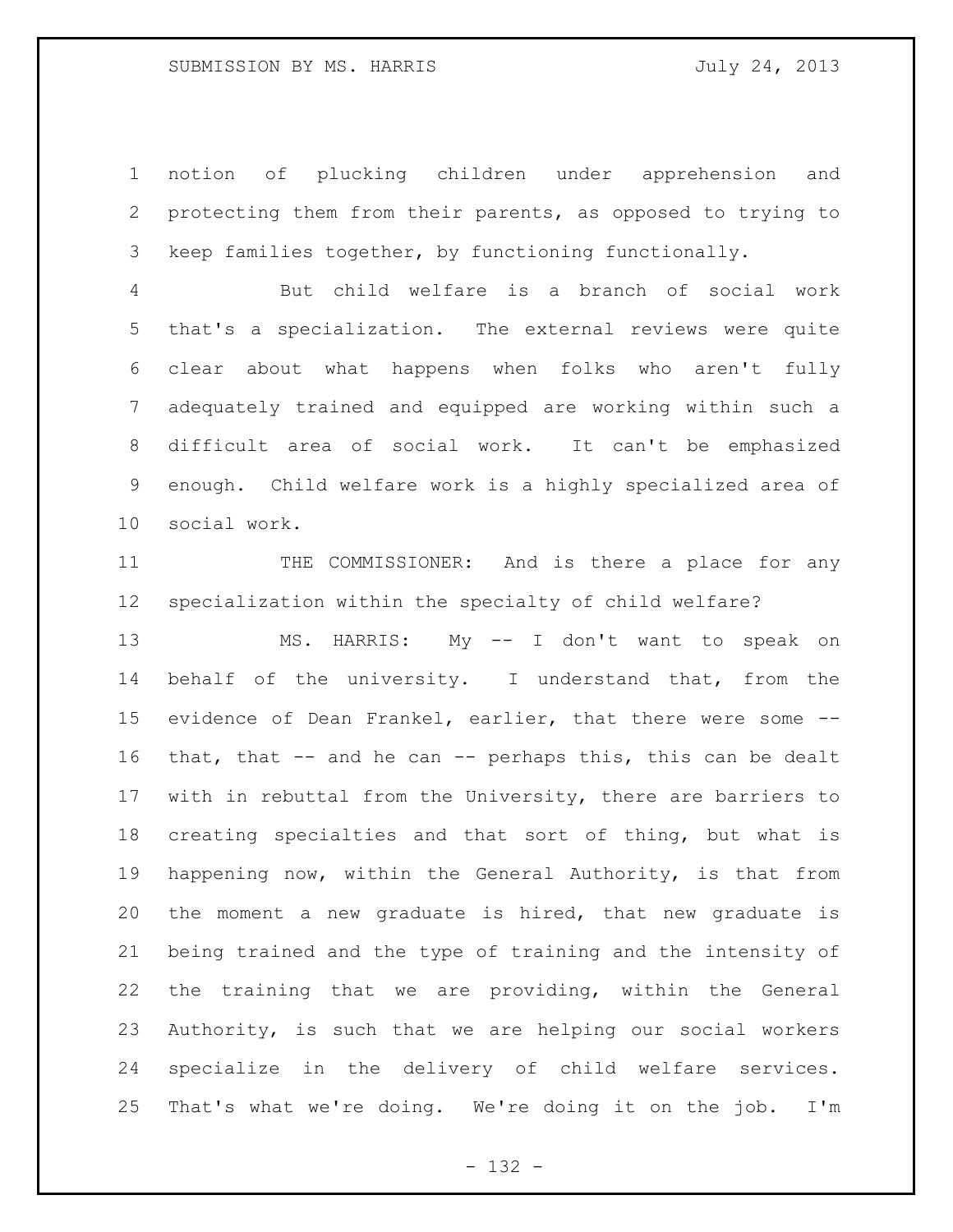## SUBMISSION BY MS. HARRIS July 24, 2013

 not suggesting that it has to be a formal specialization in school. I think that's for others to determine and not me, but that is the work of the General Authority now. THE COMMISSIONER: But are you training in, in, in prevention and protection? MS. HARRIS: Absolutely. And that's why -- and 7 one of the thing -- the comments --8 THE COMMISSIONER: As separate avenues? MS. HARRIS: They're not separate avenues and that's part of the conceptual difficulty. We -- as I've said, we've oversimplified prevention versus protection so much. The goal is the same. 13 THE COMMISSIONER: Yeah, oh, yes, quite. MS. HARRIS: The goal, the goal, which means the -- and the techniques that are taught within the General Authority, using the General Authority's practice model and our training, and our leading practice specialists, which, as you'll recall, are highly trained social workers who are on site to guide and reinforce the "classroom work" that is happening at the, at, in, within agencies, so that workers know how to apply what they're learning in theory and they're doing it on the job. 23 THE COMMISSIONER: But, but not everybody who,

 who has the benefit of prevention services, hopefully is not going to need protection services.

- 133 -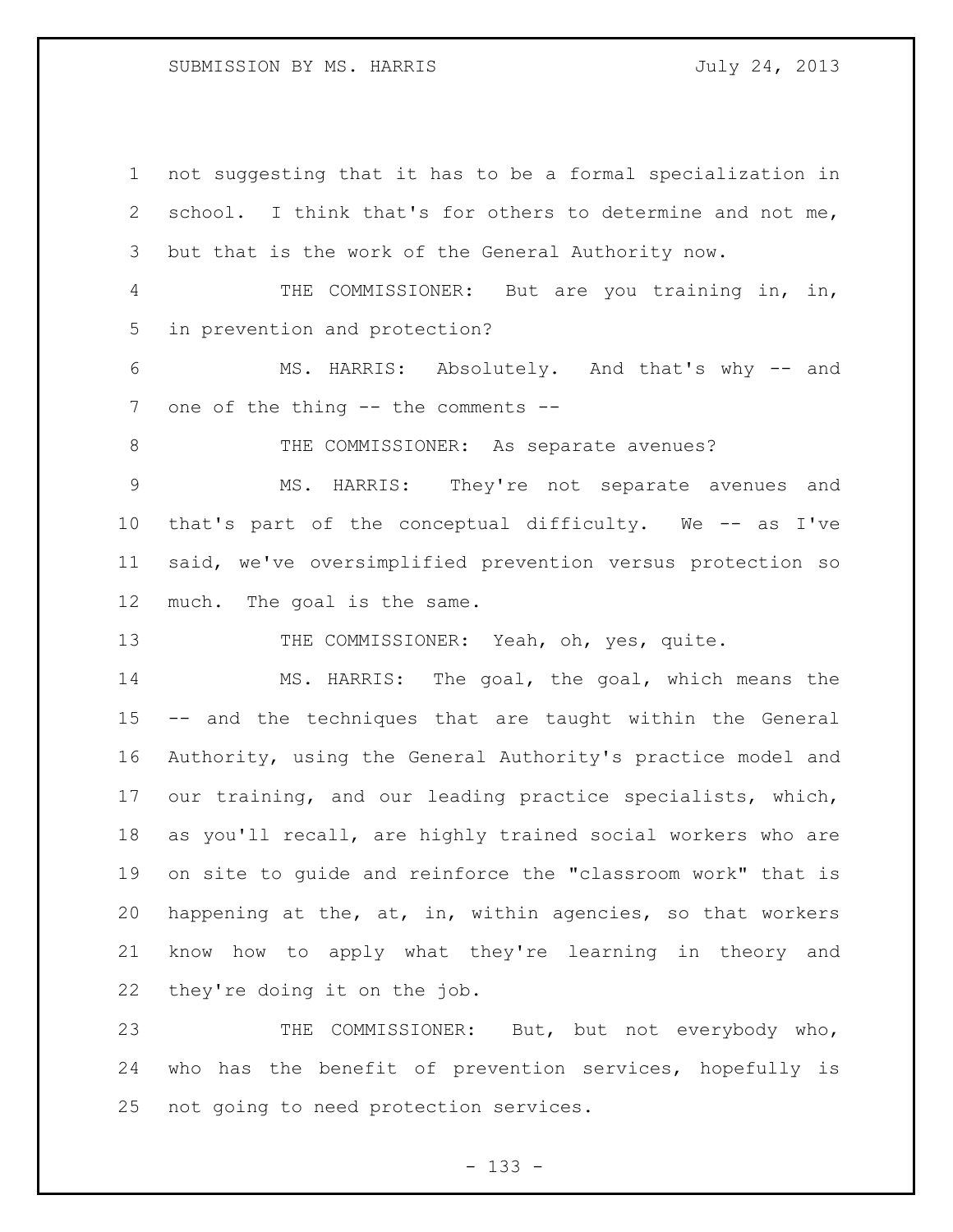MS. HARRIS: That's correct. But protection services -- and again, I, in my brief, I refer to it as investigative, as, as opposed to protection -- THE COMMISSIONER: All right. MS. HARRIS: -- and the reason for that is that it's a continuum. And if a child is no longer safe at home and an apprehension becomes necessary, and there is an investigative component, because now the agency has two jobs to do, the first job is to put together the evidence for a court to, you know, under the Act, to demonstrate that a child is in need of protection, meeting the tests, and that there needs to be some intervention, in the form of a court order, to protect this child, because --

14 THE COMMISSIONER: Yeah.

 MS. HARRIS: -- the situation is simply that dire, whether that's an order of supervision, or temporary 17 order, or permanent order. But, at the same time, that, the work with the family never stops. And it's the same type of work as what we call prevention. It's working with families to help them understand what their, what their needs are, what the problems are that are giving rise to the lack of safety for their children, what their strengths are, where they need to build and assist them in getting to a point, whether their kids have been taken into care or not, that they can again parent their children, with their

- 134 -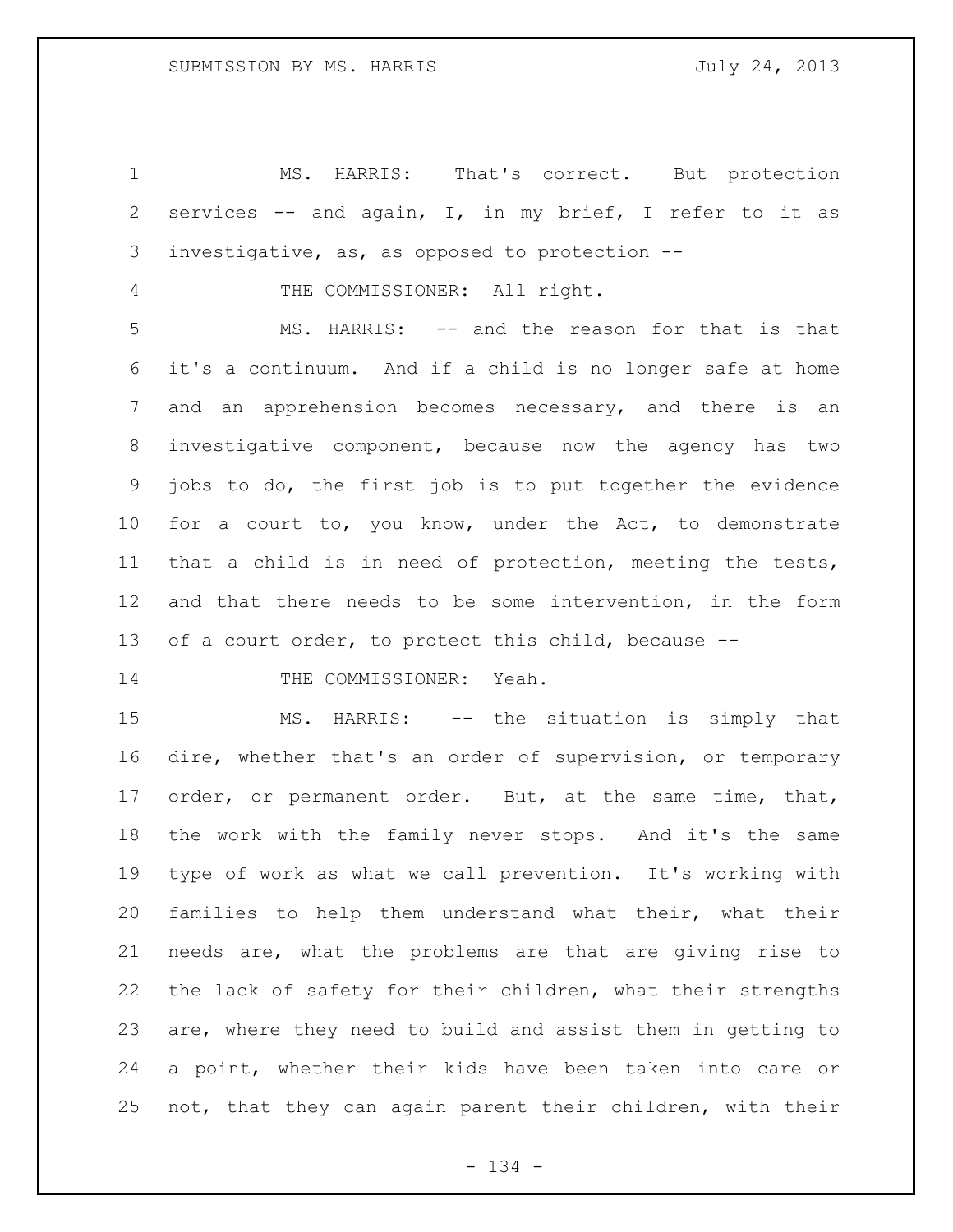children safe at home.

 And the intrinsic nature of the work is the same. When we conceptualize it as two separate streams, this protection order here and prevention order here, it, it gives us this image, in our minds, that once protection work is happening, that underlying work, to reunite families, to, to make it so that parents have the skill set to keep their kids safe at home, so that the factors that gave rise to the children not being safe at home, are not trying to be alleviated in a collaborative and cooperative way with the families. They're wearing two hats, for sure, but the work is still happening.

 The distinctions, protection versus prevention, I would submit to you, Mr. Commissioner, are affecting many different areas of, potential areas of recommendation for you, Mr. Commissioner, simultaneously. So I'll touch on 17 some of them and, to, to illustrate.

 One of the things that we've heard is that part of the reason that parents don't contact the agency when there's a problem, looking for help, is because there's a mistrust in the child welfare system. That gave rise to Mr. Gindin's recommendation that prevention be hived off from protection. And what the General Authority practice model teaches, using the SDM tools, which yes, are risk assessment tools, but also collect objective data and that

 $- 135 -$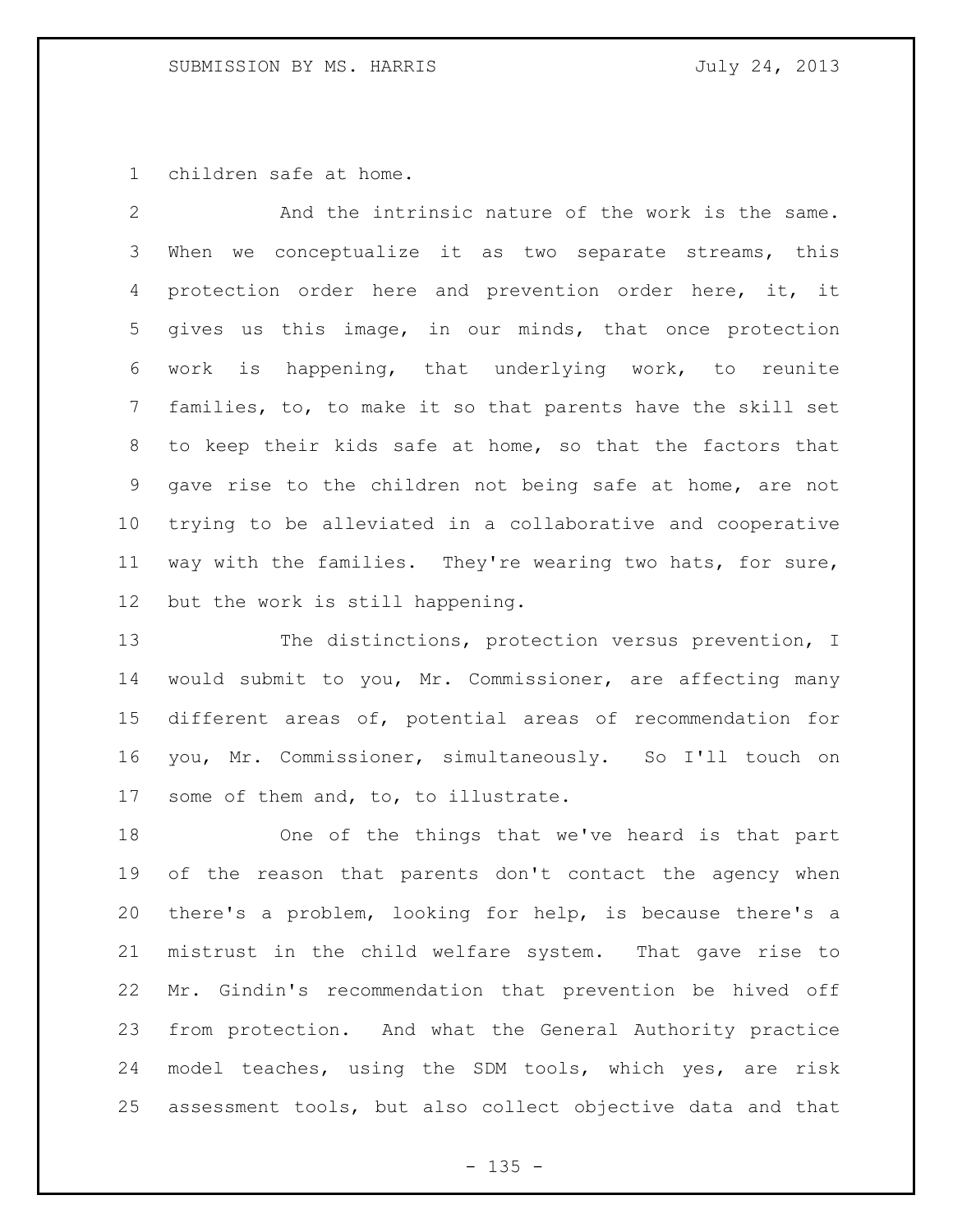objective data can then be shared with the families, and is being shared with the families. So that instead of a family, a, a, an adult caregiver being told your child's being apprehended because, you know, you passed out drunk and no one's with your child, is able to say, is to, is able to depersonalize and say, we are worried about. And the signs of safety techniques teach social workers how to engage in that conversation. It's an incredibly difficult conversation to have and as Dr. McKenzie said in his evidence, nobody trusts the agency when you start, it has to be build. The SDM tools allow social workers to use their other techniques, solution focused inquiry techniques and, and the signs of safety, but it also gives them the data to say, we are concerned about this. This is what we're concerned about. We're concerned that if you are not able to care for your child, your child is left unattended and is therefore at risk. Or we are concerned that when your child is witnessing domestic violence in your home, that your child is emotionally unsafe and physically unsafe. These are the things we're worried about.

 One of the techniques that are, that's used and that general, the, the General Authority trains every single social worker to use is to ask, is to, it to talk about three questions. And I'm skipping ahead in my submission a bit, but it seems like a good place, what are

- 136 -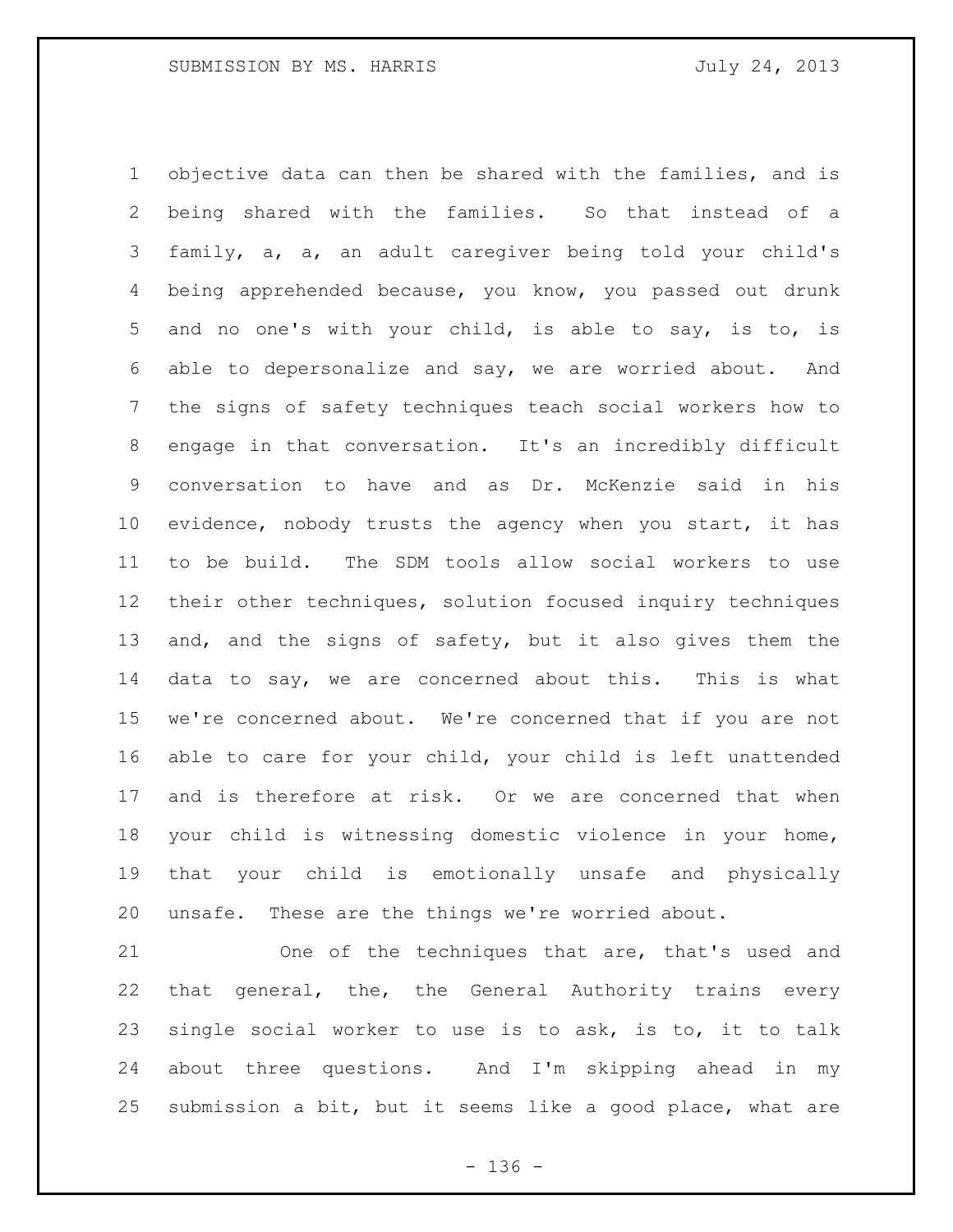we worried about? What's working well? And what are the next steps? That's the conversation. Whether a child is unsafe enough that he or she needs to be apprehended, or whether that child is safe at home, but there are some concerns that there may need to be further intervention down the road? That's the conversation. And every social worker at the General Authority, using our practice model, is trained to have that conversation and those conversations are what build trust between clients and agency workers.

 Another example of the type of training that the General, General Authority workers all receive that helps in the engagement, engagement with family and again, this can be whether children are currently under apprehension, 15 or an order, or whether they're still at home, but the agency's working with those kids, example is called the three houses. And, and you heard about this earlier in evidence with Ms. Brownlee and our leading practice specialist at Winnipeg Child and Family Services. Children are engaged and their voices are animated by saying that there's three houses. I think I'm getting this right. There's a house of worries, there's a house of dreams, there's a house of good things and I think there's a safety house, there might be four houses.

But what happens is, the child -- the worker is

- 137 -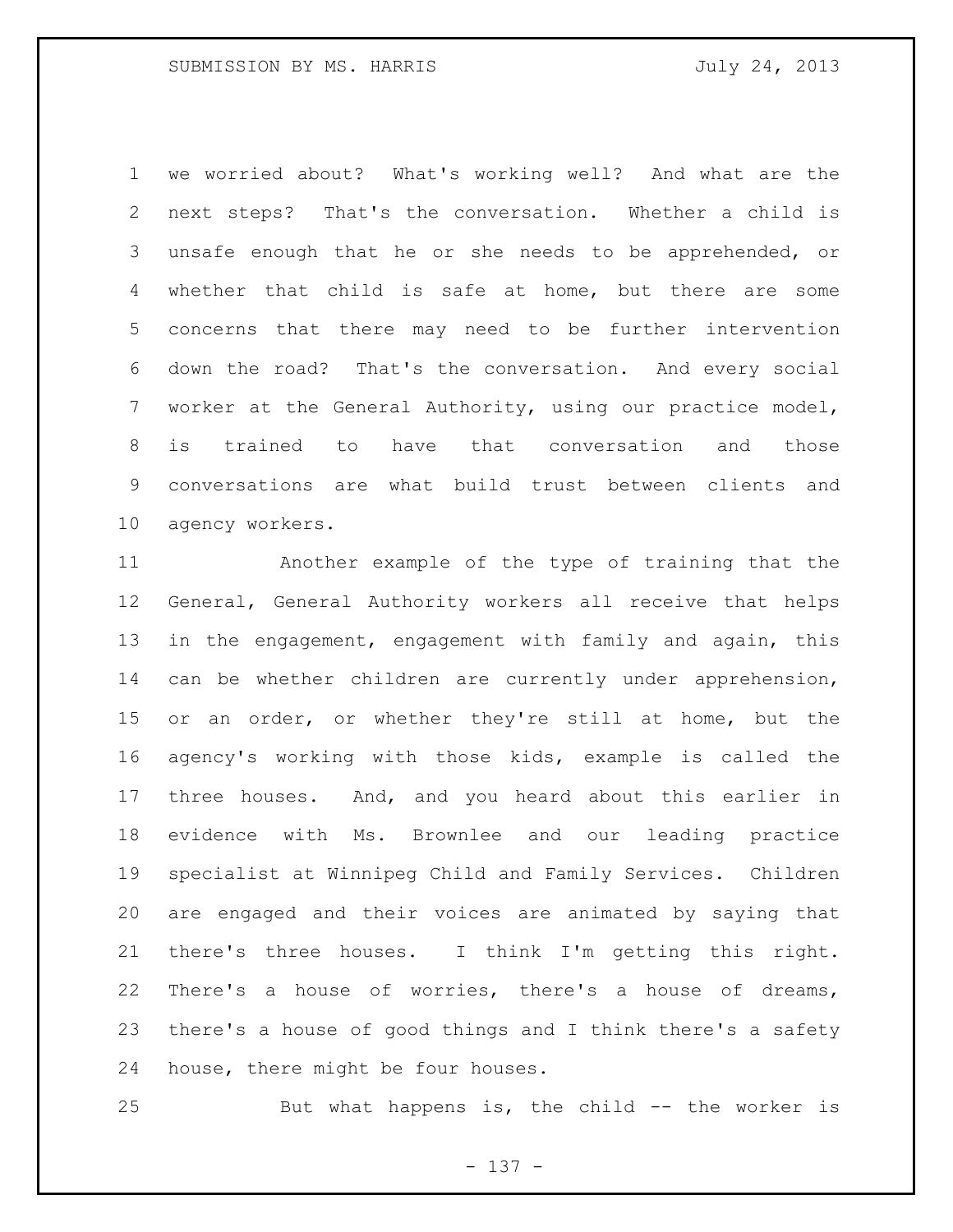trained to work with that child, to put that information together and then that information is shared with the parents and again, there's an objective way of, of engaging with parents. Doesn't matter if it's a protection file, or if it's a prevention file, I say, in quotation marks. Where parents are given the opportunity to see how whatever is happening in that household is affecting that child, from the child's perspective, that's what we talk about, when we talk about animating the voice of a child.

10 And very few parents, when they see what is happening, what the effect of whatever is going on in that household is having on their child, very few parents don't want to help. It happens that there are parents who simply cannot, or are not willing to engage in helping their children. But most parents want to help.

16 So, in short, or perhaps in long, child welfare workers, within the General Authority all know and learn the same techniques to engage with families, build trust, build rapport, understand the needs of children and understand the needs of adult caregivers. They're all trained to help parents get to the point where there's enough evidence that the parents are able to see to their children's best interests by act of protection demonstrated over time, that their kids can come home and be safe at home.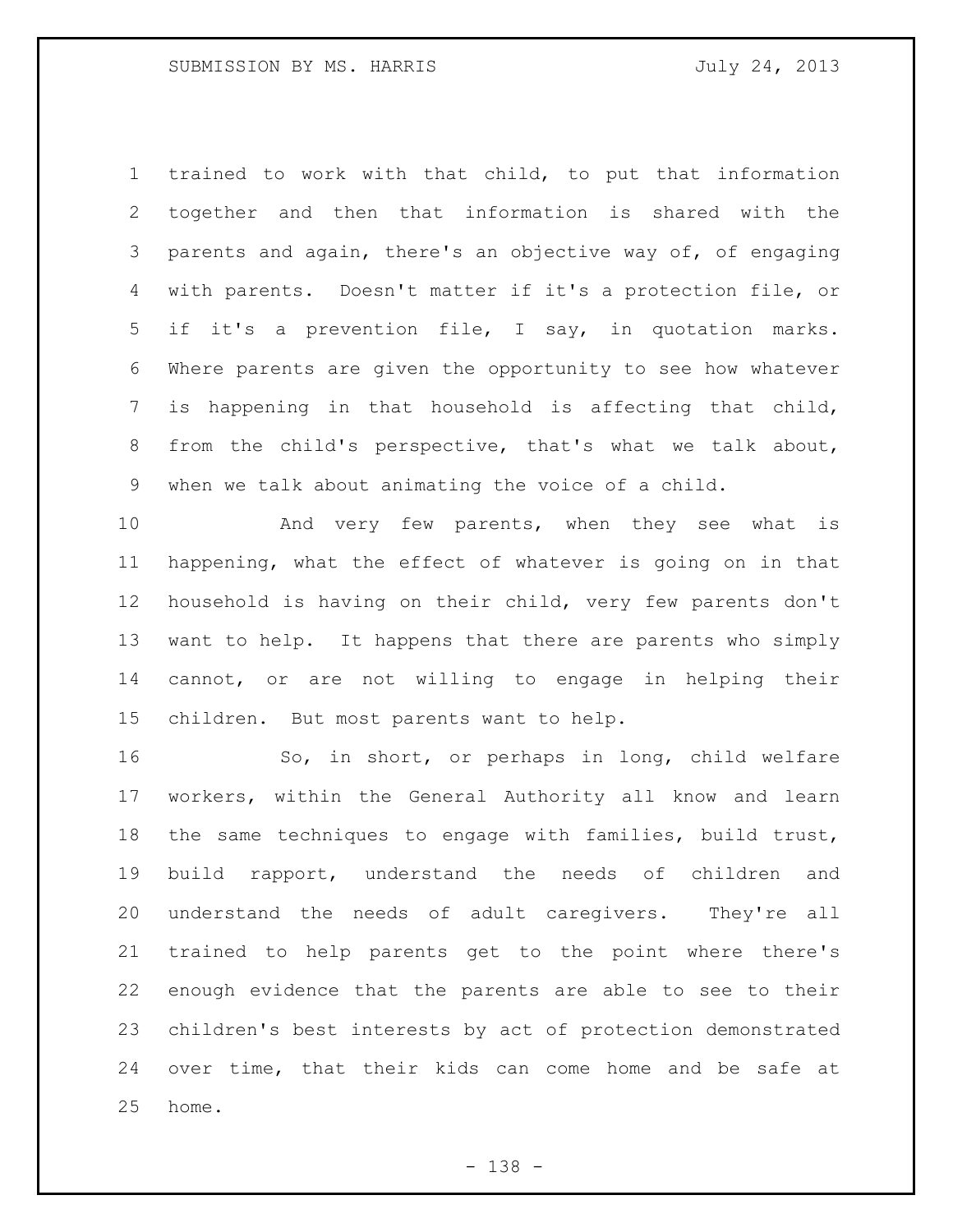1 THE COMMISSIONER: Well, I, I, I appreciate that full explanation you've given, it's been very helpful. MS. HARRIS: Thank you, Mr. Commissioner. Mr. Commissioner, it's very warm; would you give me leave to remove my jacket, I -- THE COMMISSIONER: Absolutely. MS. HARRIS: -- before I expire? Thank you. THE COMMISSIONER: That's -- we established that rule, I think, last summer.

 MS. HARRIS: Yes. Now, part of the reason that this distinction of protection versus prevention is there, is because it's a, it's a distinction in our funding model right now. Cases that are classified as prevention files are funded one way and cases that are classified as protection files are funded a different way. And funding, for prevention files, lasts for 180 days, at that ratio. The work that's being done with that family doesn't change on day 181. What changes is the ratio, from a funding standpoint, one to 20, versus one to 25, I believe, is the number. And that's reinforced, the -- I submit, artificial distinction, between protection and prevention, is that the funding is different. It's not that the work, or the goal 23 of the work is different. And in the General Authority, the techniques which are being used are certainly not different. It's that the funding is different.

- 139 -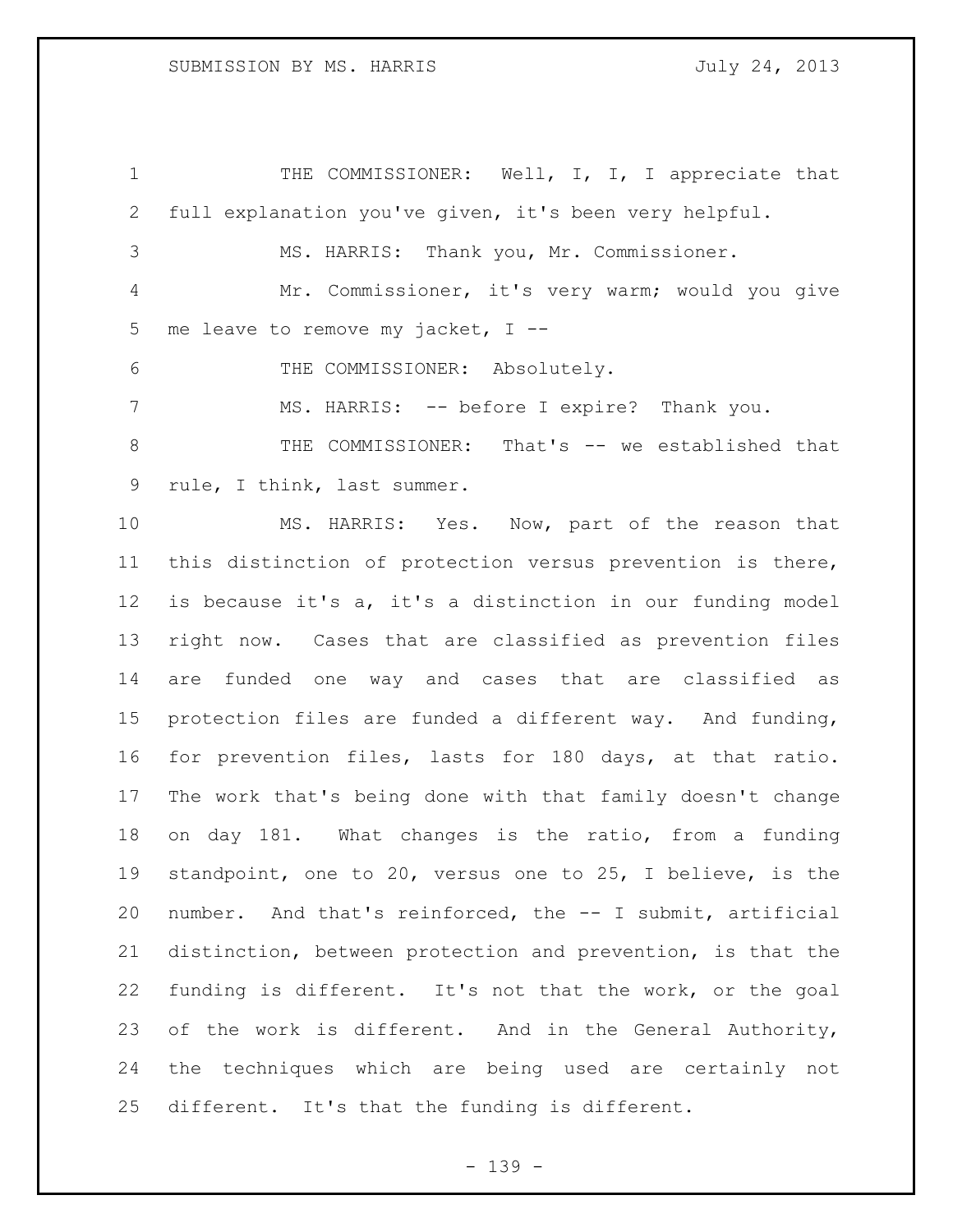When we talk about trust and the public perception of agencies and, and agencies being these bodies that swoop in and remove children and are difficult to deal with, those of us who have practice child protection work as lawyers remember the days when parents heard messages from workers such as -- and not every worker did this, but it happened -- if you want to get your kids back, you've got to take this parenting program, that substance abuse program and you'll get your kids back. And the parents would go and they would complete the parenting program, or they'd complete the substance abuse program. They'd say, okay, I want my kids back. And they'd say, well, you're still drinking, you can't have your kids back. And there would be this incredible of sense of disappointment and frustration on the part of parents, because they didn't understand why they weren't getting their kids back, because they were doing everything the agency said. But what they were not doing and what was not being accurately -- and, and communicated in a way that parents could actually work with, was that the actions which were giving rise to the children in their household being unsafe were still happening, which is why now, our social workers are trained, within the General Authority, to teach parents that what we're looking for are acts of protection, repeatedly, over, or over time. We're looking for repeated

 $- 140 -$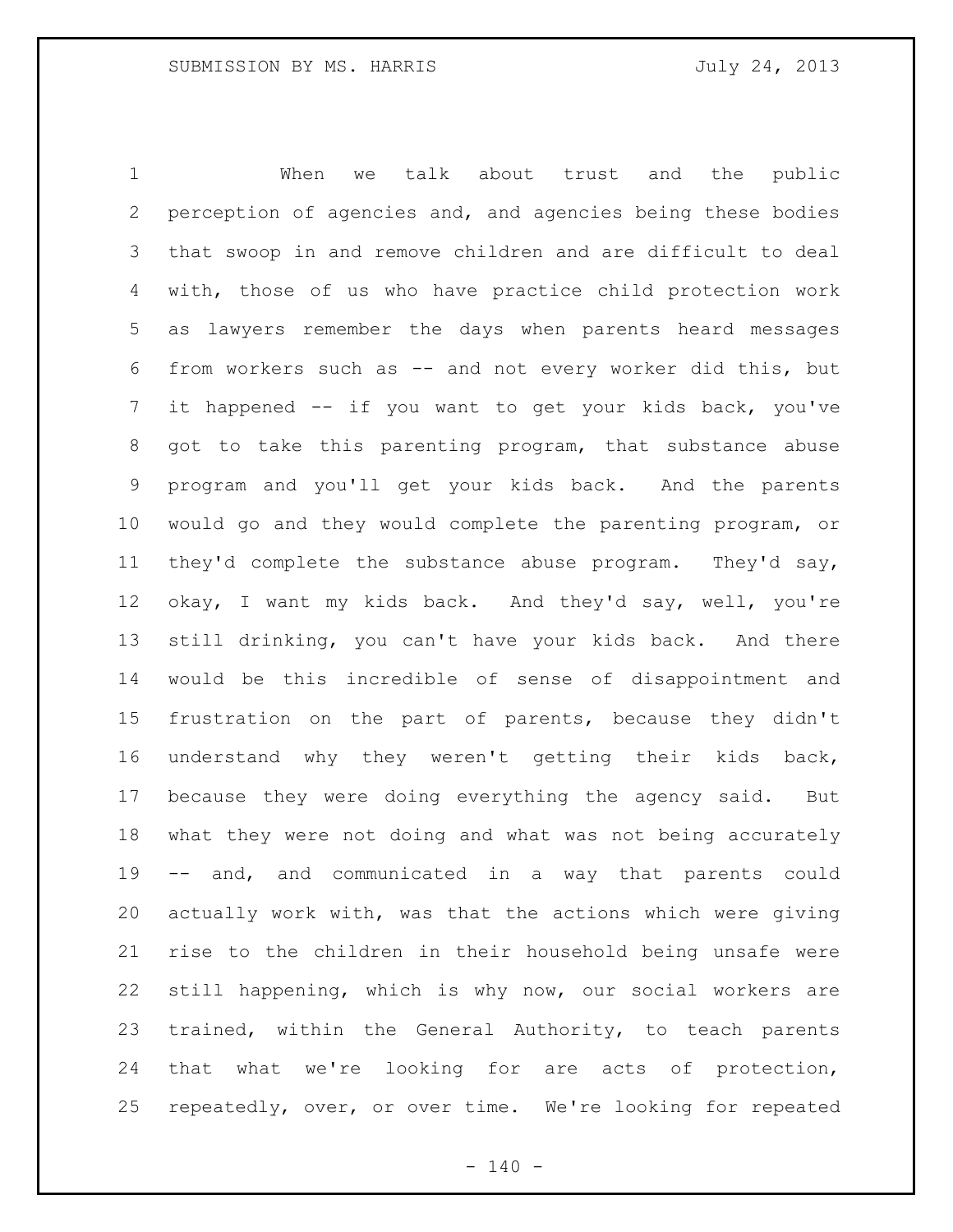acts of protection, on the part of parents, over time. So it's not go take a program and you're done, it's this is what we're worried about.

 The training that we now give our social workers within General Authority allows them to apply this method, the methodological shift, the, the, the shift in methodology to working with families and that's what's going to build trust over time. There are other issues which affect public perception and I'll get to those. But really, at the end of the day, what we're doing is working. And I can tell you, Mr. Commissioner, how we know what we're doing is working, because notwithstanding the fact that the number of children who are coming into care continues to increase, you heard evidence that in the General Authority, the number of children aged zero to 17, coming into care is decreasing. We have different challenges, within the General Authority, than the other authorities do and there may be systemic -- I'm, I'm sure there are, systemic challenges. I'm not suggesting that we have the magic solution and that it's simply what we're doing here that's working. But what we are doing is working. We know it's working, because we now have the data to demonstrate that it's working and we still don't have full rollout of this -- of our practice model across the entire GA system. We already are getting the data back

- 141 -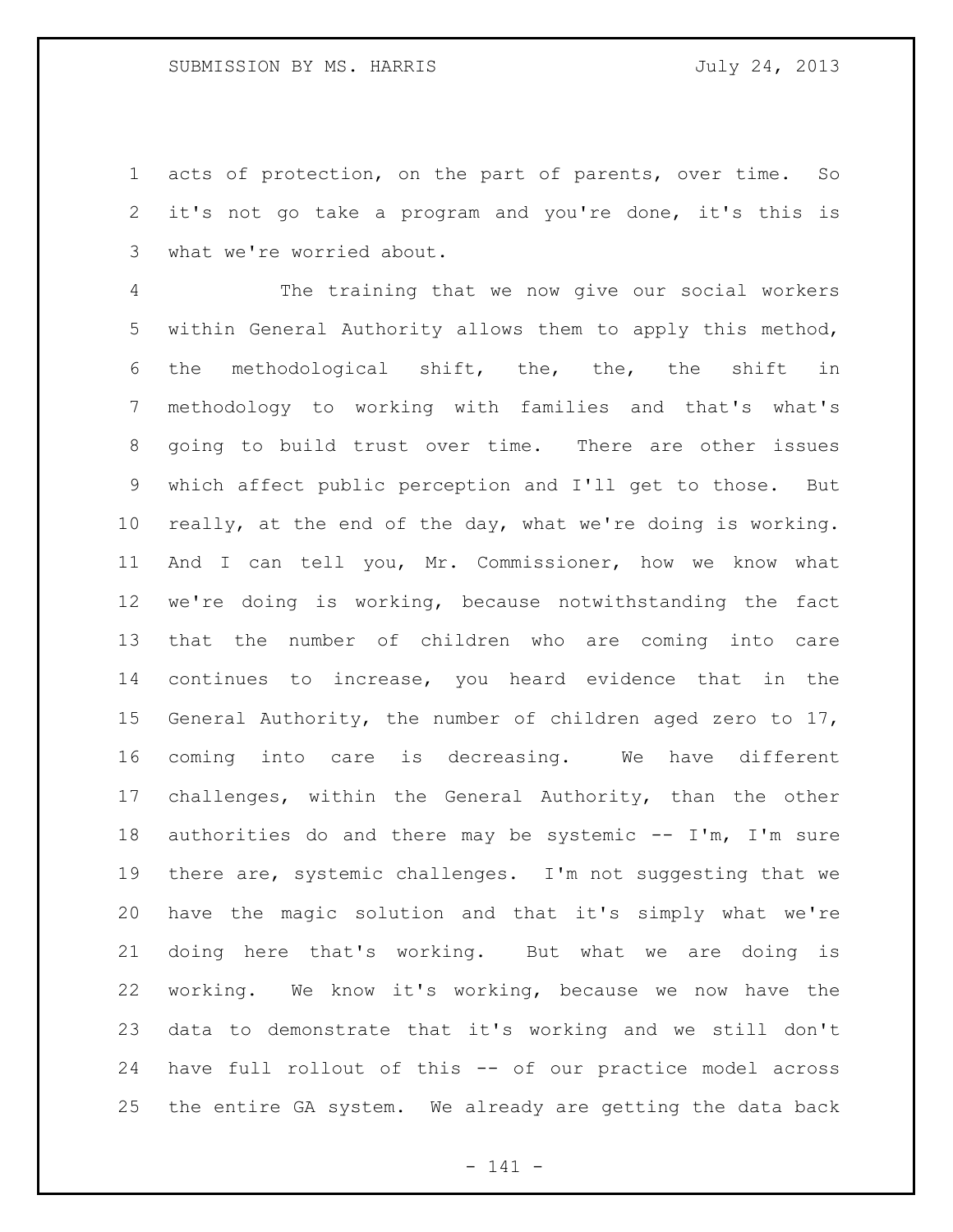that the number of kids being taken into care is dropping and the number of kids that are safe at home is increasing. THE COMMISSIONER: Did that come out in Mr. Rodgers' evidence? MS. HARRIS: Yes, sir. THE COMMISSIONER: Yeah. MS. HARRIS: I believe it's also in the written evidence. If I may just have a moment. Again, referring to Dr. McKenzie's study of the differential response pilot project, at the time that Dr. McKenzie studied our pilot project, within the General Authority, signs of safety techniques and the solution- focused (inaudible) techniques were not yet fully being implemented. The success of the techniques which were being used, even in the absence of those additional techniques, was overwhelmingly positive. Families were overwhelmingly positive about the experience they had with their workers in the differential response pilot project. And Dr. McKenzie recommended that the General Authority practice model continue with the training to back it up. And the training is key, because you can have all the theory in the world. If your workers don't know how to use it and apply it on a day-to-day basis, it stays locked up and it's not being practiced.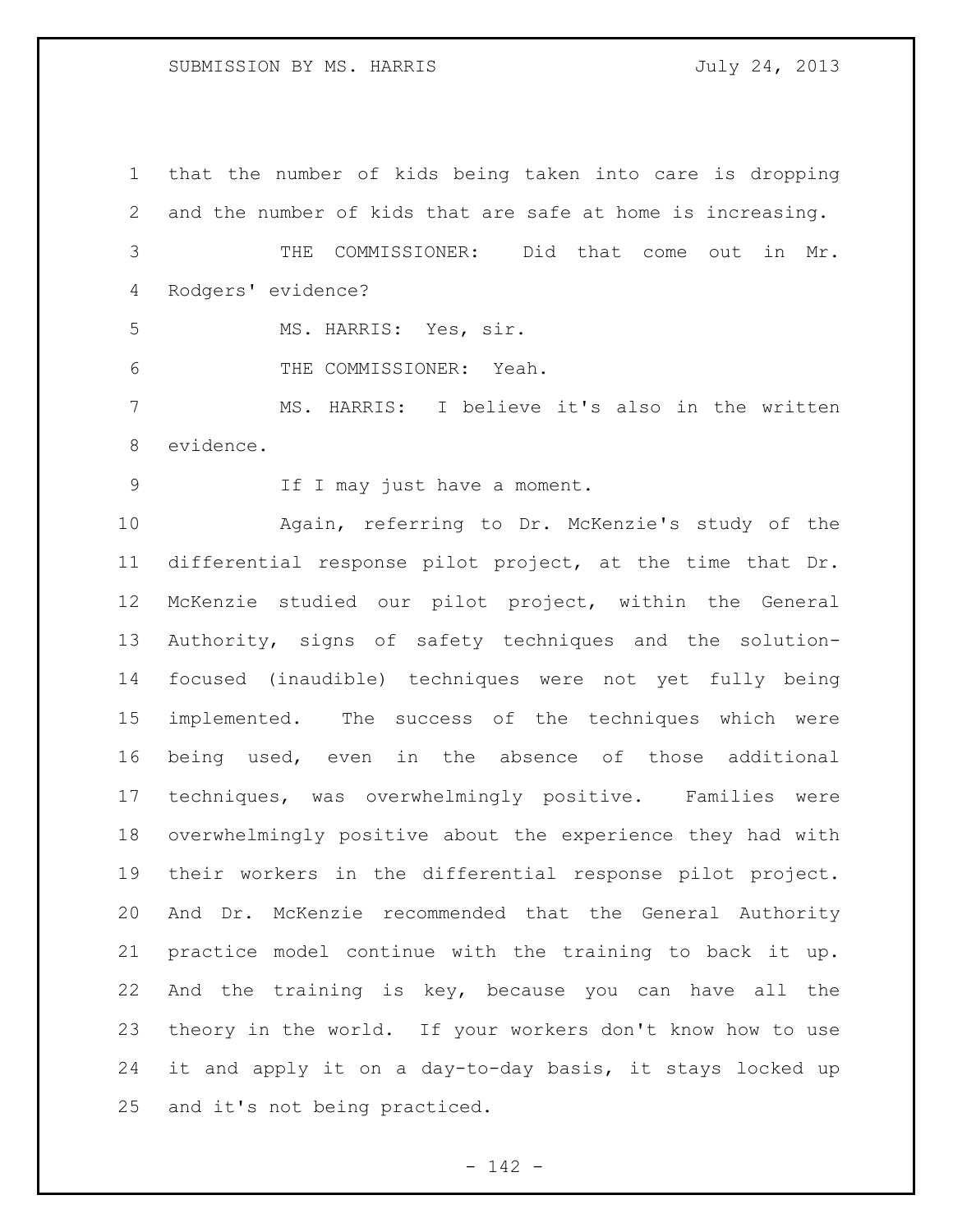Going back to Mr. Gindin's recommendation that the functions of prevention and protection, or as I will call it, family enhancement and investigation, should be split and that different workers should provide those services, the main rationale for that is the assumption that where there is an investigation, because there's an, there's been an apprehension, that there is automatically a dynamic where no work can happen because there can't be any trust. And with respect, it's my submission that that's the symptom. But we have no evidence that the reason there's no trust is because there's been an investigate, there's an investigation that's occurred. There's no trust because we didn't work with families in a way that builds trust and now we are learning and teaching our social workers how to do that. But it's not necessarily -- and there's no evidence that's been put before this inquiry to suggest that the act of the investigation, in and of itself, destroys trust. We know that's not the case, because it's working here. It's working in the General Authority.

 The General Authority is addressing the root of the problem by way of the practice model, we're not just treating the symptom.

 And again, Mr. Commissioner, I'm not suggesting that everybody has to do it the way the General Authority

- 143 -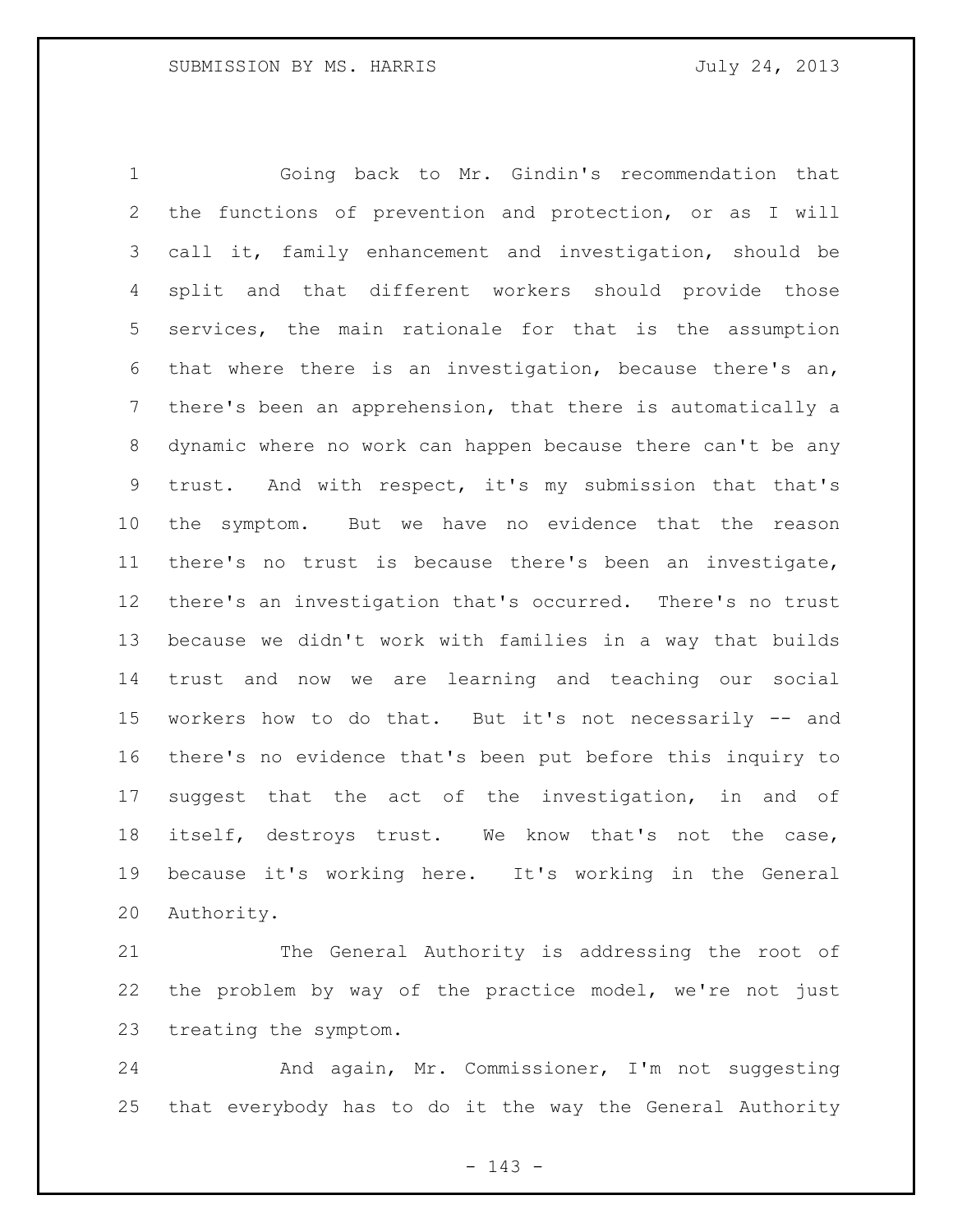1 does it, but I am here to ensure that the general -- that, 2 that the Commission is aware that there are things that are 3 working and I'm sure there are others. 4 THE COMMISSIONER: Whenever you want a break, you 5 -- we'll, we'll break at some point this afternoon. If 6 you, if you, if you want it now, that's fine. If not, 7 it'll be any time in the next half hour. 8 MS. HARRIS: If I could just have a moment please 9 and I'll just see how far -- whether I should --10 THE COMMISSIONER: Sure. 11 MS. HARRIS: I actually think this would be a 12 great time to take a break, Mr. Commissioner -- 13 THE COMMISSIONER: Yes. 14 MS. HARRIS: -- and then I can come back and, and 15 speak more fully to Mr. Gindin's recommendation and our 16 response to that. 17 THE COMMISSIONER: All right. We'll take a 15 18 minute mid-afternoon break. 19 MS. HARRIS: Thank you, Mr. Commissioner. 20 21 (BRIEF RECESS) 22 23 THE COMMISSIONER: Ms. Harris --24 MS. HARRIS: Thank you, Mr. --25 THE COMMISSIONER: -- just before we get started,

 $- 144 -$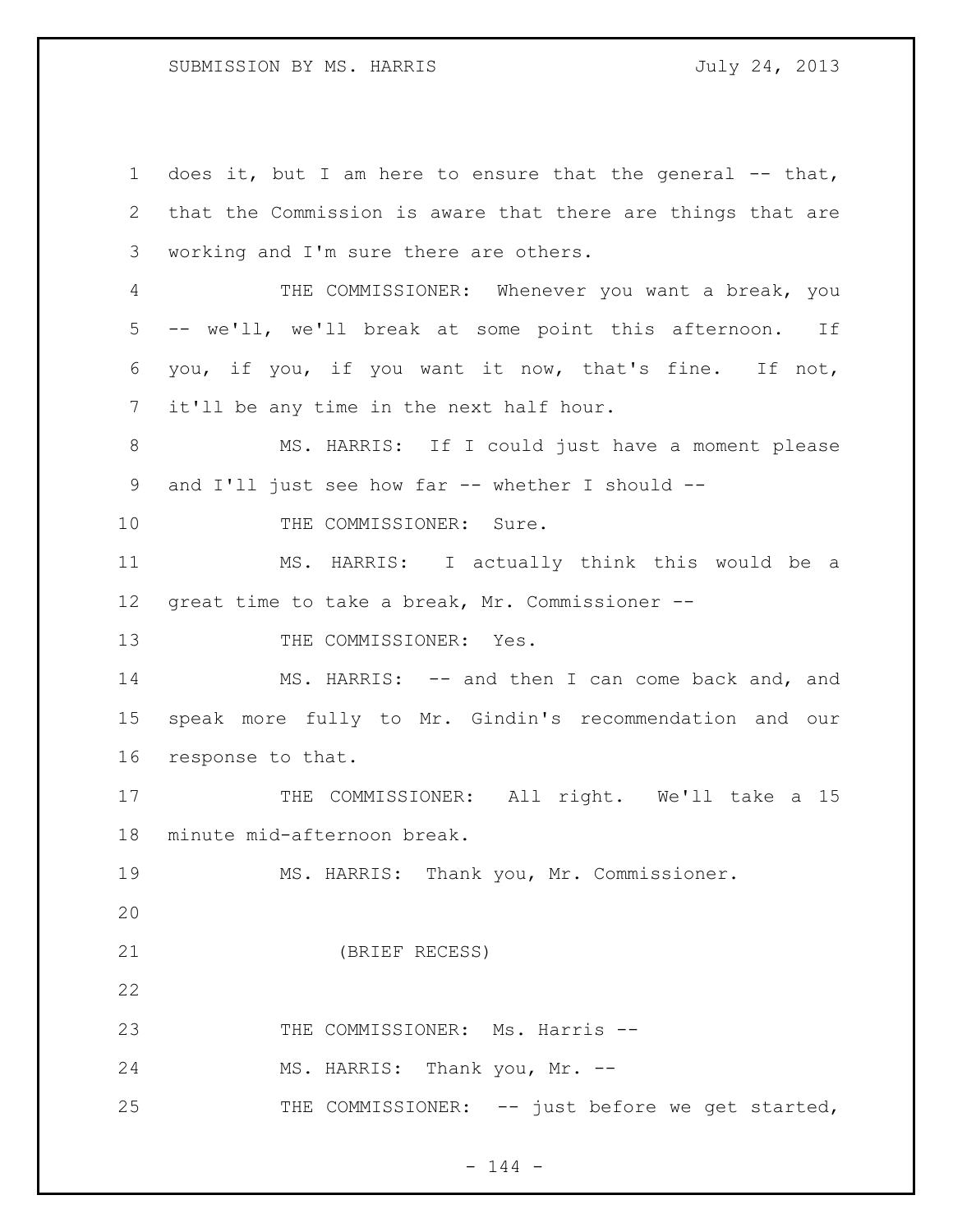we -- I, I made mention of the statutory committee, the standing committee --

MS. HARRIS: Yes, sir.

4 THE COMMISSIONER: -- is it a statutory body that is structured under the Authorities Act?

UNIDENTIFIED PERSON: Yes.

MS. HARRIS: Yes.

8 THE COMMISSIONER: I thought that --

MS. HARRIS: Yeah --

10 THE COMMISSIONER: -- yeah.

11 MS. HARRIS: -- yes, it is.

12 THE COMMISSIONER: See, for the last half, three- quarters of an hour, what you really did for us was tell a good news story, as to the results that you're seeing in the, in the General -- the agencies that come under the General Authority. And I, I'm, I've, I've raised this before, but I'm most interested to know, to, to, to -- I want to be sure that there's a mechanism in place where 19 these other authorities have the opportunity of, of knowing the positives that, that one authority is achieving, which might well, through the adoption of the same process, be achievable across the province.

 MS. HARRIS: And I would, I would submit to you, Mr. Commissioner, that that's in fact the case and is happening. As I said earlier, I -- the information is

 $- 145 -$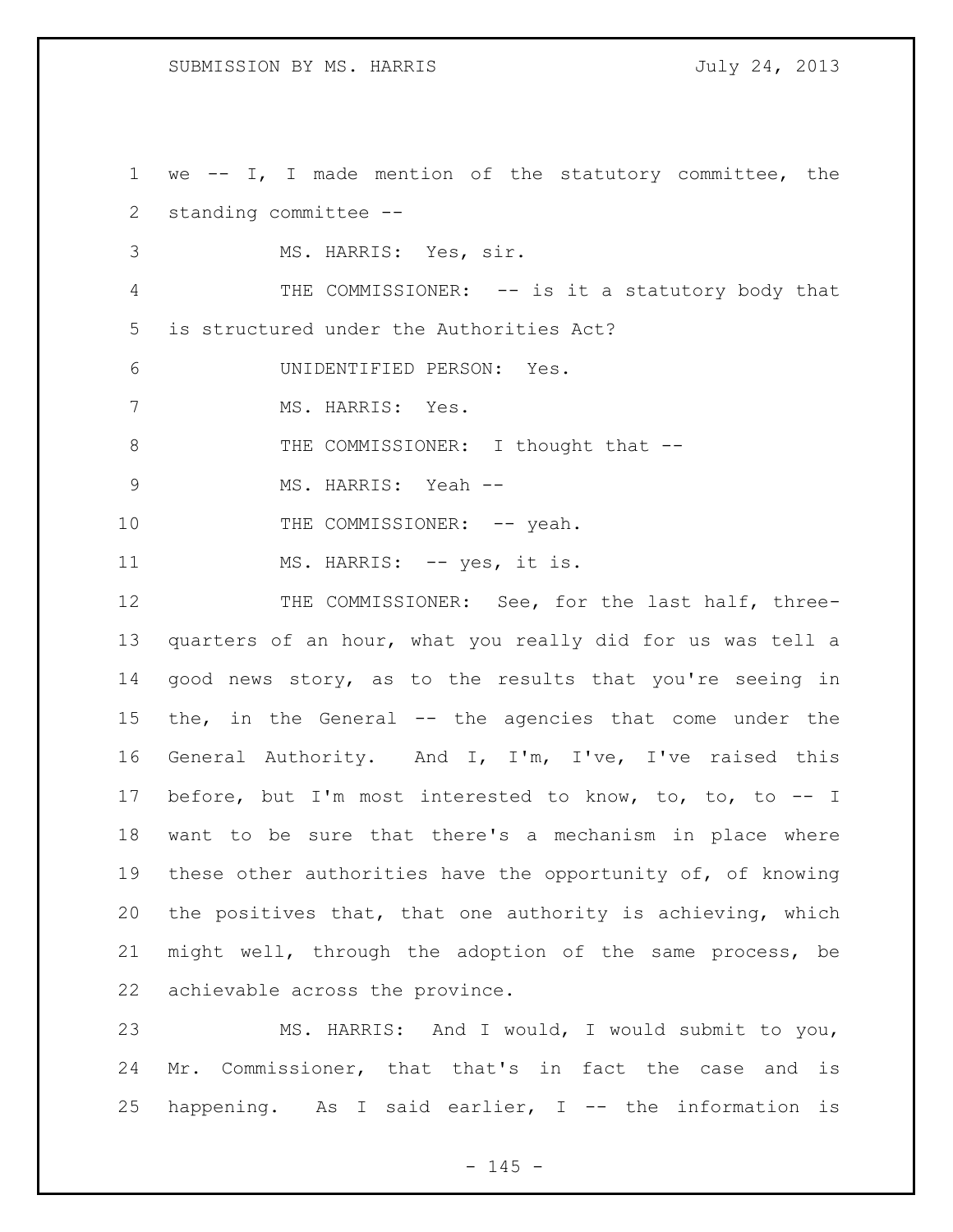certainly available at standing committee. You know, there's a sharing of information between all four authorities and that information is available at standing committee. I can't speak to whether other authorities are considering some of these --

THE COMMISSIONER: Does, does, does this --

7 MS. HARRIS:  $--$  initiatives or not, or considering different initiatives, or, or are already using different initiatives. I can't speak to that, but I can assure you, Mr. Commissioner, that the exchange of information is taking place at standing committee.

12 THE COMMISSIONER: -- does the standing committee have a secretariat, as such? That is, is, anybody work for the standing committee?

 MS. HARRIS: Yes, there are employees to the standing committee.

17 THE COMMISSIONER: Yes.

18 MS. HARRIS: Yes.

19 THE COMMISSIONER: Yeah.

 MS. HARRIS: There's, there's -- the office of the standing committee does have staff, yes.

 THE COMMISSIONER: See, one of the things that's, that's on my mind is, I come from British Columbia, where we have a, a representative for children of youth, which is comparable to the Advocate's position here in, in many ways

 $- 146 -$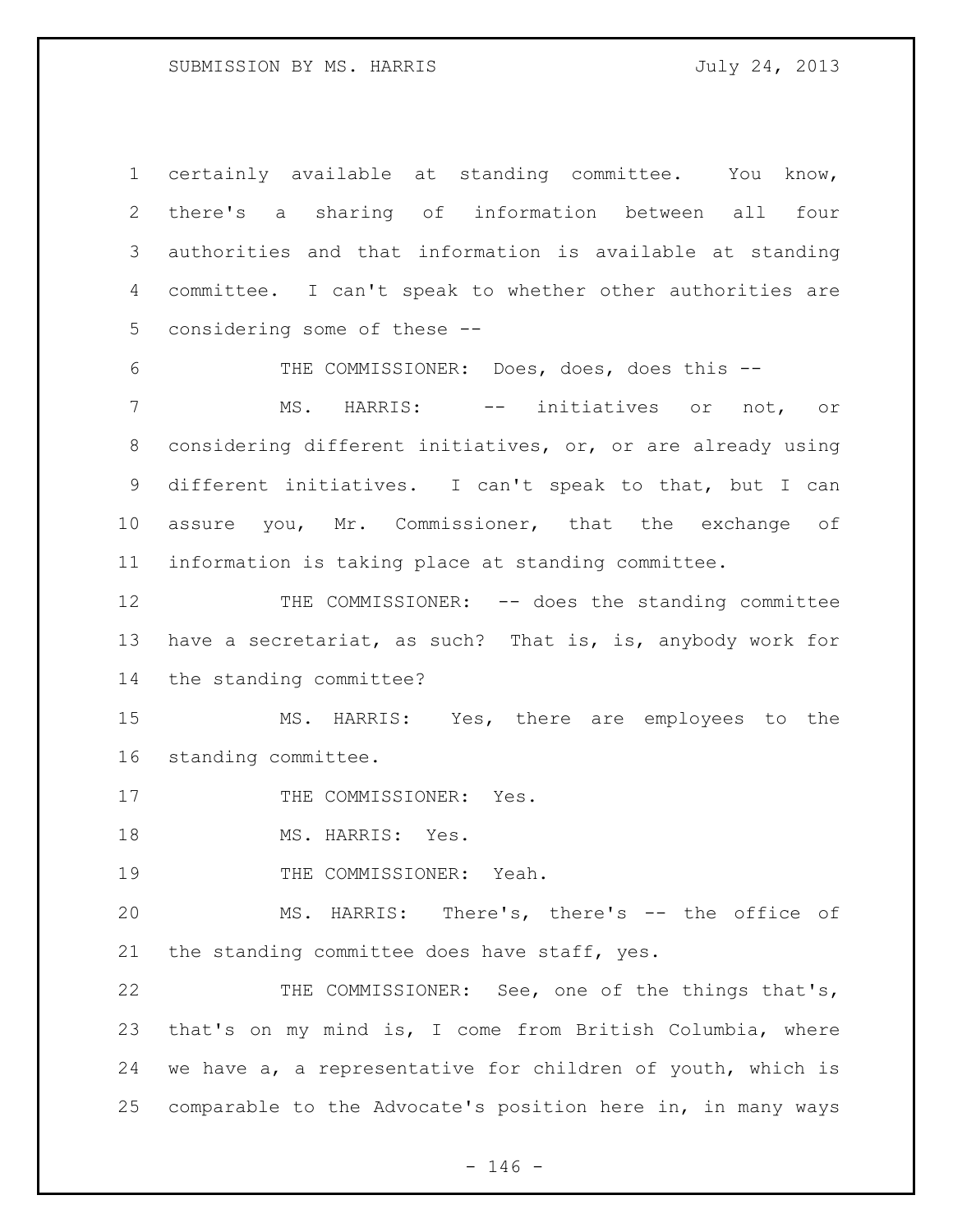and that position gets involved in much more active work than the advocate does here, to the benefit of the children and families of British Columbia. And I'm looking for some role for beefing up the advocate's office here, bearing in mind we're dealing with an entirely system, because of, of what has become called devolution. And I'm just wondering whether, in my own mind, whether there's some role for some oversight responsibilities of the advocate's office with respect to coordinating and seeing that the good work that the standing committee is undoubtedly doing is being spread through -- province-wide, to bring results right across the province.

 MS. HARRIS: I can't speak to that, Mr. Commissioner.

 THE COMMISSIONER: No, I'm, I'm just musing as I  $-$ 

17 MS. HARRIS: Yes.

18 THE COMMISSIONER: -- try to figure out how, how we are going to improve the system, over and above, beyond the, the improvements that you've effectively told us about this afternoon.

 MS. HARRIS: And, and again, that, that harkens back to the tension that I, I raised earlier, at the beginning of my submission, because I, I do understand that there is a concern on the part of making sure there's a

- 147 -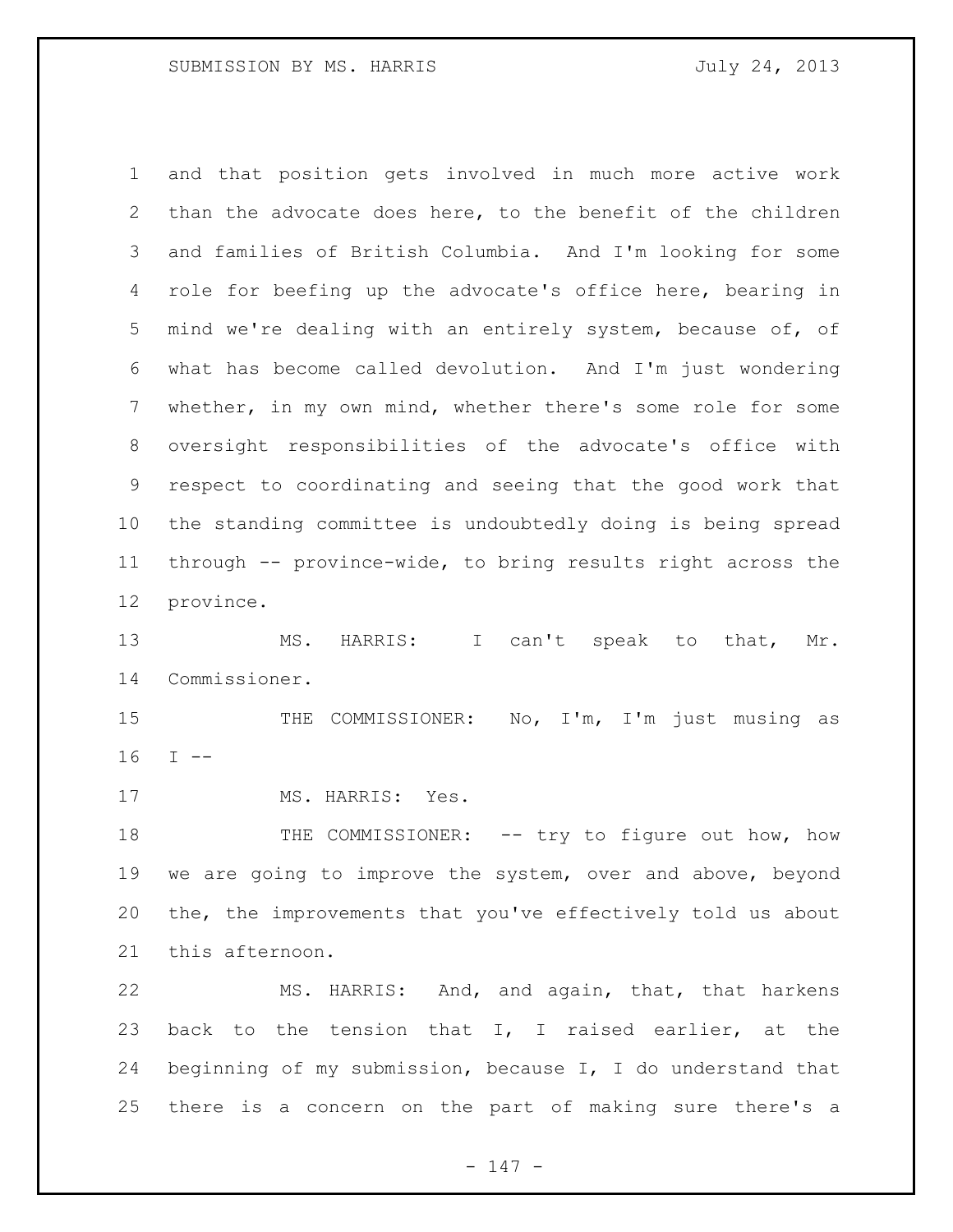consisteen (phonetic), consistency in the quality of services delivered, but the services themselves may not be the same and that's sort of the beauty of the, the unique system, system we have in Manitoba. And as far as the General Authority's concerned, we wouldn't want to take a step back from where we are as a result of AJI-CWI.

 THE COMMISSIONER: No, I, I quite agree. Thank you thought for that response.

 MS. HARRIS: Thank you. Going back to the, the recommendation to split the functions of prevention services and protection or investigation services, just a couple of things that I'd like to note. First is that Dr. McKenzie, in his oral evidence, was asked if he though that they, that units should be split within the child welfare system and he, his position was neutral on that, he didn't  $-$ 

17 THE COMMISSIONER: That was who?

18 MS. HARRIS: Dr. Brad McKenzie.

19 THE COMMISSIONER: Doctor?

MS. HARRIS: Brad McKenzie.

21 THE COMMISSIONER: Yes, yeah.

 MS. HARRIS: His position was neutral on that. He didn't have a position either way on whether or not it would function better as split units and, and as, as cohesive units. Mr. Rodgers' evidence, under examination

- 148 -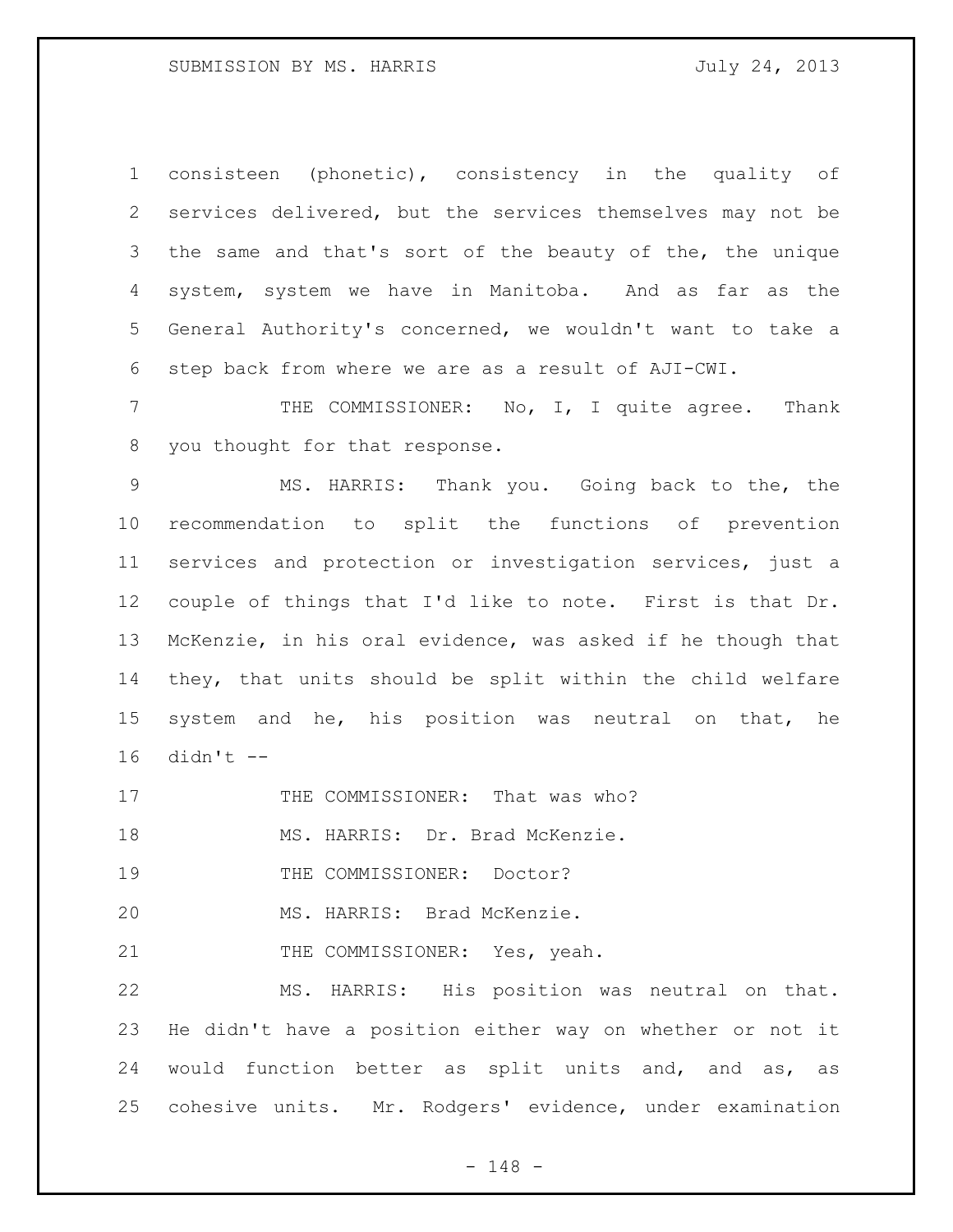by Ms. Walsh, and that's at page 236, I believe, of his transcript, from May 14th and I'm paraphrasing somewhat, but Ms. Walsh asked Mr. Rodgers, if we had prevention units that did only prevention work, or if the units were blended? And Mr. Rodgers' response was that within the General Authority system, we do have prevention -- units where only prevention work is done. But we also have blended units and from the General Authority standpoint, his evidence was that the only way to achieve full rollout, system wide, of prevention services, is to have blended units where there's mixed case loads and social workers have loads where they're working with families where the children are at home and they have caseloads where the children are under apprehension and/or in care. There's a number of reasons for that, but there is a resource issue, in particular, because we're not all in urban centres, where it's possible to have dedicated units that do certain things. In rural areas, there's really no resource to separate those types of case loads. So by way of example, in Churchill, we have one social worker that deals with child welfare services in the Churchill region. And so that one social worker has to do prevention work and has to do investigative work.

24 THE COMMISSIONER: Yeah.

MS. HARRIS: It's not a burden for that one

- 149 -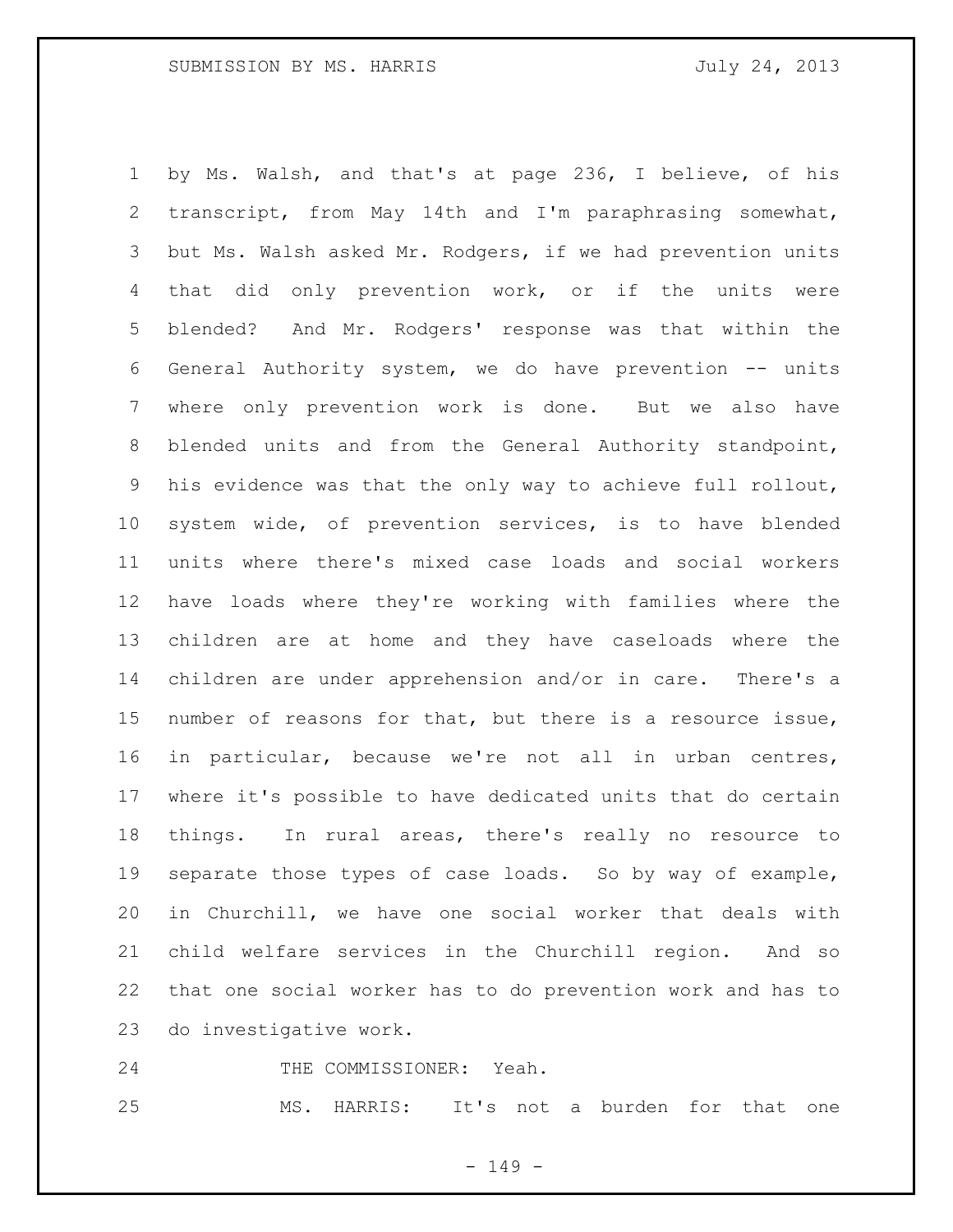worker, because that one worker has been trained to do that.

 There's a couple of pragmatic pieces that I would like to touch on before I move on to other areas of this, of, of our submission, around the notion of splitting off the functions of, of prevention and, and protection and I've already stated that I, that it's a somewhat artificial distinction, because the work, the techniques used are the same the task of reuniting families is the same, although there are additional tasks that have to happen when there's an investigation. But already, particularly in Winnipeg, any file that makes, makes it past intake, the family's encountering a minimum of two workers. They're dealing first with a worker from whatever the designated intake agency is. And then assuming that that matter requires ongoing service, and can't be resolved, let's use ANCR as an example, within ANCR's prevention service plan and it needs to take longer, that file is then being referred to whatever agency belongs to the culturally appropriate authority. If there's an investigation and there's been an apprehension, it's automatically going. There are instances where, of course, ANCR provides prevention services in house and the file is able to be resolved and 24 it never does have to get referred to on. So it's -- I should -- I, I misspoke when I said it, you'll always have

 $- 150 -$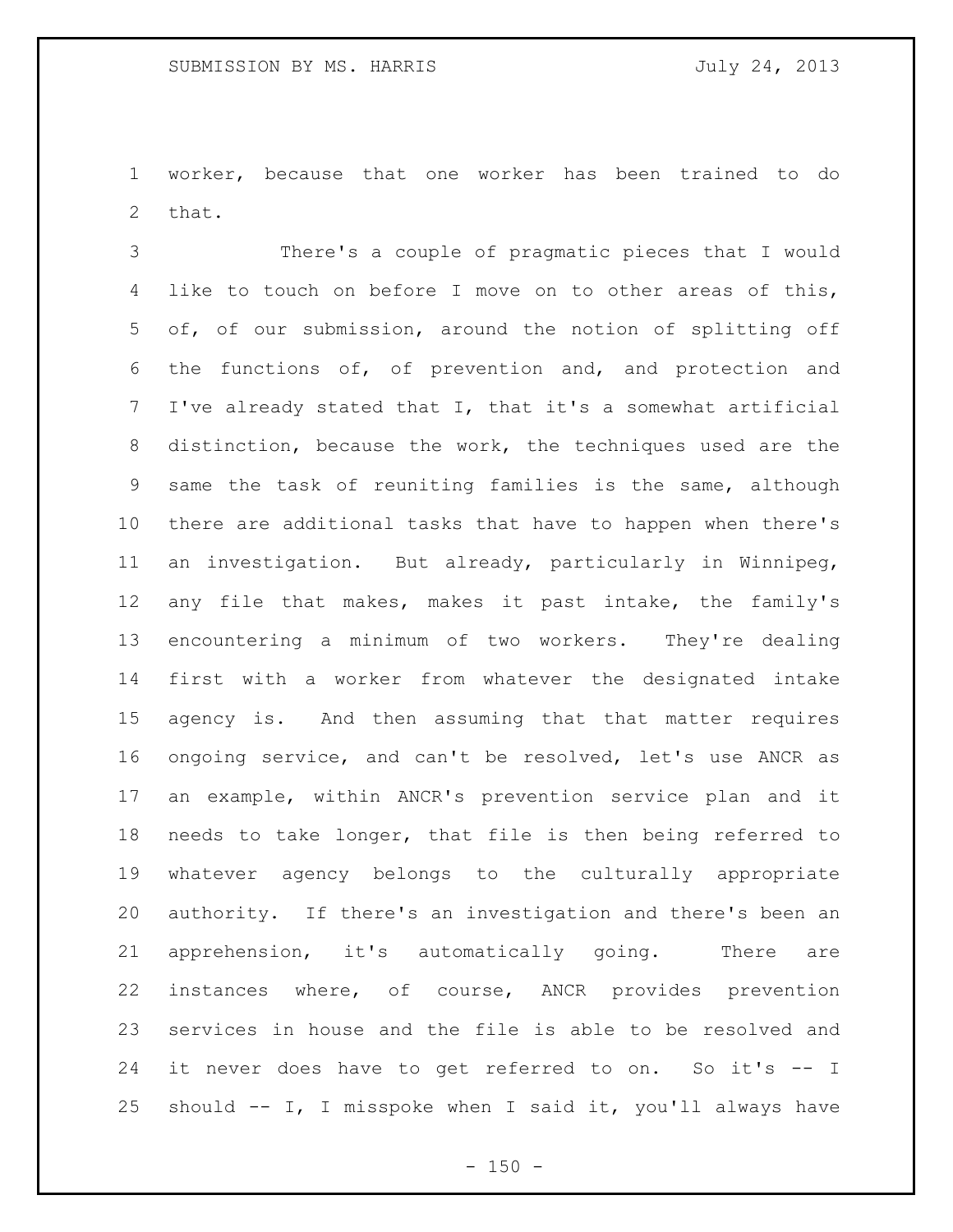two workers, but a significant portion of the time, any given file that makes it past intake is going to, the, that family's going to see two workers. And if continuity's a concern, and it is, we don't want -- when you've done the work of building trust for the family, you don't want to have multiple workers having to engage with that family. And so when we consider separating the functions, what you're at risk of doing is that you're potentially increasing the number of workers that that family has to engage with and have to deal with in sort of, potentially somebody new.

 There's fluidity between the streams. You can have a file that starts out as a family enhancement file and something shifts in the family and, and the child is no longer safe at home and does have to be apprehended. And conversely, a child might be apprehended and either returned without the agency obtaining a court order, because it's been resolved by some other means, or a child is returned under an order of supervision from the court and that work still is going to happen. And so, you know, there -- if you want to envision them as two streams, if you really, if you really want to use some sort of metaphorical picture, I suggest that you use two streams that figure eight and weave in and out of each other.

It, it, it's our submission that it should be

- 151 -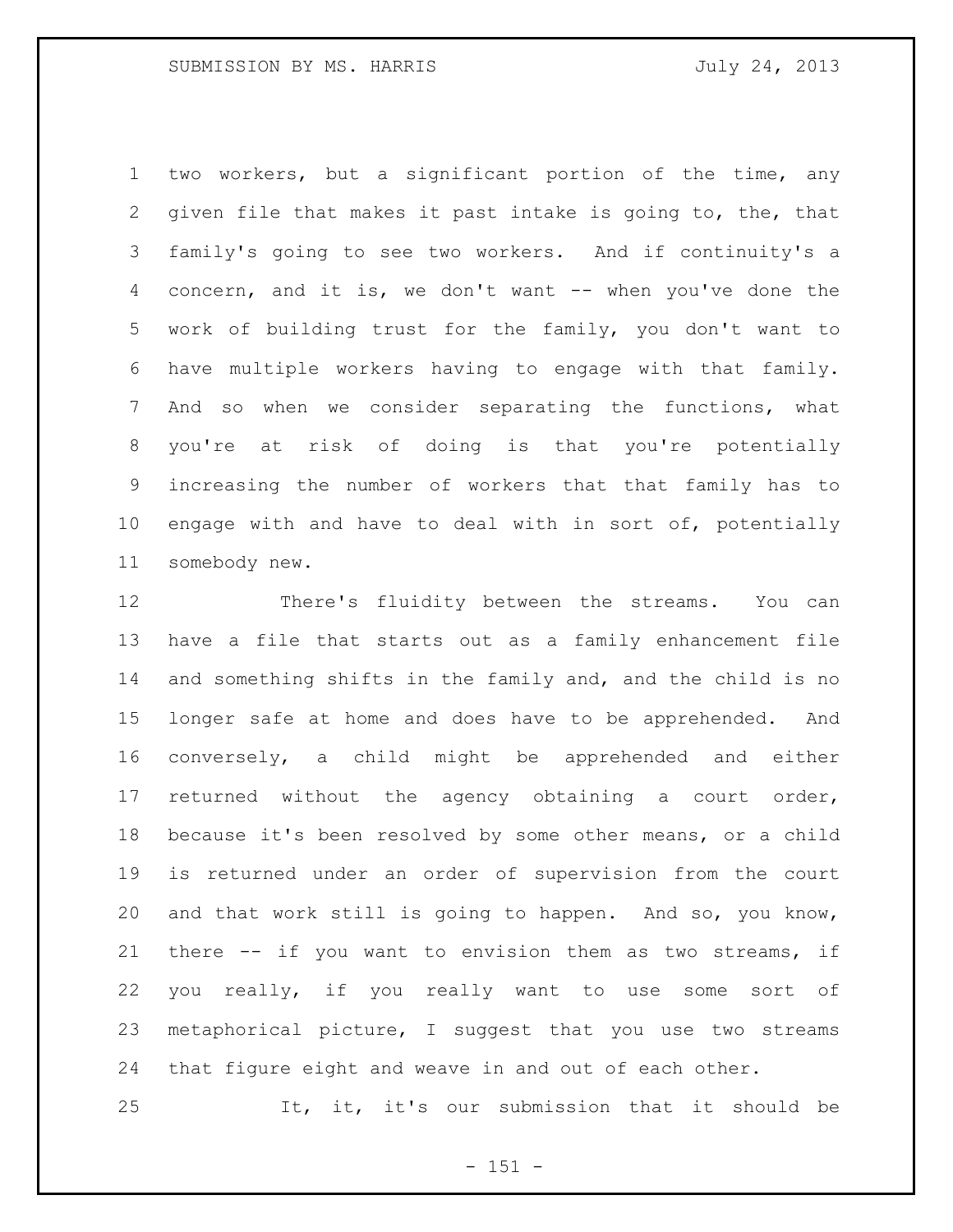left to the authorities to determine how they feel that their families, based on whatever the factors are, including geography, however they feel that the delivery prevention services works best, should be a decision left to the authorities and their agencies. And with all due respect to Mr. Gindin's recommendation that the function should be split, this is an example of where I've asked the, the Commission to look at the problem through an evidence-based lens, because we don't have any evidence that splitting those functions will serve families better. The concern is that there won't be trust. But as I said, that's a symptom and the cause is not necessarily the existence of an investigation, it's the way we work with our families.

 It's a bit of an aside, Mr. Commissioner, but I, I feel like I ought to mention, and it's somewhat off topic, but nevertheless, when we talk about primary prevention, what those community-based organizations do and we talk about prevention work, within a child welfare context, I did want to mention, because this has come up throughout, throughout the inquiry, you know, for example, the, the allegation that children are apprehended because there's no food in the house and we have heard that agencies certainly don't apprehend children because there's no food in the house. But also do some of the work -- you

 $- 152 -$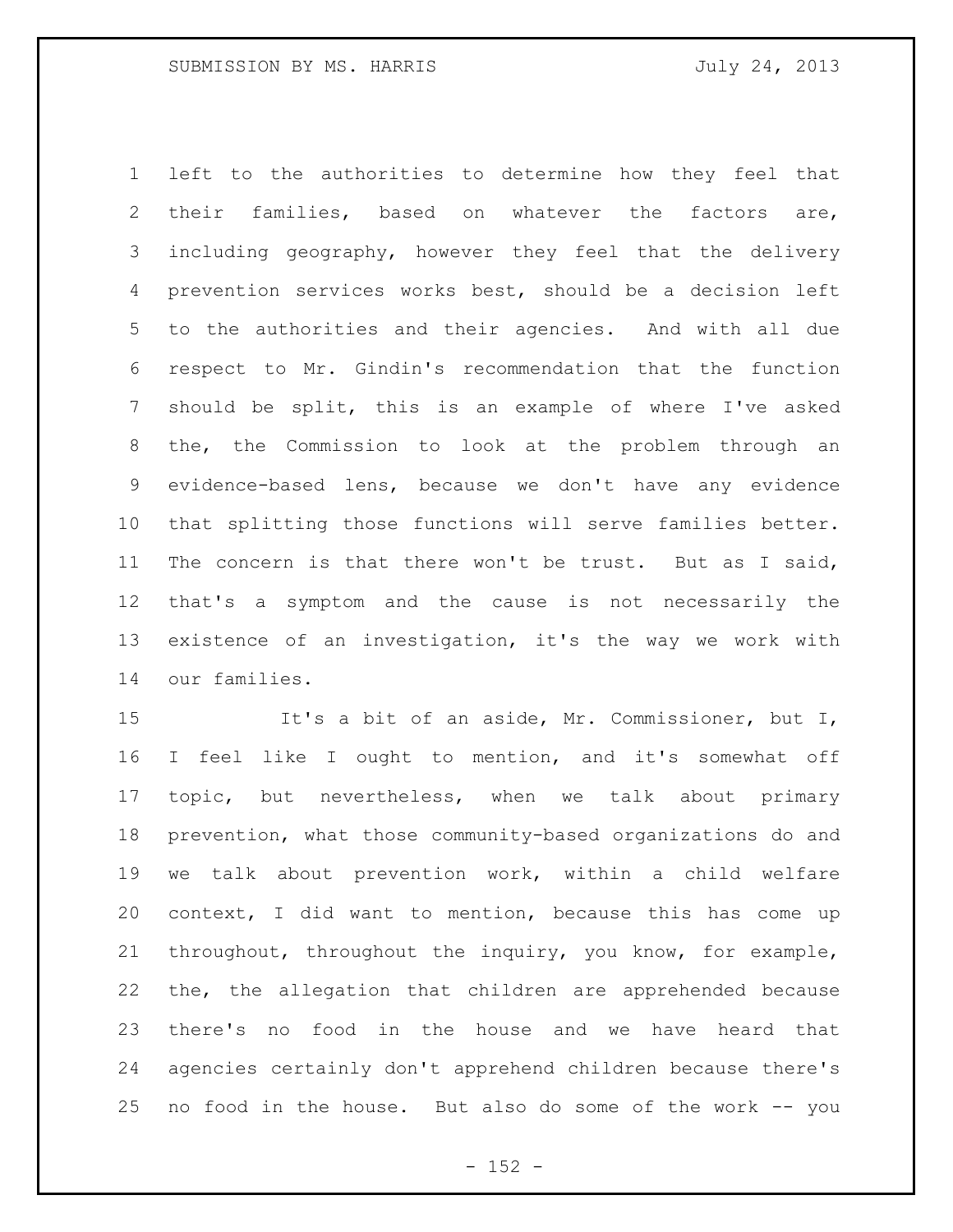know, it's, it's not the primary focus of the work that we do in child welfare, but, but certainly there are many agencies and workers who deal with food insecure families and provide them with those kinds of provisions and then, and try to get them to places where, you know, they can deal with that food insecurity and trying to deal with those more systemic issues of neglect, or at least trying to address some of the problems. So I just wanted to mention that. It doesn't really --

10 THE COMMISSIONER: Right.

11 MS. HARRIS: -- fit anywhere, but I did want to mention that, you know, I think that workers are quite sensitive to the systemic problems that their families are encountering that they work with, and trying to help them through that, whether that's through referrals to community agencies, or by stocking the pantry.

 I'm turning now to the topic of public perception and public trust and confidence as well. And, and when I say public, I also mean trust on the micro level, as between families and agencies, but also the perception of the child welfare system in, in general.

 You've already heard my submission with respect to the fact that we do believe that the practice techniques which are now being employed will have the effect, over time, of ameliorating the negative, the negativity, in

 $- 153 -$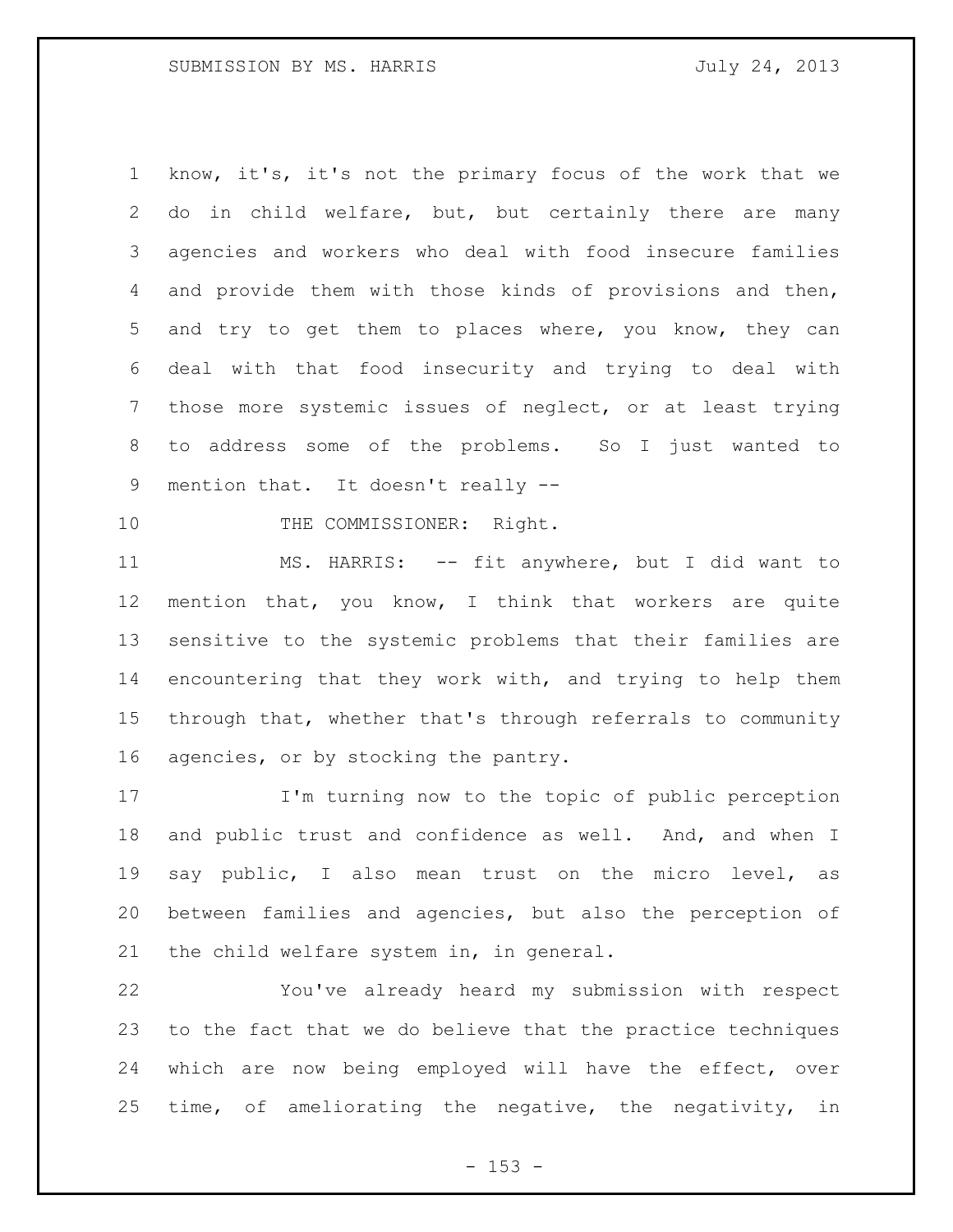terms of the perception of what child welfare agencies do, as the way that we practice social work filters down and more and more people encounter it and have positive experiences, that will happen. And it's, and it's not that people did not have positive experiences. One of the witnesses in phase 1, in fact, gave evidence to the fact that she had a very positive experience with her social worker and that it was of great assistance to her, when she was single parenting as a minor.

 Other factors which we have identified, reduce confidence in the child welfare system and fosters mistrust in child and family services, include, to, to some extent, media reporting. Some of the feedback we receive from our new Canadians, in the New Canadians Initiative that you heard about, Mr. Rodgers gave evidence, which is a program entitled to, in time, intended to educate new, new Canadian about the child welfare system, about our child welfare laws, what we do, et cetera. Some of the feedback that came back from that is that they thought that Child and Family Services just took children away, because that was all they were reading in the paper.

 There's two reasons for this. When there are apprehension which are high profile and are picked up by media outlets, it's important to remember, of course, all of the information that gave rise to that apprehension, all

 $- 154 -$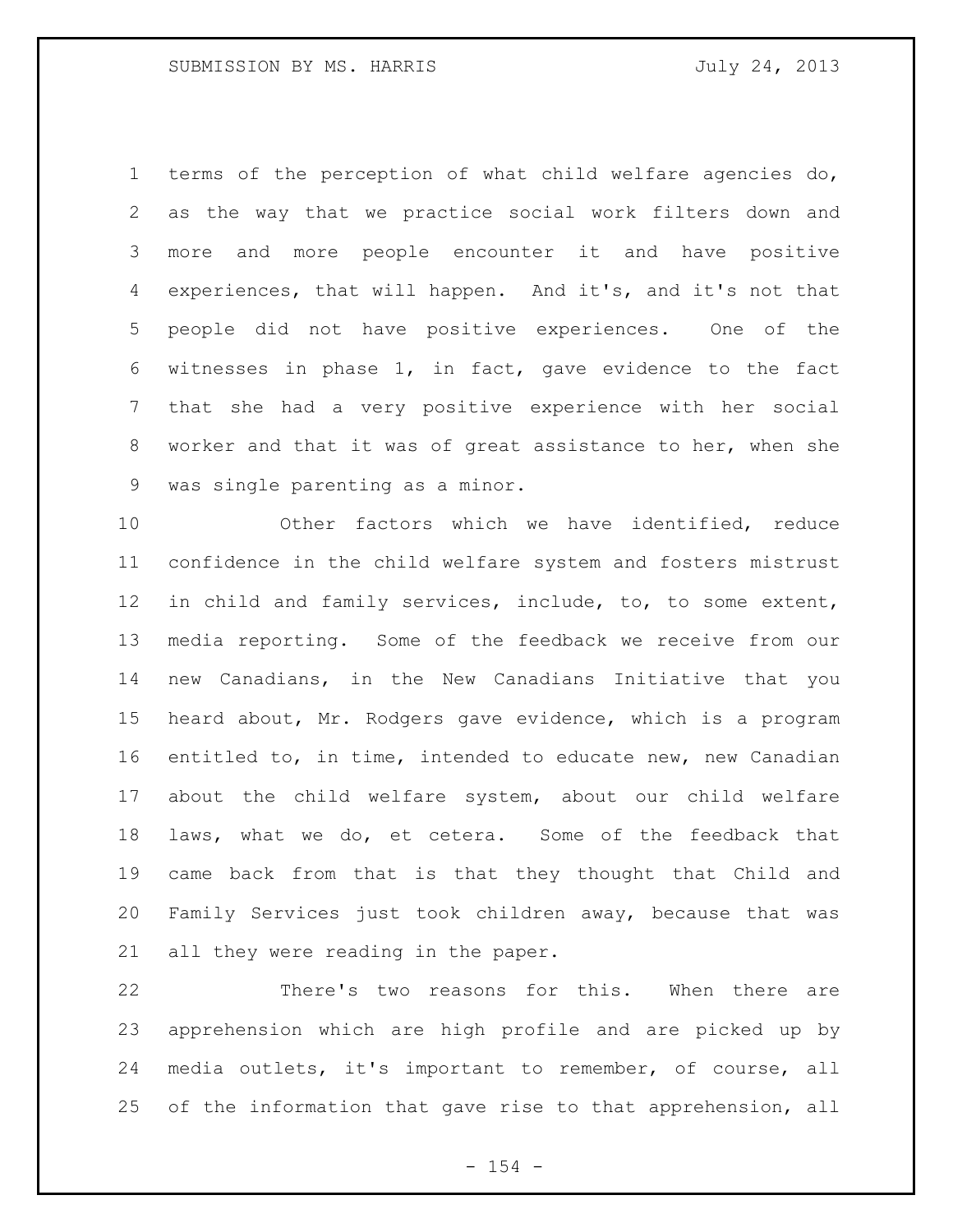of the data in the record, that's all protected under section 76 of the Act. And so, when you hear of a startling situation in the media, around the apprehension of children, for example, of course parents are upset and of course, parents have their own view and perspective and parent advocates have their own view and perspective and there is reporting about that. But the agency and the 8 authority, of course, cannot and should not -- it's not in 9 the, the best interests of children -- discuss that. So there's this entire body of factual information that is not within the purview of the public and should not be within the purview of the public. And that balance is, is, is missing sometimes in that, in that reporting. And it's no, it's not the media's fault, but it's just, it, it's just the outcome of one party being able to air its case in the media, or, and, and, and it's heart wrenching, reading about anybody's child who's been apprehended for any reason and then separated from their parent, from, from his or her parents. It's heart wrenching. It's every parent's worst nightmare. But there is usually a pretty good reason why children are apprehended and those details never are made public because even our hearings are closed, again, as they should be. There's always much more to the story.

 It would be helpful if, when media reported on those types of cases, that there were mention of the fact

 $- 155 -$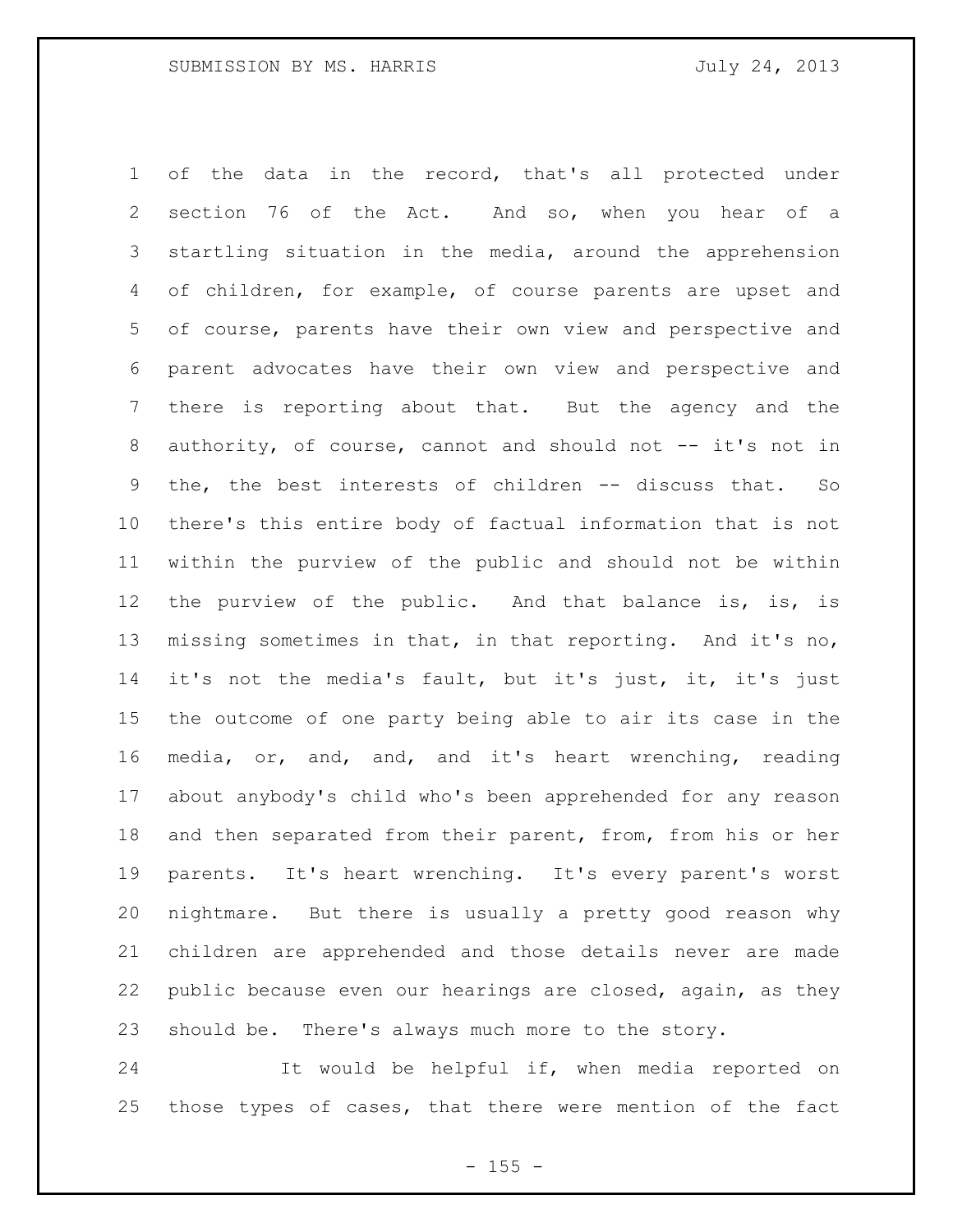that there are facts which cannot be made public and will never be made public and that it doesn't mean that there isn't cause for concern, that there is, but for the protection of children, we simply can't discuss the other side of the story.

 Conversely, and this is now changing, but historically, there have been really very few media reports or articles that talk about the work that Child and Family Services agencies do. That's now beginning to change. For example, recently, there was an article about the General Authority's new Canadian Initiative that I just mentioned, where the media reported on and, and, and participated in the education of the public about what Child and Family Services agencies do and how we engage with families and how we actually do help people. We don't just snatch children. And the more that those types of stories are reported, the greater the public confidence in the, in agencies and the authorities will be and the more those types of stories are reported, the more there will be balance and that will have an effect on families who have to engage with the agency at a future point in time and not, in dispelling their own fears about what agencies do and that's a place where the media could really help families, not just, you know, the image of the authority, or the image of an agency, but really help families

 $- 156 -$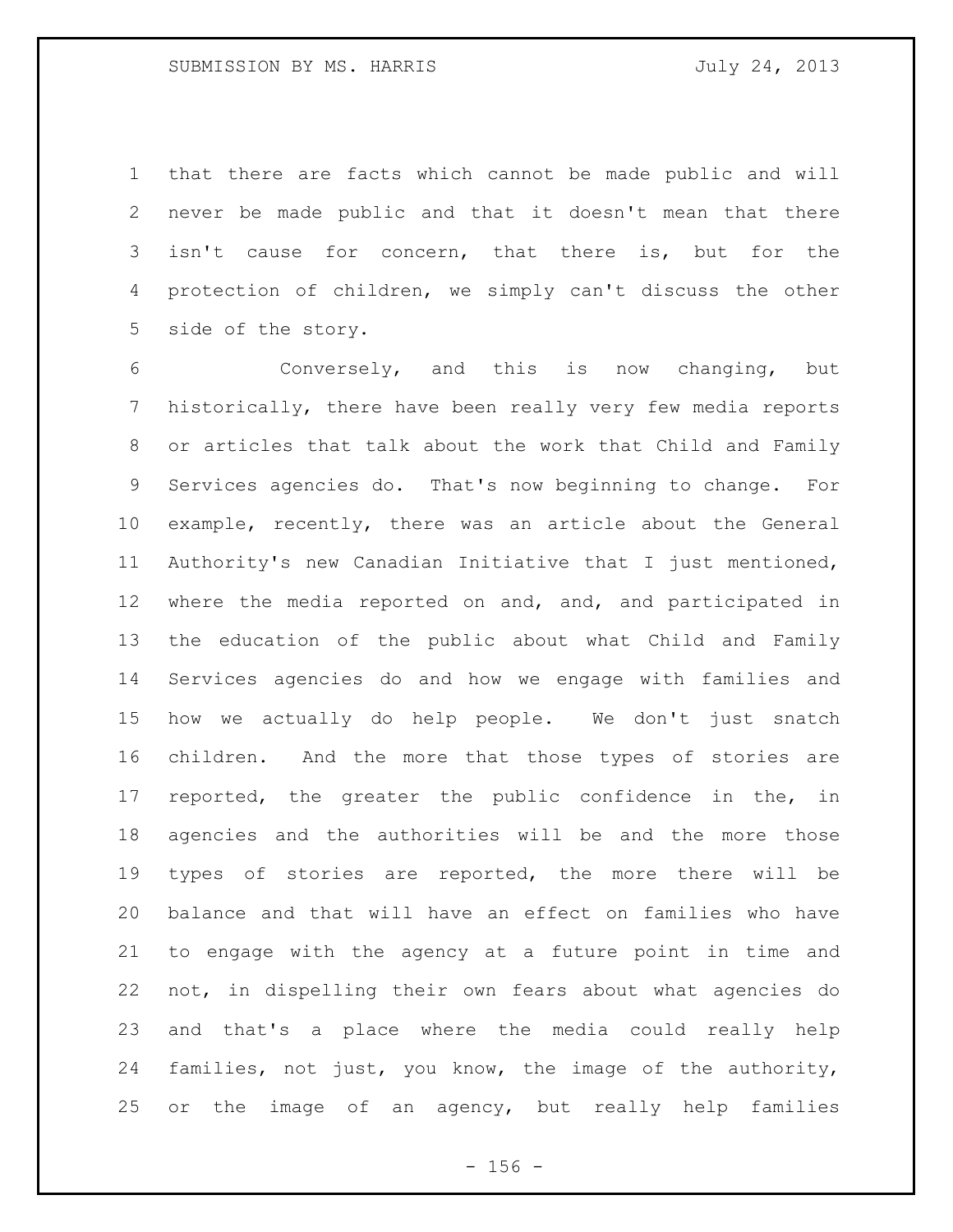understand that child welfare agencies are not necessarily these negative bodies that don't, that do nothing but harm families and in fact, actually help.

 THE COMMISSIONER: Yeah, but I, I must say that I, I do think the, the media here has done a pretty good job  $-$ 

MS. HARRIS: Yes.

8 THE COMMISSIONER: -- in letting the public know that the purpose of this Commission is to make some, make recommendations that are going to better the welfare of, of Manitoba children and I think the media has conveyed that  $-$ 

13 MS. HARRIS: Absolutely.

14 THE COMMISSIONER: -- as sad a story as, that's brought us together, we're -- the hope is that good for families and children is going to come out of this and I think the media's got that across pretty well. That's not --

MS. HARRIS: Absolutely.

 THE COMMISSIONER: -- that's not to suggest you're, you don't make a point, that good, good news stories could well be told from time to time, to the benefit of the system, but I think that that's just an observation that comes to mind, based upon what you said. MS. HARRIS: And, and as I said, there was a time

- 157 -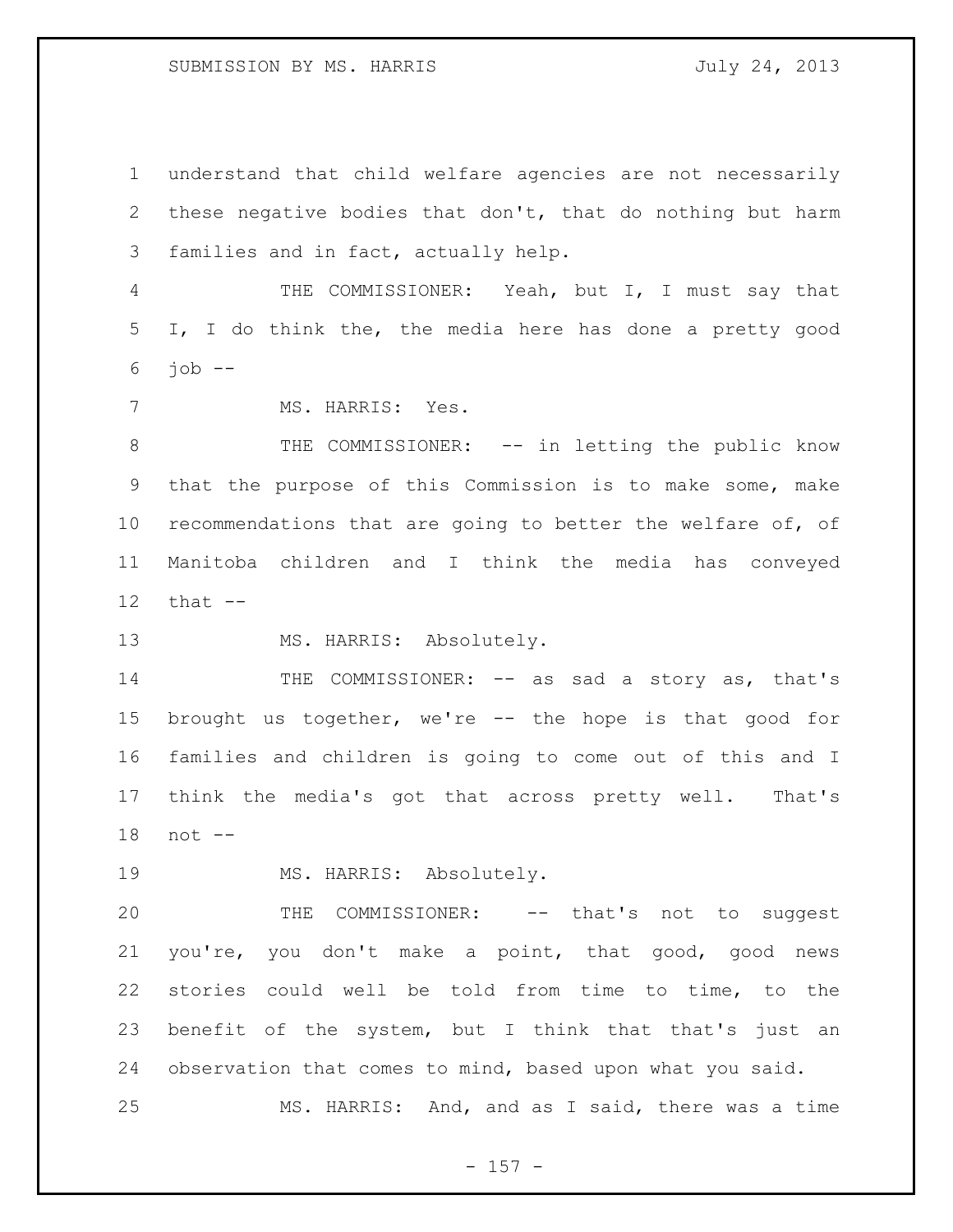when there was very little positive reporting. That is changing and I, and I do want to make it very clear that we do see that that reporting is changing and it is helping change the public perception of what we do.

 Mr. Gindin is also correct that we do need more public awareness about what agencies do and how we do it. And so -- and Ms. Walsh, also under examination, when she was examining Mr. Rodgers, said, well, this New Canadians Initiative, where you're going out and you're educating these new communities and you're, you're meeting people and you're engaging and you're translating into multiple languages information videos about what we do, wouldn't that benefit everybody? And the answer's yes, of course it would. And we support the notion that there be a recommendation that would assist in the public awareness campaign about what agencies do and how they engage.

 Turning now to funding, Mr. Commissioner, I'm not going to take a long time in funding, that's the good news. You've read, Mr. Commissioner, a number of recommendations about funding and the reality is there is more that needs to be done and that does mean that there does need to be more funding. There is also a fiscal reality that we can't do everything. So my comment will be limited to two areas.

 The first is that Mr. Funke's recommendation that money should be diverted from protection and streamed into

- 158 -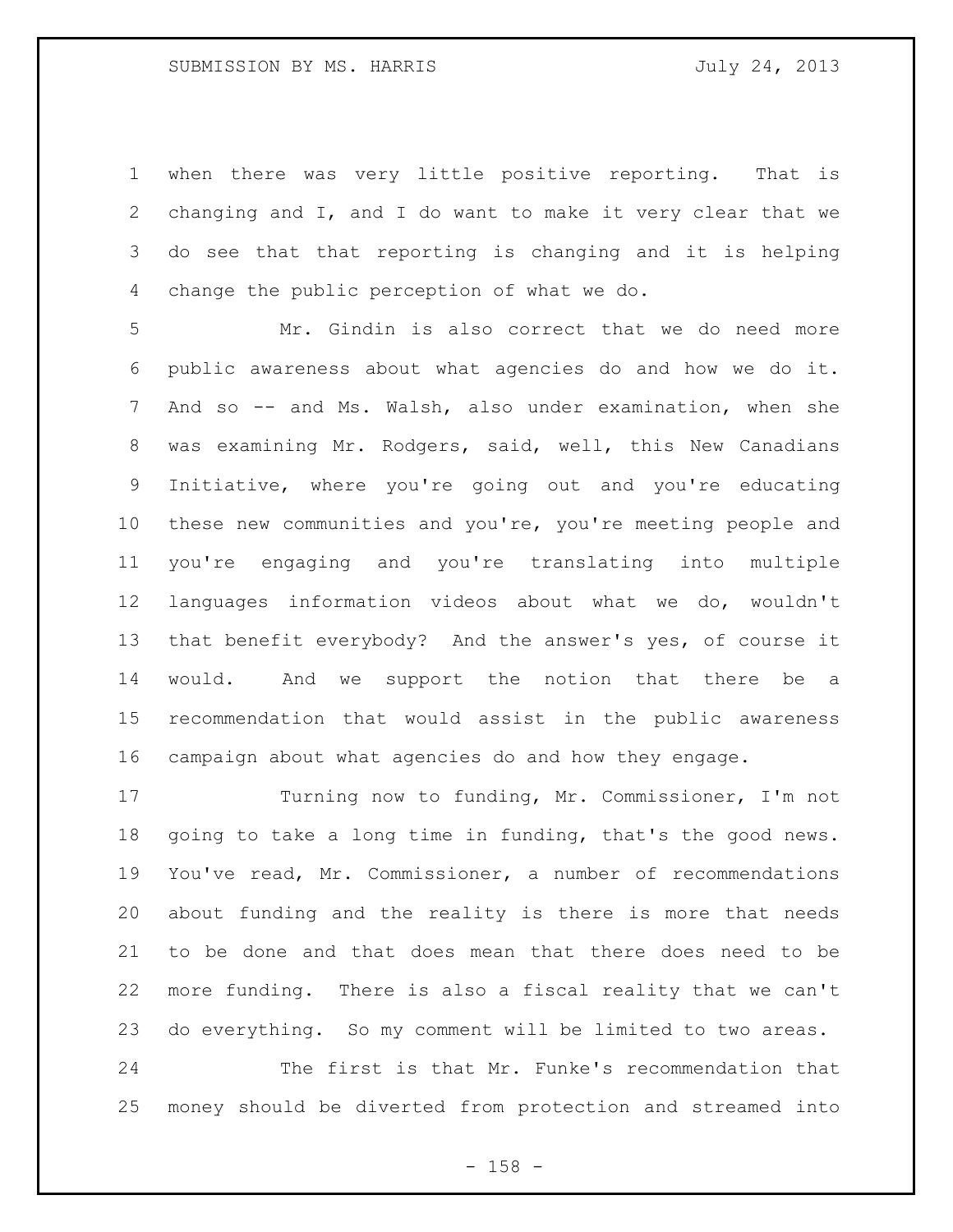prevention will not work. The reason why the child welfare system is working so much better now than it did in 2005 is because, to the Government's credit, the incredible influx of monies into the child welfare system and what we've heard is, as much as it's better, it's still not enough yet. So while primary prevention, those community-based agencies, while that's funding's extraordinarily important, it can't be funded at the expense of the child welfare system, because we still need the child welfare system to function the way it's functioning right now and better.

 And I won't go through most of the recommendations that we've heard about funding, but I will say many of the recommendations we've heard about funding make a lot of sense, having domestic violence specialists I agencies, for example, it makes a lot of sense. But I think that what the General Authority is recommending to you, Mr. Commissioner, is that the issue of funding be dealt with in a two-pronged manner. First, it's our submission that the Government should immediately fund cases at a ratio of one to 20. Dr. McKenzie suggested the ratio should be somewhere between one and 15 cases and one and 20 cases. It's not ideal, it's, it may, very well may not be enough, but it is something that we know can help right now. And what, what that would be doing, Mr. Commissioner, is a, is removing this artificial distinction

- 159 -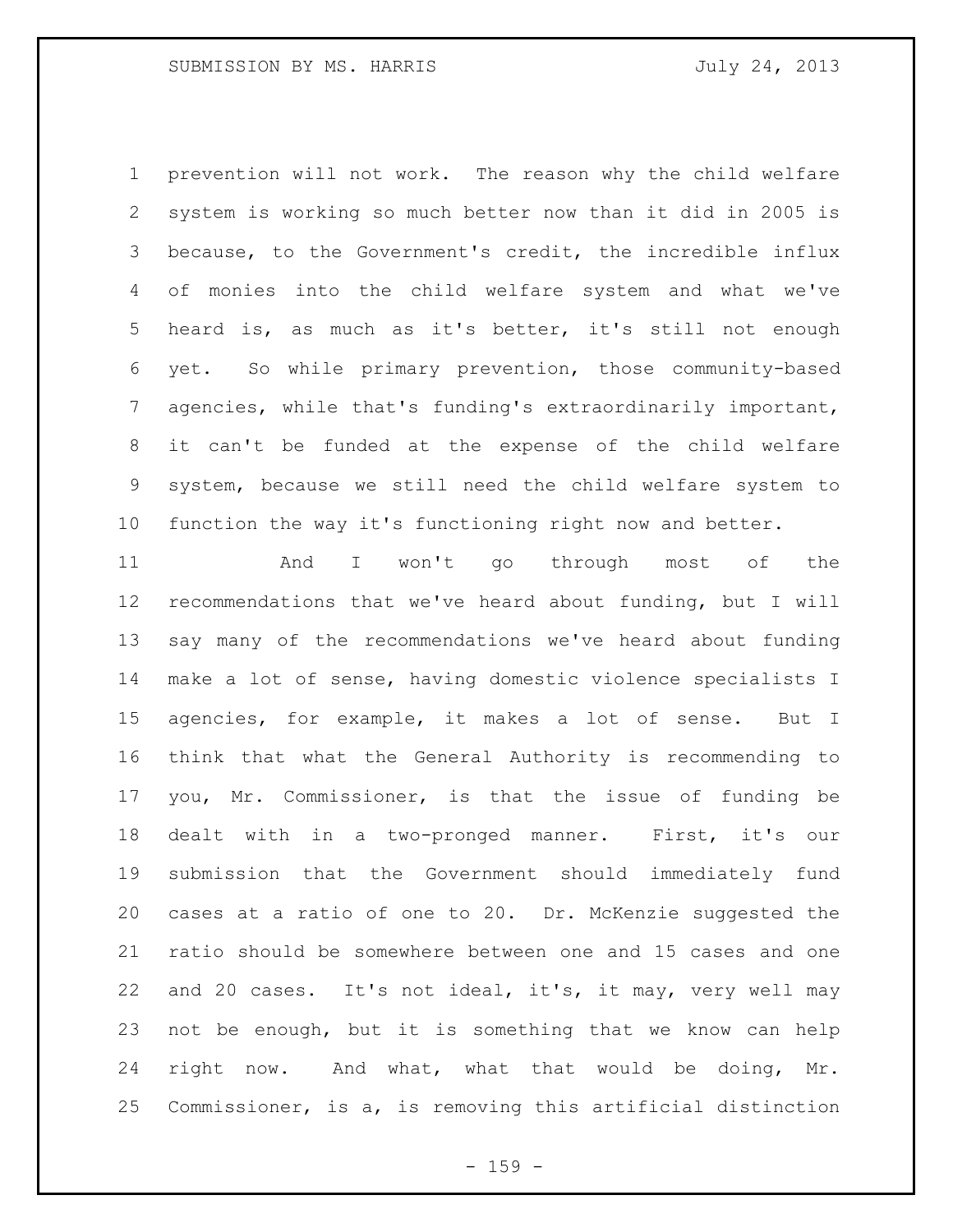between what's a prevention case and what's a protection case? Because we're, we're funding them the same because the work is very similar and can be just as intensive, irrespective of what stream it's in, then we should be 5 funding them the same way. That would render -- if, if, if you were to make that recommendation, Mr. Commissioner, for example, that would do away with some other recommendations that have been made. For example, ANCR's recommendation that prevention cases be funded beyond a hundred and eighty days would simply be moot, because we would be treating all these cases the same. There wouldn't be a need for an extension of how long we fund a prevention case.

13 That having been said, we agree with the submissions of ANCR, the Northern Authority, the Southern Authority and the MGEU, that -- and it form (sic) part of our own submission, that we don't have a good sense of what caseload can be managed and meet provincial standards and in the case of our authority, our practice model. We don't know that and that should be studied.

 Before we study that though, there's one more recommendation we'd like to insert in between, which is that we don't actually have a sense of which provincial standards actually are in line with leading practice at the present time. So rather than study the existing standards and say your caseload, to, to, to meet the existing

 $- 160 -$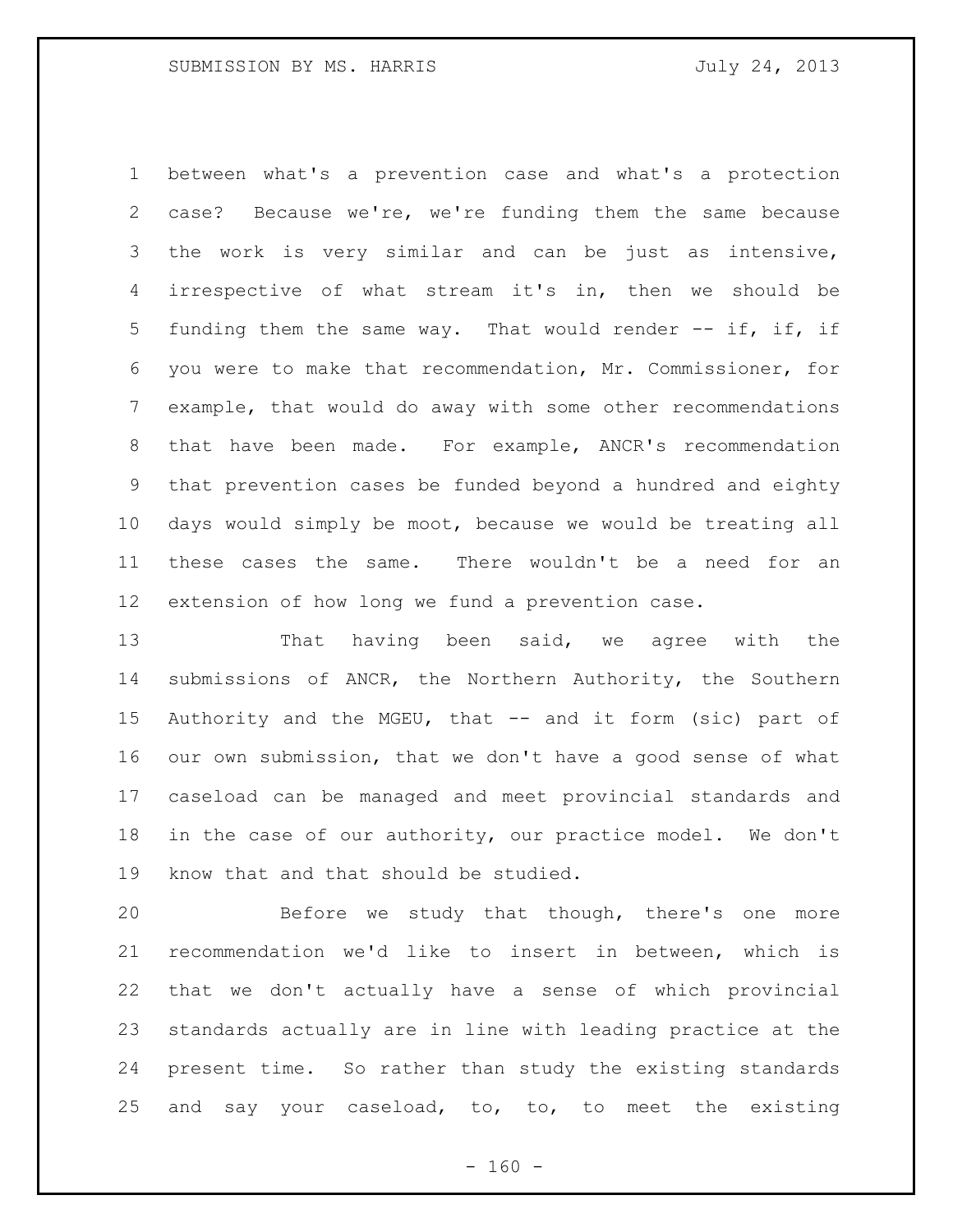provincial standards is, pluck a number out of the air, one to 15, one to 17, let's find out which one, which of those standards actually is in keeping with leading practice and then let's determine what the caseload ought to be to manage meeting those provincial standards with confidence. And that takes time, which is why we're, we're making the recommendation that the Commission can help right now by immediately recommending that the Government immediately fund at one to 20 and then the time can be taken to look at other aspects of the funding formula that need to, that, that need to change. Of particular concern to ANCR and the Northern Authority and the Southern Authority and the General Authority and I'm sure others, is the issue around geography and how that creates differences in expenses that aren't really accounted for, for example. Things like dealing with children with high levels of need and what that does, in terms of the amount of intensity in service provision to a family with high needs children. That's another. But I'd submit to, to you, Mr. Commissioner, that's work that has to be figured out and that can happen in the second stage, where the funding formula is looked at by all the stakeholders and those types of issues are addressed. I do think they need to be addressed and there's many lists from -- before you, about the types of issues that are -- and there's lots of evidence before you,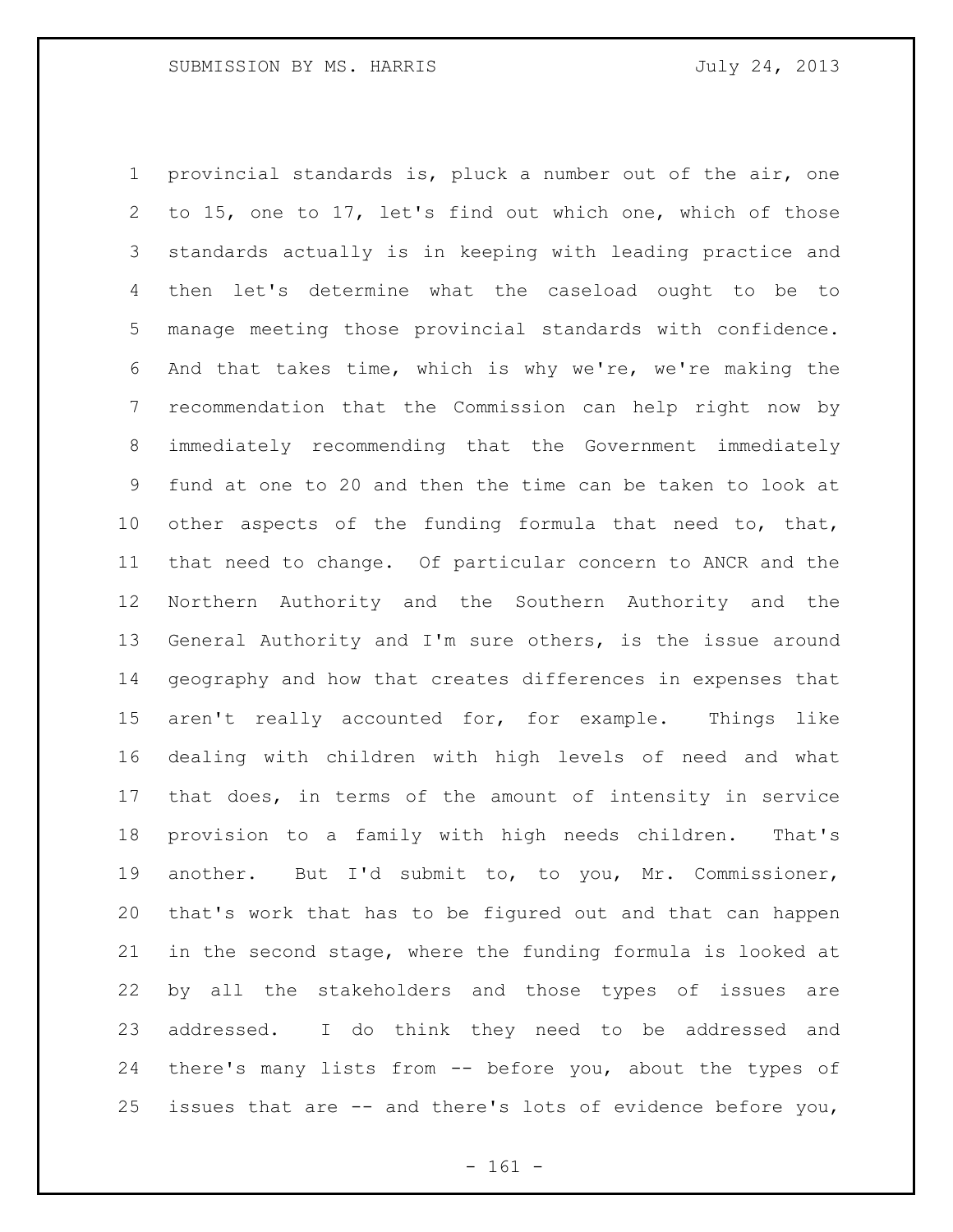Mr. Commissioner, about what, what's causing the problems. So we do recommend that not only is the funding formula looked at, but looked at with a view to dealing with some of those inequities.

 It's the General Authority's submission that workload continues to be one of the most important, if not the most important factor in ensuring the safety of children in Manitoba.

 A number of parties have made recommendations with respect to the availability of block funding and I think those are clear. I don't think that, unless you need me to go into it, Mr. Commissioner, I won't. I think that 13 they're quite clear on their face.

 One of the recommendations the General Authority has asked the Commission to consider is to assist in funding --

17 THE COMMISSIONER: Is there a number for it, or do you know?

 MS. HARRIS: I'm trying to find it, Mr. Commissioner, just give me one moment please. It's paragraph 113, it's at page 38.

22 THE COMMISSIONER: One thirteen?

 MS. HARRIS: Yes. And it's at page 38 of our written submission. And we've asked that the Commission make the recommendation that funding be made available to

 $- 162 -$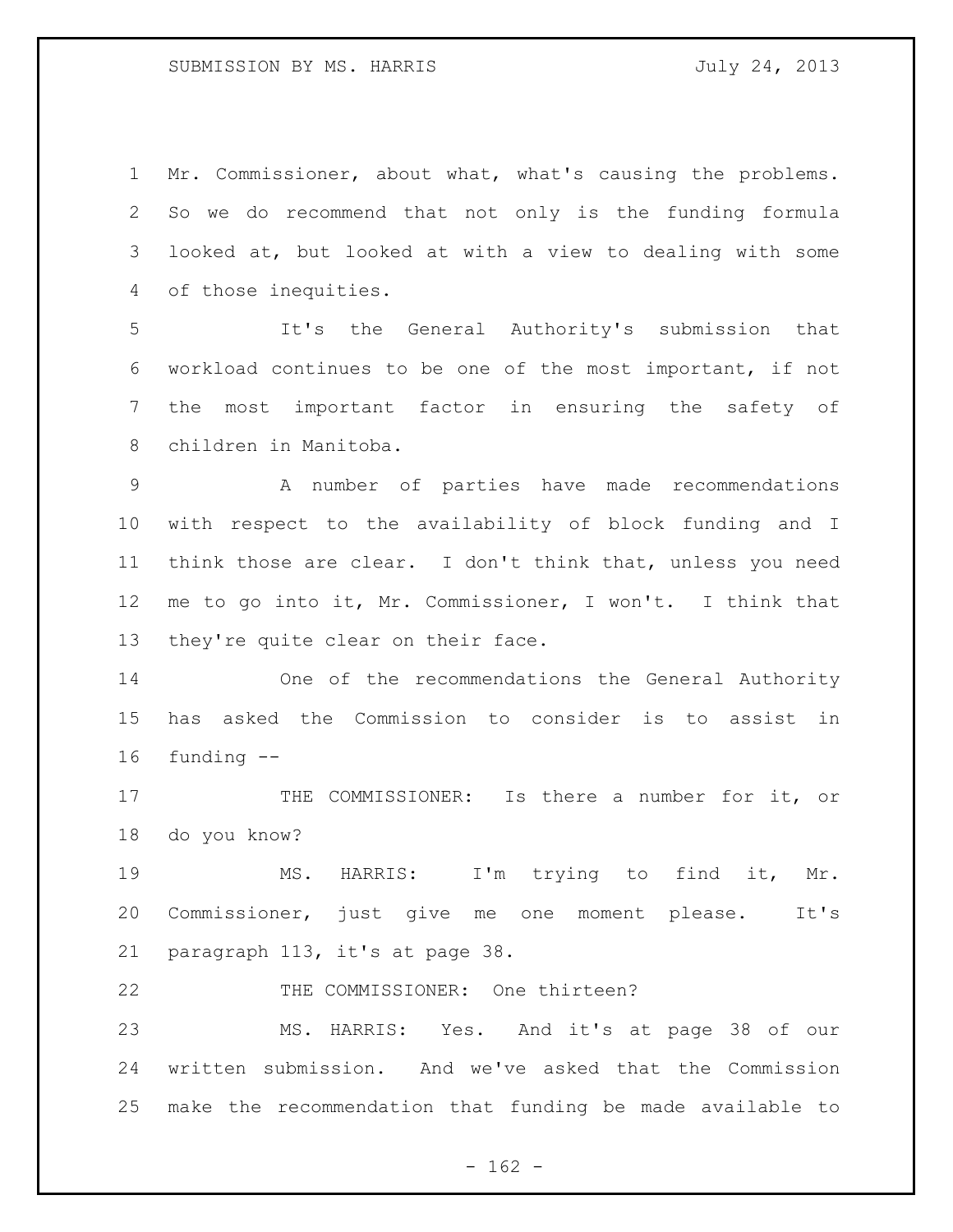the authorities to conduct evaluations and that's precisely what Dr. Wright was talking about. It's precisely what Dr. McKenzie's talking about. It's precisely what the CRC wants us to do in validating, in conducting validation studies.

 In order to practice child welfare well -- 7 THE COMMISSIONER: Yes.

8 MS. HARRIS: -- we need to close the feedback loop and that means we need to do evaluations, so that we can measure outcomes and see if what's working is working the way we want it to and if changes need to happen. And right now, evaluations are being funded by the General Authority out of other areas of its budget, because there's no line item for that. So we are now at the point where we have enough data to conduct a value, a validation study with respect to the SDM tools. We don't have the funding available to do that and the funding will have to either come out of some other area of the budget, or it'll have to wait. And I'd submit that that is a piece that is vitally important for us to do the work that we need to do from an evidence-based standpoint. The exception to that, of course, is, I, I don't want to mislead anyone, the, the, the differential response evaluation that was conducted by Dr. McKenzie was funded, but the validation study we would need to undertake is not.

- 163 -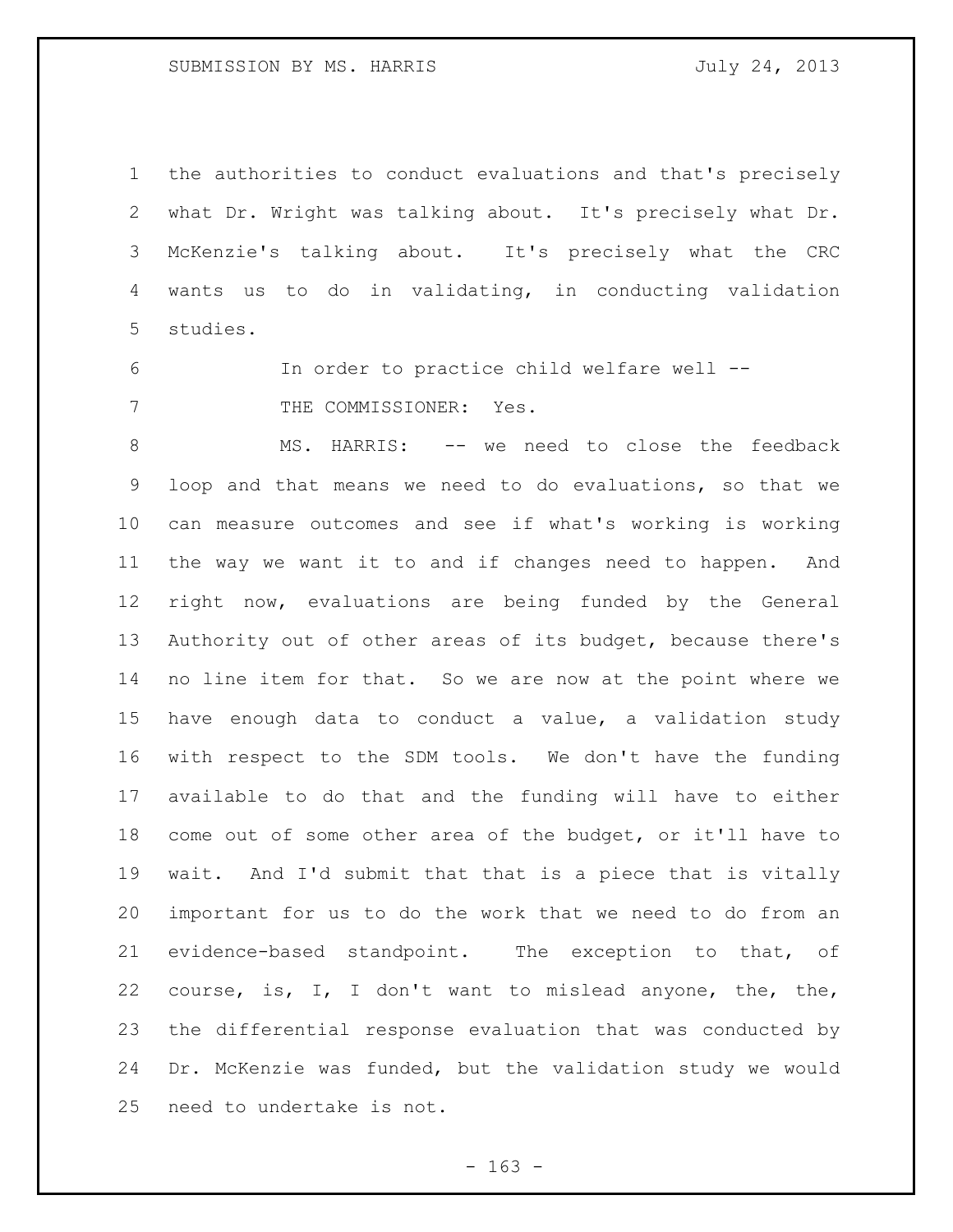1 THE COMMISSIONER: On, ongoing evaluations? MS. HARRIS: Ongoing evaluations are not, that's right. Mr. Commissioner, you heard a lot of evidence from 4 Mr. Rodgers, back in May, about the need to improve the way that we deal with youth who are aging out of care. There are a number of initiatives that were GA and for the benefit of all four authorities, or within the GA. I'm very pleased and I did make mention of this in my written submissions, but I'm very pleased that one of the recommendations that Mr. Rodgers made orally to you, back in May, which was that the aftercare program that was designed by the General Authority, for which we received funding from, from a private source, the Royal Bank of Canada, and from our own budget, has now been, there's been an announcement and the Province is now funding that aftercare program. And so the, the, the Province ought to be recognized for the fact that they have taken the step of making that resource available so that every youth who has been in care, who's, who's aged out of care has access to a network of supports that include financial planning assistance, job search assistance, counseling, et cetera.

 We do continue to recommend that the Child and Family Services Act ought to be amended to provide for extensions of care not to age 21, but to age 25, which would bring it into line with other provinces. And also to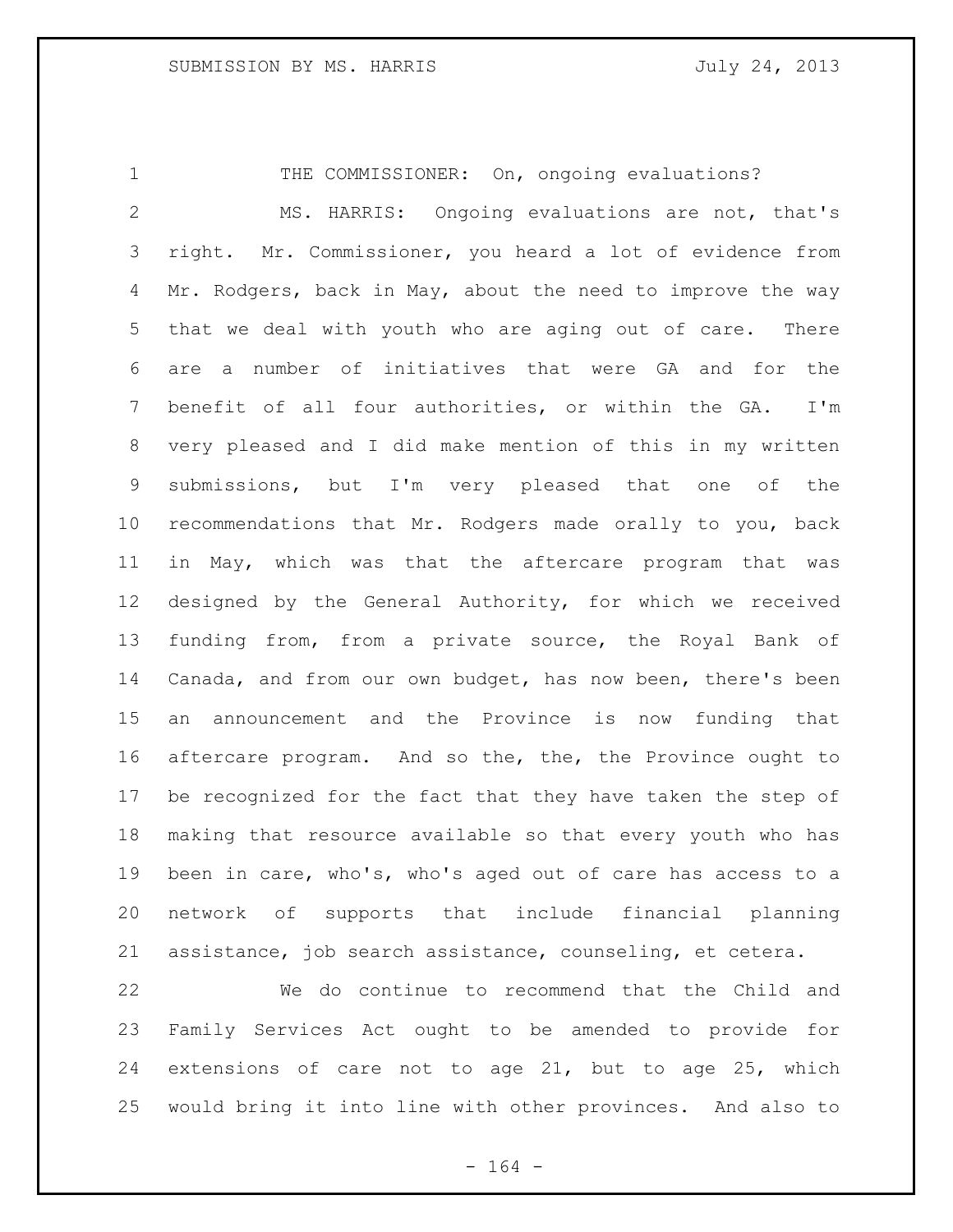include children who turn 18 as temporary wards of the agency, because right now, the way that the section reads is that it's, it's limited to permanent wards of an agency. And so there's no difference to a kid who turns 18, whether he's a temporary, or she is a temporary ward, or a permanent ward --

7 THE COMMISSIONER: No.

8 MS. HARRIS: -- and that ought to be reflected in the legislation.

 We also do submit that the Province ought to fund tuition layers for former youth in care, so that they can attend post-secondary educational institutions. Currently, although a number of educational institutions have announced tuition labour programs, the cost of that is being borne by the institution and to some extent there's limitations on spaces because of that. That is simply something we should be doing for kids who turn 18 in care, or who, who are former permanent wards.

 I think, Mr. Commissioner, you might recall that we also made a recommendation, back in May, which, unlike other requests for funding, which are, which just, just are, are requests for the monies available to do the work that we need to do, one of the recommendations that the General Authority's made is that the, the Commission could assist us with permanency planning for children, for

 $- 165 -$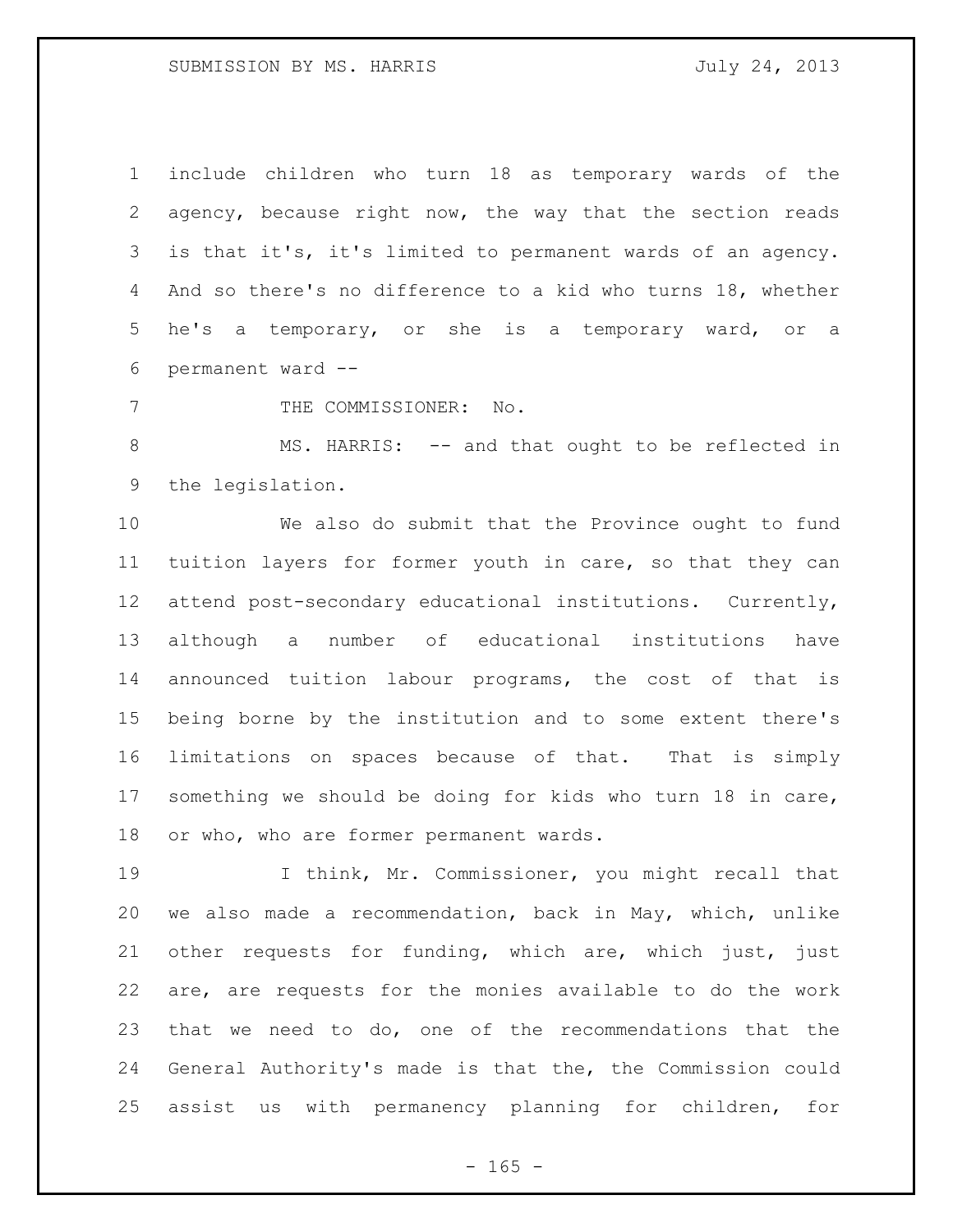permanent wards, by recommending that there be regulatory changes implemented to assist foster parents in adopting their, their foster children.

THE COMMISSIONER: Oh, yes.

 MS. HARRIS: What -- Mr. Rodgers gave evidence about this back in May. One of the difficulties that, that we have is that children, particularly children with additional needs, or special needs, who are permanent wards of the system and are in foster care, are in long term placements where their foster parents would, in fact, be quite happy to adopt them, but there's absolutely no financial assistance in doing so, in a, in, in a couple of, 13 in a couple of ways. Firstly, in order to process any adoption in Manitoba, you need a lawyer, pretty much. You need a home study and there's a cost to that home study and there's a cost to that home study. There are criminal checks and child abuse registry checks. There are all -- and any number of things that have to be done and the costs of actually processing an adoption are not currently defrayed. And for some families, that's simply not affordable. More importantly, and again, particularly for kids who are in care, who have special needs, any respite care that they would have had as foster parents, they don't get unless they qualify under some other program through the Government. But the continued respite care and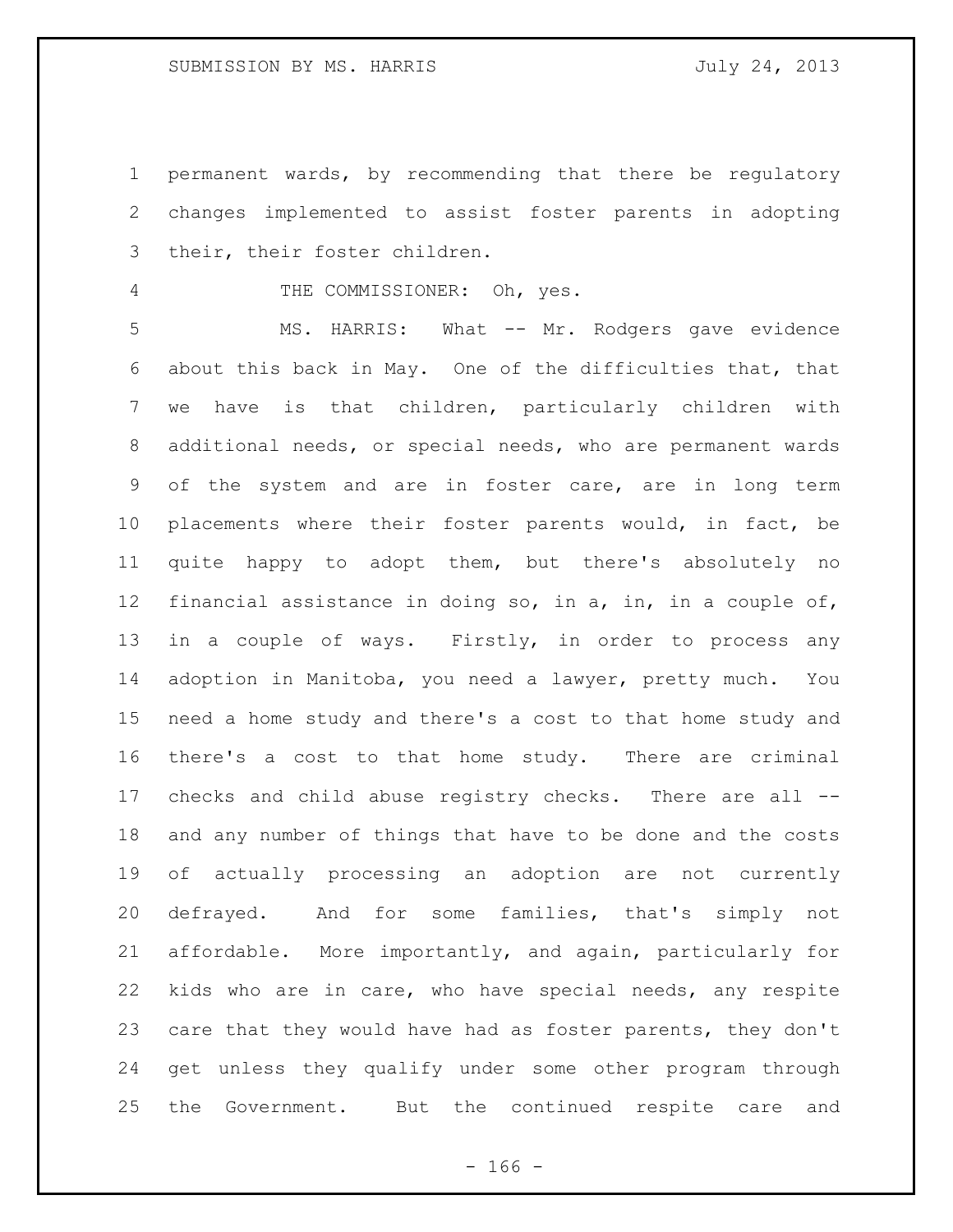supports that they get, as foster parents, terminates.

 And thirdly, it's the General Authority's submission that some reduced -- not at the same level as a child maintenance payment, but some reduced financial support, to assist foster parents who chose to adopt children in their care, to defray their costs, again, particularly for kids with special needs, or additional needs, would be helpful. Because even if you were expending resources by maintaining some financial assistance to those now adoptive parents, you are still taking kids out of the system, you're reducing the number of children in care and it's always going to be less expensive to have that child be in a permanent home where the families are equipped to provide for their needs. That's in children's best interests. And it actually can save the Government money, in terms of child maintenance costs. So we do recommend that the Commission consider that.

 And the last recommendation, with respect to funding, relates to being able to establish what we called an innovation fund, Mr. Rodgers called an innovation fund, where --

23 THE COMMISSIONER: What, what paragraph is that? MS. HARRIS: It's at paragraph 114, sir. 25 THE COMMISSIONER: Right.

 $- 167 -$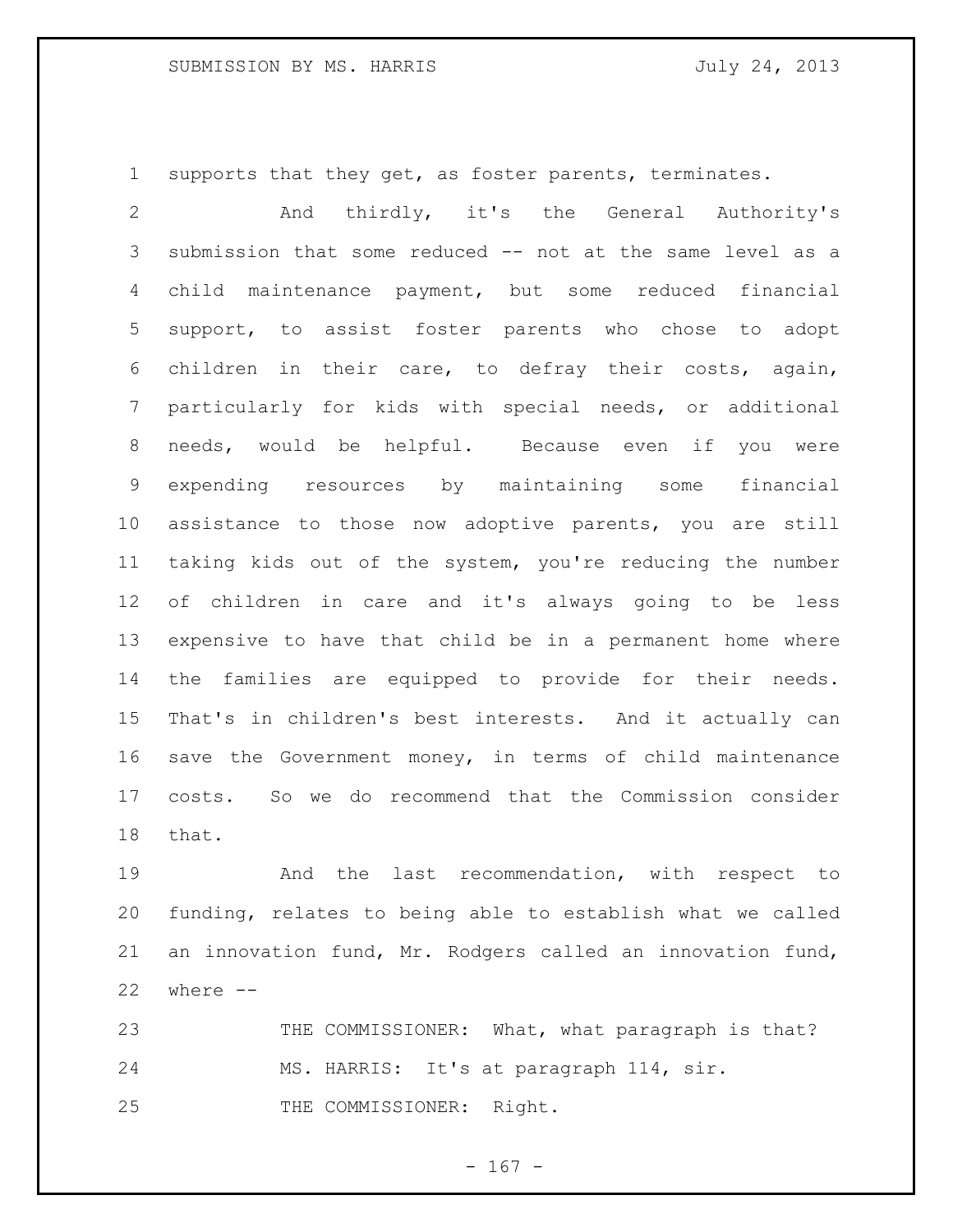MS. HARRIS: And the innovation fund would allow authorities to pilot projects that they thought, they think will be of benefit to their demographic, such as the New Canadians Initiative, in the case of the General Authority, because as you heard from Dr. Wright, one of the biggest changes in the child welfare world is the new challenge of dealing with new Canadians who come from many, many different cultural and racial backgrounds. That initiative was, again, funded out of the General Authority's budget. So money was taken from somewhere else to pay for that initiative, because the General Authority felt it was really important. If there were an innovation fund, then authorities could make application to say we want to pilot this project and if the project, in fact, proved to be successful, or to be meeting the outcomes that were set out in the initial pilot, then that, that, then there could be funding to continue that. And that's, again, an example of how we foster evidence-based practice.

 The last recommendation is at paragraph 115, that we make, subject to me double checking with my client, is that it was recommended in the external reviews that the General Authority be brought into its full legislative mandate. That has not occurred and the General Authority can do the work that it does better if it has its, it, it has been brought into its full legislative mandate.

- 168 -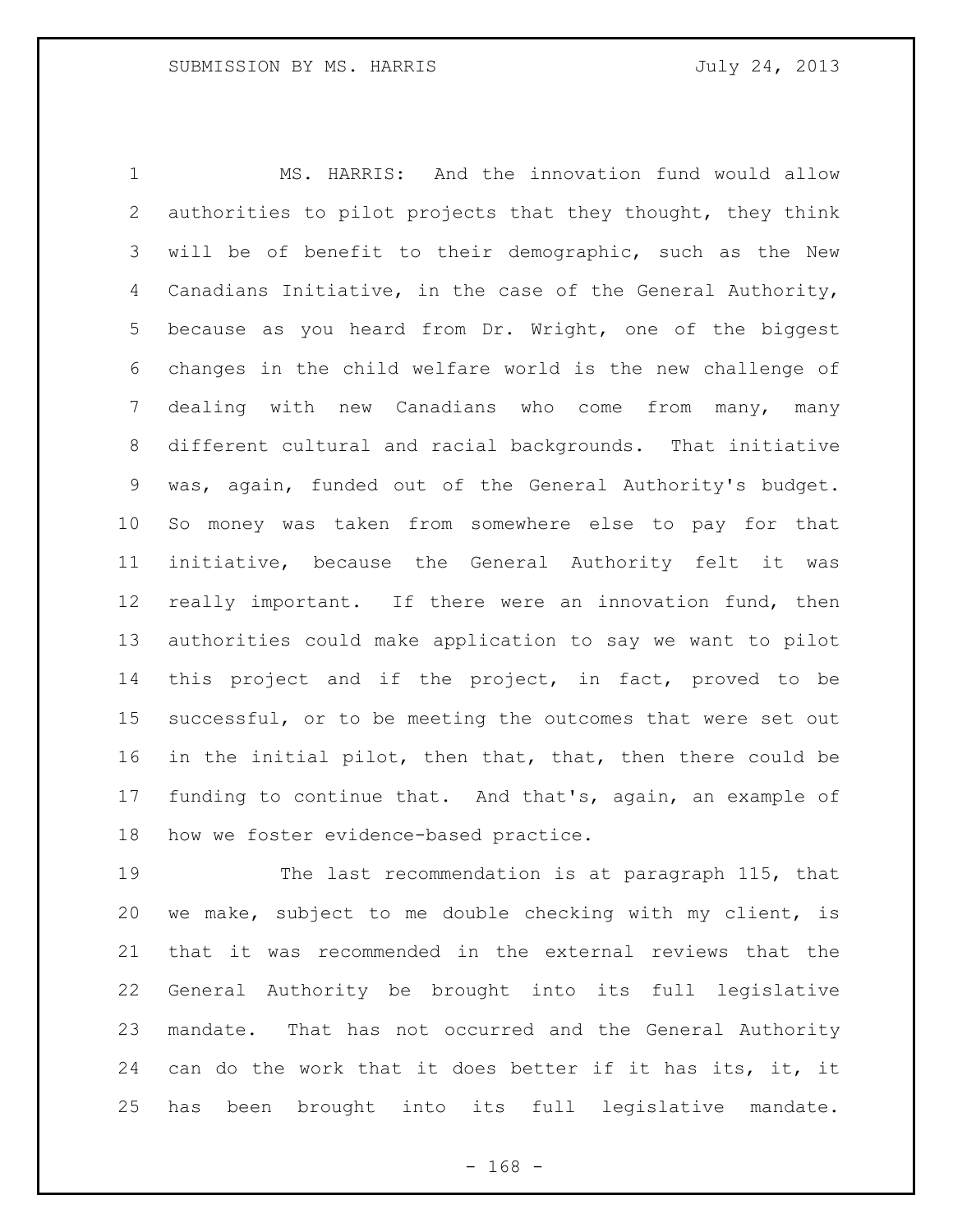There's no difference between the kind of work the General Authority does than the work that other authorities do and it does have a unique relationship with government, but nevertheless, the legislative scheme is that it stands alone, just as, as the other three authorities do and it ought to be permitted, so that again, the best interest of the children can be met in the most efficient way possible, with the authority determining what its demographic and the people that it serves need. 10 THE COMMISSIONER: They, they -- the limitation that there's now is unique to the General Authority? MS. HARRIS: It's unique to the General Authority, but there's no legislative basis for the limitation. If I could just have a moment? 15 I will now, very, very briefly (inaudible) --16 THE COMMISSIONER: I, I think Commission counsel wondered if, if that was correct? 18 MS. WALSH: Just --19 THE COMMISSIONER: Am I -- MS. WALSH: -- to elaborate on what, what the limitation is? MS. HARRIS: What the, what the limitation is? MS. WALSH: Um-hum. MS. HARRIS: The General Authority does not receive the same core funding that the other authorities

 $- 169 -$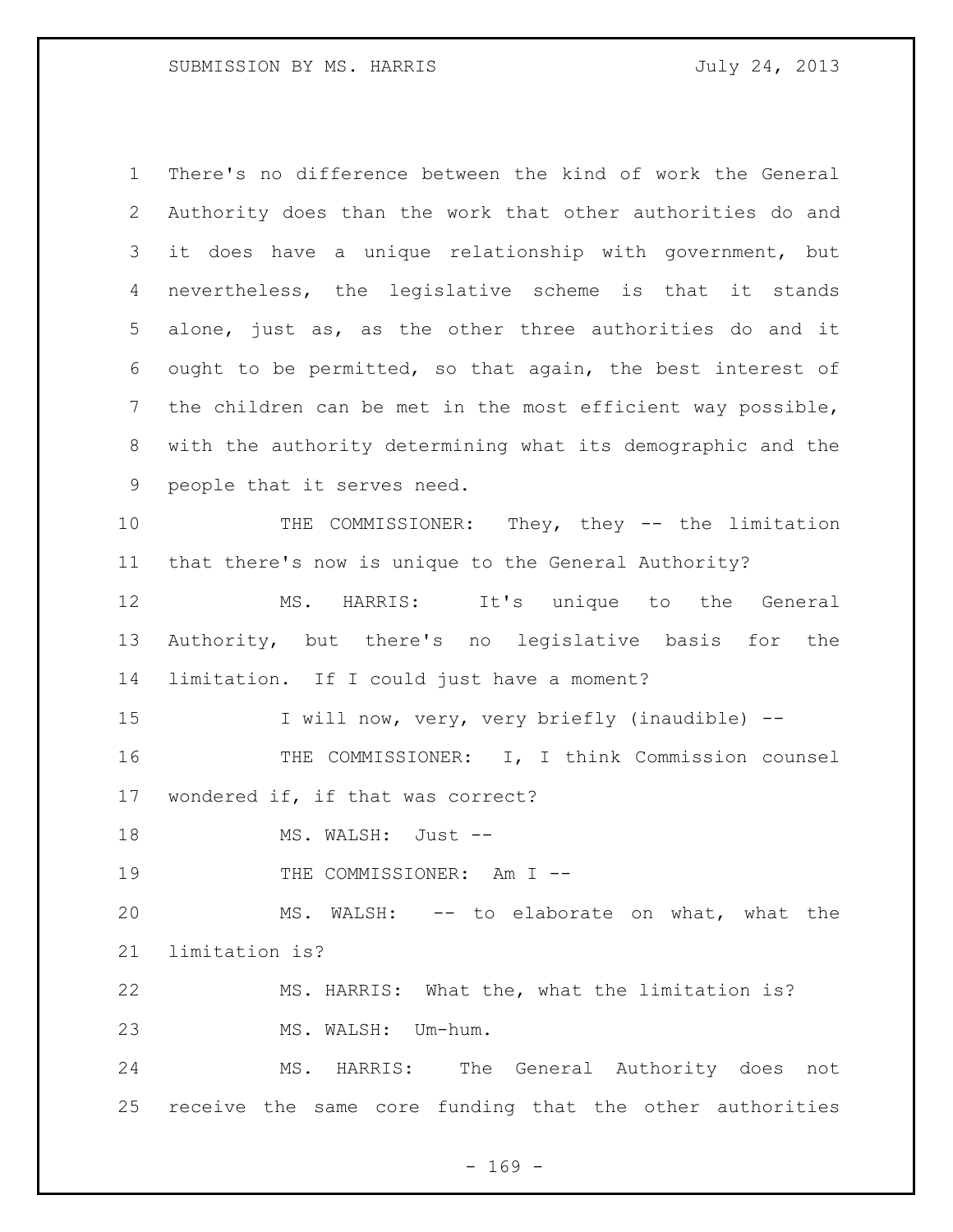receive, for example. The core funding --

 MS. WALSH: Do we have evidence of that? MS. HARRIS: One of the other issues is that currently, the monies that would normally flow through the General Authority, to be dispersed to its agencies, to the extent that those monies are set aside for the service, Winnipeg Child and Family Services and rural and northern Family Services, those monies do not flow through the General Authority. They don't ever come to the General Authority. So the General Authority, which is mandated under the Authorities Act, to fund its agencies, isn't permitted to fund its agencies and isn't able to, to manage that funding in the way that it sees fit. And it has tied the hands of the authority and that's the crucial issue. There are other issues with respect to the legislative mandate, but with, with respect to the issues that are before the Commission, that's the key issue.

 Going back to the recommendations of others and then I will complete my submission, Mr. Commissioner, I've already dealt with Mr. Gindin's first of the four recommendations that you'd asked counsel to address, which was the splitting of services. Think that our position with that is clear.

 With respect to the second recommendation of Mr. Gindin's, which is that the files be opened in the name of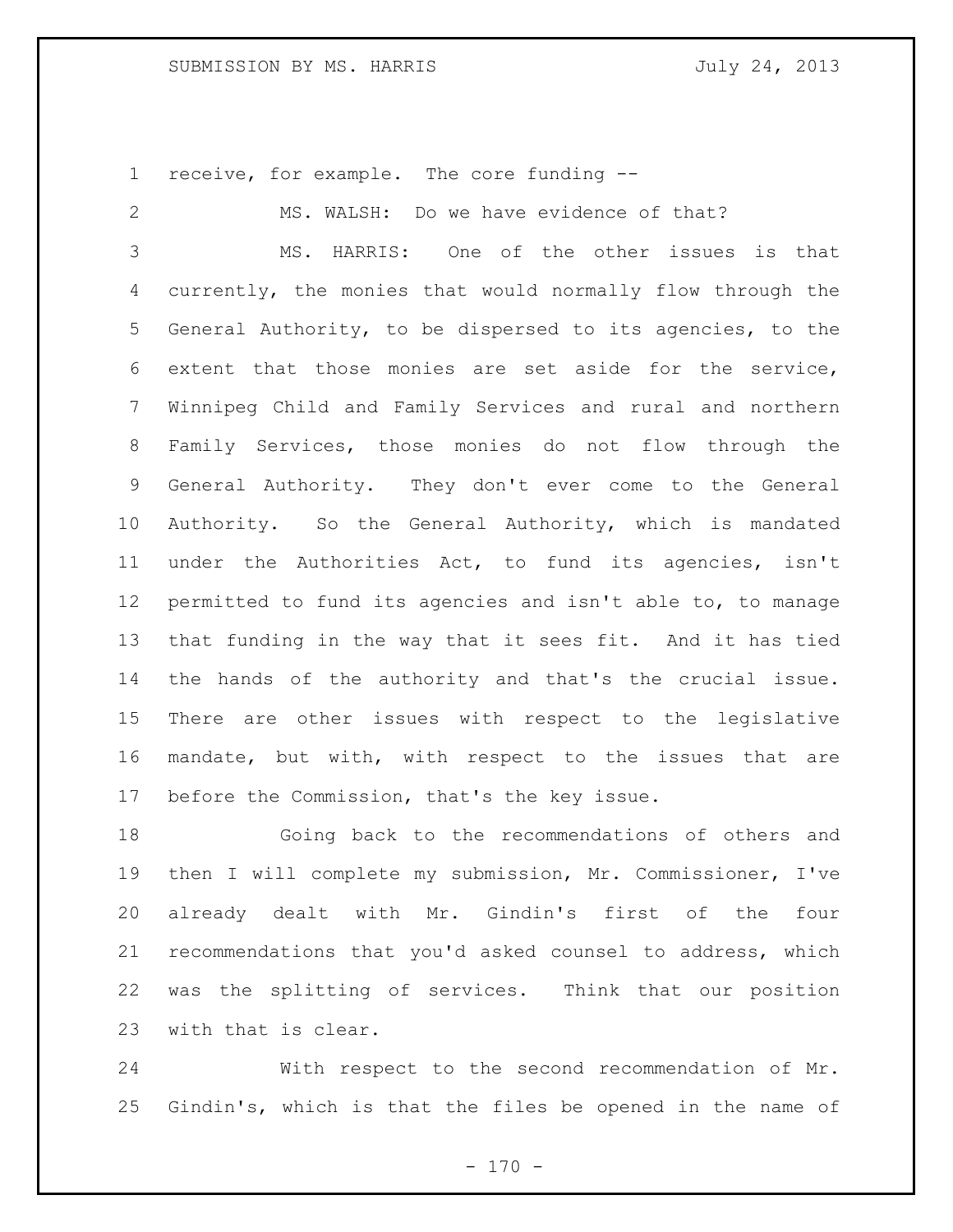the child, while we agree conceptually that there should be some form of virtual master file, similar to what ANCR does, where all names are searchable, we can't simply endorse that. It's incredibly complicated from an, an administrative standpoint. It would be very difficult, in, in reality, to actually implement something like that. And while certainly making sure that cross-referencing is, is available, so that if you input an adult's name and all the kids that, that adult is a caregiver to, for example, pop up, or vice versa, while, of course, we should be cross- referencing, simply opening files in the name of the child is not the solution.

 With respect to the recommendation that the role, that that the Children's Advocate not be a child welfare worker, we do not endorse that recommendation. Again, we do agree that the, the Children Advocate ought to be an independent party. It is the submission of the General Authority, however, that the Children's Advocate not only, it should not only be available that some, a child welfare social worker could be the Children's Advocate, that it's crucial that someone with child welfare experience, or, or understands the child welfare system, be the Children's Advocate. It doesn't have to be a social worker. Could be a lawyer, could be other professionals in the system, but there's really no way, in practical terms, for the

- 171 -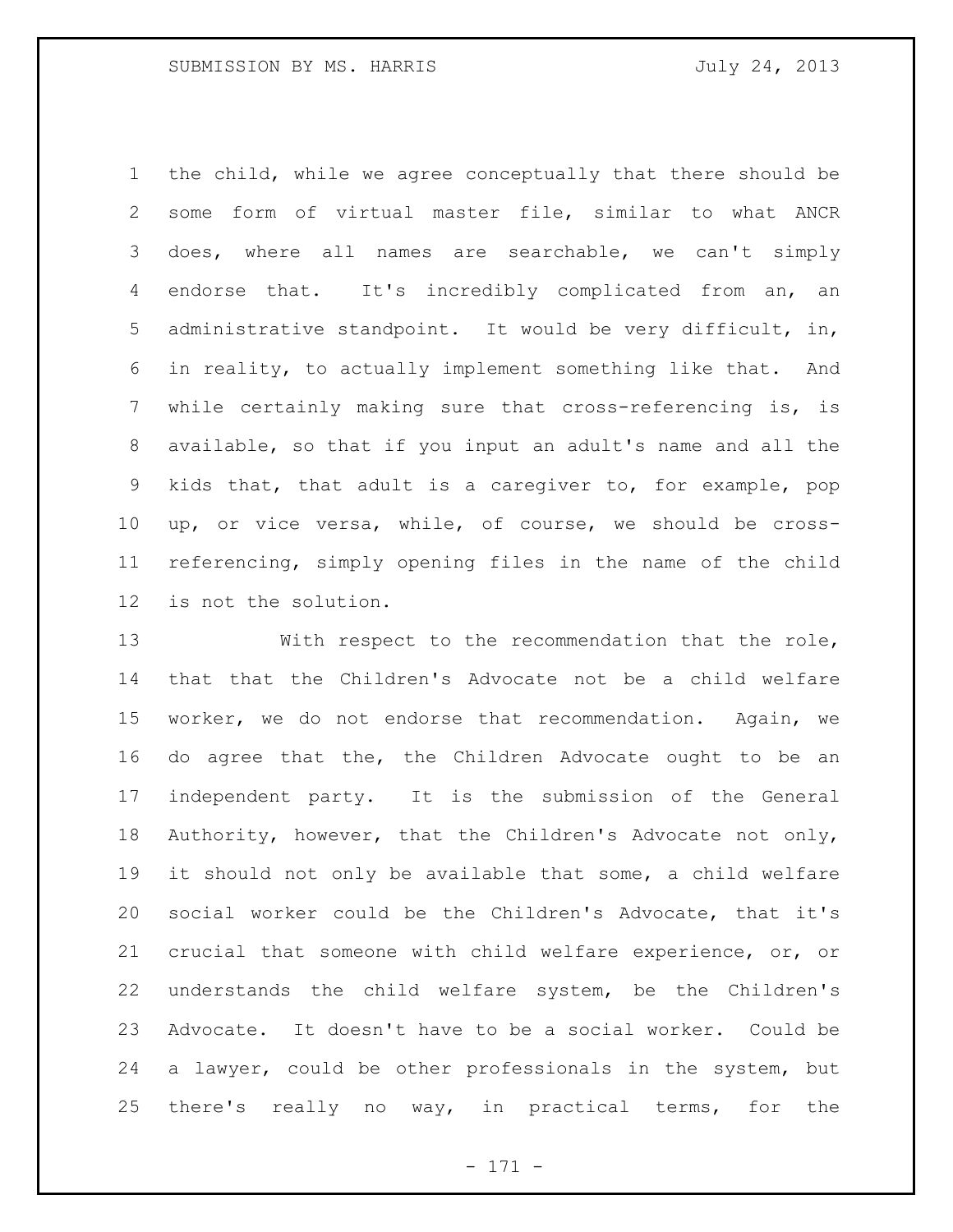Children's Advocate to really function in the way that it, it, it's been created in legislation, if the person who runs the office has no understanding of how child welfare works.

 The notion that there be a cooling off period, for example, is something that we would support, where, you know, the Children's Advocate didn't handle cases from an agency that it just came from and that would apply to the staff as well. Not for an inordinate period of time, but for a moderate amount of time, like, perhaps a year.

 I've already made comments with respect to the issue of the public perception and public education.

 With respect to funding for primary prevention services, again, we've already submitted that we do believe that the funding for primary prevention is, is crucial and essential, but not at the expense of the funding which is flowing and needs to, to be increased to the child welfare system, so that we can do the job that we're doing well. Because, at the end of the day, the back stops with this, this system, in ensuring the safety of children in our province and we have to be able to make sure that our workers can do their jobs to the best of their abilities and make sure that children are as safe as we can make them.

With respect to -- and, and, and it's a similar

- 172 -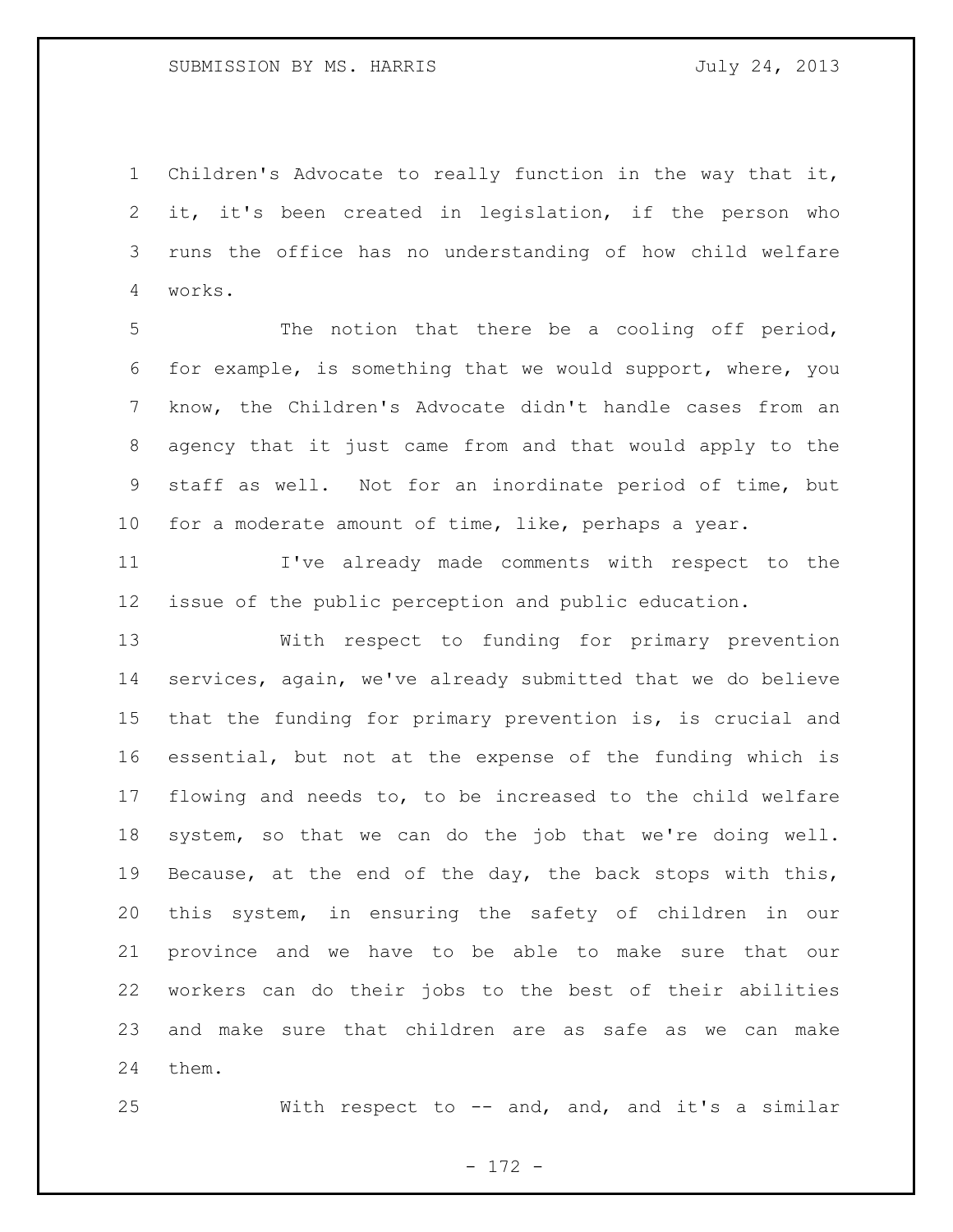recommendation that this morning Mr. Funke suggested, that as I'd said, funding be diverted. And we would submit to you, Mr. Commissioner, with no shortage of emphasis, that it would never be safe to divert monies from, from protection services, or child welfare services, as I've classified them, and send them to planning prevention and simply cut those services. It just simply isn't safe for children.

 ANCR's -- and I won't go through all of this, the recommendations of ANCR and the Northern and Southern Authority. We agree with a great many of them. But just to touch on a couple, recommendation number 19 of ANCR and --

14 THE COMMISSIONER: Number what?

MS. HARRIS: Number 19.

16 THE COMMISSIONER: Yes?

17 MS. HARRIS: -- of ANCR and the Northern and Southern Authority, we do agree, with some qualification, that we do need an update to CFSIS, at minimum, if not a replacement to the system. But I would go one step -- the General Authority does wish to go one step further with respect to the use of CFSIS and this was an -- it may or, it may or may not have been in the written submission, but certainly, Mr. Cochrane did mention this one in his submission yesterday, that CFSIS keeps kids safe and

- 173 -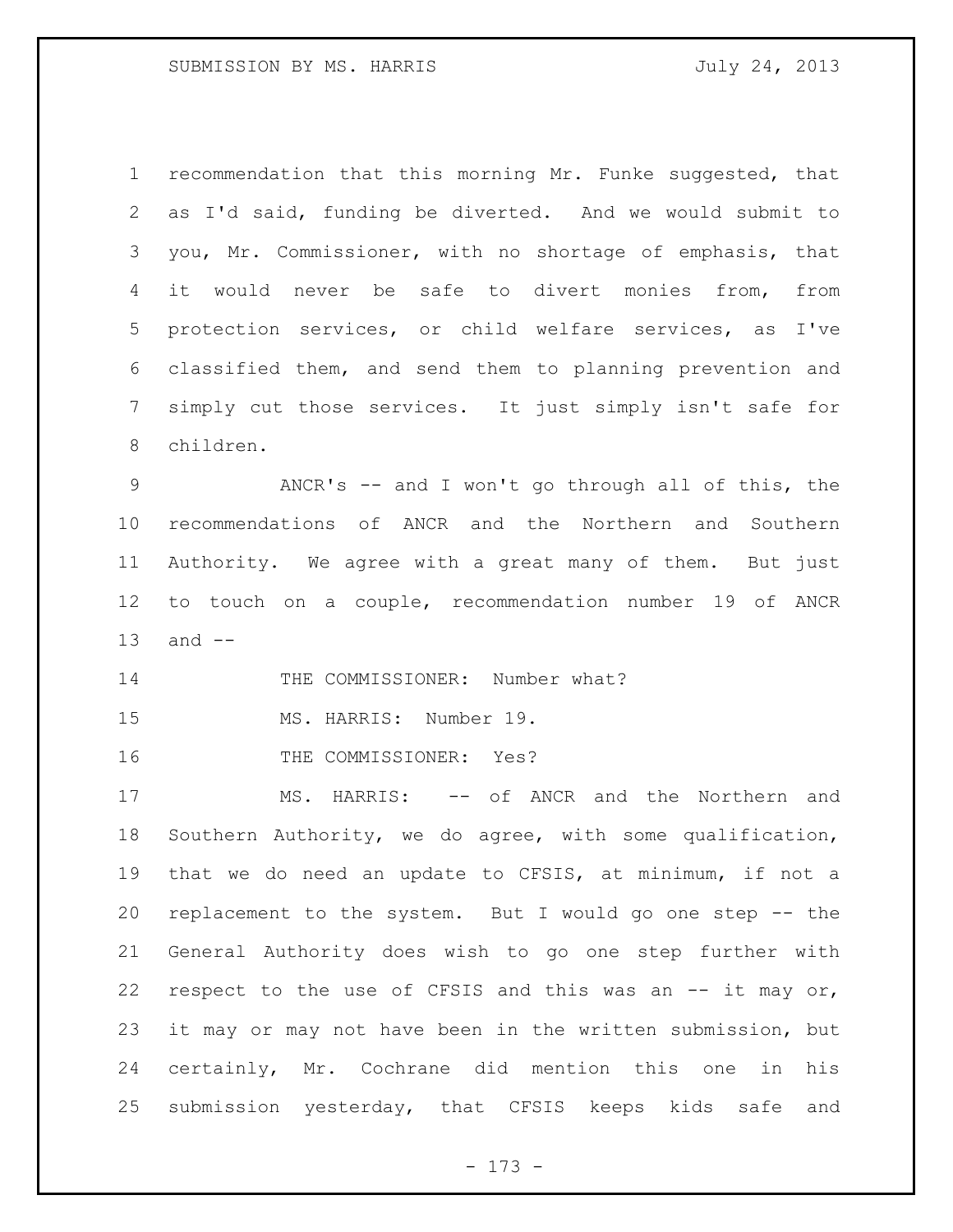agencies should be using it. The General Authority would like to take that statement one step further and it's the General Authority's position that CFSIS clearly keeps children safer and allows for the gathering of objective data to evaluate and measure outcomes and accordingly, it should be required of all agencies to use CFSIS, as a condition of their mandate. 8 THE COMMISSIONER: But, but you're not supporting the development of a new information system, are you? 10 MS. HARRIS: We are. 11 THE COMMISSIONER: Well, then I, I thought you -- what does that do to CFSIS then? MS. HARRIS: Whether it's improving CFSIS as it currently exists -- 15 THE COMMISSIONER: Oh -- MS. HARRIS: -- or implementing a brand new one -- 18 THE COMMISSIONER: -- well, then is improving CFSIS an alternative to a new system? MS. HARRIS: Yes, potentially. 21 THE COMMISSIONER: Okay. Yeah. MS. HARRIS: My point with CFSIS, or whatever information is in place though, Mr. Commissioner, is that, as Mr. Cochrane indicated, there's some concern that some agencies are simply not using CFSIS --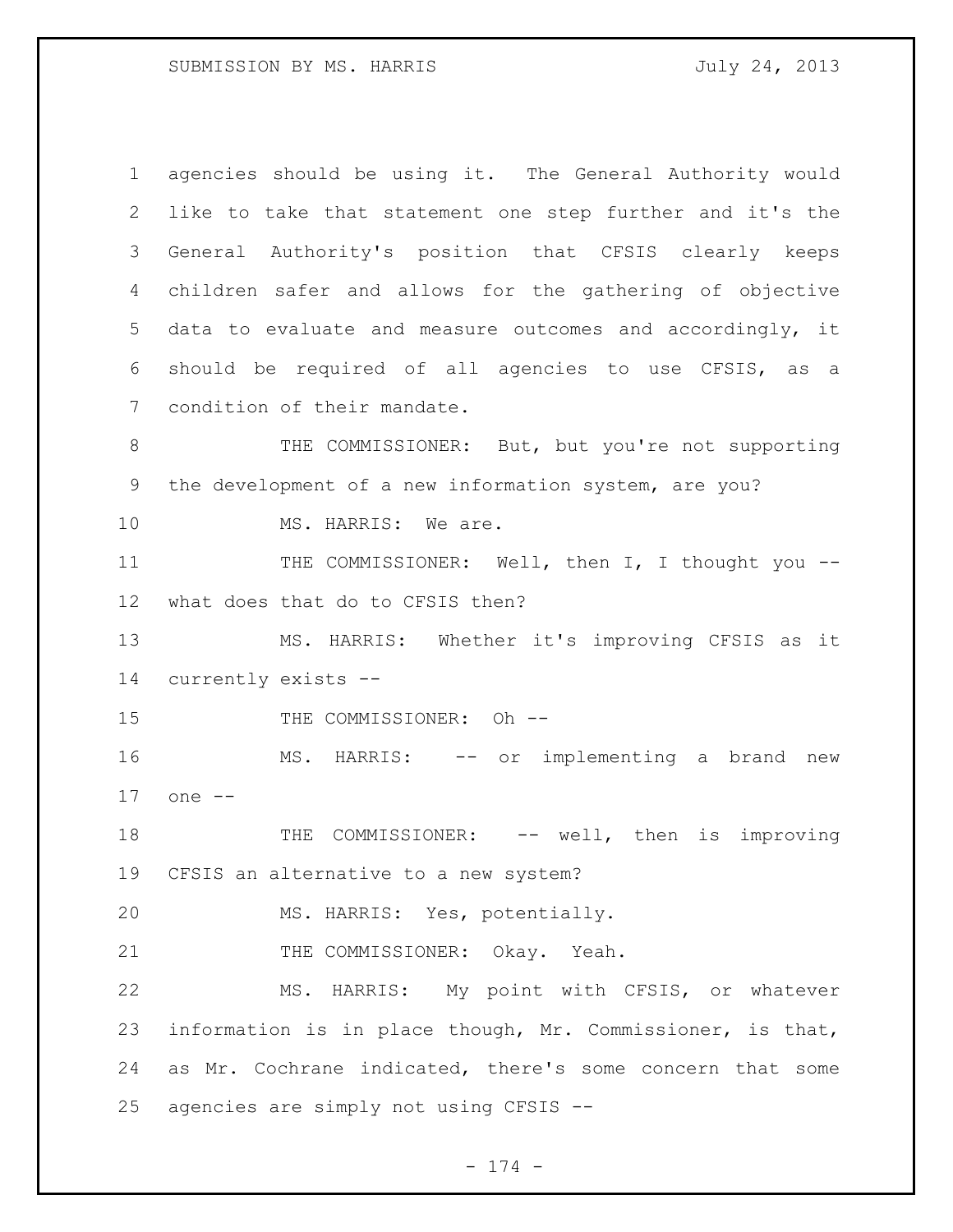1 THE COMMISSIONER: Yeah, I understand that. MS. HARRIS: -- that it be a requirement and a condition of mandate, of being mandated, that whatever information system is used provincially, is used by every single agency. THE COMMISSIONER: Oh, I understand that. But as I understand that recommendation number 19 -- 8 MS. HARRIS: Yes. 9 THE COMMISSIONER: -- if you're going to develop a new system, doesn't (sic) it inherent that that means scrapping CFSIS? 12 MS. HARRIS: Yes. THE COMMISSIONER: And your position is either revise CFSIS, or, or a new system? MS. HARRIS: I think that my client's position would be that the, a new system would be the ideal. 17 THE COMMISSIONER: It would be what? MS. HARRIS: It would be ideal to have a new system. THE COMMISSIONER: Yeah, I'm just concerned about cost. MS. HARRIS: Yes, which is why we, we, we're saying with qualification or improving the existing one, but ideally, CFSIS should be replaced and it should be used. And there should be sanctions for agencies who

 $- 175 -$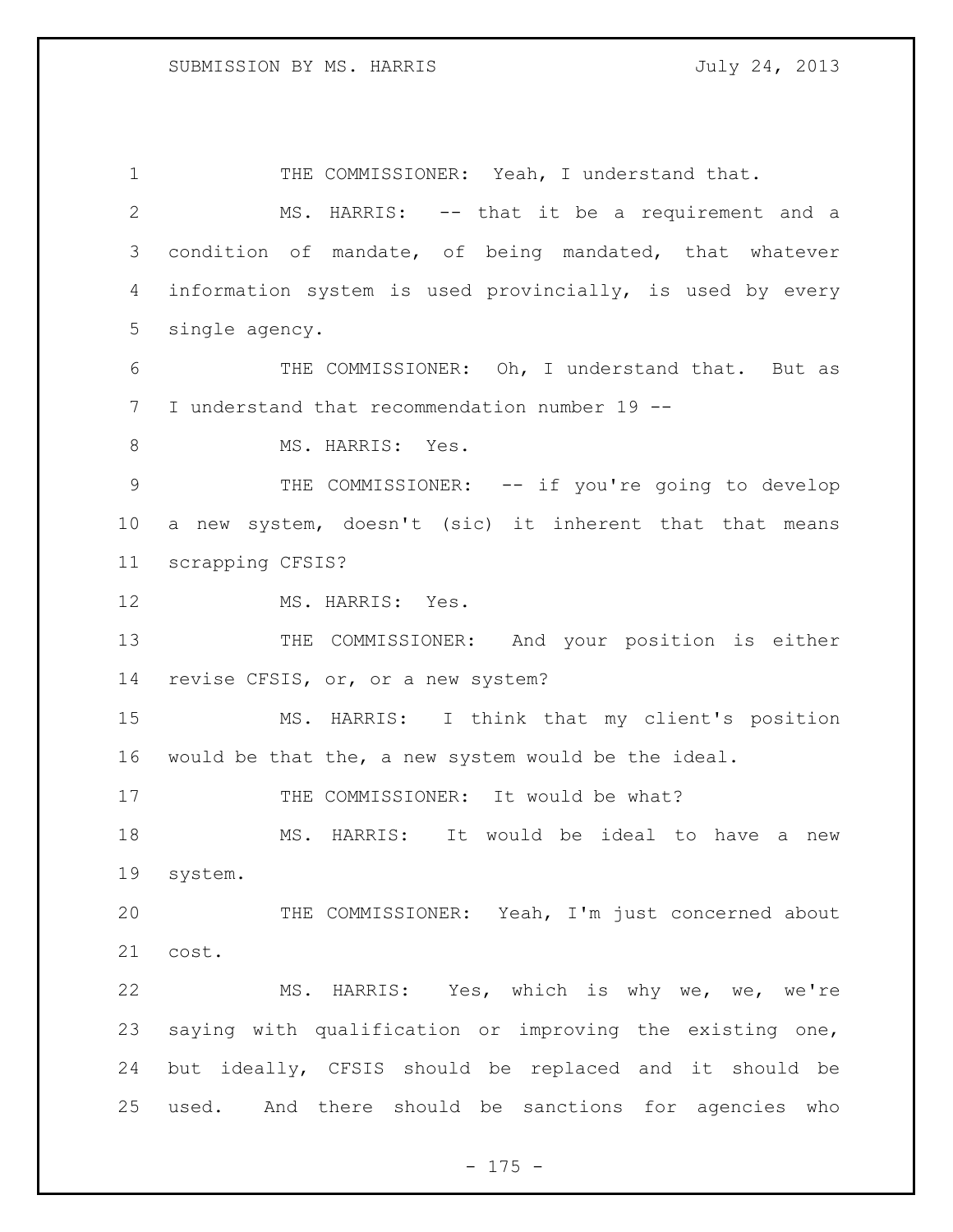choose not to use it.

| $\overline{2}$  | I have a very small number of comments with                 |
|-----------------|-------------------------------------------------------------|
| 3               | respect to a couple of the recommendations made this        |
| 4               | morning by Mr. Funke. Mr. Funke made two recommendations    |
| 5               | in his brief. And unfortunately, my copy, the page number   |
| 6               | is written in a different language and I can't read it, but |
| $7\phantom{.0}$ | under submissions, regarding recommendations, it's the      |
| $8\,$           | second page of submissions, and it would be subparagraph    |
| 9               | vii and subparagraph ix.                                    |
| 10              | THE COMMISSIONER: What page?                                |
| 11              | MS. HARRIS: I don't have a page number, Mr.                 |
| 12              | Commissioner --                                             |
| 13              | THE COMMISSIONER: Oh.                                       |
| 14              | MS. HARRIS: -- because, as I said --                        |
| 15              | THE COMMISSIONER: Oh.                                       |
| 16              | MS. HARRIS: -- the page numbers are written in a            |
| 17              | different language on my copy.                              |
| 18              | THE COMMISSIONER: Oh, I see.                                |
| 19              | MS. HARRIS: Yeah, it's page 38, sir.                        |
| 20              | THE COMMISSIONER: Thank you.                                |
| 21              | MS. HARRIS: The first is:                                   |
| 22              |                                                             |
| 23              | "That a proper definition of                                |
| 24              | neglect be developed for use in                             |
| 25              | conjunction with<br>the                                     |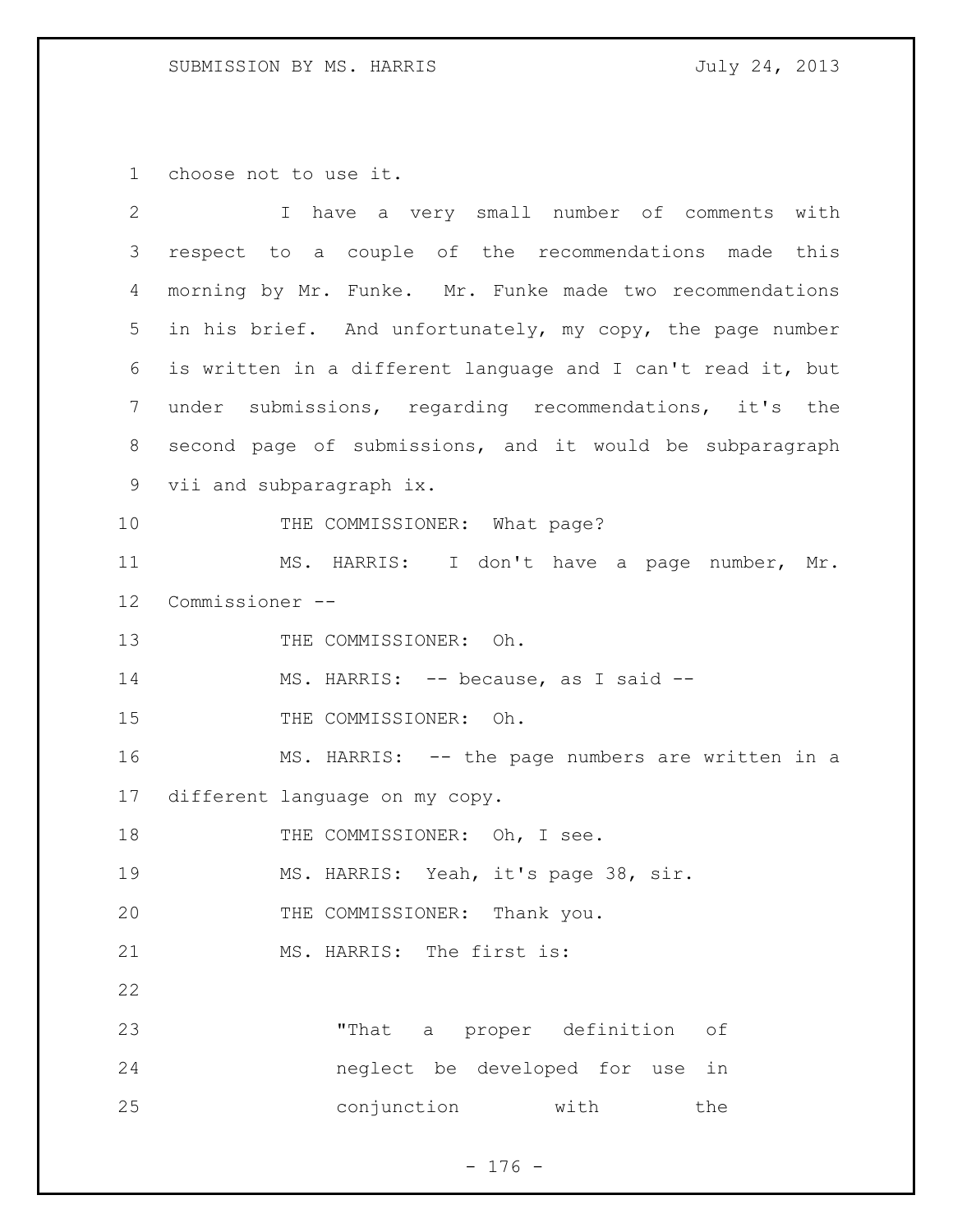implementation of the SDM tools in order to isolate and eliminate the potential for racial bias to be introduced by workers applying differing conceptions of neglect."

 In, in his oral submission, Mr. Funke made a number of comments about Mr. Rodgers' evidence, which we disagree with. I did review the transcript over the lunch hour and fundamentally, there's a couple of points. Firstly, the indices of neglect in the tools are quite explicit. So while I appreciate -- and Mr. Rodgers' evidence was represented by Mr. Funke as saying, as Mr. Rodgers' agreement there was no definition of neglect in the Act. That was not Mr. Rodgers' evidence. Mr. Rodgers' evidence was that it was -- and I don't want to misquote him, because I think it's important, so I'm actually going to pull up the transcript, if that's okay? If I could just have one moment.

 I'll find it and I'll come back to it, because I did write it down and I, I will come back to the exact quote. But I think --

23 THE COMMISSIONER: That's fine.

24 MS. HARRIS: -- in any, in any event, Mr. Rodgers' evidence was not that there was no definition of

- 177 -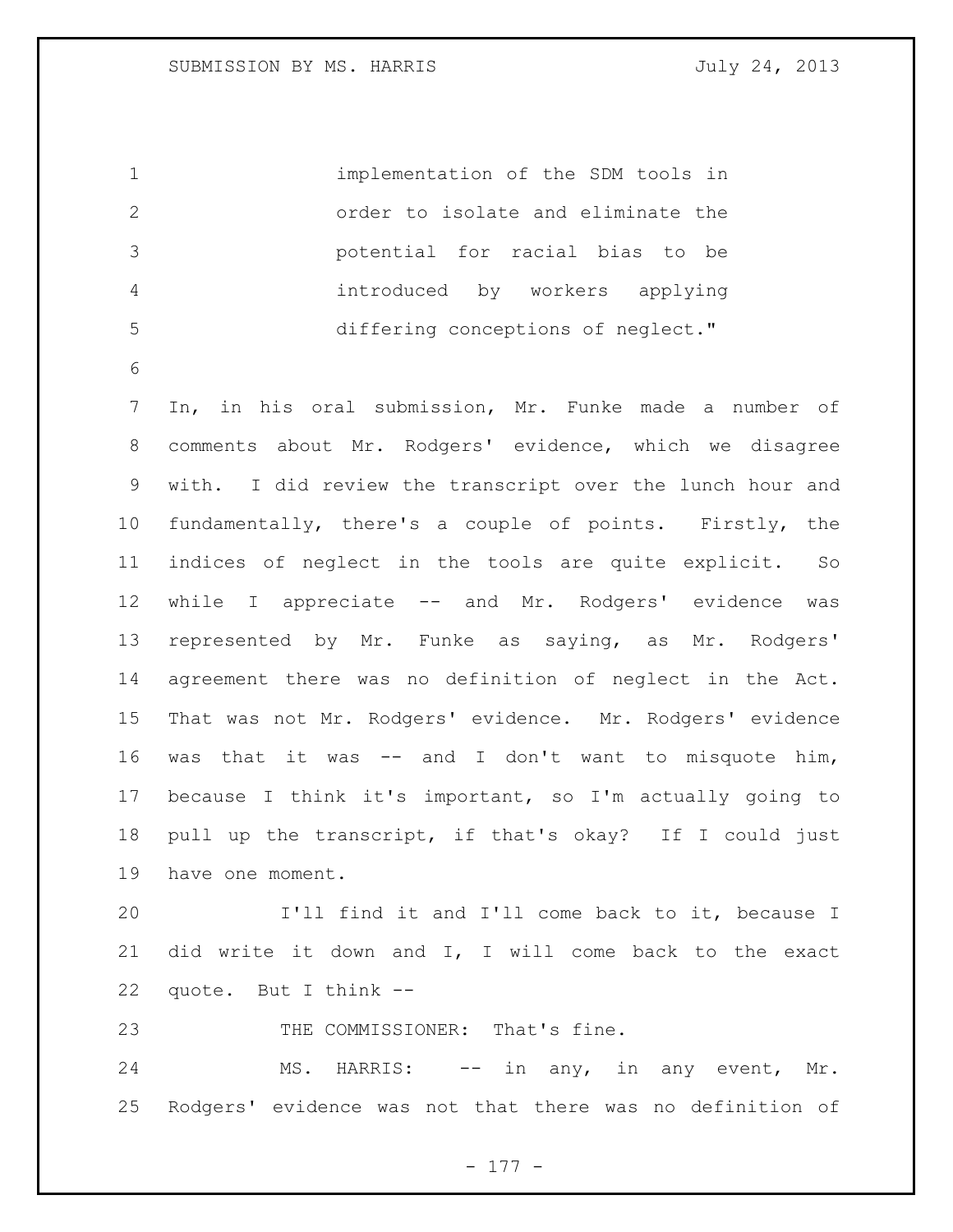neglect, but that it was not as well developed under the 2 Act, as the definition of abuse, to paraphrase.

THE COMMISSIONER: Right.

 MS. HARRIS: But taking back to the SDM tools, again, there are, there are three areas of information sort of gathered in the risk assessment tool. One is, are those static factors, like historical abuse, another are indices of neglect and the other is, is indices of abuse. They're described. And in fact, for example, there's a caution in the SDM tool around the appearance of cleanliness of children's physical persons, saying make sure that you're not imposing a cultural bias around what level of cleanliness for kids should look like, like, and so, it's -- the training and the tool itself are quite explicit in what those indices of neglect are. It's not left up to the worker to decide what they think neglect is. There are very specific indices of neglect.

 The second recommendation, which I would like to touch on and if I appear to be strong in my language, Mr. Commissioner, it's somewhat deliberate.

THE COMMISSIONER: Let me find it.

 MS. HARRIS: Is again, the same page, page 38 -- 23 THE COMMISSIONER: Yes.

24 MS. HARRIS: -- subparagraph iv.

UNIDENTIFIED PERSON: (Inaudible).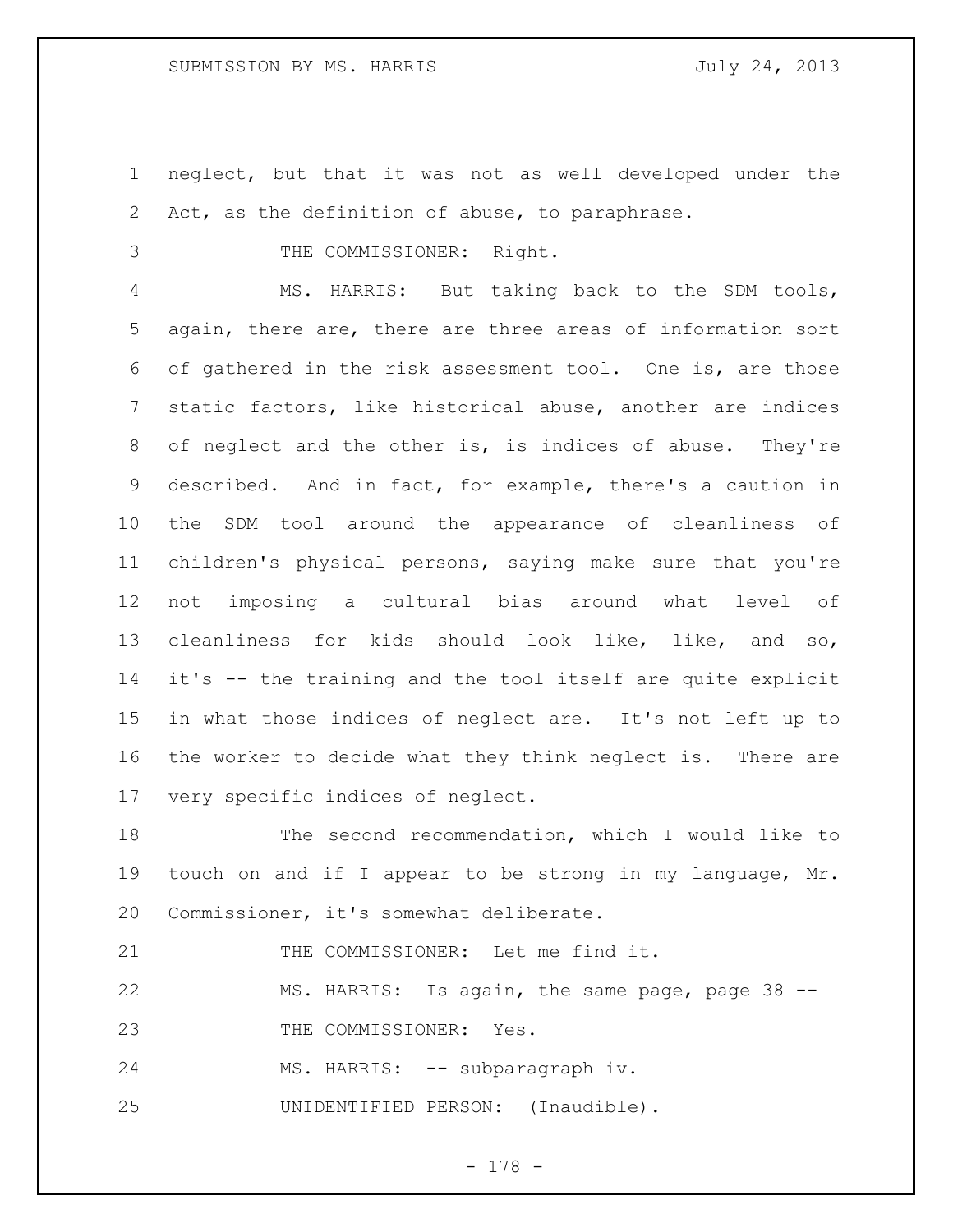1 MS. HARRIS: Oh, sorry, 37? Page 37, sorry, subparagraph ix. THE COMMISSIONER: Yes. MS. HARRIS: "[The] rules and procedures allowing greater discretion to override the SDM tools be implemented until such time as a validation test has been conducted 11 to determine whether the tools demonstrate a cultural 'anomaly' such as that noted with Native American population in Minnesota."

 I've already touched on this to some extent, but 17 my comments are as follows: Firstly, all four authorities, three of which are aboriginal in nature, have determined that this is the best tool available to assess risk for children right now. And a validation study will be conducted and if there is any concern about bias, notwithstanding that most of the studies, overwhelmingly, suggest that there is no bias, there was an anomaly in, in Minnesota and the CRC worked with the Minnesota jurisdiction and fixed it, which is, as I said earlier, is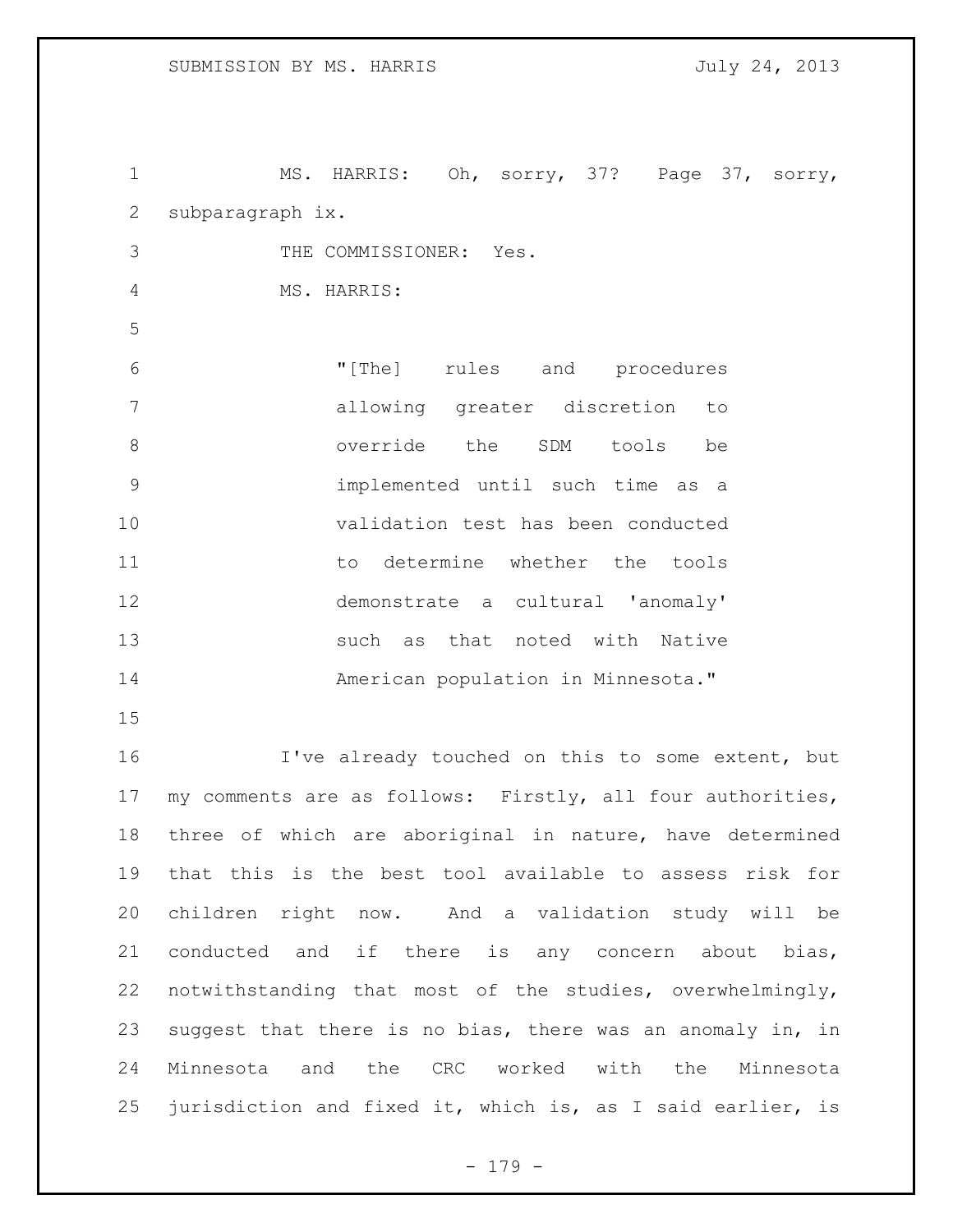part of that process of implementation of the tool, it, it ends with the validation study. So that if there are any anomalies, it can be, it can be fixed.

 The, the four authorities are the experts in how child welfare services ought to be delivered to ensure the safety of children. And with all due respect, this recommendation is as far from being evidence-based as you can get. There is absolutely no evidence whatsoever to suggest that that recommendation will serve the interests of Manitoba children. What we have is a wealth of evidence that the risk assessment tool, which was in place before the SDM probability of future harm tool was implemented by all four authorities, is that that risk assessment was woefully inadequate. So Mr. Funke's suggestion this morning that people should just opt to use the one they want, until there's a validation study, would put Manitoba children at risk.

 Lastly, Mr. Funke, in his comments, was somewhat critical of the way that social workers are trained in Manitoba and suggested that social workers needed to be trained from the very beginning of their careers and I would like to simply remind the Commission that we already are training our social workers at the very beginning of their careers and our mandatory minimum training, which is all in the materials, Exhibit 73 and 74, does this.

 $- 180 -$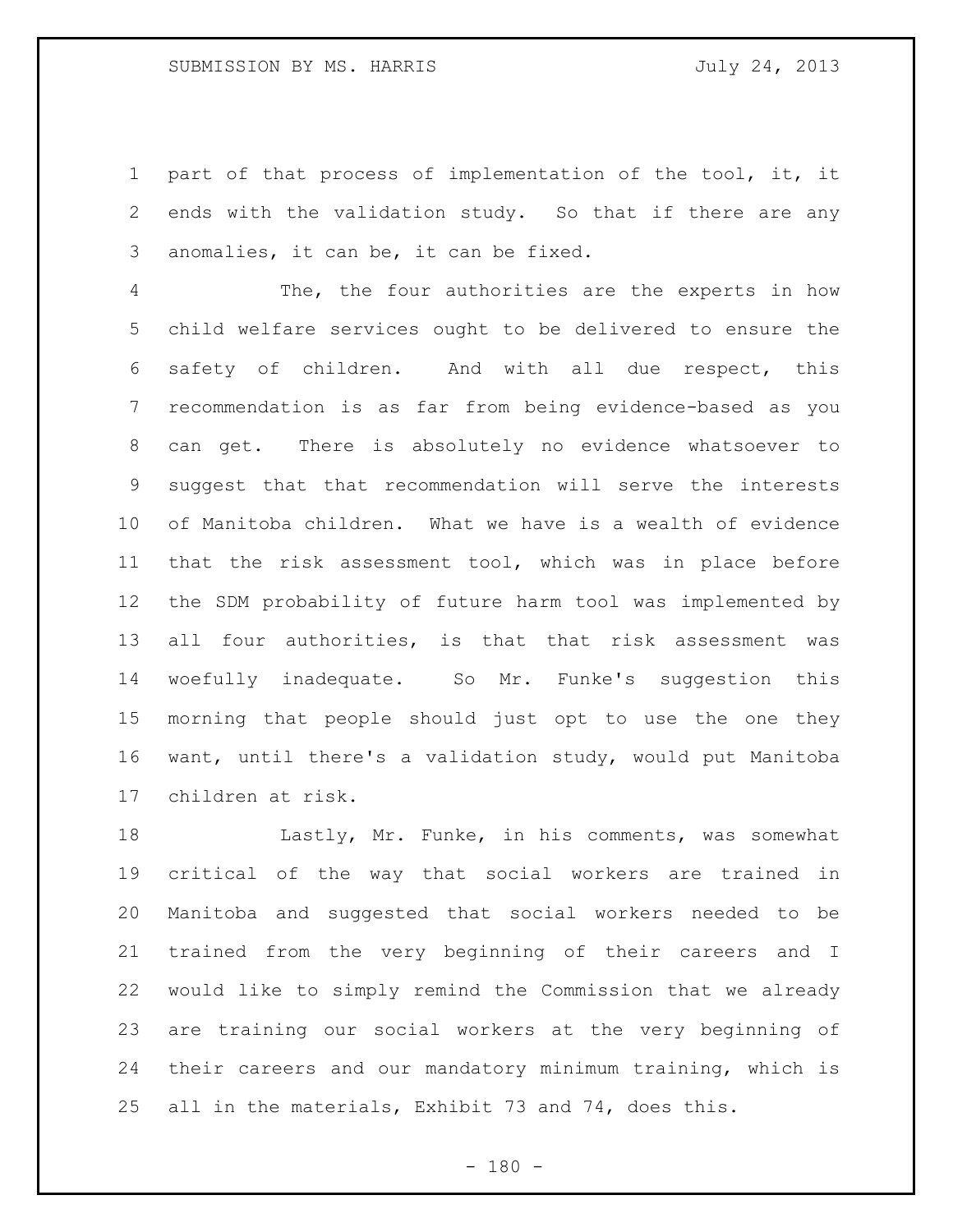We also know that training and this was the evidence of Ms. Brownlee and our leading practice specialist, has to be modular in nature. It, it, it's not as effective to do, say, 10 days of classroom training, all in a, in a, in a bunch, because the ability to retain what is learned in the classroom is lost if it's not put into place and practiced. So within the General Authority and I'm sure the other authorities have their own schedules for training, and I know they do, but I can only speak specifically to ours, our, our new graduates are trained before they start working. They're trained while they're working and their training is ongoing. And we know, and it was the evidence of Ms. Brownlee and our leadings (sic) practice specialist, that without application of what is learned in the classroom, so to speak, eight percent of what is taken in is lost. And that's why when we train, we train in a modular way. We have leading practice specialists on hand to assist in the ongoing training, so that our workers learn how to apply the techniques they learn on the job, on real files, so that they retain the information and that their practice improves.

 Subject to any questions you may have, Mr. Commissioner, that would conclude the General Authority's submission.

25 THE COMMISSIONER: No, I, I've raised anything I

- 181 -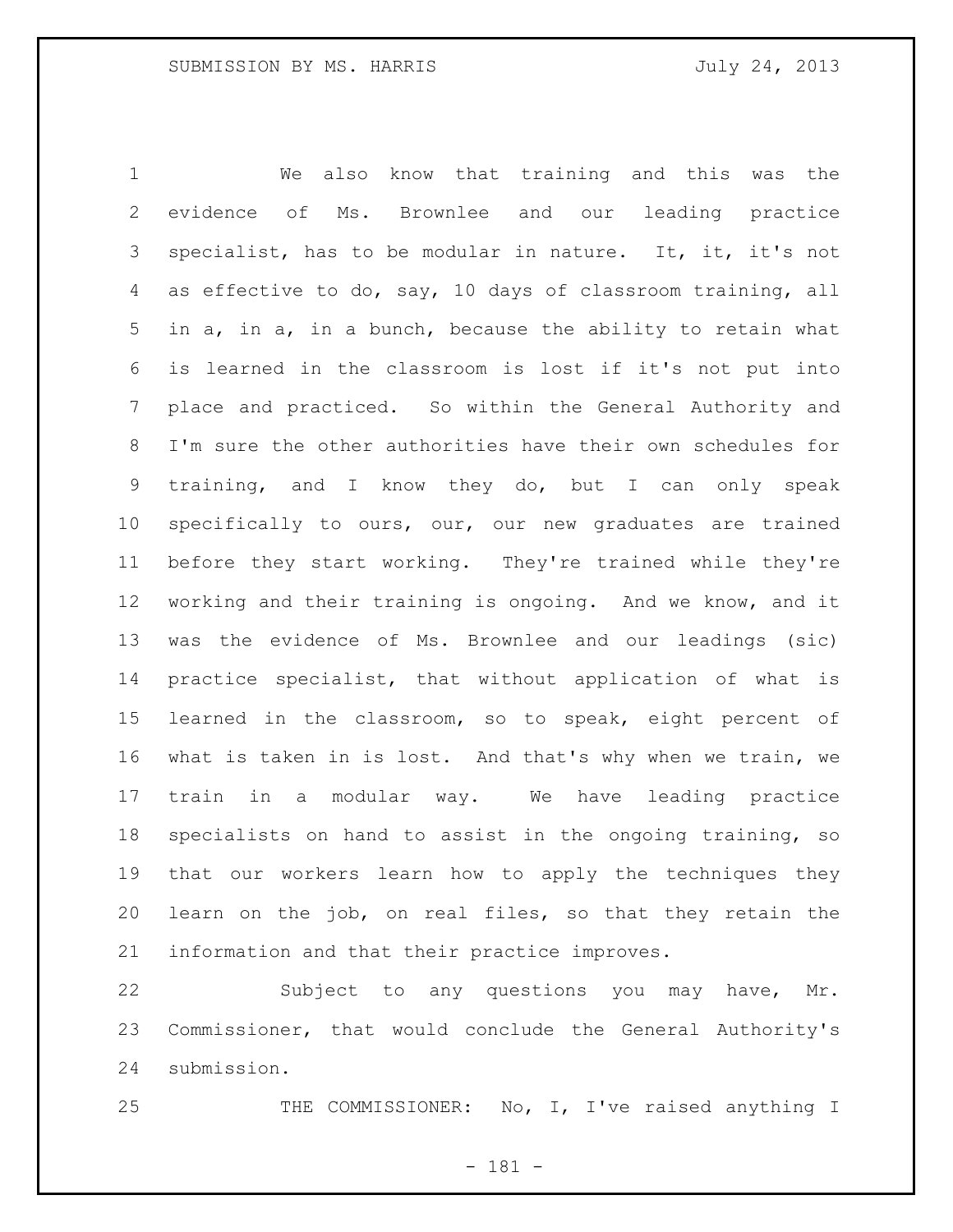have as we've gone along, Ms. Harris, so I thank you for your presentation.

 MS. HARRIS: Thank you so much. Mr. Commissioner, as I conclude, I did, do want to say, again, I was also one of the lawyers who stepped in late in this process, so I'd like to thank you again for the work that you've done and thank Commission counsel. And also thank the, my other colleagues in the room, because they provided invaluable assistance in ensuring that I, personally, was brought up to speed very quickly and I appreciate that.

11 THE COMMISSIONER: Well, those of you --

12 MS. HARRIS: Thank you.

 THE COMMISSIONER: -- that came in late did a remarkable job in getting up to speed and I'm pleased to know that everyone cooperated in making that possible --

MS. HARRIS: Absolutely.

17 THE COMMISSIONER: -- because you, you certainly got there.

MS. HARRIS: Thank you.

 THE COMMISSIONER: Now, Ms. Walsh, how are we doing with our schedule?

 MS. WALSH: We're ahead of schedule. The next submission would come from the Department and I suspect that they would prefer to start tomorrow morning.

25 THE COMMISSIONER: Oh, I wouldn't start today,

- 182 -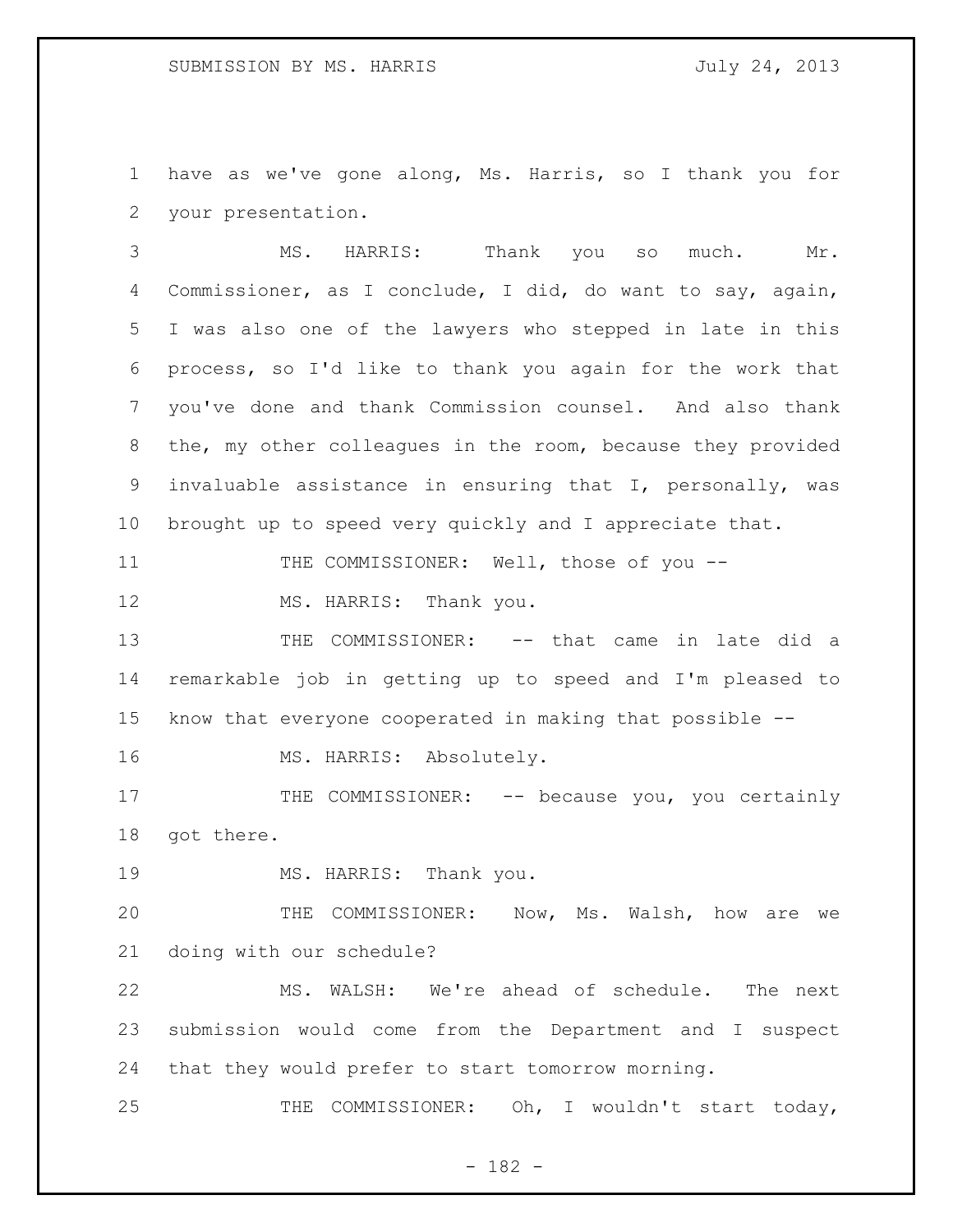no.

| $\overline{2}$  | MS. WALSH: And then, and then we'll see how far             |
|-----------------|-------------------------------------------------------------|
| 3               | we get. I think the consensus in the room is that if we     |
| 4               | could not sit, at least Friday afternoon, that would be     |
| 5               | fine and come back for Monday for any further submissions   |
| 6               | or replies, that likely will be finished everything by the  |
| $7\phantom{.0}$ | end of Tuesday.                                             |
| $8\,$           | THE COMMISSIONER: That would mean a, a Friday               |
| 9               | noon adjournment this week and --                           |
| 10              | MS. WALSH: Right.                                           |
| 11              | THE COMMISSIONER: -- complete by closing time of            |
| 12              | Tuesday of next week?                                       |
| 13              | MS. WALSH: At the latest, yes. That's right.                |
| 14              | THE COMMISSIONER: Anyone argue with that                    |
| 15              | proposed timetable?                                         |
| 16              | Well, if not, we'll endeavour to run with that              |
| 17              | and start Mr. McKinnon's presentation at 9:30 tomorrow      |
| 18              | morning.                                                    |
| 19              | MS. WALSH: Thank you and so those who follow on             |
| 20              | the schedule should be prepared. I, I'm told that Mr.       |
| 21              | McKinnon will likely take his full three hours, which is    |
| 22              | fine, but then the others should be prepared to, to follow. |
| 23              | THE COMMISSIONER: Oh, yes, I want everyone to               |
| 24              | have the opportunity of taking their allotted time, if they |
| 25              | want it, yes.                                               |